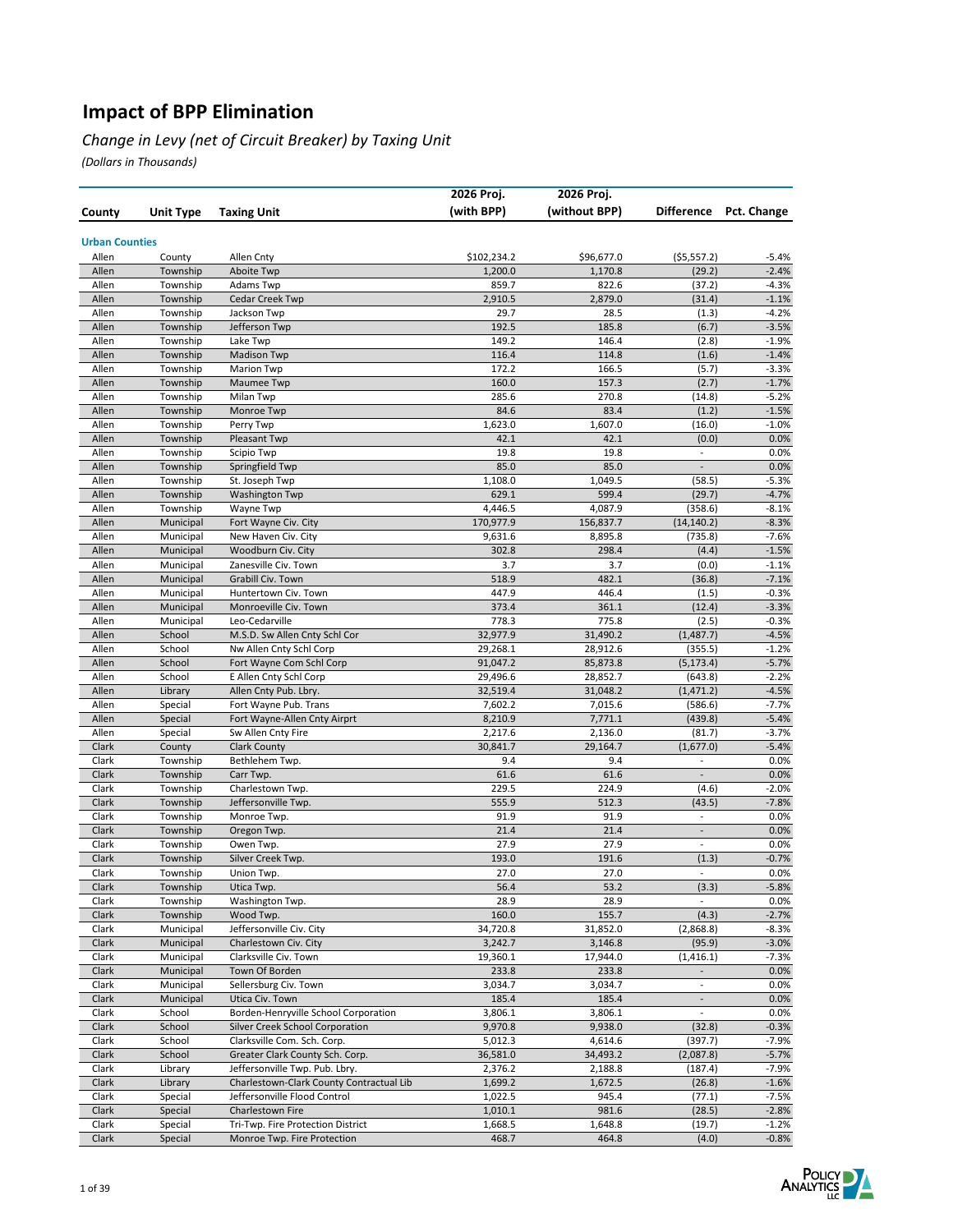#### *Change in Levy (net of Circuit Breaker) by Taxing Unit*

|                      |                      |                                                      | 2026 Proj.           | 2026 Proj.           |                       |                      |
|----------------------|----------------------|------------------------------------------------------|----------------------|----------------------|-----------------------|----------------------|
| County               | <b>Unit Type</b>     | <b>Taxing Unit</b>                                   | (with BPP)           | (without BPP)        | <b>Difference</b>     | Pct. Change          |
|                      |                      |                                                      |                      |                      |                       |                      |
| Clark                | Special              | Utica Twp. Fire District                             | 279.0                | 273.1                | (5.8)                 | $-2.1%$              |
| Clark                | Special              | New Washington Fire Protection District              | 362.2                | 354.8                | (7.4)                 | $-2.0%$              |
| Delaware             | County               | Delaware County                                      | 24,648.8             | 22,630.0             | (2,018.8)             | $-8.2%$              |
| Delaware             | Township             | Center Twp.                                          | 2,440.0              | 2,013.7              | (426.3)               | $-17.5%$             |
| Delaware             | Township             | Delaware Twp.                                        | 91.0                 | 85.1                 | (5.9)                 | $-6.5%$              |
| Delaware             | Township             | Hamilton Twp.                                        | 229.3                | 208.7                | (20.5)                | $-9.0%$              |
| Delaware             | Township             | Harrison Twp.                                        | 53.7                 | 52.8                 | (0.9)                 | $-1.7%$              |
| Delaware             | Township             | Liberty Twp.                                         | 202.3                | 196.5                | (5.8)                 | $-2.9%$              |
| Delaware             | Township             | Monroe Twp.                                          | 171.9                | 168.2                | (3.7)                 | $-2.1%$              |
| Delaware             | Township             | Niles Twp.                                           | 71.1                 | 69.6                 | (1.5)                 | $-2.0%$              |
| Delaware             | Township             | Perry Twp.                                           | 48.0<br>640.6        | 47.3<br>586.9        | (0.7)<br>(53.6)       | $-1.5%$<br>$-8.4%$   |
| Delaware<br>Delaware | Township<br>Township | Salem Twp.<br>Union Twp.                             | 83.9                 | 80.1                 | (3.8)                 | $-4.6%$              |
| Delaware             | Township             | Washington Twp.                                      | 58.0                 | 57.7                 | (0.3)                 | $-0.6%$              |
| Delaware             | Municipal            | Muncie Civ. City                                     | 24,576.4             | 20,927.9             | (3,648.5)             | -14.8%               |
| Delaware             | Municipal            | Albany Civ. Town                                     | 500.0                | 463.2                | (36.8)                | $-7.4%$              |
| Delaware             | Municipal            | Eaton Civ. Town                                      | 703.0                | 531.5                | (171.6)               | -24.4%               |
| Delaware             | Municipal            | Gaston Civ. Town                                     | 254.2                | 235.2                | (19.1)                | $-7.5%$              |
| Delaware             | Municipal            | Selma Civ. Town                                      | 168.8                | 156.2                | (12.6)                | $-7.5%$              |
| Delaware             | Municipal            | Yorktown Civ. Town                                   | 3,751.0              | 3,470.0              | (281.0)               | $-7.5%$              |
| Delaware             | Municipal            | Chesterfield Civ. Town                               | 114.9                | 96.4                 | (18.5)                | $-16.1%$             |
| Delaware             | Municipal            | Daleville Civ. Town                                  | 434.3                | 369.7                | (64.6)                | $-14.9%$             |
| Delaware             | School               | Delaware Com. Sch. Corp.                             | 7,170.6              | 6,895.5              | (275.2)               | $-3.8%$              |
| Delaware             | School               | Wes-Del Com. Sch. Corp                               | 2,620.7              | 2,574.3              | (46.3)                | $-1.8%$              |
| Delaware             | School               | Liberty-Perry Com. Sch. Corp.                        | 2,644.6              | 2,632.9              | (11.7)                | $-0.4%$              |
| Delaware             | School               | Cowan Com. Sch. Corp.                                | 1,782.4              | 1,772.5              | (10.0)                | $-0.6%$              |
| Delaware             | School               | <b>Yorktown Community Schools</b>                    | 5,548.8              | 5,143.6              | (405.2)               | $-7.3%$              |
| Delaware             | School               | Daleville Com. Sch.S                                 | 2,153.1              | 1,997.3              | (155.9)               | $-7.2%$              |
| Delaware             | School               | Muncie Com. Sch. Corp.                               | 11,001.2             | 9,120.5              | (1,880.7)             | $-17.1%$             |
| Delaware             | Library              | Muncie Pub. Lbry.                                    | 3,607.7              | 2,989.6              | (618.1)               | $-17.1%$             |
| Delaware             | Library              | Yorktown - Mt Pleasant Lbry.                         | 768.0                | 712.0                | (56.0)                | $-7.3%$              |
| Delaware<br>Delaware | Special<br>Special   | <b>Muncie Sanitary</b><br>Muncie Pub. Transportation | 7,339.5<br>3,251.2   | 6,215.2<br>2,732.3   | (1, 124.3)<br>(519.0) | $-15.3%$<br>$-16.0%$ |
| Delaware             | Special              | Delaware Airport                                     | 585.8                | 530.4                | (55.4)                | $-9.5%$              |
| Delaware             | Special              | East Central Indiana Solid Waste                     | 311.9                | 288.8                | (23.1)                | $-7.4%$              |
| Elkhart              | County               | <b>Elkhart County</b>                                | 54,048.7             | 50,032.9             | (4,015.8)             | $-7.4%$              |
| Elkhart              | Township             | <b>Baugo Twp</b>                                     | 1,188.5              | 1,151.8              | (36.8)                | $-3.1%$              |
| Elkhart              | Township             | <b>Benton Twp</b>                                    | 283.6                | 276.7                | (6.9)                 | $-2.4%$              |
| Elkhart              | Township             | Cleveland Twp                                        | 469.9                | 464.6                | (5.2)                 | $-1.1%$              |
| Elkhart              | Township             | <b>Clinton Twp</b>                                   | 672.6                | 662.7                | (9.9)                 | $-1.5%$              |
| Elkhart              | Township             | Concord Twp                                          | 2,673.1              | 2,527.7              | (145.4)               | $-5.4%$              |
| Elkhart              | Township             | <b>Elkhart Twp</b>                                   | 659.2                | 631.3                | (27.9)                | $-4.2%$              |
| Elkhart              | Township             | <b>Harrison Twp</b>                                  | 282.6                | 282.3                | (0.3)                 | $-0.1%$              |
| Elkhart              | Township             | Jackson Twp                                          | 555.6                | 547.9                | (7.7)                 | $-1.4%$              |
| Elkhart              | Township             | Jefferson Twp                                        | 782.7                | 773.0                | (9.8)                 | $-1.2%$              |
| Elkhart              | Township             | Locke Twp                                            | 35.2                 | 34.0                 | (1.2)                 | $-3.4%$              |
| Elkhart              | Township             | Middlebury Twp                                       | 2,554.8              | 2,451.9              | (102.9)               | -4.0%<br>$-0.8%$     |
| Elkhart<br>Elkhart   | Township<br>Township | Olive Twp<br>Osolo Twp                               | 120.1<br>2,448.5     | 119.1<br>2,382.0     | (0.9)<br>(66.5)       | $-2.7%$              |
| Elkhart              | Township             | <b>Union Twp</b>                                     | 249.3                | 244.0                | (5.2)                 | $-2.1%$              |
| Elkhart              | Township             | <b>Washington Twp</b>                                | 646.4                | 631.7                | (14.7)                | $-2.3%$              |
| Elkhart              | Township             | York Twp                                             | 437.0                | 415.6                | (21.5)                | $-4.9%$              |
| Elkhart              | Municipal            | Elkhart Civ. City                                    | 54,972.7             | 45,343.9             | (9,628.9)             | $-17.5%$             |
| Elkhart              | Municipal            | Goshen Civ. City                                     | 22,219.8             | 19,443.0             | (2, 776.8)            | $-12.5%$             |
| Elkhart              | Municipal            | Nappanee Civ. City                                   | 5,236.1              | 4,797.3              | (438.8)               | $-8.4%$              |
| Elkhart              | Municipal            | <b>Bristol Civ. Town</b>                             | 2,103.0              | 1,916.6              | (186.4)               | $-8.9%$              |
| Elkhart              | Municipal            | Middlebury Civ. Town                                 | 2,783.5              | 2,594.5              | (189.0)               | $-6.8%$              |
| Elkhart              | Municipal            | Millersburg Civ. Town                                | 527.7                | 509.1                | (18.6)                | $-3.5%$              |
| Elkhart              | Municipal            | Wakarusa Civ. Town                                   | 1,935.7              | 1,809.9              | (125.8)               | $-6.5%$              |
| Elkhart              | Municipal            | Syracuse Civil Town                                  | 3.3                  | 3.1                  | (0.2)                 | $-6.7%$              |
| Elkhart              | School               | Fairfield Com Schl Corp                              | 9,077.5              | 9,061.4              | (16.1)                | $-0.2%$              |
| Elkhart              | School               | <b>Baugo Com Schl Corp</b>                           | 7,829.6              | 7,638.8              | (190.8)               | $-2.4%$              |
| Elkhart              | School               | Concord Com Schl Corp<br>Middlebury Com Schl Corp    | 24,895.4             | 22,837.2             | (2,058.1)             | $-8.3%$              |
| Elkhart<br>Elkhart   | School<br>School     | Wa-Nee Com Schl Corp                                 | 21,153.0<br>11,641.5 | 20,788.2<br>11,219.8 | (364.8)<br>(421.7)    | $-1.7%$<br>$-3.6%$   |
|                      |                      |                                                      |                      |                      |                       |                      |

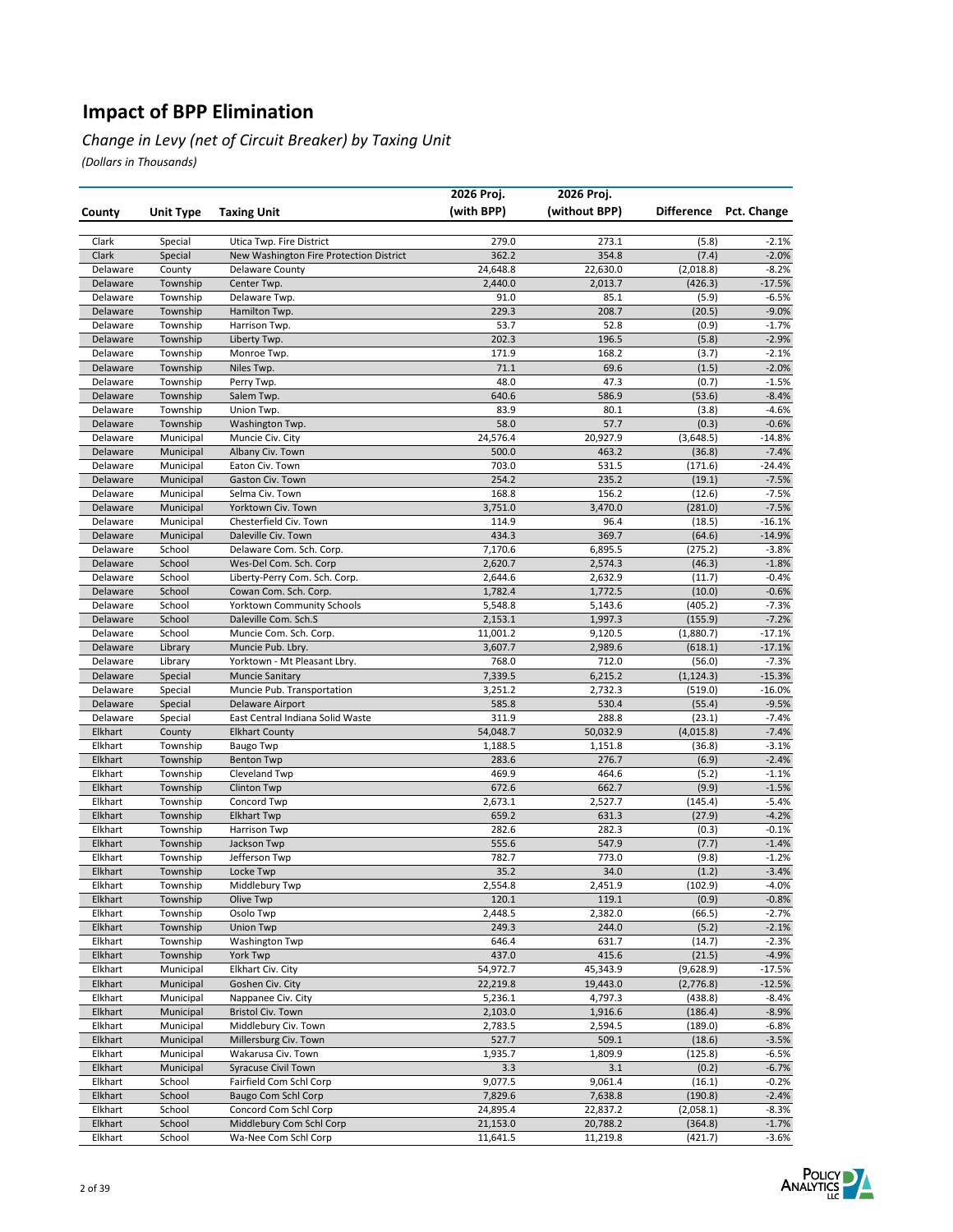#### *Change in Levy (net of Circuit Breaker) by Taxing Unit*

|                        |                        |                                                                | 2026 Proj.            | 2026 Proj.           |                          |                    |
|------------------------|------------------------|----------------------------------------------------------------|-----------------------|----------------------|--------------------------|--------------------|
| County                 | Unit Type              | <b>Taxing Unit</b>                                             | (with BPP)            | (without BPP)        | <b>Difference</b>        | Pct. Change        |
|                        |                        |                                                                |                       |                      |                          |                    |
| Elkhart                | School                 | Elkhart Com Schl Corp                                          | 43,361.2              | 39,629.0             | (3, 732.3)               | $-8.6%$            |
| Elkhart                | School                 | Goshen Com Schl Corp                                           | 28,776.3              | 26,657.0             | (2, 119.3)               | $-7.4%$            |
| Elkhart                | Library                | Bristol Pub. Lbry                                              | 330.1                 | 323.2                | (6.9)                    | $-2.1%$            |
| Elkhart                | Library                | Elkhart Pub. Lbry                                              | 7,365.3               | 6,718.3              | (646.9)                  | $-8.8%$            |
| Elkhart                | Library                | Goshen Pub. Lbry                                               | 2,083.9               | 1,901.2              | (182.7)                  | $-8.8%$            |
| Elkhart                | Library                | Nappanee Pub. Lbry                                             | 1,090.0               | 1,038.7              | (51.3)                   | $-4.7%$            |
| Elkhart                | Library                | Wakarusa-Olive-Harrison Twp                                    | 543.4                 | 532.7                | (10.8)                   | $-2.0%$            |
| Elkhart<br>Hamilton    | Library                | Middlebury Pub. Lbry                                           | 984.0                 | 967.0                | (16.9)                   | $-1.7%$<br>$-2.6%$ |
| Hamilton               | County<br>Township     | <b>Hamilton County</b><br>Adams Twp.                           | 82,985.1<br>457.1     | 80,825.9<br>452.8    | (2, 159.1)<br>(4.2)      | $-0.9%$            |
| Hamilton               | Township               | Clay Twp.                                                      | 6,243.3               | 6,169.8              | (73.5)                   | $-1.2%$            |
| Hamilton               | Township               | Delaware Twp.                                                  | 1,056.7               | 1,055.8              | (0.9)                    | $-0.1%$            |
| Hamilton               | Township               | Fall Creek Twp.                                                | 1,017.7               | 1,016.0              | (1.6)                    | $-0.2%$            |
| Hamilton               | Township               | Jackson Twp.                                                   | 1,117.5               | 1,110.2              | (7.3)                    | $-0.7%$            |
| Hamilton               | Township               | Noblesville Twp.                                               | 1,551.4               | 1,541.5              | (10.0)                   | $-0.6%$            |
| Hamilton               | Township               | Washington Twp.                                                | 1,263.9               | 1,244.3              | (19.6)                   | $-1.5%$            |
| Hamilton               | Township               | Wayne Twp.                                                     | 560.9                 | 550.3                | (10.7)                   | $-1.9%$            |
| Hamilton               | Township               | White River Twp.                                               | 485.4                 | 482.1                | (3.3)                    | $-0.7%$            |
| Hamilton               | Municipal              | Carmel Civ. City                                               | 82,092.4              | 80,852.2             | (1, 240.1)               | $-1.5%$            |
| Hamilton               | Municipal              | Noblesville Civ. City                                          | 46,847.7              | 44,954.3             | (1,893.5)                | $-4.0%$            |
| Hamilton               | Municipal              | Arcadia Civ. Town                                              | 565.1                 | 548.2                | (16.9)                   | $-3.0%$            |
| Hamilton               | Municipal              | Atlanta Civ. Town                                              | 189.0                 | 188.5                | (0.5)                    | $-0.2%$            |
| Hamilton               | Municipal              | Cicero Civ. Town                                               | 2,227.9               | 2,202.4              | (25.6)                   | $-1.1%$            |
| Hamilton               | Municipal              | Fishers Civ. City                                              | 58,658.6              | 58,112.3             | (546.3)                  | $-0.9%$            |
| Hamilton               | Municipal              | Sheridan Civ. Town                                             | 1,421.8               | 1,344.1              | (77.7)                   | $-5.5%$            |
| Hamilton               | Municipal              | Westfield Civ. City                                            | 31,269.3              | 30,282.4             | (986.9)                  | $-3.2%$            |
| Hamilton<br>Hamilton   | School<br>School       | Hamilton Southeastern Sch. Corp.                               | 120,259.1<br>10,410.0 | 118,467.9            | (1, 791.2)               | $-1.5%$<br>$-0.5%$ |
| Hamilton               | School                 | Hamilton Heights Sch. Corp.<br>Westfield-Washington Sch. Corp. | 61,330.4              | 10,359.5<br>59,677.7 | (50.5)<br>(1,652.7)      | $-2.7%$            |
| Hamilton               | School                 | Sheridan Com. Sch.S                                            | 4,181.4               | 4,055.7              | (125.6)                  | $-3.0%$            |
| Hamilton               | School                 | Carmel-Clay Sch. Corp.                                         | 92,041.3              | 90,071.1             | (1,970.2)                | $-2.1%$            |
| Hamilton               | School                 | Noblesville Sch. Corp.                                         | 61,230.4              | 58,831.2             | (2,399.2)                | $-3.9%$            |
| Hamilton               | Library                | Hamilton North Pub. Lbry.                                      | 531.1                 | 527.9                | (3.2)                    | $-0.6%$            |
| Hamilton               | Library                | Carmel-Clay Pub. Lbry.                                         | 7,308.6               | 7,222.5              | (86.1)                   | $-1.2%$            |
| Hamilton               | Library                | Hamilton East Pub. Lbry.                                       | 7,762.1               | 7,644.8              | (117.2)                  | $-1.5%$            |
| Hamilton               | Library                | Sheridan Pub. Lbry.                                            | 277.4                 | 272.6                | (4.8)                    | $-1.7%$            |
| Hamilton               | Library                | Westfield Pub. Lbry.                                           | 1,328.2               | 1,292.7              | (35.5)                   | $-2.7%$            |
| Hamilton               | Special                | Hamilton County Solid Waste Mgmt. D                            | 919.7                 | 905.8                | (13.9)                   | $-1.5%$            |
| Hendricks              | County                 | <b>Hendricks County</b>                                        | 42,604.0              | 40,591.0             | (2,013.0)                | $-4.7%$            |
| Hendricks              | Township               | Center Twp.                                                    | 1,713.9               | 1,677.2              | (36.7)                   | $-2.1%$            |
| Hendricks              | Township               | Clay Twp.                                                      | 196.7                 | 196.7                | $\frac{1}{2}$            | 0.0%               |
| Hendricks<br>Hendricks | Township               | Eel River Twp.                                                 | 174.0                 | 169.5<br>78.2        | (4.6)                    | $-2.6%$<br>0.0%    |
| Hendricks              | Township<br>Township   | Franklin Twp.<br>Guilford Twp.                                 | 78.2<br>828.5         | 826.4                | (0.0)<br>(2.1)           | $-0.3%$            |
| Hendricks              | Township               | Liberty Twp.                                                   | 321.0                 | 321.0                |                          | 0.0%               |
| Hendricks              | Township               | Lincoln Twp.                                                   | 148.2                 | 144.3                | (3.8)                    | $-2.6%$            |
| Hendricks              | Township               | Marion Twp.                                                    | 45.2                  | 45.2                 | $\sim$                   | 0.0%               |
| Hendricks              | Township               | Middle Twp.                                                    | 2,001.0               | 1,982.6              | (18.5)                   | $-0.9%$            |
| Hendricks              | Township               | Union Twp.                                                     | 160.3                 | 158.9                | (1.4)                    | $-0.9%$            |
| Hendricks              | Township               | Washington Twp.                                                | 13,498.7              | 13,060.2             | (438.5)                  | $-3.2%$            |
| Hendricks              | Municipal              | Brownsburg Civ. Town                                           | 21,477.3              | 20,625.0             | (852.2)                  | $-4.0%$            |
| Hendricks              | Municipal              | Plainfield Civ. Town                                           | 26,614.1              | 25,686.3             | (927.8)                  | $-3.5%$            |
| Hendricks              | Municipal              | Jamestown Civ. Town                                            | 7.0                   | 6.9                  | (0.1)                    | $-0.8%$            |
| Hendricks              | Municipal              | Amo Civ. Town                                                  | 96.5                  | 96.5                 | $\blacksquare$           | 0.0%               |
| Hendricks              | Municipal              | Clayton Civ. Town                                              | 203.5                 | 203.5                | $\blacksquare$           | 0.0%               |
| Hendricks              | Municipal              | Coatsville Civ. Town                                           | 159.6                 | 159.6                | $\overline{\phantom{a}}$ | 0.0%               |
| Hendricks              | Municipal              | Danville Civ. Town                                             | 3,982.1               | 3,909.3              | (72.8)                   | $-1.8%$            |
| Hendricks              | Municipal              | Lizton Civ. Town                                               | 187.3<br>190.3        | 182.6                | (4.7)                    | $-2.5%$            |
| Hendricks<br>Hendricks | Municipal<br>Municipal | North Salem Civ. Town<br>Pittsboro Civ. Town                   | 1,140.9               | 184.7<br>1,126.5     | (5.6)<br>(14.5)          | $-3.0%$<br>$-1.3%$ |
| Hendricks              | Municipal              | Stilesville Civ. Town                                          | 58.3                  | 58.1                 | (0.2)                    | $-0.4%$            |
| Hendricks              | Municipal              | Avon Civ. Town                                                 | 6,120.2               | 5,760.5              | (359.7)                  | $-5.9%$            |
| Hendricks              | School                 | Northwest Hendricks Sch. Corp.                                 | 11,907.1              | 11,845.3             | (61.8)                   | $-0.5%$            |
| Hendricks              | School                 | Brownsburg Com. Sch. Corp.                                     | 40,359.3              | 39,375.8             | (983.4)                  | $-2.4%$            |
| Hendricks              | School                 | Avon Com. Sch. Corp.                                           | 63,895.5              | 61,264.0             | (2,631.4)                | $-4.1%$            |

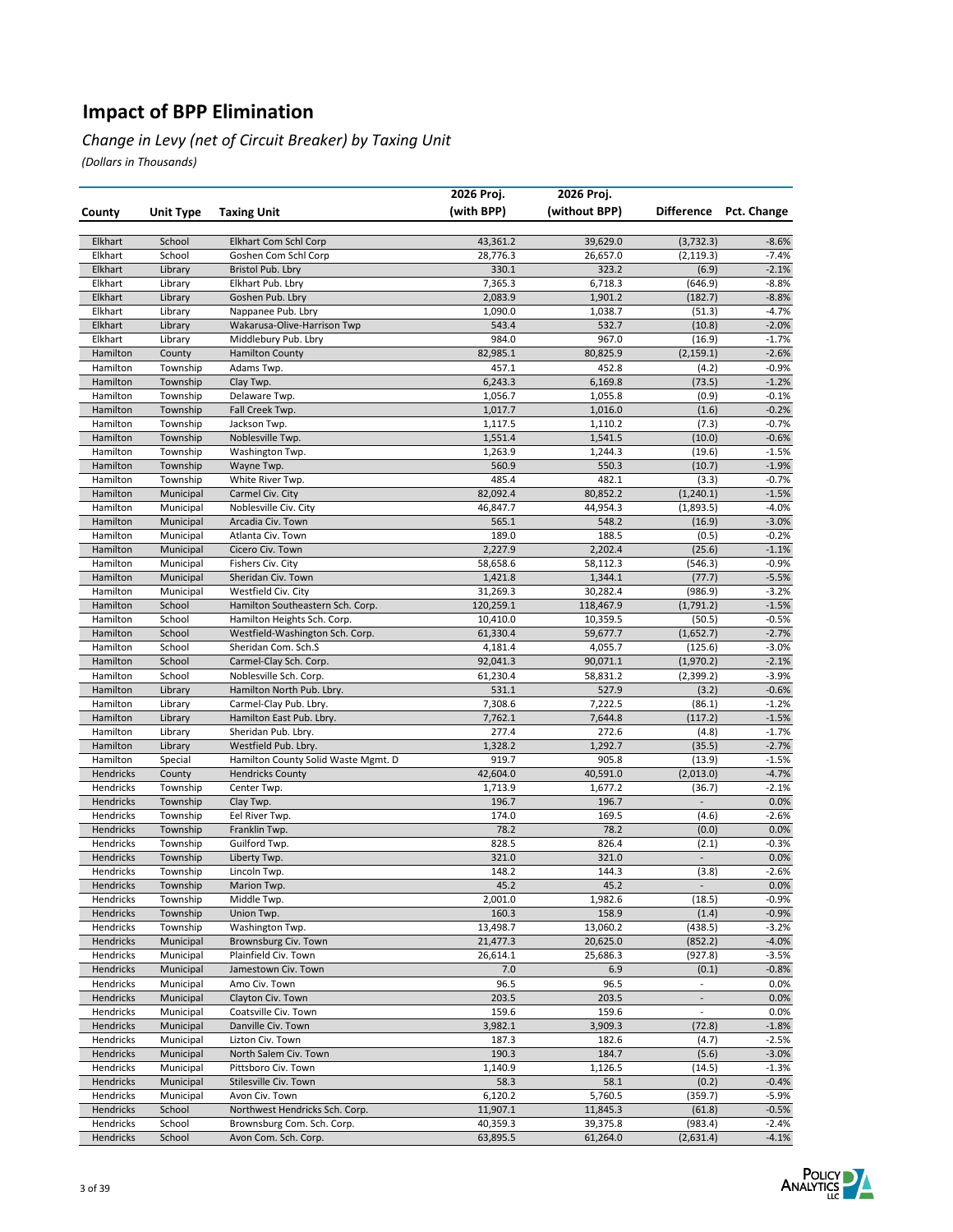#### *Change in Levy (net of Circuit Breaker) by Taxing Unit*

|                    |                        |                                                                     | 2026 Proj.          | 2026 Proj.          |                                            |                        |
|--------------------|------------------------|---------------------------------------------------------------------|---------------------|---------------------|--------------------------------------------|------------------------|
| County             | Unit Type              | <b>Taxing Unit</b>                                                  | (with BPP)          | (without BPP)       |                                            | Difference Pct. Change |
|                    |                        |                                                                     |                     |                     |                                            |                        |
| Hendricks          | School                 | Danville Com. Sch. Corp.                                            | 12,273.9            | 12,130.9            | (142.9)                                    | $-1.2%$                |
| Hendricks          | School                 | Plainfield Com. Sch. Corp.                                          | 23,627.0            | 23,567.6            | (59.4)                                     | $-0.3%$                |
| Hendricks          | School                 | Mill Creek Com. Sch. Corp.                                          | 5,540.1             | 5,540.1             | $\blacksquare$                             | 0.0%                   |
| Hendricks          | Library                | Washington Twp. Pub. Lbry.                                          | 1,861.7             | 1,800.9             | (60.8)                                     | $-3.3%$                |
| Hendricks          | Library                | Brownsburg Pub. Lbry.                                               | 1,603.2             | 1,564.2             | (39.0)                                     | $-2.4%$                |
| Hendricks          | Library                | Clayton Pub. Lbry.                                                  | 140.2               | 140.2               | $\overline{\phantom{a}}$                   | 0.0%                   |
| Hendricks          | Library                | Coatesville-Clay Twp. Pub. Lbry.                                    | 198.2               | 198.2               | $\overline{\phantom{a}}$                   | 0.0%                   |
| Hendricks          | Library                | Danville Pub. Lbry.                                                 | 879.8               | 867.6               | (12.1)                                     | $-1.4%$                |
| Hendricks          | Library                | Plainfield - Guilford Twp Pub. Lbry.                                | 2,280.5             | 2,274.7             | (5.7)                                      | $-0.3%$                |
| Johnson            | County                 | Johnson County                                                      | 29,105.2            | 28,158.9            | (946.2)                                    | $-3.3%$                |
| Johnson<br>Johnson | Township<br>Township   | Blue River Twp.<br>Clark Twp.                                       | 91.3<br>30.0        | 82.9<br>29.6        | (8.4)<br>(0.4)                             | $-9.2%$<br>$-1.3%$     |
| Johnson            | Township               | Franklin Twp.                                                       | 265.3               | 247.7               | (17.5)                                     | $-6.6%$                |
| Johnson            | Township               | Needham Twp.                                                        | 30.2                | 28.0                | (2.2)                                      | $-7.4%$                |
| Johnson            | Township               | Nineveh Twp.                                                        | 41.9                | 41.9                | $\overline{\phantom{a}}$                   | 0.0%                   |
| Johnson            | Township               | Pleasant Twp.                                                       | 166.7               | 162.9               | (3.8)                                      | $-2.3%$                |
| Johnson            | Township               | Union Twp.                                                          | 6.3                 | 6.2                 | (0.1)                                      | $-2.3%$                |
| Johnson            | Township               | White River Twp.                                                    | 59.1                | 59.0                | (0.1)                                      | $-0.2%$                |
| Johnson            | Municipal              | Franklin Civ. City                                                  | 15,483.5            | 13,801.7            | (1,681.8)                                  | $-10.9%$               |
| Johnson            | Municipal              | Greenwood Civ. City                                                 | 21,430.7            | 20,727.4            | (703.4)                                    | $-3.3%$                |
| Johnson            | Municipal              | Bargersville Civ. Town                                              | 3,037.2             | 2,985.1             | (52.1)                                     | $-1.7%$                |
| Johnson            | Municipal              | Edinburgh Civ. Town                                                 | 2,136.2             | 1,762.8             | (373.4)                                    | $-17.5%$               |
| Johnson            | Municipal              | New Whiteland Civ. Town                                             | 1,267.8             | 1,251.7             | (16.1)                                     | $-1.3%$                |
| Johnson            | Municipal              | Princes Lakes Civ. Town                                             | 457.6               | 457.2               | (0.4)                                      | $-0.1%$                |
| Johnson            | Municipal              | Trafalgar Civ. Town                                                 | 459.6               | 453.0               | (6.6)                                      | $-1.4%$                |
| Johnson            | Municipal              | Whiteland Civ. Town                                                 | 1,183.0             | 1,152.8             | (30.2)                                     | $-2.6%$                |
| Johnson            | School                 | Clark-Pleasant Com. Sch. Corp.                                      | 30,841.2            | 29,579.3            | (1,262.0)                                  | $-4.1%$                |
| Johnson            | School                 | Center Grove Com. Sch. Corp.                                        | 32,554.8            | 32,479.4            | (75.3)                                     | $-0.2%$                |
| Johnson            | School                 | Edinburgh Com. Sch. Corp.                                           | 1,792.8             | 1,614.3             | (178.5)                                    | $-10.0\%$              |
| Johnson            | School                 | Franklin Com. Sch. Corp.                                            | 28,052.1            | 25,771.7            | (2, 280.4)                                 | $-8.1%$                |
| Johnson<br>Johnson | School<br>School       | Greenwood Com. Sch. Corp.<br>Nineveh-Hensley-Jackson United Sch. Co | 9,545.4<br>4,464.6  | 9,545.4<br>4,464.6  | $\overline{\phantom{a}}$<br>$\overline{a}$ | 0.0%<br>0.0%           |
| Johnson            | Library                | Edinburgh-Wright-Hageman Pub. Lbry.                                 | 101.1               | 83.6                | (17.5)                                     | $-17.3%$               |
| Johnson            | Library                | Greenwood Pub. Lbry.                                                | 1,787.6             | 1,758.5             | (29.0)                                     | $-1.6%$                |
| Johnson            | Library                | Johnson County Pub. Lbry.                                           | 5,114.2             | 5,010.2             | (104.0)                                    | $-2.0%$                |
| Johnson            | Special                | White River Twp. Fire                                               | 7,142.4             | 7,119.0             | (23.3)                                     | $-0.3%$                |
| Johnson            | Special                | Amity Fire Protection                                               | 223.8               | 218.6               | (5.1)                                      | $-2.3%$                |
| Johnson            | Special                | Nineveh Fire Protection District                                    | 170.7               | 169.9               | (0.9)                                      | $-0.5%$                |
| Johnson            | Special                | Needham Fire Protection District                                    | 549.4               | 541.2               | (8.2)                                      | $-1.5%$                |
| Johnson            | Special                | <b>Bargersville Fire Protection</b>                                 | 4,813.6             | 4,750.5             | (63.1)                                     | $-1.3%$                |
| Johnson            | Special                | Hensley Fire Protection                                             | 454.4               | 444.3               | (10.0)                                     | $-2.2%$                |
| Johnson            | Special                | Johnson County Solid Waste                                          | 692.9               | 678.7               | (14.2)                                     | $-2.0%$                |
| Lake               | County                 | Lake County                                                         | 199,396.9           | 194,870.9           | (4,526.0)                                  | $-2.3%$                |
| Lake               | Township               | Calumet Twp.                                                        | 5,162.7             | 3,833.1             | (1, 329.7)                                 | $-25.8%$               |
| Lake               | Township               | Cedar Creek Twp.                                                    | 1,173.3             | 1,146.9             | (26.4)                                     | $-2.3%$                |
| Lake               | Township               | Center Twp.                                                         | 968.6               | 950.0               | (18.5)                                     | $-1.9%$                |
| Lake<br>Lake       | Township<br>Township   | Eagle Creek Twp.<br>Hanover Twp.                                    | 283.0<br>655.0      | 274.6<br>648.4      | (8.4)<br>(6.6)                             | -3.0%<br>$-1.0%$       |
| Lake               | Township               | Hobart Twp.                                                         | 774.0               | 717.6               | (56.5)                                     | $-7.3%$                |
| Lake               | Township               | North Twp.                                                          | 6,538.5             | 5,541.3             | (997.2)                                    | $-15.3%$               |
| Lake               | Township               | Ross Twp.                                                           | 1,728.2             | 1,642.6             | (85.6)                                     | $-5.0%$                |
| Lake               | Township               | St. John Twp.                                                       | 1,299.6             | 1,282.7             | (16.9)                                     | $-1.3%$                |
| Lake               | Township               | West Creek Twp.                                                     | 594.3               | 576.9               | (17.4)                                     | $-2.9%$                |
| Lake               | Township               | Winfield Twp.                                                       | 565.6               | 561.0               | (4.7)                                      | $-0.8%$                |
| Lake               | Municipal              | Gary Civ. City                                                      | 40,784.6            | 29,446.5            | (11, 338.1)                                | -27.8%                 |
| Lake               | Municipal              | Hammond Civ. City                                                   | 46,496.6            | 37,944.5            | (8, 552.1)                                 | $-18.4%$               |
| Lake               | Municipal              | East Chicago Civ. City                                              | 37,578.8            | 17,335.6            | (20, 243.2)                                | -53.9%                 |
| Lake               | Municipal              | Hobart Civ. City                                                    | 21,180.3            | 19,997.0            | (1, 183.3)                                 | $-5.6%$                |
| Lake               | Municipal              | Crown Point Civ. City                                               | 16,345.4            | 15,444.0            | (901.5)                                    | $-5.5%$                |
| Lake               | Municipal              | Whiting Civ. City                                                   | 7,501.3             | 3,407.0             | (4,094.4)                                  | -54.6%                 |
| Lake               | Municipal              | Lake Station Civ. City                                              | 4,842.6             | 4,459.2             | (383.4)                                    | $-7.9%$                |
| Lake               | Municipal              | Cedar Lake Civ. Town                                                | 4,668.9             | 4,618.6             | (50.3)                                     | $-1.1%$                |
| Lake<br>Lake       | Municipal<br>Municipal | Griffith Civ. Town<br>Highland Civ. Town                            | 8,384.5<br>11,218.7 | 6,925.1<br>10,600.7 | (1,459.4)<br>(618.0)                       | $-17.4%$<br>$-5.5%$    |
| Lake               | Municipal              | Munster Civ. Town                                                   | 13,535.3            | 12,373.9            | (1, 161.4)                                 | $-8.6%$                |
|                    |                        |                                                                     |                     |                     |                                            |                        |

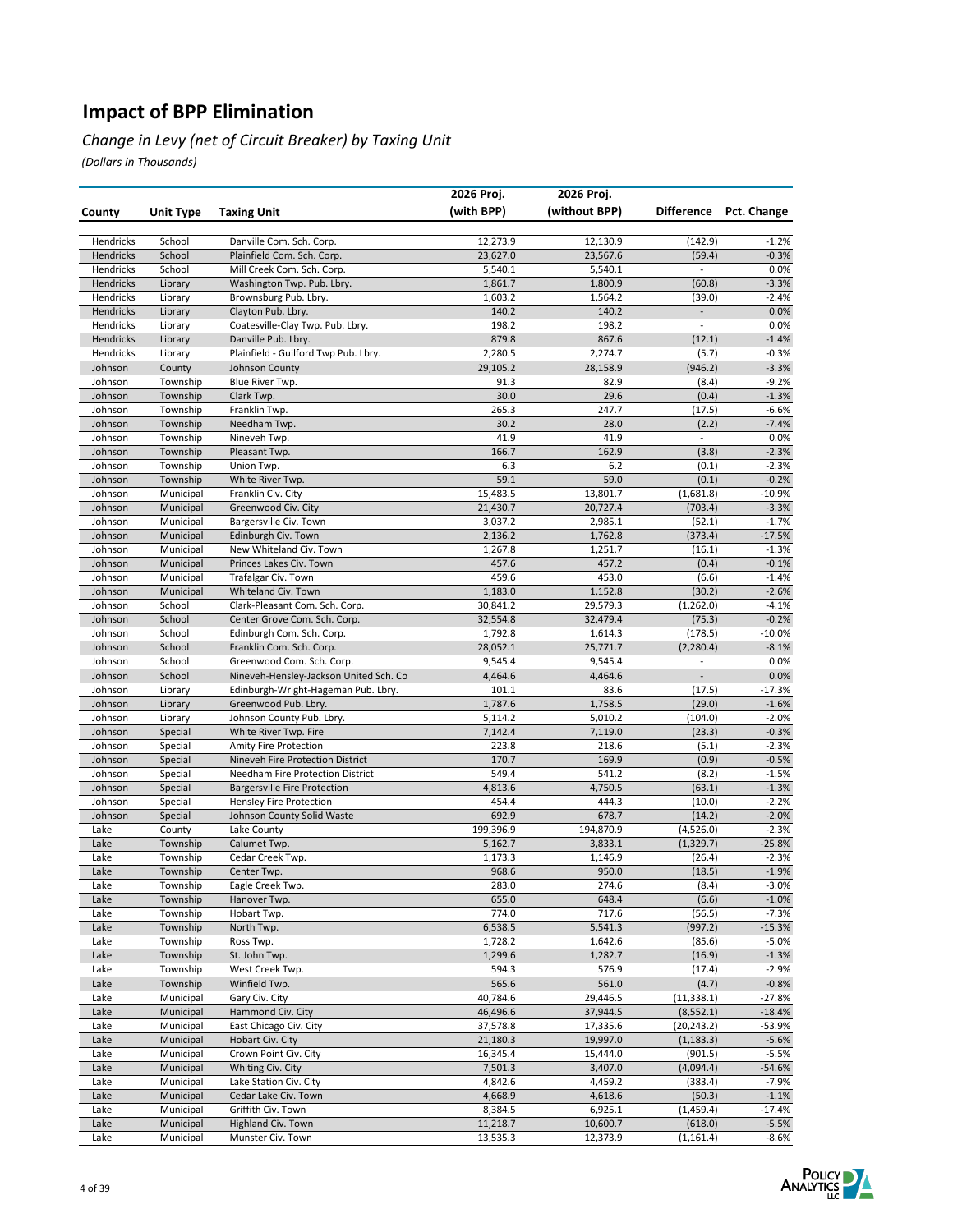#### *Change in Levy (net of Circuit Breaker) by Taxing Unit*

|                    |                      |                                                           | 2026 Proj.           | 2026 Proj.           |                       |                     |
|--------------------|----------------------|-----------------------------------------------------------|----------------------|----------------------|-----------------------|---------------------|
| County             | Unit Type            | <b>Taxing Unit</b>                                        | (with BPP)           | (without BPP)        | <b>Difference</b>     | Pct. Change         |
|                    |                      |                                                           |                      |                      |                       |                     |
| Lake               | Municipal            | Merrillville Civ. Town                                    | 15,555.2             | 14,557.8             | (997.4)               | $-6.4%$             |
| Lake               | Municipal            | Dyer Civ. Town                                            | 9,934.0              | 9,402.8              | (531.2)               | $-5.3%$             |
| Lake               | Municipal            | Lowell Civ. Town                                          | 4,626.7              | 4,354.1              | (272.6)               | $-5.9%$             |
| Lake               | Municipal            | New Chicago Civ. Town                                     | 414.6                | 386.6                | (28.0)                | $-6.7%$             |
| Lake               | Municipal            | St. John Civ. Town                                        | 8,659.0              | 8,618.9              | (40.1)                | $-0.5%$             |
| Lake               | Municipal            | Schererville Civ. Town                                    | 15,280.0             | 15,185.5             | (94.5)                | $-0.6%$             |
| Lake               | Municipal            | Schneider Civ. Town                                       | 191.3                | 176.4                | (14.9)                | $-7.8%$             |
| Lake               | Municipal            | Winfield Civ. Town                                        | 2,109.5              | 2,049.2              | (60.3)                | $-2.9%$             |
| Lake               | School               | Hanover Com. Sch. Corp.                                   | 16,710.0             | 16,551.4             | (158.6)               | $-0.9%$             |
| Lake               | School               | River Forest Com. Sch. Corp.                              | 5,227.9              | 4,740.1              | (487.8)               | $-9.3%$             |
| Lake               | School               | Merrillville Sch. Corp.                                   | 32,300.3             | 30,698.8             | (1,601.5)             | $-5.0%$             |
| Lake               | School               | Lake Central Sch. Corp.                                   | 48,801.8             | 47,992.2             | (809.6)               | $-1.7%$             |
| Lake               | School               | Tri Creek Sch. Corp.                                      | 13,776.0             | 13,479.1             | (296.8)               | $-2.2%$             |
| Lake               | School               | Lake Ridge Sch. Corp.                                     | 4,992.2              | 3,881.2              | (1,111.0)             | $-22.3%$            |
| Lake               | School               | Crown Point Com. Sch. Corp.                               | 43,829.8             | 42,491.0             | (1, 338.8)            | $-3.1%$             |
| Lake               | School               | East Chicago City Sch. Corp.                              | 11,577.2             | 5,340.6              | (6, 236.6)            | $-53.9%$            |
| Lake               | School               | Lake Station Sch. Corp.                                   | 4,332.7              | 3,940.0              | (392.7)               | $-9.1%$             |
| Lake               | School               | Gary Com. Sch. Corp.                                      | 34,784.1             | 23,410.7             | (11, 373.4)           | $-32.7%$            |
| Lake               | School               | Griffith Pub. Sch. Corp.                                  | 6,632.0              | 5,471.2              | (1, 160.8)            | $-17.5%$            |
| Lake               | School               | Hammond City Sch. Corp.                                   | 47,803.5             | 40,814.1             | (6,989.4)             | $-14.6%$            |
| Lake<br>Lake       | School               | Highland Town Sch. Corp.                                  | 9,747.5              | 9,235.1              | (512.4)               | $-5.3%$<br>$-5.7%$  |
| Lake               | School<br>School     | Sch. City Of Hobart Sch. Corp.<br>Munster Com. Sch. Corp. | 14,251.0<br>27,523.8 | 13,432.0<br>25,931.6 | (819.0)<br>(1, 592.2) | $-5.8%$             |
| Lake               | School               | Whiting City Sch. Corp.                                   | 2,555.1              | 1,160.6              | (1, 394.5)            | $-54.6%$            |
| Lake               | Library              | East Chicago Pub. Lbry.                                   | 5,725.5              | 2,641.2              | (3,084.3)             | $-53.9%$            |
| Lake               | Library              | Gary Pub. Lbry.                                           | 4,456.7              | 3,206.5              | (1,250.2)             | $-28.1%$            |
| Lake               | Library              | Hammond Pub. Lbry.                                        | 4,409.2              | 3,601.4              | (807.8)               | $-18.3%$            |
| Lake               | Library              | Lowell Pub. Lbry.                                         | 1,345.7              | 1,316.7              | (29.0)                | $-2.2%$             |
| Lake               | Library              | Whiting Pub. Lbry.                                        | 1,224.8              | 556.4                | (668.4)               | $-54.6%$            |
| Lake               | Library              | Lake County Pub. Lbry.                                    | 14,729.2             | 14,109.5             | (619.7)               | $-4.2%$             |
| Lake               | Library              | Crown Point Com. Pub. Lbry.                               | 2,821.1              | 2,733.5              | (87.6)                | $-3.1%$             |
| Lake               | Special              | East Chicago Sanitary                                     | 11,111.9             | 5,125.7              | (5,986.2)             | $-53.9%$            |
| Lake               | Special              | <b>Hammond Sanitary</b>                                   | 10,135.3             | 8,857.9              | (1, 277.5)            | $-12.6%$            |
| Lake               | Special              | <b>Highland Sanitary</b>                                  | 1,931.7              | 1,830.1              | (101.6)               | $-5.3%$             |
| Lake               | Special              | <b>Whiting Sanitary</b>                                   | 2,143.5              | 973.7                | (1, 169.8)            | $-54.6%$            |
| Lake               | Special              | <b>Gary Airport</b>                                       | 1,024.9              | 719.6                | (305.3)               | $-29.8%$            |
| Lake               | Special              | Gary Redev.                                               | 135.4                | 98.0                 | (37.3)                | $-27.6%$            |
| Lake               | Special              | Hammond Redev.                                            | 543.7                | 444.3                | (99.4)                | $-18.3%$            |
| Lake               | Special              | Gary Pub. Transportation                                  | 1,782.7              | 1,287.2              | (495.5)               | $-27.8%$            |
| Lake               | Special              | <b>Highland Water District</b>                            | 116.6                | 110.4                | (6.2)                 | $-5.3%$             |
| Lake               | Special              | St. John Sanitary                                         | 438.5                | 438.1                | (0.4)                 | $-0.1%$             |
| Lake               | Special              | Lake Ridge Fire Protection                                | 538.1                | 416.6                | (121.4)               | $-22.6%$            |
| Lake               | Special              | St. John Water District                                   | 358.1                | 357.8                | (0.4)                 | $-0.1%$             |
| Lake               | Special              | Town Of Dyer Sanitary District                            | 450.2                | 427.4                | (22.7)                | $-5.0%$             |
| Lake               | Special              | Lake County Solid Waste Mgmt. Distr                       | 6,712.2              | 6,405.2              | (306.9)               | $-4.6%$             |
| Lake               | Special              | Dyer Water Works                                          | 770.7                | 731.8                | (38.9)                | $-5.0%$             |
| Laporte            | County               | Laporte County                                            | 39,808.8             | 34,606.7             | (5,202.1)             | $-13.1%$            |
| Laporte            | Township             | Cass Twp.                                                 | 90.5                 | 89.6                 | (0.9)                 | $-1.0%$             |
| Laporte            | Township             | Center Twp.                                               | 788.9                | 680.0                | (108.9)               | $-13.8%$            |
| Laporte            | Township             | Clinton Twp.                                              | 113.0<br>276.6       | 100.2<br>257.5       | (12.8)                | $-11.3%$<br>$-6.9%$ |
| Laporte<br>Laporte | Township<br>Township | Coolspring Twp.<br>Dewey Twp.                             | 106.1                | 101.9                | (19.1)<br>(4.2)       | $-4.0%$             |
| Laporte            | Township             | Galena Twp.                                               | 64.8                 | 56.8                 | (8.0)                 | $-12.3%$            |
| Laporte            | Township             | Hanna Twp.                                                | 183.7                | 157.4                | (26.3)                | $-14.3%$            |
| Laporte            | Township             | Hudson Twp.                                               | 328.1                | 282.7                | (45.5)                | $-13.9%$            |
| Laporte            | Township             | Johnson Twp.                                              | 21.7                 | 19.6                 | (2.2)                 | $-10.0%$            |
| Laporte            | Township             | Kankakee Twp.                                             | 462.3                | 391.7                | (70.6)                | $-15.3%$            |
| Laporte            | Township             | Lincoln Twp.                                              | 247.4                | 219.9                | (27.5)                | $-11.1%$            |
| Laporte            | Township             | Michigan Twp.                                             | 180.7                | 154.9                | (25.8)                | $-14.3%$            |
| Laporte            | Township             | New Durham Twp.                                           | 239.9                | 218.4                | (21.5)                | $-9.0%$             |
| Laporte            | Township             | Noble Twp.                                                | 138.6                | 117.5                | (21.1)                | $-15.2%$            |
| Laporte            | Township             | Pleasant Twp.                                             | 281.7                | 247.4                | (34.3)                | $-12.2%$            |
| Laporte            | Township             | Prairie Twp.                                              | 86.7                 | 79.8                 | (7.0)                 | $-8.0%$             |
| Laporte            | Township             | Scipio Twp.                                               | 232.9                | 205.3                | (27.6)                | $-11.8%$            |
| Laporte            | Township             | Springfield Twp.                                          | 374.6                | 335.7                | (38.9)                | $-10.4%$            |

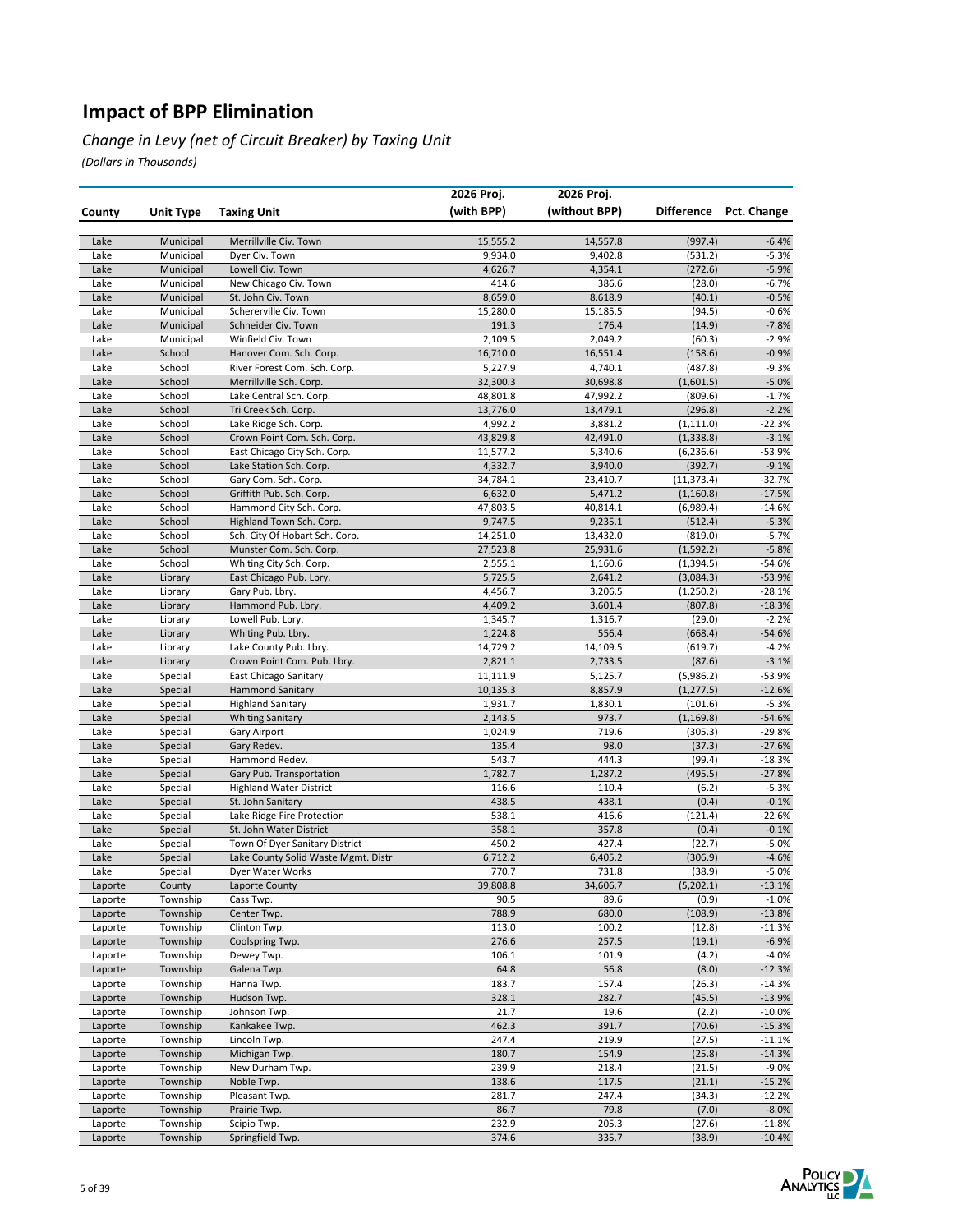#### *Change in Levy (net of Circuit Breaker) by Taxing Unit*

|                    |                        |                                                               | 2026 Proj.       | 2026 Proj.       |                    |                      |
|--------------------|------------------------|---------------------------------------------------------------|------------------|------------------|--------------------|----------------------|
| County             | Unit Type              | <b>Taxing Unit</b>                                            | (with BPP)       | (without BPP)    | <b>Difference</b>  | Pct. Change          |
|                    |                        |                                                               |                  |                  |                    |                      |
| Laporte            | Township               | Union Twp.                                                    | 123.6            | 107.8            | (15.8)             | $-12.8%$             |
| Laporte            | Township               | Washington Twp.                                               | 122.0            | 102.8            | (19.1)             | $-15.7%$             |
| Laporte            | Township               | Wills Twp.                                                    | 76.9             | 66.6             | (10.2)             | -13.3%               |
| Laporte            | Municipal              | Michigan City Civ. City                                       | 18,514.8         | 14,319.9         | (4,194.9)          | $-22.7%$             |
| Laporte            | Municipal              | Laporte Civ. City                                             | 10,014.4         | 7,628.0          | (2,386.4)          | -23.8%               |
| Laporte            | Municipal              | Kingsbury Civ. Town                                           | 46.8             | 42.3             | (4.4)              | $-9.4%$              |
| Laporte            | Municipal              | Kingsford Heights Civ. Town                                   | 231.8            | 207.1            | (24.7)             | $-10.7%$             |
| Laporte            | Municipal              | Lacrosse Civ. Town                                            | 200.2            | 180.7<br>1,408.4 | (19.5)             | $-9.7%$              |
| Laporte            | Municipal<br>Municipal | Long Beach Civ. Town<br>Michiana Shores Civ. Town             | 1,592.0<br>216.0 | 189.2            | (183.6)            | $-11.5%$<br>$-12.4%$ |
| Laporte<br>Laporte | Municipal              | Pottawattamie Park Civ. Town                                  | 95.1             | 86.3             | (26.8)<br>(8.9)    | $-9.3%$              |
| Laporte            | Municipal              | Trail Creek Civ. Town                                         | 620.8            | 562.1            | (58.7)             | $-9.5%$              |
| Laporte            | Municipal              | Wanatah Civ. Town                                             | 372.9            | 339.5            | (33.4)             | $-9.0%$              |
| Laporte            | Municipal              | Westville Civ. Town                                           | 511.5            | 457.7            | (53.8)             | $-10.5%$             |
| Laporte            | School                 | New Prairie United Sch. Corp.                                 | 8,889.1          | 7,898.2          | (990.9)            | $-11.1%$             |
| Laporte            | School                 | New Durham Twp. Sch. Corp.                                    | 2,563.1          | 2,366.8          | (196.3)            | $-7.7%$              |
| Laporte            | School                 | Tri-Township School Corporation                               | 1,640.7          | 1,593.8          | (47.0)             | $-2.9%$              |
| Laporte            | School                 | Michigan City Area Sch. Corp.                                 | 19,887.0         | 17,354.8         | (2, 532.2)         | $-12.7%$             |
| Laporte            | School                 | South Central Com. Sch. Corp.                                 | 2,954.2          | 2,598.1          | (356.1)            | $-12.1%$             |
| Laporte            | School                 | Laporte Com. Sch. Corp.                                       | 14,669.5         | 12,604.7         | (2,064.8)          | $-14.1%$             |
| Laporte            | School                 | John Glenn Sch. Corp.                                         | 228.0            | 205.2            | (22.8)             | $-10.0%$             |
| Laporte            | Library                | Michigan City Pub. Lbry.                                      | 3,297.5          | 2,807.4          | (490.1)            | $-14.9%$             |
| Laporte            | Library                | Wanatah Pub. Lbry.                                            | 81.5             | 80.1             | (1.4)              | $-1.7%$              |
| Laporte            | Library                | Westville Pub. Lbry.                                          | 128.1            | 118.3            | (9.8)              | $-7.7%$              |
| Laporte            | Library                | Laporte County Pub. Lbry.                                     | 5,695.4          | 5,017.5          | (678.0)            | $-11.9%$             |
| Laporte            | Library                | Lacrosse Pub. Lbry.                                           | 153.1            | 147.8            | (5.3)              | $-3.4%$              |
| Laporte            | Special                | Michigan City Sanitary<br>Laporte Municipal Airport Authority | 2,842.3<br>477.0 | 2,227.4          | (615.0)<br>(126.5) | $-21.6%$<br>$-26.5%$ |
| Laporte<br>Laporte | Special<br>Special     | Laporte Redevelopment                                         | 191.8            | 350.5<br>146.7   | (45.1)             | $-23.5%$             |
| Madison            | County                 | <b>Madison County</b>                                         | 28,855.5         | 26,326.2         | (2,529.2)          | $-8.8%$              |
| Madison            | Township               | Adams Twp.                                                    | 690.3            | 641.7            | (48.6)             | $-7.0%$              |
| Madison            | Township               | Anderson Twp.                                                 | 568.9            | 498.3            | (70.6)             | $-12.4%$             |
| Madison            | Township               | Boone Twp.                                                    | 82.9             | 76.3             | (6.6)              | $-8.0%$              |
| Madison            | Township               | Duck Creek Twp.                                               | 98.5             | 78.9             | (19.6)             | $-19.9%$             |
| Madison            | Township               | Fall Creek Twp.                                               | 331.4            | 307.6            | (23.8)             | $-7.2%$              |
| Madison            | Township               | Green Twp.                                                    | 271.7            | 261.2            | (10.5)             | $-3.9%$              |
| Madison            | Township               | Jackson Twp.                                                  | 71.3             | 64.3             | (7.0)              | $-9.8%$              |
| Madison            | Township               | Lafayette Twp.                                                | 467.9            | 421.9            | (46.0)             | $-9.8%$              |
| Madison            | Township               | Monroe Twp.                                                   | 331.3            | 320.8            | (10.6)             | $-3.2%$              |
| Madison            | Township               | Pipe Creek Twp.                                               | 409.7            | 349.9            | (59.8)             | $-14.6%$             |
| Madison            | Township               | Richland Twp.                                                 | 388.4            | 364.1            | (24.3)             | $-6.2%$              |
| Madison            | Township               | Stony Creek Twp.                                              | 530.1<br>354.4   | 463.1<br>322.2   | (67.0)             | $-12.6%$             |
| Madison<br>Madison | Township<br>Township   | Union Twp.<br>Van Buren Twp.                                  | 236.9            | 214.4            | (32.1)<br>(22.5)   | $-9.1%$<br>$-9.5%$   |
| Madison            | Municipal              | Anderson Civ. City                                            | 25,488.6         | 22,123.2         | (3, 365.3)         | $-13.2%$             |
| Madison            | Municipal              | Elwood Civ. City                                              | 4,248.0          | 3,201.8          | (1,046.2)          | $-24.6%$             |
| Madison            | Municipal              | Alexandria Civ. City                                          | 2,806.6          | 2,548.2          | (258.5)            | $-9.2%$              |
| Madison            | Municipal              | Chesterfield Civ. Town                                        | 724.6            | 662.3            | (62.3)             | $-8.6%$              |
| Madison            | Municipal              | Country Club Heights Civ. Town                                | 37.7             | 34.1             | (3.7)              | $-9.8%$              |
| Madison            | Municipal              | Edgewood Civ. Town                                            | 338.3            | 311.8            | (26.6)             | $-7.9%$              |
| Madison            | Municipal              | Frankton Civ. Town                                            | 254.2            | 236.0            | (18.2)             | $-7.2%$              |
| Madison            | Municipal              | Ingalls Civ. Town                                             | 611.1            | 572.4            | (38.7)             | $-6.3%$              |
| Madison            | Municipal              | Lapel Civ. Town                                               | 339.0            | 306.9            | (32.1)             | $-9.5%$              |
| Madison            | Municipal              | Markleville Civ. Town                                         | 77.0             | 71.3             | (5.7)              | $-7.4%$              |
| Madison            | Municipal              | Orestes Civ. Town                                             | 136.7            | 132.0            | (4.7)              | $-3.5%$              |
| Madison            | Municipal              | Pendleton Civ. Town                                           | 2,391.1          | 2,241.0          | (150.2)            | $-6.3%$              |
| Madison            | Municipal              | River Forest Civ. Town                                        | 6.1              | 5.6              | (0.5)              | $-8.1%$              |
| Madison<br>Madison | Municipal<br>Municipal | Summitville Civ. Town<br>Woodlawn Heights Civ. Town           | 312.4<br>8.7     | 265.0<br>8.1     | (47.4)<br>(0.6)    | $-15.2%$<br>$-7.4%$  |
| Madison            | School                 | Madison-Grant United Sch. Corp.                               | 1,813.7          | 1,739.0          | (74.7)             | $-4.1%$              |
| Madison            | School                 | Frankton-Lapel Com. Sch. Corp.                                | 8,365.0          | 7,573.3          | (791.7)            | $-9.5%$              |
| Madison            | School                 | South Madison Com. Sch. Corp.                                 | 12,565.6         | 11,937.1         | (628.5)            | $-5.0%$              |
| Madison            | School                 | Alexandria Com. Sch. Corp.                                    | 3,517.3          | 3,436.6          | (80.7)             | $-2.3%$              |
| Madison            | School                 | Anderson Com. Sch. Corp.                                      | 24,317.6         | 22,138.4         | (2, 179.2)         | $-9.0%$              |
| Madison            | School                 | Elwood Com. Sch. Corp.                                        | 3,173.4          | 2,544.3          | (629.1)            | $-19.8%$             |

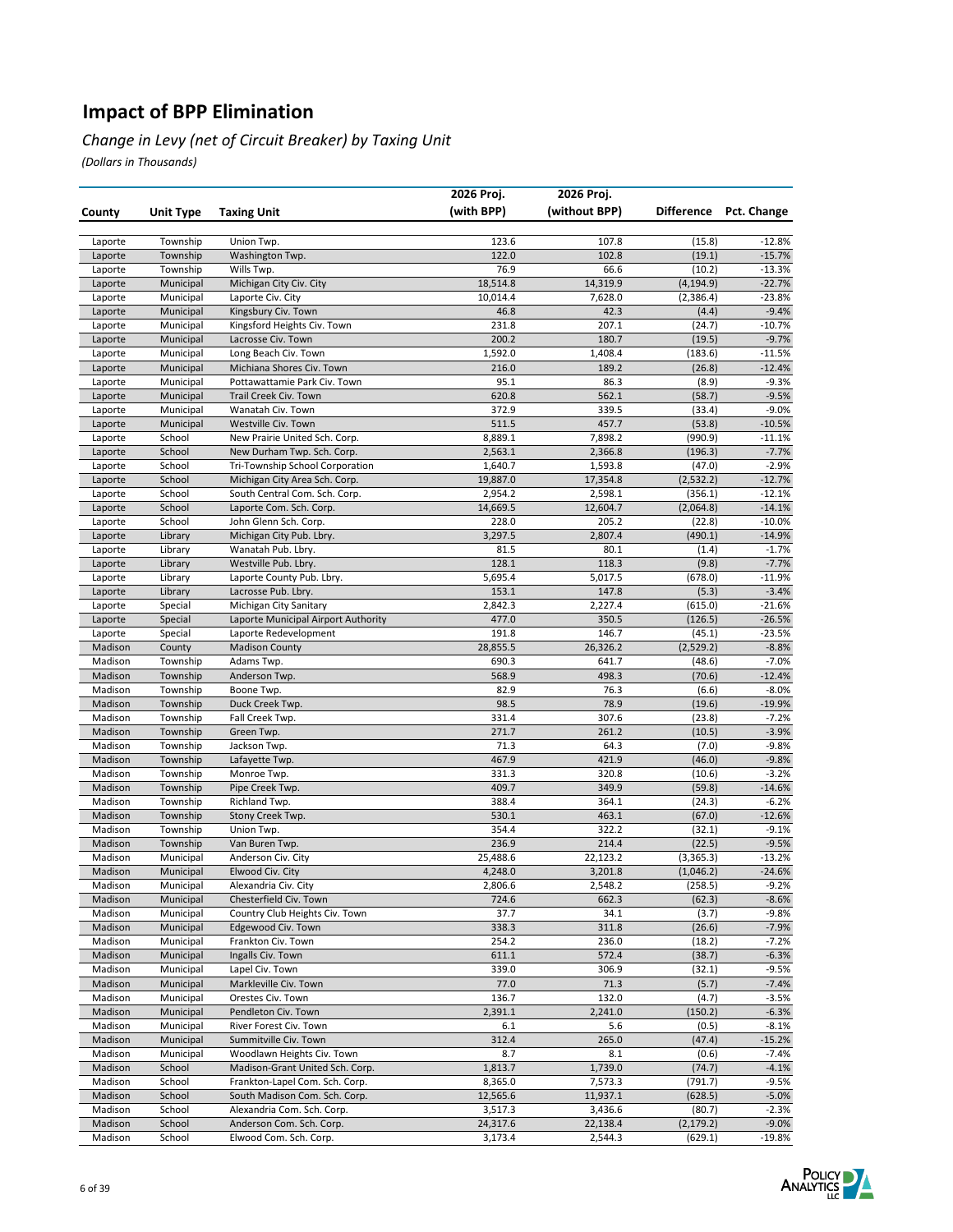#### *Change in Levy (net of Circuit Breaker) by Taxing Unit*

|                  |                        |                                                                     | 2026 Proj.          | 2026 Proj.         |                          |                      |
|------------------|------------------------|---------------------------------------------------------------------|---------------------|--------------------|--------------------------|----------------------|
| County           | Unit Type              | <b>Taxing Unit</b>                                                  | (with BPP)          | (without BPP)      | Difference               | Pct. Change          |
|                  |                        |                                                                     |                     |                    |                          |                      |
| Madison          | Library                | Alexandria-Monroe Pub. Lbry.                                        | 675.6               | 651.0              | (24.6)                   | $-3.6%$              |
| Madison          | Library                | Anderson-Anderson, Stoney Creek Union To                            | 4,431.6             | 3,935.0            | (496.6)                  | $-11.2%$             |
| Madison          | Library                | Pendleton Com. Pub. Lbry.                                           | 1,250.4             | 1,189.0            | (61.5)                   | $-4.9%$              |
| Madison          | Library                | North Madison County Lbry. System                                   | 1,018.7             | 904.3              | (114.4)                  | $-11.2%$             |
| Madison          | Special                | Independence Fire                                                   | 22.3                | 20.7               | (1.6)                    | $-7.4%$              |
| Madison          | Special                | East Central Indiana Solid Waste                                    | 383.1               | 352.0              | (31.2)                   | $-8.1%$              |
| Marion           | County                 | <b>Marion County</b>                                                | 195,405.9           | 177,192.1          | (18, 213.8)              | $-9.3%$              |
| Marion           | Township               | Center Twp.                                                         | 4,341.0             | 3,884.8            | (456.2)                  | $-10.5%$             |
| Marion           | Township               | Decatur Twp.                                                        | 7,038.0             | 5,198.4            | (1,839.6)                | $-26.1%$             |
| Marion<br>Marion | Township<br>Township   | Franklin Twp.<br>Lawrence Twp.                                      | 800.5<br>587.7      | 744.3<br>545.0     | (56.2)<br>(42.7)         | $-7.0%$<br>$-7.3%$   |
| Marion           | Township               | Perry Twp.                                                          | 476.3               | 440.9              | (35.4)                   | $-7.4%$              |
| Marion           | Township               | Pike Twp.                                                           | 28,066.0            | 25,334.5           | (2,731.5)                | $-9.7%$              |
| Marion           | Township               | Warren Twp.                                                         | 444.4               | 410.3              | (34.0)                   | $-7.7%$              |
| Marion           | Township               | Washington Twp.                                                     | 1,128.9             | 1,051.2            | (77.7)                   | $-6.9%$              |
| Marion           | Township               | Wayne Twp.                                                          | 26,105.9            | 20,854.0           | (5,252.0)                | $-20.1%$             |
| Marion           | Municipal              | Lawrence Civ. City                                                  | 14,035.6            | 13,123.4           | (912.2)                  | $-6.5%$              |
| Marion           | Municipal              | Beech Grove Civ. City                                               | 6,434.6             | 5,421.9            | (1,012.6)                | $-15.7%$             |
| Marion           | Municipal              | Southport Civ. City                                                 | 474.9               | 441.1              | (33.8)                   | $-7.1%$              |
| Marion           | Municipal              | Speedway City Civ. Town                                             | 8,433.7             | 7,293.2            | (1, 140.5)               | $-13.5%$             |
| Marion           | Municipal              | Clermont Civ. Town                                                  | 610.3               | 504.5              | (105.8)                  | $-17.3%$             |
| Marion           | Municipal              | Cumberland Civ. Town                                                | 786.4               | 684.8              | (101.6)                  | $-12.9%$             |
| Marion           | Municipal              | Homecroft Civ. Town                                                 | 108.2               | 99.8               | (8.4)                    | $-7.7%$              |
| Marion           | Municipal              | Meridian Hills Civ. Town                                            | 242.3<br>42.1       | 222.9<br>39.4      | (19.4)<br>(2.7)          | $-8.0%$<br>$-6.5%$   |
| Marion<br>Marion | Municipal<br>Municipal | Rocky Ripple Civ. Town<br>Williams Creek Civ. Town                  | 103.5               | 95.6               | (8.0)                    | $-7.7%$              |
| Marion           | Municipal              | Wynnedale Civ. Town                                                 | 17.2                | 15.9               | (1.3)                    | $-7.8%$              |
| Marion           | School                 | M.S.D. Decatur Twp. Sch. Corp                                       | 30,239.0            | 22,573.7           | (7,665.4)                | $-25.3%$             |
| Marion           | School                 | Franklin Twp. Com. Sch. Corp                                        | 36,196.2            | 33,703.3           | (2,492.9)                | $-6.9%$              |
| Marion           | School                 | M.S.D. Lawrence Twp. Sch. Corp                                      | 65,649.1            | 62,027.0           | (3,622.1)                | $-5.5%$              |
| Marion           | School                 | M.S.D. Perry Twp. Sch. Corp                                         | 70,339.1            | 66,183.8           | (4, 155.3)               | $-5.9%$              |
| Marion           | School                 | M.S.D. Pike Twp. Sch. Corp                                          | 43,463.3            | 39,577.7           | (3,885.6)                | $-8.9%$              |
| Marion           | School                 | M.S.D. Warren Twp. Sch. Corp                                        | 39,294.7            | 36,293.4           | (3,001.4)                | $-7.6%$              |
| Marion           | School                 | M.S.D. Washington Twp. Sch. Corp                                    | 78,658.4            | 75,439.0           | (3, 219.4)               | $-4.1%$              |
| Marion           | School                 | M.S.D. Wayne Twp. Sch. Corp                                         | 70,791.6            | 57,748.5           | (13,043.1)               | $-18.4%$             |
| Marion           | School                 | Beech Grove City Sch. Corp                                          | 9,885.7             | 8,461.5            | (1,424.2)                | $-14.4%$             |
| Marion           | School                 | Indianapolis Pub. Sch. Corp                                         | 191,728.5           | 172,454.5          | (19, 274.0)              | $-10.1%$             |
| Marion           | School                 | Speedway City Sch. Corp                                             | 8,499.3             | 6,314.3<br>1,103.0 | (2, 185.0)               | $-25.7%$<br>$-12.8%$ |
| Marion<br>Marion | Library<br>Library     | Speedway City Pub. Lbry.<br>Indianapolis - Marion County Pub. Lbry. | 1,264.7<br>62,133.2 | 56,588.7           | (161.7)<br>(5,544.6)     | $-8.9%$              |
| Marion           | Special                | Indianapolis Sanitation (Solid)                                     | 39,879.2            | 36,285.8           | (3, 593.4)               | $-9.0%$              |
| Marion           | Special                | Indianapolis Police Special Service                                 | 50,775.4            | 46,203.9           | (4, 571.5)               | $-9.0%$              |
| Marion           | Special                | Indianapolis Fire Special Service                                   | 110,055.3           | 101,021.2          | (9,034.2)                | $-8.2%$              |
| Marion           | Special                | Indianapolis Pub. Transportation                                    | 46,244.6            | 41,615.0           | (4,629.7)                | $-10.0%$             |
| Marion           | Special                | Marion County Health And Hospital Corp                              | 101,795.6           | 92,598.8           | (9, 196.8)               | $-9.0%$              |
| Marion           | Special                | Speedway Pub. Transportation                                        | 383.7               | 334.6              | (49.2)                   | $-12.8%$             |
| Marion           | Special                | Indianapolis Consolidated City                                      | 25,851.6            | 22,083.9           | (3,767.7)                | $-14.6%$             |
| Marion           | Special                | Indianapolis Consolidated County                                    | 68,750.9            | 62,563.8           | (6, 187.2)               | $-9.0%$              |
| Monroe           | County                 | Monroe County                                                       | 39,471.1            | 38,513.9           | (957.3)                  | $-2.4%$              |
| Monroe           | Township               | Bean Blossom Twp.                                                   | 173.3               | 170.7              | (2.6)                    | $-1.5%$              |
| Monroe           | Township               | Benton Twp.                                                         | 473.5               | 469.2              | (4.3)                    | $-0.9%$              |
| Monroe           | Township               | Bloomington Twp.                                                    | 401.2               | 400.0              | (1.2)                    | $-0.3%$              |
| Monroe           | Township               | Clear Creek Twp.                                                    | 282.0               | 282.0              | $\overline{\phantom{a}}$ | 0.0%                 |
| Monroe           | Township<br>Township   | Indian Creek Twp.<br>Perry Twp.                                     | 32.8<br>915.7       | 32.8<br>904.4      | $\blacksquare$<br>(11.2) | 0.0%                 |
| Monroe<br>Monroe | Township               | Polk Twp.                                                           | 70.7                | 70.7               | $\overline{\phantom{a}}$ | $-1.2%$<br>0.0%      |
| Monroe           | Township               | Richland Twp.                                                       | 1,280.3             | 1,237.4            | (42.9)                   | $-3.4%$              |
| Monroe           | Township               | Salt Creek Twp.                                                     | 273.3               | 273.3              | $\sim$                   | 0.0%                 |
| Monroe           | Township               | Van Buren Twp.                                                      | 548.8               | 548.8              | (0.0)                    | 0.0%                 |
| Monroe           | Township               | Washington Twp.                                                     | 609.0               | 609.0              | $\overline{\phantom{a}}$ | 0.0%                 |
| Monroe           | Municipal              | <b>Bloomington Civ. City</b>                                        | 43,497.9            | 42,814.4           | (683.5)                  | $-1.6%$              |
| Monroe           | Municipal              | Ellettsville Civ. Town                                              | 2,422.3             | 2,322.3            | (100.0)                  | $-4.1%$              |
| Monroe           | Municipal              | Stinesville Civ. Town                                               | 13.4                | 12.4               | (1.0)                    | $-7.2%$              |
| Monroe           | School                 | Richland-Bean Blossom Com. Sch. C                                   | 11,788.5            | 11,635.7           | (152.9)                  | $-1.3%$              |
| Monroe           | School                 | Monroe County Com. Sch. Corp.                                       | 51,385.8            | 50,538.2           | (847.7)                  | $-1.6%$              |

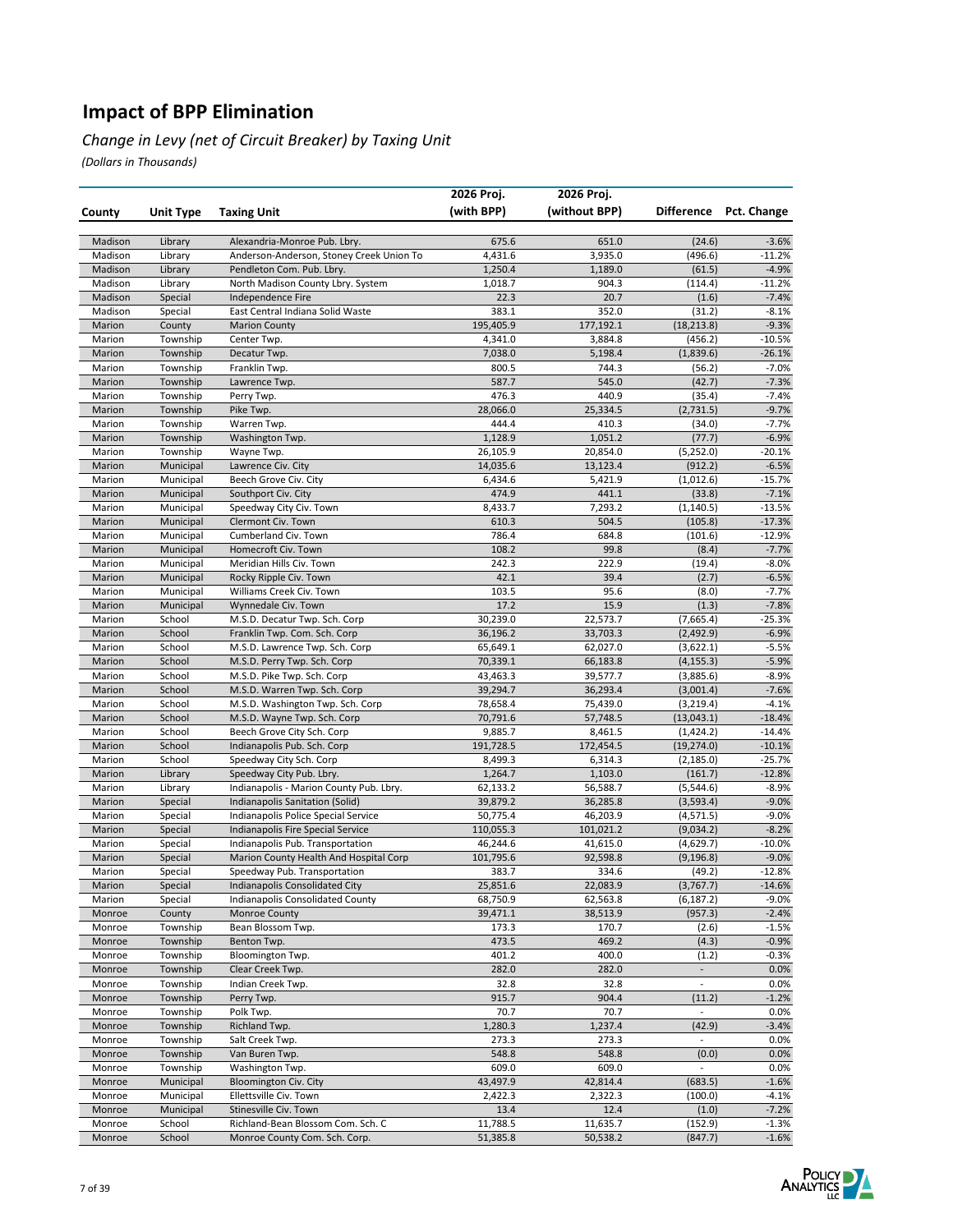#### *Change in Levy (net of Circuit Breaker) by Taxing Unit*

|                          |                        |                                              | 2026 Proj.          | 2026 Proj.          |                    |                    |
|--------------------------|------------------------|----------------------------------------------|---------------------|---------------------|--------------------|--------------------|
| County                   | <b>Unit Type</b>       | <b>Taxing Unit</b>                           | (with BPP)          | (without BPP)       | <b>Difference</b>  | Pct. Change        |
|                          |                        |                                              |                     |                     |                    |                    |
| Monroe                   | Library                | Monroe County Pub. Lbry.                     | 8,928.8             | 8,861.0             | (67.8)             | $-0.8%$            |
| Monroe                   | Special                | <b>Bloomington Transportation</b>            | 1,761.2             | 1,740.0             | (21.2)             | $-1.2%$            |
| Monroe                   | Special                | Perry-Clear Creek Fire Protection            | 11,736.3            | 11,657.1            | (79.2)             | $-0.7%$            |
| Monroe                   | Special                | Monroe County Solid Waste Mgmt. Dis          | 2,658.9             | 2,638.7             | (20.2)             | $-0.8%$            |
| Porter                   | County                 | <b>Porter County</b>                         | 56,773.4            | 53,394.9            | (3,378.5)          | $-6.0%$            |
| Porter                   | Township               | Boone Twp.                                   | 304.6<br>767.9      | 291.1               | (13.5)             | $-4.4%$            |
| Porter<br>Porter         | Township<br>Township   | Center Twp.<br>Jackson Twp.                  | 230.4               | 738.8<br>227.4      | (29.0)<br>(3.0)    | $-3.8%$<br>$-1.3%$ |
| Porter                   | Township               | Liberty Twp.                                 | 789.9               | 763.4               | (26.4)             | $-3.3%$            |
| Porter                   | Township               | Morgan Twp.                                  | 245.7               | 238.4               | (7.3)              | $-3.0%$            |
| Porter                   | Township               | Pine Twp.                                    | 139.7               | 138.5               | (1.2)              | $-0.8%$            |
| Porter                   | Township               | Pleasant Twp.                                | 409.8               | 405.5               | (4.3)              | $-1.0%$            |
| Porter                   | Township               | Portage Twp.                                 | 3,859.9             | 3,537.1             | (322.8)            | $-8.4%$            |
| Porter                   | Township               | Porter Twp.                                  | 577.7               | 571.8               | (5.9)              | $-1.0%$            |
| Porter                   | Township               | Union Twp.                                   | 604.0               | 600.4               | (3.6)              | $-0.6%$            |
| Porter                   | Township               | Washington Twp.                              | 307.4               | 300.4               | (7.1)              | $-2.3%$            |
| Porter                   | Township               | Westchester Twp.                             | 64.0                | 56.9                | (7.2)              | $-11.2%$           |
| Porter                   | Municipal              | Valparaiso Civ. City                         | 31,400.7            | 29,520.0            | (1,880.7)          | $-6.0%$            |
| Porter                   | Municipal              | Portage Civ. City                            | 22,278.8            | 19,091.4            | (3, 187.4)         | $-14.3%$           |
| Porter                   | Municipal              | Chesterton Civ. Town                         | 8,500.2             | 7,637.1             | (863.1)            | $-10.2%$           |
| Porter                   | Municipal              | Beverly Shores Civ. Town                     | 1,279.7             | 1,269.3             | (10.4)             | $-0.8%$            |
| Porter                   | Municipal              | Burns Harbor Civ. Town                       | 2,897.9             | 2,401.9             | (496.0)            | $-17.1%$           |
| Porter                   | Municipal              | Dune Acres Civ. Town                         | 551.9               | 524.9               | (27.0)             | $-4.9%$            |
| Porter                   | Municipal              | Hebron Civ. Town                             | 982.0<br>530.0      | 919.7<br>522.3      | (62.3)             | $-6.3%$            |
| Porter<br>Porter         | Municipal<br>Municipal | Kouts Civ. Town<br>Ogden Dunes Civ. Town     | 1,109.9             | 1,022.4             | (7.6)<br>(87.5)    | $-1.4%$<br>$-7.9%$ |
| Porter                   | Municipal              | Porter Civ. Town                             | 3,285.9             | 2,885.3             | (400.5)            | $-12.2%$           |
| Porter                   | Municipal              | Pines Civ. Town                              | 167.3               | 167.2               | (0.0)              | 0.0%               |
| Porter                   | School                 | Michigan City Area Sch. Corp.                | 2,725.5             | 2,709.8             | (15.7)             | $-0.6%$            |
| Porter                   | School                 | Boone Twp. Sch. Corp.                        | 5,363.0             | 5,144.2             | (218.8)            | $-4.1%$            |
| Porter                   | School                 | Duneland Sch. Corp.                          | 34,531.6            | 31,581.3            | (2,950.4)          | $-8.5%$            |
| Porter                   | School                 | East Porter County Sch. Corp.                | 11,206.2            | 11,097.4            | (108.7)            | $-1.0%$            |
| Porter                   | School                 | Porter Twp. Sch. Corp.                       | 6,003.6             | 6,003.6             | $\overline{a}$     | 0.0%               |
| Porter                   | School                 | Union Twp. Sch. Corp.                        | 8,405.3             | 8,346.5             | (58.8)             | $-0.7%$            |
| Porter                   | School                 | Portage Twp. Sch. Corp.                      | 19,461.5            | 17,358.3            | (2, 103.2)         | $-10.8%$           |
| Porter                   | School                 | Valparaiso Com. Sch. Corp.                   | 34,423.2            | 33,519.5            | (903.6)            | $-2.6%$            |
| Porter                   | Library                | Westchester Pub. Lbry.                       | 4,143.1             | 3,721.5             | (421.6)            | $-10.2%$           |
| Porter                   | Library                | Porter County Pub. Lbry.                     | 7,240.1             | 6,975.8             | (264.2)            | $-3.6%$            |
| Porter                   | Special                | West Porter Twp. Fire Protection             | 307.4               | 307.0               | (0.4)              | $-0.1%$            |
| Porter                   | Special                | Porter Co Airport Authority                  | 1,253.1             | 1,152.4             | (100.6)            | $-8.0%$            |
| St. Joseph               | County                 | St. Joseph County                            | 68,518.8            | 62,087.7<br>2,122.8 | (6, 431.1)         | $-9.4%$            |
| St. Joseph               | Township               | Centre Twp.                                  | 2,332.5<br>11,092.7 | 10,474.1            | (209.7)<br>(618.7) | $-9.0%$<br>$-5.6%$ |
| St. Joseph<br>St. Joseph | Township<br>Township   | Clay Twp.<br>German Twp.                     | 68.9                | 64.8                | (4.1)              | $-6.0%$            |
| St. Joseph               | Township               | Greene Twp.                                  | 541.9               | 512.7               | (29.2)             | $-5.4%$            |
| St. Joseph               | Township               | Harris Twp.                                  | 148.1               | 144.1               | (4.0)              | $-2.7%$            |
| St. Joseph               | Township               | Liberty Twp.                                 | 393.5               | 333.4               | (60.0)             | $-15.3%$           |
| St. Joseph               | Township               | Lincoln Twp.                                 | 95.3                | 80.9                | (14.4)             | $-15.1%$           |
| St. Joseph               | Township               | Madison Twp.                                 | 216.0               | 211.1               | (4.9)              | $-2.3%$            |
| St. Joseph               | Township               | Olive Twp.                                   | 2,154.0             | 1,398.2             | (755.8)            | $-35.1%$           |
| St. Joseph               | Township               | Penn Twp.                                    | 4,649.9             | 4,499.8             | (150.1)            | $-3.2%$            |
| St. Joseph               | Township               | Portage Twp.                                 | 214.5               | 178.6               | (35.9)             | $-16.7%$           |
| St. Joseph               | Township               | Union Twp.                                   | 608.9               | 577.4               | (31.5)             | $-5.2%$            |
| St. Joseph               | Township               | Warren Twp.                                  | 1,477.8             | 1,358.3             | (119.6)            | $-8.1%$            |
| St. Joseph               | Municipal              | South Bend Civ. City                         | 65,668.4            | 53,445.5            | (12, 222.9)        | $-18.6%$           |
| St. Joseph               | Municipal              | Mishawaka Civ. City                          | 29,850.6            | 25,947.1            | (3,903.4)          | $-13.1%$           |
| St. Joseph               | Municipal              | Lakeville Civ. Town                          | 248.8               | 228.9               | (19.8)             | $-8.0%$            |
| St. Joseph               | Municipal              | New Carlisle Civ. Town                       | 1,544.6             | 959.0               | (585.7)            | $-37.9%$           |
| St. Joseph               | Municipal<br>Municipal | North Liberty Civ. Town<br>Osceola Civ. Town | 654.9               | 534.7<br>342.7      | (120.2)            | $-18.4%$           |
| St. Joseph<br>St. Joseph | Municipal              | Roseland Civ. Town                           | 360.8<br>429.5      | 399.6               | (18.1)<br>(29.9)   | $-5.0%$<br>$-7.0%$ |
| St. Joseph               | Municipal              | Walkerton Civ. Town                          | 1,683.6             | 1,352.6             | (331.0)            | $-19.7%$           |
| St. Joseph               | School                 | New Prairie United Sch. Corp.                | 4,384.1             | 3,126.1             | (1,258.0)          | $-28.7%$           |
| St. Joseph               | School                 | John Glenn Sch. Corp.                        | 3,351.7             | 2,914.5             | (437.3)            | $-13.0%$           |
| St. Joseph               | School                 | Penn-Harris-Madison-Sch. Corp.               | 30,047.4            | 28,999.6            | (1,047.8)          | $-3.5%$            |

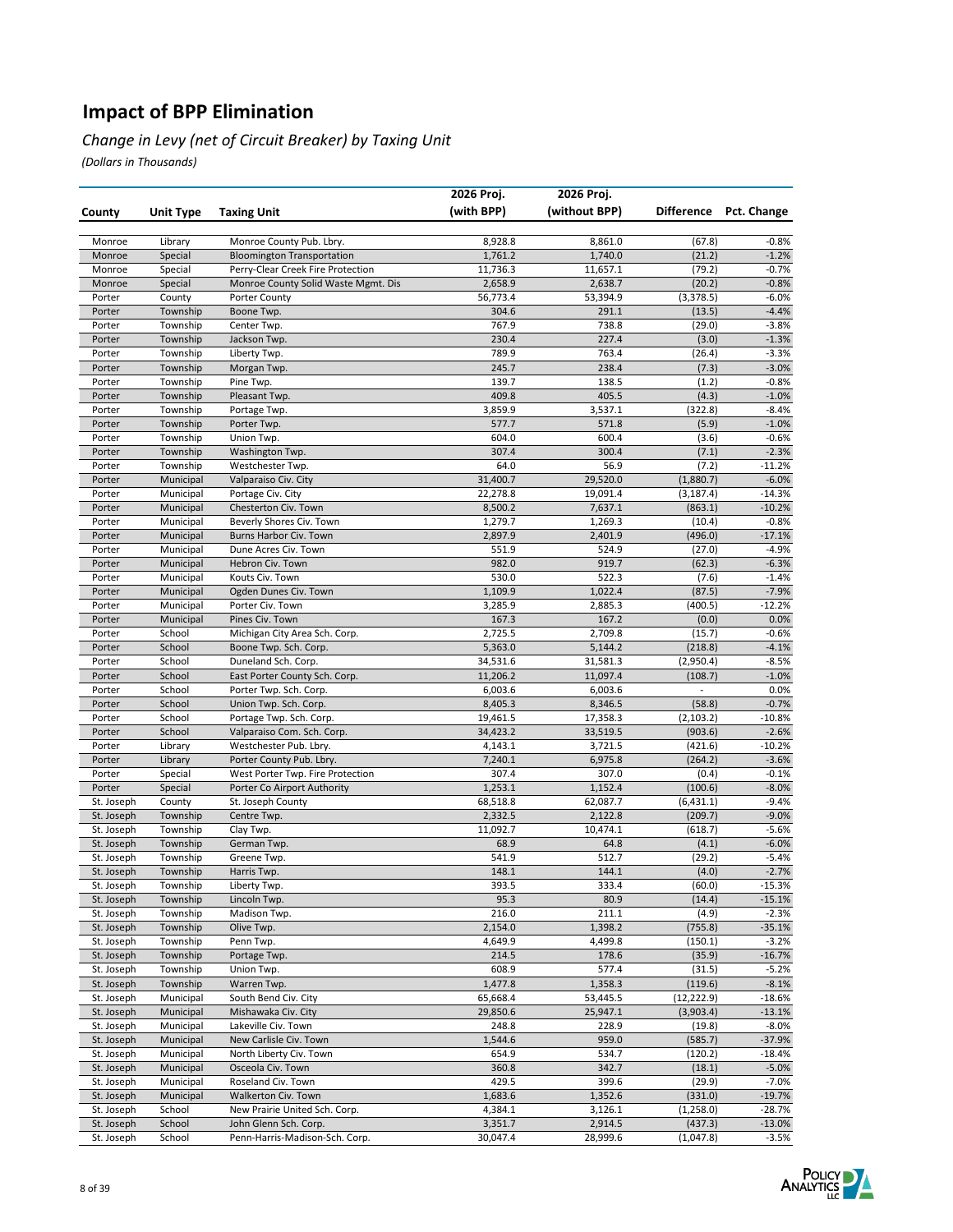#### *Change in Levy (net of Circuit Breaker) by Taxing Unit*

|                            |                        |                                                    | 2026 Proj.          | 2026 Proj.          |                          |                      |
|----------------------------|------------------------|----------------------------------------------------|---------------------|---------------------|--------------------------|----------------------|
| County                     | <b>Unit Type</b>       | <b>Taxing Unit</b>                                 | (with BPP)          | (without BPP)       | <b>Difference</b>        | Pct. Change          |
|                            |                        |                                                    |                     |                     |                          |                      |
| St. Joseph                 | School                 | Mishawaka City Sch. Corp.                          | 11,015.7            | 9,984.5             | (1,031.2)                | $-9.4%$              |
| St. Joseph                 | School                 | South Bend Com. Sch. Corp.                         | 82,044.3            | 74,041.7            | (8,002.6)                | $-9.8%$              |
| St. Joseph                 | School                 | Union-North United Sch. Corp.                      | 2,013.5             | 1,929.3             | (84.1)                   | $-4.2%$              |
| St. Joseph                 | Library                | Mishawaka Pub. Lbry.                               | 5,906.9             | 5,607.8             | (299.1)                  | $-5.1%$              |
| St. Joseph                 | Library                | New Carlisle Pub. Lbry.                            | 990.5               | 655.8               | (334.7)                  | $-33.8%$             |
| St. Joseph                 | Library                | Walkerton Pub. Lbry.                               | 199.9               | 169.7               | (30.1)                   | $-15.1%$             |
| St. Joseph<br>St. Joseph   | Library<br>Special     | St. Joseph County Pub. Lbry.<br>St. Joseph Airport | 16,473.4<br>4,532.7 | 14,846.9<br>4,006.3 | (1,626.6)<br>(526.5)     | $-9.9%$<br>$-11.6%$  |
| St. Joseph                 | Special                | South Bend Pub. Transportation                     | 3,872.2             | 3,268.9             | (603.2)                  | $-15.6%$             |
| Tippecanoe                 | County                 | <b>Tippecanoe County</b>                           | 42,020.3            | 38,466.7            | (3,553.6)                | $-8.5%$              |
| Tippecanoe                 | Township               | Fairfield Twp.                                     | 669.2               | 616.9               | (52.3)                   | $-7.8%$              |
| Tippecanoe                 | Township               | Jackson Twp.                                       | 106.3               | 103.1               | (3.2)                    | $-3.0%$              |
| Tippecanoe                 | Township               | Lauramie Twp.                                      | 171.7               | 170.1               | (1.6)                    | $-1.0%$              |
| Tippecanoe                 | Township               | Perry Twp.                                         | 18.2                | 18.0                | (0.2)                    | $-1.3%$              |
| Tippecanoe                 | Township               | Randolph Twp.                                      | 139.6               | 137.2               | (2.4)                    | $-1.7%$              |
| Tippecanoe                 | Township               | Sheffield Twp.                                     | 42.5                | 42.5                | (0.0)                    | 0.0%                 |
| Tippecanoe                 | Township               | Shelby Twp.                                        | 132.5               | 125.4               | (7.2)                    | $-5.4%$              |
| Tippecanoe                 | Township               | Tippecanoe Twp.                                    | 605.5               | 589.5               | (15.9)                   | $-2.6%$              |
| Tippecanoe                 | Township               | Union Twp.                                         | 63.3                | 62.9                | (0.4)                    | $-0.6%$              |
| Tippecanoe                 | Township               | Wabash Twp.                                        | 1,285.8             | 1,258.5             | (27.3)                   | $-2.1%$              |
| Tippecanoe                 | Township               | Washington Twp.                                    | 128.5               | 128.5               | $\overline{\phantom{a}}$ | 0.0%                 |
| Tippecanoe                 | Township               | Wayne Twp.                                         | 177.9               | 174.7               | (3.2)                    | $-1.8%$              |
| Tippecanoe                 | Township               | Wea Twp.                                           | 1,121.4             | 1,089.5             | (31.9)                   | $-2.8%$              |
| Tippecanoe                 | Municipal              | Lafayette Civ. City                                | 44,768.5            | 37,662.7            | (7, 105.8)               | $-15.9%$             |
| Tippecanoe<br>Tippecanoe   | Municipal<br>Municipal | West Lafayette Civ. City<br>Otterbein Civ. Town    | 13,178.5<br>167.2   | 11,990.9<br>162.2   | (1, 187.6)<br>(5.0)      | $-9.0%$<br>$-3.0%$   |
| Tippecanoe                 | Municipal              | Battle Ground Civ. Town                            | 574.2               | 542.9               | (31.3)                   | $-5.5%$              |
| Tippecanoe                 | Municipal              | Clarks Hill Civ. Town                              | 112.8               | 108.3               | (4.5)                    | $-4.0%$              |
| Tippecanoe                 | Municipal              | Dayton Civ. Town                                   | 265.2               | 263.9               | (1.3)                    | $-0.5%$              |
| Tippecanoe                 | Municipal              | Shadeland Civ. Town                                | 620.0               | 579.4               | (40.6)                   | $-6.6%$              |
| Tippecanoe                 | School                 | Benton Com. Sch. Corp.                             | 1,422.2             | 1,387.9             | (34.3)                   | $-2.4%$              |
| Tippecanoe                 | School                 | Lafayette Sch. Corp.                               | 23,575.1            | 19,924.3            | (3,650.8)                | $-15.5%$             |
| Tippecanoe                 | School                 | Tippecanoe Sch. Corp.                              | 47,133.9            | 46,017.1            | (1, 116.9)               | $-2.4%$              |
| Tippecanoe                 | School                 | West Lafayette Com. Sch. Corp.                     | 16,952.0            | 15,846.4            | (1, 105.5)               | $-6.5%$              |
| Tippecanoe                 | Library                | Otterbein Pub. Lbry.                               | 26.5                | 25.7                | (0.7)                    | $-2.7%$              |
| Tippecanoe                 | Library                | West Lafayette Pub. Lbry.                          | 1,746.0             | 1,605.6             | (140.3)                  | $-8.0%$              |
| Tippecanoe                 | Library                | Tippecanoe County Pub. Lbry.                       | 5,584.1             | 5,251.6             | (332.6)                  | $-6.0%$              |
| Tippecanoe                 | Special                | Tippecanoe County Solid Waste Mgmt Dist            | 304.2               | 285.1               | (19.1)                   | $-6.3%$              |
| Tippecanoe                 | Special                | Greater Lafayette Pub. Transportation              | 3,499.3             | 2,958.7             | (540.5)                  | $-15.4%$             |
| Vanderburgh                | County                 | Vanderburgh County                                 | 55,513.4            | 46,941.8            | (8, 571.5)               | $-15.4%$             |
| Vanderburgh<br>Vanderburgh | Township               | Armstrong Twp.                                     | 22.3<br>1,419.7     | 19.5<br>1,200.1     | (2.8)<br>(219.5)         | $-12.5%$<br>$-15.5%$ |
| Vanderburgh                | Township<br>Township   | Center Twp.<br>German Twp.                         | 513.8               | 455.9               | (57.8)                   | $-11.3%$             |
| Vanderburgh                | Township               | Perry Twp.                                         | 694.5               | 607.8               | (86.7)                   | $-12.5%$             |
| Vanderburgh                | Township               | Knight Twp.                                        | 599.2               | 503.0               | (96.3)                   | $-16.1%$             |
| Vanderburgh                | Township               | Pigeon Twp.                                        | 1,252.4             | 981.2               | (271.2)                  | $-21.7%$             |
| Vanderburgł                | Township               | Scott Twp.                                         | 3,037.2             | 2,594.1             | (443.1)                  | $-14.6%$             |
| Vanderburgh                | Township               | Union Twp.                                         | 54.6                | 45.5                | (9.1)                    | $-16.7%$             |
| Vanderburgh                | Municipal              | Evansville Civ. City                               | 71,559.5            | 59,664.6            | (11,894.9)               | $-16.6%$             |
| Vanderburgh                | Municipal              | Darmstadt Civ. Town                                | 234.0               | 204.7               | (29.3)                   | $-12.5%$             |
| Vanderburgh                | School                 | Evansville-Vanderburgh Sch. Corp.                  | 63,691.2            | 56,116.3            | (7, 574.9)               | $-11.9%$             |
| Vanderburgh                | Library                | Evansville-Vanderburgh County Pub. Lib             | 13,952.6            | 11,894.6            | (2,058.0)                | $-14.7%$             |
| Vanderburgh                | Special                | <b>Evansville Levee Authority</b>                  | 1,861.1             | 1,587.5             | (273.7)                  | $-14.7%$             |
| Vanderburgh                | Special                | Evansville-Vanderburgh Airport Authority           | 2,002.7             | 1,604.5             | (398.2)                  | $-19.9%$             |
| Vigo                       | County                 | Vigo County                                        | 32,270.5            | 26,504.4            | (5,766.1)                | $-17.9%$             |
| Vigo                       | Township               | Fayette Twp.                                       | 137.9               | 112.6               | (25.3)                   | $-18.4%$             |
| Vigo                       | Township<br>Township   | Harrison Twp.                                      | 619.3               | 469.5               | (149.8)                  | $-24.2%$             |
| Vigo<br>Vigo               | Township               | Honey Creek Twp.<br>Linton Twp.                    | 50.5<br>87.5        | 43.6<br>76.2        | (6.9)<br>(11.4)          | $-13.6%$<br>$-13.0%$ |
| Vigo                       | Township               | Lost Creek Twp.                                    | 115.6               | 95.5                | (20.1)                   | $-17.4%$             |
| Vigo                       | Township               | Otter Creek Twp.                                   | 471.9               | 384.0               | (87.9)                   | $-18.6%$             |
| Vigo                       | Township               | Pierson Twp.                                       | 258.7               | 219.1               | (39.6)                   | $-15.3%$             |
| Vigo                       | Township               | Prairie Creek Twp.                                 | 5.5                 | 4.6                 | (0.8)                    | $-15.2%$             |
| Vigo                       | Township               | Prairieton Twp.                                    | 23.2                | 20.0                | (3.2)                    | $-13.7%$             |
| Vigo                       | Township               | Riley Twp.                                         | 34.7                | 29.3                | (5.4)                    | $-15.4%$             |

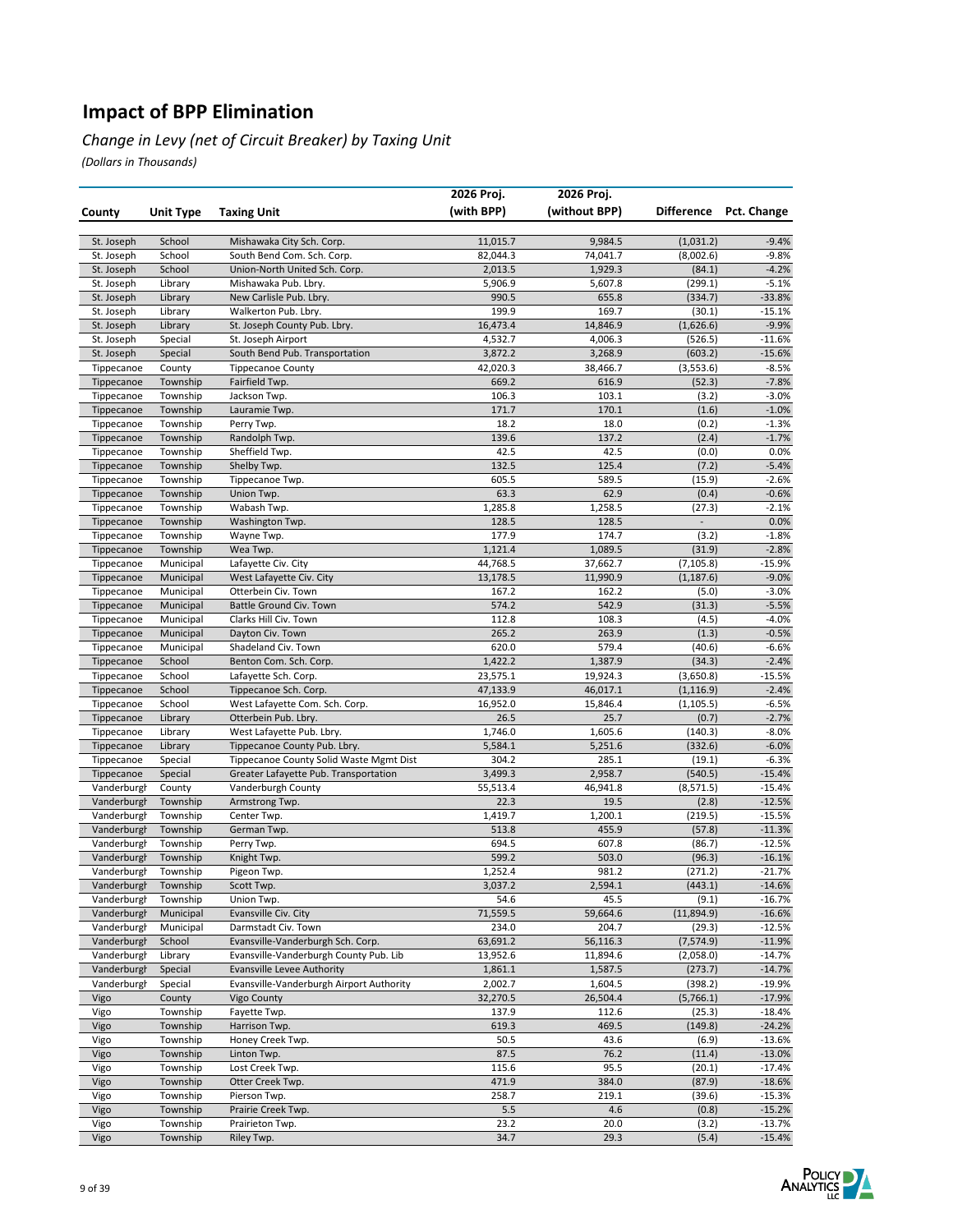*Change in Levy (net of Circuit Breaker) by Taxing Unit*

|        |           |                                            | 2026 Proj. | 2026 Proj.    |                   |             |
|--------|-----------|--------------------------------------------|------------|---------------|-------------------|-------------|
| County | Unit Type | <b>Taxing Unit</b>                         | (with BPP) | (without BPP) | <b>Difference</b> | Pct. Change |
|        |           |                                            |            |               |                   |             |
| Vigo   | Township  | Sugar Creek Twp.                           | 316.9      | 248.5         | (68.4)            | $-21.6%$    |
| Vigo   | Municipal | Terre Haute Civ. City                      | 27,470.2   | 20,775.7      | (6,694.4)         | $-24.4%$    |
| Vigo   | Municipal | Seelyville Civ. Town                       | 83.8       | 73.6          | (10.2)            | $-12.2%$    |
| Vigo   | Municipal | West Terre Haute Civ. Town                 | 507.7      | 361.1         | (146.6)           | $-28.9%$    |
| Vigo   | School    | Vigo County Sch. Corp.                     | 36,342.4   | 29,938.6      | (6,403.8)         | $-17.6%$    |
| Vigo   | Library   | Vigo County Pub. Lbry.                     | 6,626.8    | 5,485.6       | (1, 141.2)        | $-17.2%$    |
| Vigo   | Special   | Terre Haute Sanitary                       | 2,591.9    | 2,127.2       | (464.7)           | $-17.9%$    |
| Vigo   | Special   | Terre Haute International Airport          | 1,556.4    | 1,278.0       | (278.4)           | $-17.9%$    |
| Vigo   | Special   | Honey Creek Fire Protection                | 2,898.6    | 2,539.5       | (359.1)           | $-12.4%$    |
| Vigo   | Special   | New Goshen Fire Protection District        | 208.1      | 161.5         | (46.6)            | $-22.4%$    |
| Vigo   | Special   | Lost Creek Fire Protection District        | 150.0      | 128.0         | (22.0)            | $-14.6%$    |
| Vigo   | Special   | <b>Prairieton Fire Protection District</b> | 335.7      | 283.9         | (51.8)            | $-15.4%$    |
| Vigo   | Special   | <b>Riley Fire Protection District</b>      | 549.4      | 465.9         | (83.5)            | $-15.2%$    |
| Vigo   | Special   | Sugar Creek Twp. Fire District             | 714.5      | 539.0         | (175.5)           | $-24.6%$    |

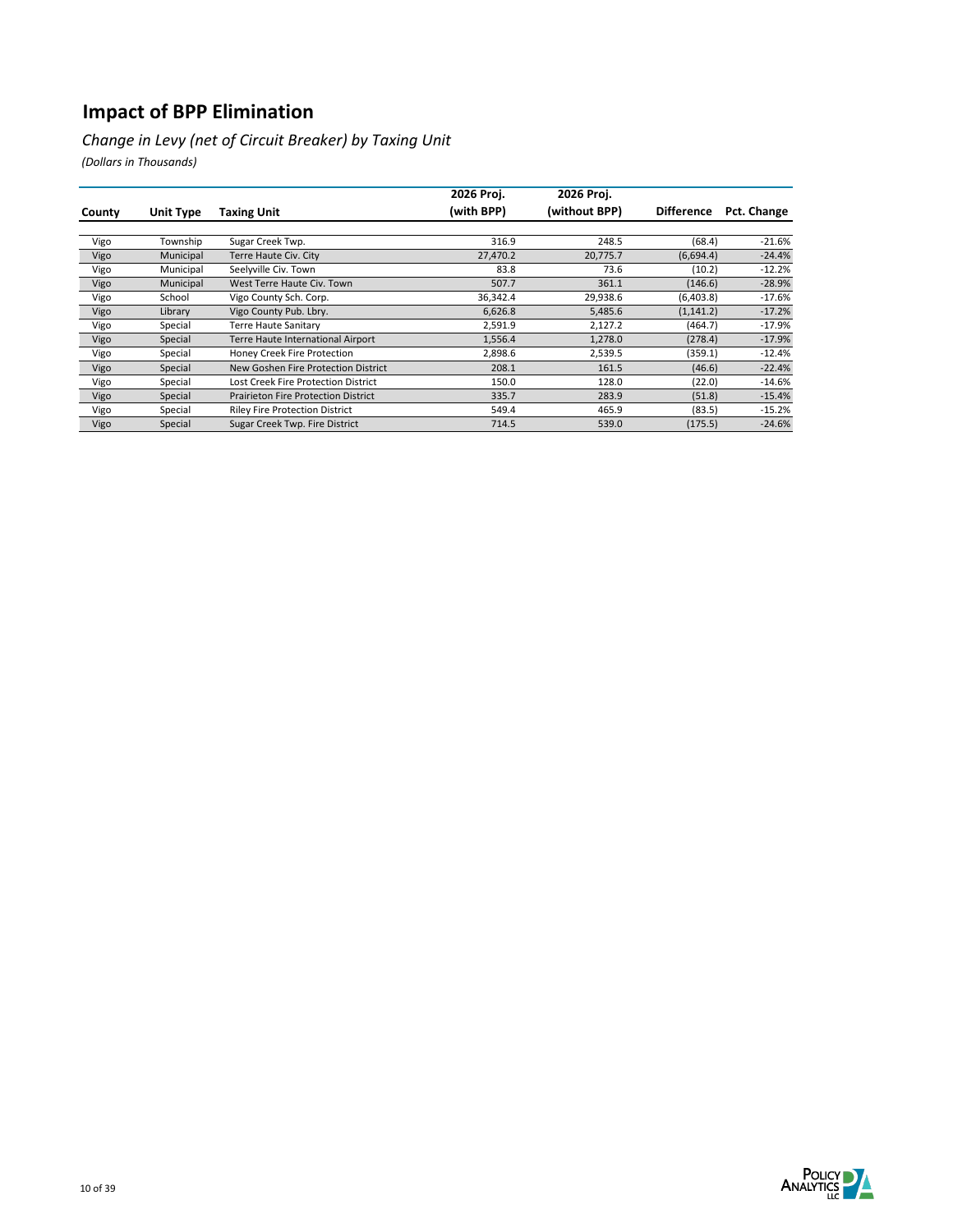#### *Change in Levy (net of Circuit Breaker) by Taxing Unit*

|                        |                        |                                                    | 2026 Proj.        | 2026 Proj.        |                          |                      |
|------------------------|------------------------|----------------------------------------------------|-------------------|-------------------|--------------------------|----------------------|
| County                 | <b>Unit Type</b>       | <b>Taxing Unit</b>                                 | (with BPP)        | (without BPP)     | <b>Difference</b>        | Pct. Change          |
|                        |                        |                                                    |                   |                   |                          |                      |
|                        |                        |                                                    |                   |                   |                          |                      |
| <b>Rural Counties</b>  |                        |                                                    |                   |                   |                          |                      |
| Benton                 | County<br>Township     | <b>Benton County</b>                               | \$4,962.6         | \$4,553.0<br>41.9 | (5409.6)                 | $-8.3%$<br>$-4.7%$   |
| Benton<br>Benton       | Township               | Bolivar Twp.<br>Center Twp.                        | 43.9<br>116.2     | 91.0              | (2.0)<br>(25.1)          | $-21.6%$             |
| Benton                 | Township               | Gilboa Twp.                                        | 17.8              | 17.8              |                          | 0.0%                 |
| Benton                 | Township               | Grant Twp.                                         | 71.2              | 56.1              | (15.1)                   | $-21.2%$             |
| Benton                 | Township               | Hickory Grove Twp.                                 | 82.0              | 75.1              | (6.9)                    | $-8.4%$              |
| Benton                 | Township               | Oak Grove Twp.                                     | 81.7              | 68.0              | (13.7)                   | $-16.7%$             |
| Benton                 | Township               | Parish Grove Twp.                                  | 31.6              | 31.6              |                          | 0.0%                 |
| Benton                 | Township               | Pine Twp.                                          | 29.5              | 28.8              | (0.7)                    | $-2.5%$              |
| Benton                 | Township               | Richland Twp.                                      | 51.1              | 50.9              | (0.2)                    | $-0.4%$              |
| Benton                 | Township               | Union Twp.                                         | 20.5              | 20.5              | $\overline{a}$           | 0.0%                 |
| Benton                 | Township               | York Twp.                                          | 25.0              | 19.0              | (6.0)                    | $-24.1%$             |
| Benton                 | Municipal              | Ambia Civ. Town                                    | 43.6              | 38.9              | (4.7)                    | $-10.9%$             |
| Benton                 | Municipal              | Boswell Civ. Town                                  | 356.8             | 311.0             | (45.8)                   | $-12.8%$             |
| Benton                 | Municipal              | Earl Park Civ. Town                                | 101.0             | 94.6              | (6.3)                    | $-6.3%$              |
| Benton                 | Municipal              | Fowler Civ. Town<br>Otterbein Civ. Town            | 1,361.0<br>312.7  | 1,149.6           | (211.3)                  | $-15.5%$             |
| Benton<br>Benton       | Municipal              | Oxford Civ. Town                                   | 465.2             | 277.6<br>400.7    | (35.1)<br>(64.5)         | $-11.2%$<br>$-13.9%$ |
| Benton                 | Municipal<br>School    | Benton Com. Sch. Corp.                             | 9,599.1           | 8,530.4           | (1,068.7)                | $-11.1%$             |
| Benton                 | School                 | South Newton Sch. Corp.                            | 1,041.4           | 791.3             | (250.1)                  | $-24.0%$             |
| Benton                 | School                 | Tri County Sch. Corp.                              | 572.5             | 558.9             | (13.6)                   | $-2.4%$              |
| Benton                 | Library                | Boswell Pub. Lbry.                                 | 130.3             | 125.3             | (5.0)                    | $-3.8%$              |
| Benton                 | Library                | Earl Park Pub. Lbry.                               | 49.9              | 49.4              | (0.5)                    | $-1.1%$              |
| Benton                 | Library                | Otterbein Pub. Lbry.                               | 189.6             | 183.4             | (6.1)                    | $-3.2%$              |
| Benton                 | Library                | Oxford Pub. Lbry.                                  | 182.4             | 173.2             | (9.2)                    | $-5.1%$              |
| Benton                 | Library                | Benton County Pub. Lbry.                           | 316.8             | 307.0             | (9.8)                    | $-3.1%$              |
| Benton                 | Library                | York Twp. Pub. Lbry.                               | 11.7              | 8.9               | (2.8)                    | -24.0%               |
| Blackford              | County                 | <b>Blackford County</b>                            | 4,291.3           | 3,414.7           | (876.6)                  | $-20.4%$             |
| Blackford              | Township               | Harrison Twp.                                      | 94.7              | 76.6              | (18.1)                   | $-19.1%$             |
| Blackford              | Township               | Jackson Twp.                                       | 166.2             | 139.3             | (26.8)                   | $-16.1%$             |
| Blackford              | Township               | Licking Twp.                                       | 258.7             | 202.8             | (56.0)                   | $-21.6%$             |
| Blackford              | Township               | Washington Twp.                                    | 37.3              | 31.4              | (6.0)                    | $-16.0%$             |
| Blackford              | Municipal              | Hartford City Civ. City                            | 2,124.6           | 1,390.8           | (733.8)                  | $-34.5%$             |
| Blackford<br>Blackford | Municipal<br>Municipal | Dunkirk Civ. City<br>Montpelier Civ. City          | 15.5<br>632.9     | 13.8<br>451.3     | (1.7)<br>(181.6)         | $-10.7%$<br>$-28.7%$ |
| Blackford              | Municipal              | Shamrock Lakes Civ. Town                           | 44.5              | 37.1              | (7.3)                    | $-16.5%$             |
| Blackford              | School                 | Blackford County Sch. Corp.                        | 4,728.8           | 3,832.7           | (896.1)                  | $-18.9%$             |
| Blackford              | School                 | Jay County Sch. Corp.                              | 10.3              | 9.2               | (1.1)                    | $-10.7%$             |
| Blackford              | Library                | Hartford City Pub. Lbry.                           | 377.1             | 248.4             | (128.7)                  | $-34.1%$             |
| Blackford              | Library                | Montpelier Pub. Lbry.                              | 118.4             | 94.6              | (23.8)                   | $-20.1%$             |
| Blackford              | Library                | Dunkirk Pub. Lbry.                                 | 1.9               | 1.7               | (0.2)                    | $-10.7%$             |
| Blackford              | Special                | <b>Blackford County Solid Waste</b>                | 4.6               | 3.8               | (0.9)                    | $-18.4%$             |
| Brown                  | County                 | <b>Brown County</b>                                | 6,043.5           | 6,016.3           | (27.2)                   | $-0.5%$              |
| Brown                  | Township               | Hamblen Twp.                                       | 192.8             | 191.8             | (1.0)                    | $-0.5%$              |
| Brown                  | Township               | Jackson Twp.                                       | 201.4             | 197.2             | (4.2)                    | $-2.1%$              |
| Brown                  | Township               | Van Buren Twp.                                     | 102.4             | 99.4              | (3.0)                    | $-2.9%$              |
| Brown                  | Township               | Washington Twp.                                    | 182.0             | 179.2             | (2.9)                    | $-1.6%$              |
| Brown                  | Municipal              | Nashville Civ. Town                                | 614.9             | 610.5             | (4.5)                    | $-0.7%$              |
| Brown<br>Brown         | School<br>Library      | Brown County Sch. Corp.<br>Brown County Pub. Lbry. | 11,670.2<br>306.9 | 11,629.8<br>306.9 | (40.4)<br>÷,             | $-0.3%$<br>0.0%      |
| Brown                  | Special                | Hamblen Twp. Fire Protection Distr.                | 172.2             | 170.5             | (1.7)                    | $-1.0%$              |
| Brown                  | Special                | Brown County Solid Waste Mgmt.                     | 353.8             | 353.8             | $\overline{\phantom{a}}$ | 0.0%                 |
| Carroll                | County                 | Carroll County                                     | 4,157.4           | 3,988.3           | (169.1)                  | $-4.1%$              |
| Carroll                | Township               | Adams Twp.                                         | 10.4              | 10.4              | $\overline{\phantom{a}}$ | 0.0%                 |
| Carroll                | Township               | Burlington Twp.                                    | 110.7             | 109.4             | (1.3)                    | $-1.2%$              |
| Carroll                | Township               | Carrollton Twp.                                    | 13.5              | 13.5              | $\blacksquare$           | 0.0%                 |
| Carroll                | Township               | Clay Twp.                                          | 25.9              | 25.9              | (0.0)                    | 0.0%                 |
| Carroll                | Township               | Deer Creek Twp.                                    | 65.6              | 63.8              | (1.8)                    | $-2.8%$              |
| Carroll                | Township               | Democrat Twp.                                      | 6.1               | 6.1               |                          | 0.0%                 |
| Carroll                | Township               | Jackson Twp.                                       | 94.8              | 86.9              | (7.9)                    | $-8.3%$              |
| Carroll                | Township               | Jefferson Twp.                                     | 152.2             | 149.0             | (3.2)                    | $-2.1%$              |
| Carroll                | Township               | Liberty Twp.                                       | 30.1              | 30.1              | $\blacksquare$           | 0.0%                 |
| Carroll                | Township               | Madison Twp.                                       | 5.3               | 5.3               |                          | $0.0\%$              |

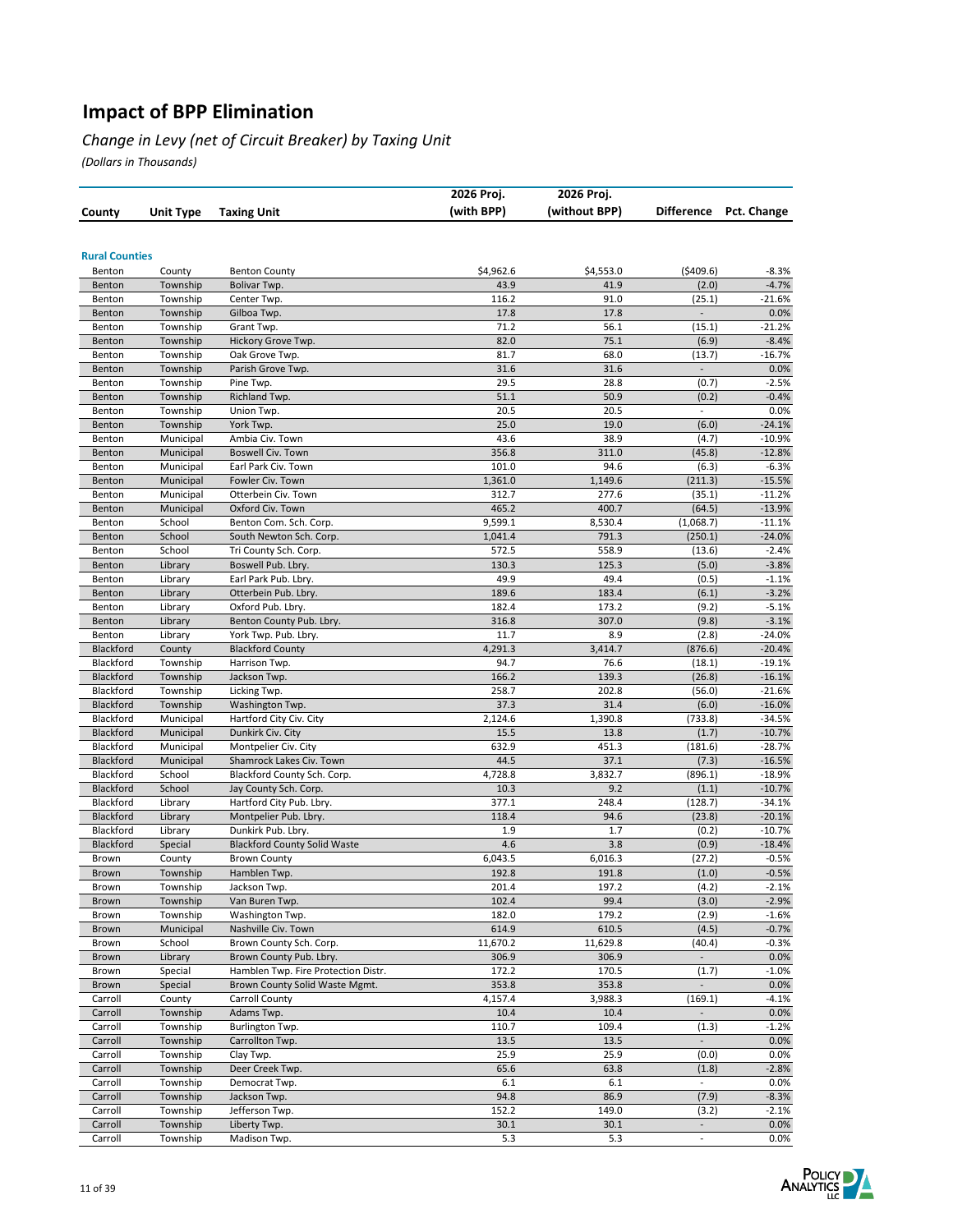#### *Change in Levy (net of Circuit Breaker) by Taxing Unit*

|                      |                        |                                                             | 2026 Proj.       | 2026 Proj.       |                          |                        |
|----------------------|------------------------|-------------------------------------------------------------|------------------|------------------|--------------------------|------------------------|
| County               | Unit Type              | <b>Taxing Unit</b>                                          | (with BPP)       | (without BPP)    |                          | Difference Pct. Change |
|                      |                        |                                                             |                  |                  |                          |                        |
| Carroll              | Township               | Monroe Twp.                                                 | 43.7             | 41.8             | (1.9)                    | $-4.3%$                |
| Carroll              | Township               | Rock Creek Twp.                                             | 32.6             | 32.6             | $\overline{\phantom{a}}$ | 0.0%                   |
| Carroll              | Township               | Tippecanoe Twp.                                             | 8.8              | 8.8              | $\overline{\phantom{a}}$ | 0.0%                   |
| Carroll              | Township               | Washington Twp.                                             | 23.8             | 22.3             | (1.4)                    | $-5.9%$                |
| Carroll              | Municipal              | Delphi Civ. City                                            | 1,388.4          | 1,298.1          | (90.2)                   | $-6.5%$                |
| Carroll              | Municipal              | Burlington Civ. Town                                        | 110.9            | 110.5            | (0.4)                    | $-0.4%$                |
| Carroll              | Municipal              | Camden Civ. Town                                            | 127.2            | 124.4            | (2.8)                    | $-2.2%$                |
| Carroll              | Municipal              | Flora Civ. Town                                             | 655.8            | 629.9            | (25.9)                   | $-3.9%$                |
| Carroll              | Municipal              | Yeoman Civ. Town                                            | 8.4              | 8.4              | $\overline{\phantom{a}}$ | 0.0%                   |
| Carroll<br>Carroll   | School                 | Carroll Consolidated Sch. Corp.                             | 2,869.2          | 2,857.5          | (11.7)                   | $-0.4%$                |
| Carroll              | School<br>School       | Delphi Com. Sch. Corp.<br>Rossville Consolidated Sch. Corp. | 4,923.0<br>549.1 | 4,870.7<br>549.1 | (52.3)<br>$\Box$         | $-1.1%$<br>0.0%        |
| Carroll              | School                 | Twin Lakes Com. Sch. Corp.                                  | 1,783.9          | 1,783.9          | $\blacksquare$           | 0.0%                   |
| Carroll              | Library                | Camden Pub. Lbry.                                           | 33.8             | 33.7             | (0.1)                    | $-0.3%$                |
| Carroll              | Library                | Delphi Pub. Lbry.                                           | 450.4            | 446.5            | (4.0)                    | $-0.9%$                |
| Carroll              | Library                | Flora Pub. Lbry.                                            | 197.0            | 194.0            | (3.0)                    | $-1.5%$                |
| Clay                 | County                 | Clay County                                                 | 5,539.5          | 5,352.8          | (186.8)                  | $-3.4%$                |
| Clay                 | Township               | Brazil Twp.                                                 | 178.2            | 164.4            | (13.7)                   | $-7.7%$                |
| Clay                 | Township               | Cass Twp.                                                   | 5.5              | 5.5              | $\overline{\phantom{a}}$ | 0.0%                   |
| Clay                 | Township               | Dick Johnson Twp.                                           | 59.3             | 59.3             | $\overline{\phantom{a}}$ | 0.0%                   |
| Clay                 | Township               | Harrison Twp.                                               | 68.0             | 66.2             | (1.8)                    | $-2.6%$                |
| Clay                 | Township               | Jackson Twp.                                                | 42.9             | 42.8             | (0.1)                    | $-0.2%$                |
| Clay                 | Township               | Lewis Twp.                                                  | 14.6             | 14.6             | $\overline{\phantom{a}}$ | 0.0%                   |
| Clay                 | Township               | Perry Twp.                                                  | 37.4             | 37.4             | $\blacksquare$           | 0.0%                   |
| Clay                 | Township               | Posey Twp.                                                  | 47.8             | 47.8             | 0.0                      | 0.1%                   |
| Clay                 | Township               | Sugar Ridge Twp.                                            | 32.7             | 32.7             | (0.0)                    | 0.0%                   |
| Clay                 | Township               | Van Buren Twp.                                              | 48.5             | 48.4             | (0.1)                    | $-0.1%$                |
| Clay                 | Township               | Washington Twp.                                             | 16.9             | 16.9             | $\overline{\phantom{a}}$ | 0.0%                   |
| Clay                 | Municipal              | Brazil Civ. City                                            | 3,273.5          | 2,887.1          | (386.4)                  | $-11.8%$               |
| Clay                 | Municipal              | Carbon Civ. Town                                            | 15.1             | 15.1             |                          | 0.0%                   |
| Clay                 | Municipal              | Center Point Civ. Town                                      | 23.9             | 23.3             | (0.6)                    | $-2.5%$                |
| Clay                 | Municipal              | Clay City Civ. Town                                         | 251.1            | 240.7            | (10.4)                   | $-4.1%$                |
| Clay<br>Clay         | Municipal<br>Municipal | Knightsville Civ. Town<br>Staunton Civ. Town                | 56.4<br>41.4     | 55.6<br>41.4     | (0.7)<br>(0.0)           | $-1.3%$<br>0.0%        |
| Clay                 | Municipal              | Harmony Civ. Town                                           | 73.6             | 73.0             | (0.6)                    | $-0.8%$                |
| Clay                 | School                 | Clay Com. Sch. Corp.                                        | 9,769.2          | 9,575.0          | (194.3)                  | $-2.0%$                |
| Clay                 | School                 | M.S.D. Shakamak Sch. Corp.                                  | 848.0            | 848.0            | $\overline{a}$           | 0.0%                   |
| Clay                 | Library                | Brazil Pub. Lbry.                                           | 544.8            | 493.0            | (51.8)                   | $-9.5%$                |
| Clay                 | Special                | Lewis Township Fire Protection District                     | 107.2            | 107.2            | $\frac{1}{2}$            | 0.0%                   |
| Clay                 | Special                | Van Buren Fire District                                     | 342.5            | 333.6            | (8.8)                    | $-2.6%$                |
| Clay                 | Special                | Posey Township Fire Protection District                     | 221.5            | 221.5            | (0.0)                    | 0.0%                   |
| Clay                 | Special                | Poland Fire Territory (Jackson Twp.)                        | 22.6             | 21.8             | (0.8)                    | $-3.6%$                |
| Crawford             | County                 | <b>Crawford County</b>                                      | 4,237.0          | 3,608.5          | (628.5)                  | $-14.8%$               |
| Crawford             | Township               | Boone Twp.                                                  | 6.8              | 6.0              | (0.8)                    | $-12.3%$               |
| Crawford             | Township               | Jennings Twp.                                               | 22.7             | 19.5             | (3.3)                    | $-14.3%$               |
| Crawford             | Township               | Johnson Twp.                                                | 4.1              | 3.6              | (0.5)                    | $-13.2%$               |
| Crawford             | Township               | Liberty Twp.                                                | 20.0             | 17.0             | (3.0)                    | $-14.9%$               |
| Crawford             | Township               | Ohio Twp.                                                   | 8.3              | 6.7              | (1.6)                    | $-19.4%$               |
| Crawford             | Township               | Patoka Twp.                                                 | 24.1             | 20.9             | (3.2)                    | $-13.2%$               |
| Crawford             | Township               | Sterling Twp.                                               | 23.4             | 19.8             | (3.6)                    | $-15.4%$               |
| Crawford             | Township               | Union Twp.                                                  | 10.8             | 9.5              | (1.4)                    | $-12.5%$<br>$-12.5%$   |
| Crawford<br>Crawford | Township<br>Municipal  | Whiskey Run Twp.<br>English Civ. Town                       | 17.6<br>105.1    | 15.4<br>87.1     | (2.2)<br>(18.0)          | $-17.1%$               |
| Crawford             | Municipal              | Leavenworth Civ. Town                                       | 28.0             | 23.9             | (4.1)                    | $-14.7%$               |
| Crawford             | Municipal              | Marengo Civ. Town                                           | 81.0             | 68.1             | (12.9)                   | $-15.9%$               |
| Crawford             | Municipal              | Milltown Civ. Town                                          | 59.3             | 51.1             | (8.2)                    | $-13.9%$               |
| Crawford             | School                 | Crawford County Com. Sch. Corp.                             | 4,189.2          | 3,577.7          | (611.5)                  | $-14.6%$               |
| Crawford             | Library                | Crawford County Pub. Lbry.                                  | 217.8            | 186.0            | (31.8)                   | $-14.6%$               |
| Crawford             | Special                | Marengo-Liberty Twp. Fire                                   | 96.9             | 80.7             | (16.2)                   | $-16.7%$               |
| Crawford             | Special                | <b>English Fire</b>                                         | 297.7            | 250.9            | (46.7)                   | $-15.7%$               |
| Crawford             | Special                | Whiskey Run Fire Protection District                        | 80.1             | 69.2             | (10.9)                   | $-13.6%$               |
| Crawford             | Special                | Leavenworth Fire Protection District                        | 229.9            | 185.9            | (44.0)                   | $-19.1%$               |
| Crawford             | Special                | Crawford County Solid Waste Mgmt. D                         | 270.8            | 231.3            | (39.6)                   | $-14.6%$               |
| Fountain             | County                 | <b>Fountain County</b>                                      | 5,969.4          | 5,748.9          | (220.5)                  | $-3.7%$                |
| Fountain             | Township               | Cain Twp.                                                   | 49.4             | 48.7             | (0.8)                    | $-1.5%$                |

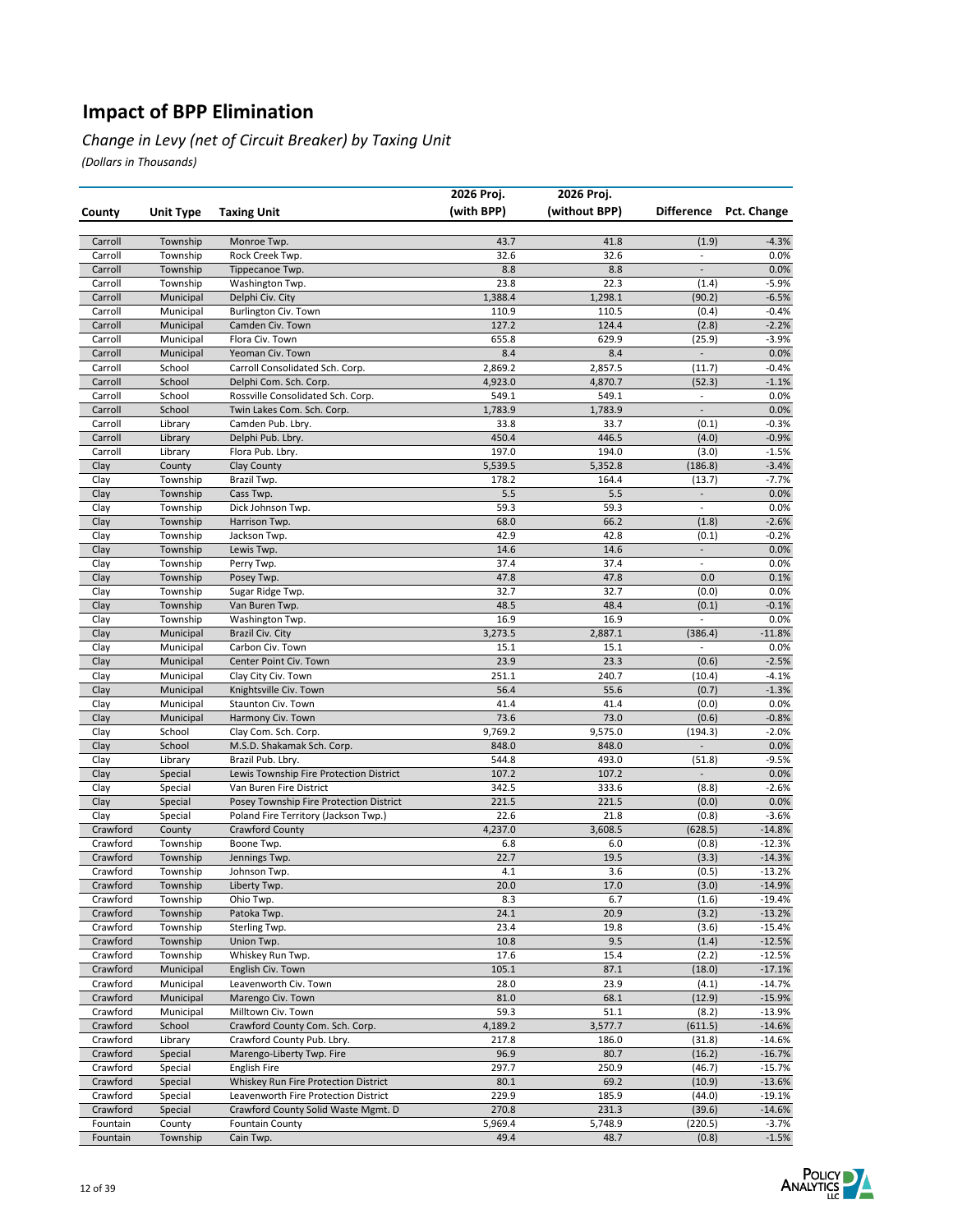#### *Change in Levy (net of Circuit Breaker) by Taxing Unit*

|                      |                        |                                             | 2026 Proj.       | 2026 Proj.       |                                            |                    |
|----------------------|------------------------|---------------------------------------------|------------------|------------------|--------------------------------------------|--------------------|
| County               | Unit Type              | <b>Taxing Unit</b>                          | (with BPP)       | (without BPP)    | <b>Difference</b>                          | Pct. Change        |
|                      |                        |                                             |                  |                  |                                            |                    |
| Fountain             | Township               | Davis Twp.                                  | 25.7             | 25.7             | (0.0)                                      | -0.1%              |
| Fountain             | Township               | Fulton Twp.                                 | 17.4             | 17.4             | $\blacksquare$                             | 0.0%               |
| Fountain             | Township               | Jackson Twp.                                | 16.5             | 16.5             | $\overline{\phantom{a}}$                   | 0.0%               |
| Fountain             | Township               | Logan Twp.                                  | 63.4             | 58.2             | (5.3)                                      | $-8.3%$            |
| Fountain             | Township               | Millcreek Twp.                              | 9.2              | 9.2              | (0.0)                                      | $-0.3%$            |
| Fountain             | Township               | Richland Twp.                               | 45.7             | 45.7<br>38.9     | $\blacksquare$<br>$\overline{\phantom{a}}$ | 0.0%               |
| Fountain<br>Fountain | Township<br>Township   | Shawnee Twp.<br>Troy Twp.                   | 38.9<br>91.8     | 88.7             | (3.1)                                      | 0.0%<br>$-3.4%$    |
| Fountain             | Township               | Van Buren Twp.                              | 98.2             | 96.2             | (2.0)                                      | $-2.0%$            |
| Fountain             | Township               | Wabash Twp.                                 | 34.6             | 34.6             | $\overline{a}$                             | 0.0%               |
| Fountain             | Municipal              | Attica Civ. City                            | 1,312.0          | 1,117.5          | (194.5)                                    | $-14.8%$           |
| Fountain             | Municipal              | Covington Civ. City                         | 946.6            | 906.9            | (39.6)                                     | $-4.2%$            |
| Fountain             | Municipal              | Hillsboro Civ. Town                         | 96.2             | 95.7             | (0.4)                                      | $-0.4%$            |
| Fountain             | Municipal              | Kingman Civ. Town                           | 99.9             | 97.6             | (2.3)                                      | $-2.3%$            |
| Fountain             | Municipal              | Mellott Civ. Town                           | 22.6             | 22.6             | $\qquad \qquad \blacksquare$               | 0.0%               |
| Fountain             | Municipal              | Newtown Civ. Town                           | 27.0             | 26.4             | (0.6)                                      | $-2.2%$            |
| Fountain             | Municipal              | Veedersburg Civ. Town                       | 435.8            | 414.1            | (21.7)                                     | $-5.0%$            |
| Fountain             | Municipal              | Wallace Civ. Town                           | 1.3              | 1.3              |                                            | 0.0%               |
| Fountain             | School                 | Attica Consolidated Sch. Corp.              | 2,596.5          | 2,470.2          | (126.2)                                    | $-4.9%$            |
| Fountain             | School                 | Covington Com. Sch. Corp.                   | 2,236.1          | 2,206.2          | (29.9)                                     | $-1.3%$            |
| Fountain             | School                 | Southeast Fountain Sch. Corp.               | 3,561.7          | 3,543.2          | (18.5)                                     | $-0.5%$            |
| Fountain             | Library                | Covington Pub. Lbry.                        | 331.6            | 325.0            | (6.5)                                      | $-2.0%$            |
| Fountain             | Library                | Kingman-Millcreek Pub. Lbry.                | 82.5             | 82.3             | (0.3)                                      | $-0.3%$            |
| Fountain             | Library                | Attica Pub. Lbry.                           | 267.6            | 249.6            | (18.0)                                     | $-6.7%$            |
| Fountain             | Special<br>Special     | Fountain County Solid Waste Mgmt. D         | 239.4            | 235.1            | (4.3)                                      | $-1.8%$            |
| Fountain<br>Franklin |                        | Allen Brown Fire Protection Territory       | 190.6<br>5,303.2 | 184.7<br>5,168.8 | (5.9)<br>(134.4)                           | $-3.1%$<br>$-2.5%$ |
| Franklin             | County<br>Township     | <b>Franklin County</b><br>Bath Twp.         | 17.9             | 17.9             | $\overline{\phantom{a}}$                   | 0.0%               |
| Franklin             | Township               | Blooming Grove Twp.                         | 26.5             | 26.5             | $\overline{\phantom{a}}$                   | 0.0%               |
| Franklin             | Township               | Brookville Twp.                             | 82.3             | 80.9             | (1.4)                                      | $-1.7%$            |
| Franklin             | Township               | Butler Twp.                                 | 14.7             | 14.7             | $\qquad \qquad \blacksquare$               | 0.0%               |
| Franklin             | Township               | Fairfield Twp.                              | 18.7             | 18.7             | $\blacksquare$                             | 0.0%               |
| Franklin             | Township               | Highland Twp.                               | 27.4             | 27.4             | $\overline{\phantom{a}}$                   | 0.0%               |
| Franklin             | Township               | Laurel Twp.                                 | 33.0             | 32.8             | (0.1)                                      | $-0.4%$            |
| Franklin             | Township               | Metamora Twp.                               | 30.7             | 30.7             | $\overline{\phantom{a}}$                   | 0.0%               |
| Franklin             | Township               | Posey Twp.                                  | 13.4             | 13.4             | $\frac{1}{2}$                              | 0.0%               |
| Franklin             | Township               | Ray Twp.                                    | 38.0             | 37.5             | (0.5)                                      | $-1.4%$            |
| Franklin             | Township               | Salt Creek Twp.                             | 17.1             | 17.1             | $\overline{\phantom{a}}$                   | 0.0%               |
| Franklin             | Township               | Springfield Twp.                            | 26.9             | 26.9             | (0.0)                                      | 0.0%               |
| Franklin             | Township               | Whitewater Twp.                             | 65.8             | 65.8             | $\overline{\phantom{a}}$                   | 0.0%               |
| Franklin             | Municipal              | Batesville Civ. City                        | 810.7            | 772.2            | (38.5)                                     | $-4.8%$            |
| Franklin             | Municipal              | Cedar Grove Civ. Town                       | 5.8              | 5.8              |                                            | 0.0%               |
| Franklin             | Municipal              | Laurel Civ. Town                            | 61.1<br>14.7     | 59.3<br>14.7     | (1.9)<br>$\blacksquare$                    | $-3.0%$<br>0.0%    |
| Franklin<br>Franklin | Municipal<br>Municipal | Mt. Carmel Civ. Town<br>Oldenburg Civ. Town | 230.6            | 230.6            | $\overline{\phantom{a}}$                   | 0.0%               |
| Franklin             | Municipal              | Brookville Civ. Town                        | 997.3            | 918.3            | (79.1)                                     | $-7.9%$            |
| Franklin             | School                 | Franklin County Com. Sch. Corp.             | 7,910.0          | 7,854.7          | (55.3)                                     | -0.7%              |
| Franklin             | School                 | Batesville Com. Sch. Corp.                  | 3,055.9          | 3,014.6          | (41.3)                                     | $-1.4%$            |
| Franklin             | School                 | Union County Sch. Corp.                     | 421.6            | 421.6            | $\blacksquare$                             | 0.0%               |
| Franklin             | Library                | Franklin County Pub. Lbry. District         | 869.2            | 858.2            | (11.0)                                     | $-1.3%$            |
| Franklin             | Library                | Batesville Pub. Lbry.                       | 234.9            | 230.6            | (4.2)                                      | $-1.8%$            |
| Franklin             | Special                | Southeastern Indiana Solid Waste Mgmt.      | 174.2            | 172.7            | (1.5)                                      | $-0.9%$            |
| Fulton               | County                 | <b>Fulton County</b>                        | 6,539.3          | 6,279.0          | (260.4)                                    | $-4.0%$            |
| Fulton               | Township               | Aubbeenaubbee Twp.                          | 93.5             | 93.5             | $\frac{1}{2}$                              | 0.0%               |
| Fulton               | Township               | Henry Twp.                                  | 125.0            | 124.6            | (0.4)                                      | $-0.3%$            |
| Fulton               | Township               | Liberty Twp.                                | 71.5             | 69.5             | (2.0)                                      | $-2.8%$            |
| Fulton               | Township               | Newcastle Twp.                              | 66.8             | 66.2             | (0.7)                                      | $-1.0%$            |
| Fulton               | Township               | Richland Twp.                               | 49.5             | 47.3             | (2.2)                                      | $-4.5%$            |
| Fulton               | Township               | Rochester Twp.                              | 256.3            | 255.4            | (0.9)                                      | $-0.3%$            |
| Fulton               | Township               | Union Twp.                                  | 141.2            | 135.0            | (6.1)                                      | $-4.3%$            |
| Fulton               | Township               | Wayne Twp.                                  | 50.6             | 48.8             | (1.8)                                      | $-3.6%$            |
| Fulton               | Municipal              | Rochester Civ. City                         | 3,799.0          | 3,450.2          | (348.7)                                    | $-9.2%$            |
| Fulton<br>Fulton     | Municipal<br>Municipal | Akron Civ. Town<br>Fulton Civ. Town         | 350.7<br>64.0    | 321.0<br>60.1    | (29.6)<br>(3.9)                            | $-8.5%$<br>$-6.0%$ |
| Fulton               | Municipal              | Kewanna Civ. Town                           | 263.6            | 198.7            | (64.9)                                     | $-24.6%$           |
|                      |                        |                                             |                  |                  |                                            |                    |

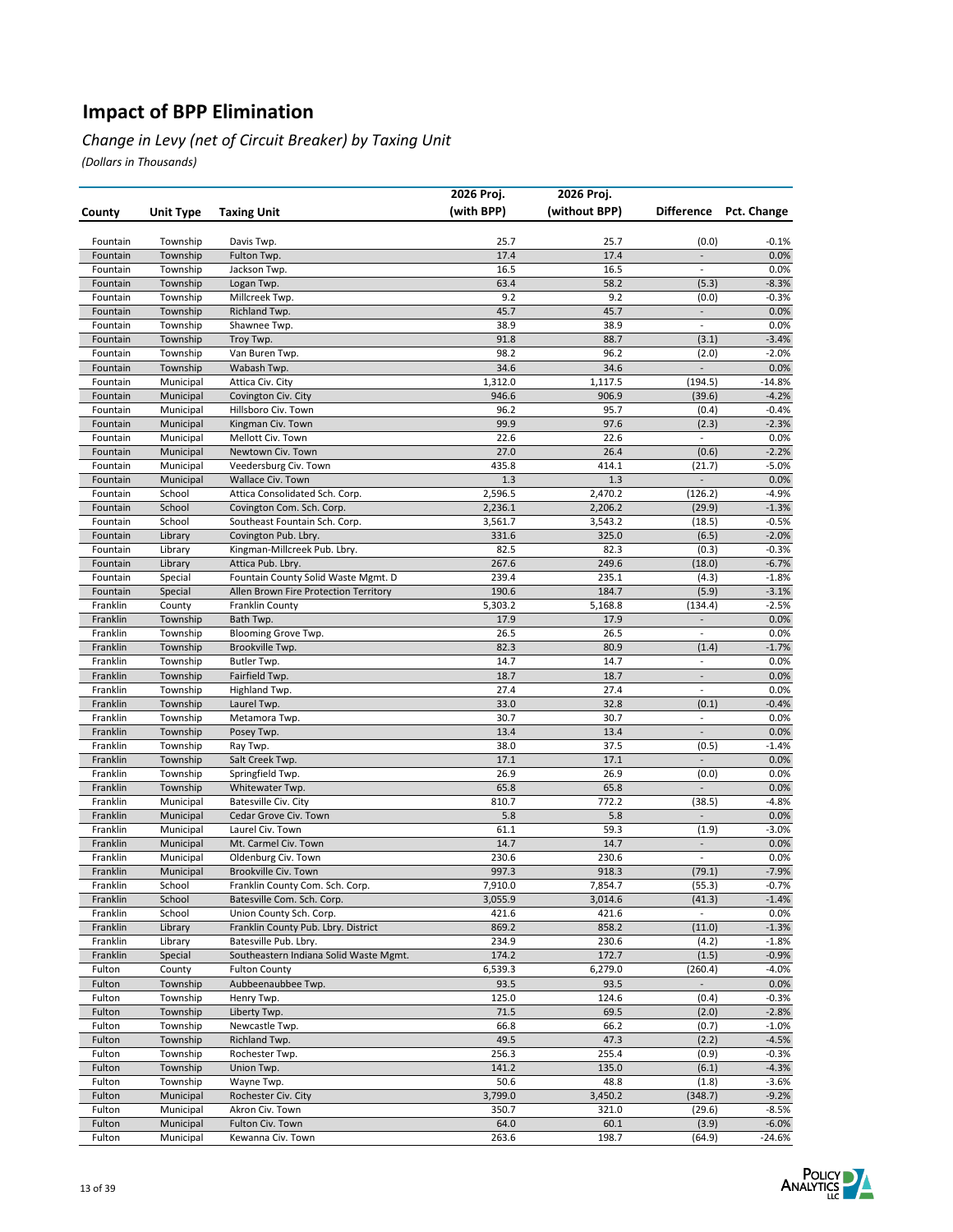#### *Change in Levy (net of Circuit Breaker) by Taxing Unit*

|                  |                        |                                              | 2026 Proj.     | 2026 Proj.     |                  |                        |
|------------------|------------------------|----------------------------------------------|----------------|----------------|------------------|------------------------|
| County           | <b>Unit Type</b>       | <b>Taxing Unit</b>                           | (with BPP)     | (without BPP)  |                  | Difference Pct. Change |
| Fulton           | School                 | Rochester Com. Sch. Corp.                    | 6,017.0        | 5,765.2        | (251.8)          | $-4.2%$                |
| Fulton           | School                 | Caston Sch. Corp.                            | 1,891.2        | 1,875.1        | (16.2)           | $-0.9%$                |
| Fulton           | School                 | Tippecanoe Valley Sch. Corp.                 | 2,086.4        | 2,070.1        | (16.3)           | $-0.8%$                |
| Fulton           | School                 | Culver Com. Sch. Corp.                       | 403.0          | 388.2          | (14.8)           | $-3.7%$                |
| Fulton           | School                 | Eastern Pulaski Com. Sch. Corp.              | 231.1          | 231.1          |                  | 0.0%                   |
| Fulton           | Library                | Akron Carnegie Pub. Lbry.                    | 291.4          | 287.7          | (3.7)            | $-1.3%$                |
| Fulton           | Library                | Kewanna Pub. Lbry.                           | 200.1          | 196.7          | (3.5)            | $-1.7%$                |
| Fulton           | Library                | Fulton County Pub. Lbry.                     | 1,697.5        | 1,647.8        | (49.7)           | $-2.9%$                |
| Fulton           | Special                | <b>Fulton County Airport Authority</b>       | 463.1          | 446.2          | (16.8)           | $-3.6%$                |
| Gibson           | County                 | Gibson County                                | 16,014.9       | 11,941.8       | (4,073.1)        | $-25.4%$               |
| Gibson           | Township               | Barton Twp.                                  | 17.9           | 16.1           | (1.9)            | $-10.4%$               |
| Gibson           | Township               | Center Twp.                                  | 55.6<br>80.2   | 50.6<br>66.3   | (5.0)            | $-9.0%$                |
| Gibson<br>Gibson | Township<br>Township   | Columbia Twp.<br>Johnson Twp.                | 26.0           | 21.0           | (13.9)<br>(5.1)  | $-17.3%$<br>$-19.4%$   |
| Gibson           | Township               | Montgomery Twp.                              | 137.8          | 112.4          | (25.4)           | $-18.4%$               |
| Gibson           | Township               | Patoka Twp.                                  | 159.2          | 103.8          | (55.4)           | $-34.8%$               |
| Gibson           | Township               | Union Twp.                                   | 355.3          | 295.7          | (59.6)           | $-16.8%$               |
| Gibson           | Township               | Wabash Twp.                                  | 35.4           | 28.9           | (6.5)            | $-18.3%$               |
| Gibson           | Township               | Washington Twp.                              | 31.2           | 22.6           | (8.6)            | $-27.5%$               |
| Gibson           | Township               | White River Twp.                             | 230.8          | 162.4          | (68.5)           | $-29.7%$               |
| Gibson           | Municipal              | Princeton Civ. City                          | 5,593.5        | 3,686.8        | (1,906.8)        | $-34.1%$               |
| Gibson           | Municipal              | Oakland City Civ. City                       | 822.7          | 676.0          | (146.7)          | $-17.8%$               |
| Gibson           | Municipal              | Fort Branch Civ. Town                        | 468.9          | 381.5          | (87.4)           | $-18.6%$               |
| Gibson           | Municipal              | Francisco Civ. Town                          | 83.7           | 72.5           | (11.3)           | $-13.5%$               |
| Gibson           | Municipal              | Haubstadt Civ. Town                          | 991.5          | 788.0          | (203.6)          | $-20.5%$               |
| Gibson           | Municipal              | Hazelton Civ. Town                           | 23.2           | 17.4           | (5.8)            | $-25.1%$               |
| Gibson           | Municipal              | Mackey Civ. Town                             | 17.8<br>486.6  | 15.5<br>374.9  | (2.3)<br>(111.7) | $-12.8%$<br>$-23.0%$   |
| Gibson<br>Gibson | Municipal<br>Municipal | Owensville Civ. Town<br>Patoka Civ. Town     | 37.2           | 28.4           | (8.7)            | $-23.5%$               |
| Gibson           | Municipal              | Somerville Civ. Town                         | 93.2           | 78.6           | (14.6)           | $-15.6%$               |
| Gibson           | School                 | East Gibson Sch. Corp.                       | 2,710.7        | 2,357.6        | (353.2)          | $-13.0%$               |
| Gibson           | School                 | North Gibson Sch. Corp.                      | 11,496.5       | 7,663.4        | (3,833.1)        | $-33.3%$               |
| Gibson           | School                 | South Gibson Sch. Corp.                      | 8,854.8        | 7,267.5        | (1, 587.3)       | $-17.9%$               |
| Gibson           | Library                | Oakland City-Columbia Twp. Pub. Li           | 198.9          | 164.5          | (34.4)           | $-17.3%$               |
| Gibson           | Library                | Owensville Carnegie Lbry.                    | 310.0          | 253.0          | (56.9)           | $-18.4%$               |
| Gibson           | Library                | Fort Branch-Johnson Twp. Lbry.               | 531.2          | 438.9          | (92.4)           | $-17.4%$               |
| Gibson           | Library                | Princeton-Patoka Twp. Pub. Lbry.             | 976.6          | 637.3          | (339.3)          | $-34.7%$               |
| Gibson           | Special                | Owensville-Montgomery Twp. Fire              | 559.9          | 467.7          | (92.1)           | $-16.5%$               |
| Gibson           | Special                | Gibson Co Solid Waste Mgmt.                  | 1,768.4        | 1,367.6        | (400.8)          | $-22.7%$               |
| Greene           | County                 | <b>Greene County</b>                         | 8,183.1        | 7,494.0        | (689.1)          | $-8.4%$                |
| Greene           | Township<br>Township   | Beech Creek Twp.                             | 156.7<br>39.2  | 143.4<br>37.0  | (13.3)           | $-8.5%$<br>$-5.8%$     |
| Greene<br>Greene | Township               | Cass Twp.<br>Center Twp.                     | 322.7          | 295.2          | (2.3)<br>(27.5)  | $-8.5%$                |
| Greene           | Township               | Fairplay Twp.                                | 15.5           | 15.3           | (0.3)            | $-1.8%$                |
| Greene           | Township               | Grant Twp.                                   | 18.2           | 17.9           | (0.3)            | $-1.6%$                |
| Greene           | Township               | Highland Twp.                                | 55.3           | 50.6           | (4.8)            | $-8.6%$                |
| Greene           | Township               | Jackson Twp.                                 | 27.2           | 24.9           | (2.2)            | -8.2%                  |
| Greene           | Township               | Jefferson Twp.                               | 56.2           | 49.4           | (6.8)            | $-12.1%$               |
| Greene           | Township               | Richland Twp.                                | 105.7          | 97.7           | (8.0)            | $-7.6%$                |
| Greene           | Township               | Smith Twp.                                   | 4.4            | 4.3            | (0.0)            | $-0.8%$                |
| Greene           | Township               | Stafford Twp.                                | 19.7           | 19.7           | (0.0)            | $-0.1%$                |
| Greene           | Township               | Stockton Twp.                                | 205.7          | 184.6          | (21.1)           | $-10.2%$               |
| Greene           | Township               | Taylor Twp.                                  | 127.7          | 114.2          | (13.5)           | $-10.6%$               |
| Greene           | Township               | Washington Twp.                              | 50.5           | 48.9           | (1.6)            | $-3.1%$                |
| Greene           | Township               | Wright Twp.                                  | 104.5          | 97.0           | (7.5)            | $-7.2%$                |
| Greene           | Municipal              | Linton Civ. City                             | 1,063.0        | 943.0          | (120.0)          | -11.3%                 |
| Greene<br>Greene | Municipal<br>Municipal | Jasonville Civ. City<br>Bloomfield Civ. Town | 342.0<br>456.8 | 306.7<br>405.0 | (35.3)<br>(51.8) | $-10.3%$<br>$-11.3%$   |
| Greene           | Municipal              | Lyons Civ. Town                              | 126.3          | 105.8          | (20.5)           | $-16.2%$               |
| Greene           | Municipal              | Newberry Civ. Town                           | 30.7           | 27.6           | (3.1)            | $-10.2%$               |
| Greene           | Municipal              | Switz City Civ. Town                         | 99.6           | 89.4           | (10.2)           | $-10.2%$               |
| Greene           | Municipal              | Worthington Civ. Town                        | 345.5          | 287.9          | (57.6)           | $-16.7%$               |
| Greene           | School                 | Bloomfield Sch. District                     | 2,331.0        | 2,144.9        | (186.1)          | $-8.0\%$               |
| Greene           | School                 | Eastern Consolidated Sch. Corp.              | 3,090.3        | 2,844.3        | (246.0)          | $-8.0%$                |
| Greene           | School                 | Linton-Stockton Sch. Corp.                   | 2,504.9        | 2,252.7        | (252.1)          | $-10.1%$               |

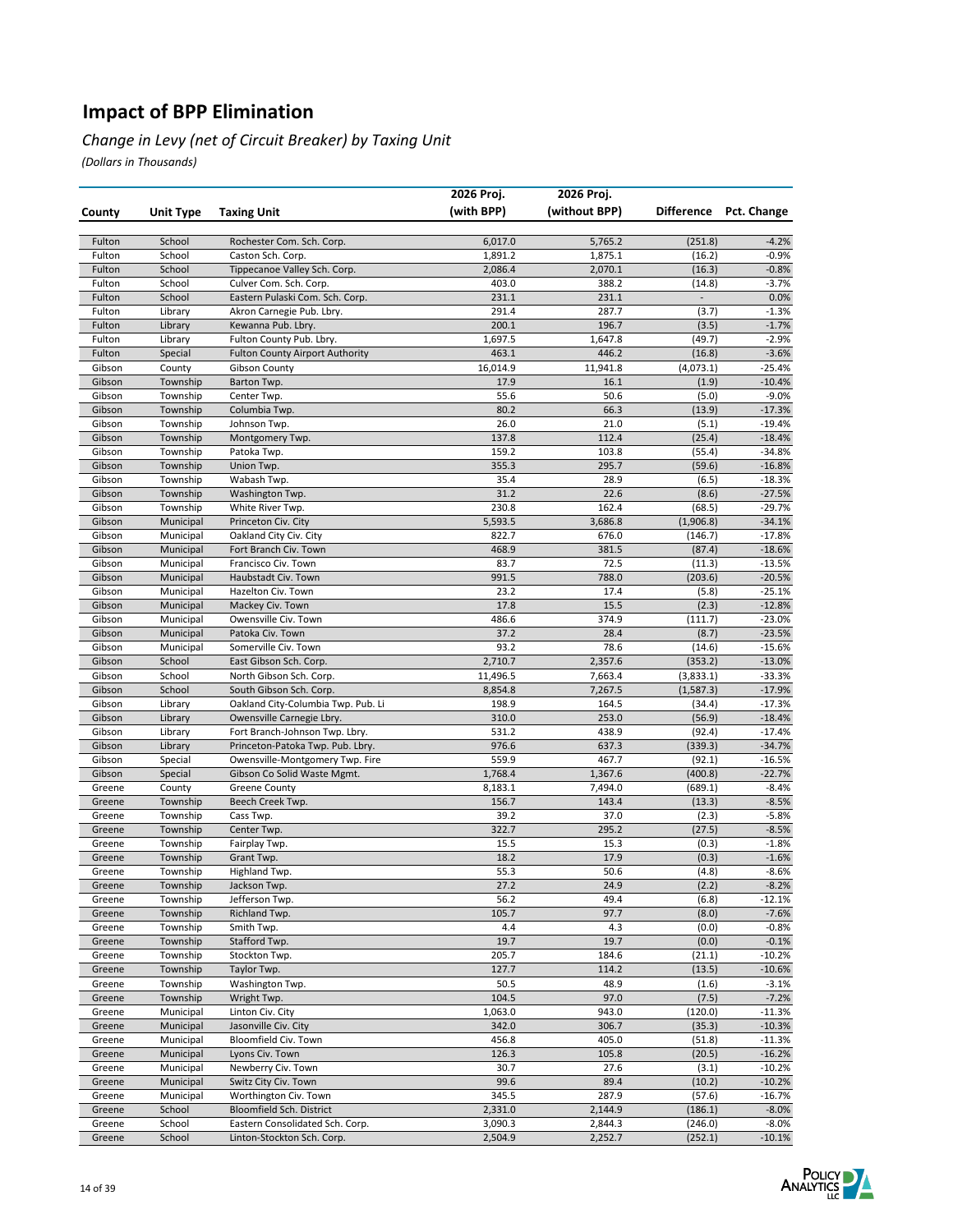#### *Change in Levy (net of Circuit Breaker) by Taxing Unit*

|                      |                        |                                                          | 2026 Proj.       | 2026 Proj.       |                          |                    |
|----------------------|------------------------|----------------------------------------------------------|------------------|------------------|--------------------------|--------------------|
| County               | Unit Type              | <b>Taxing Unit</b>                                       | (with BPP)       | (without BPP)    | <b>Difference</b>        | Pct. Change        |
|                      |                        |                                                          |                  |                  |                          |                    |
| Greene               | School                 | M.S.D. Shakamak Sch. Corp.                               | 792.3            | 736.6            | (55.7)                   | $-7.0%$            |
| Greene               | School                 | White River Valley Consolidated Sch. C                   | 4,545.2          | 4,044.3          | (500.8)                  | $-11.0%$           |
| Greene               | Library                | Jasonville Pub. Lbry.                                    | 33.5             | 30.1             | (3.4)                    | $-10.2%$           |
| Greene               | Library                | Linton Public Library                                    | 316.1            | 284.2            | (31.8)                   | $-10.1%$           |
| Greene               | Library                | Worthington Pub. Lbry.                                   | 130.1            | 114.4            | (15.7)                   | $-12.1%$           |
| Greene               | Library                | Bloomfield-Eastern Greene County Pub.                    | 393.1            | 361.1            | (32.1)                   | $-8.2%$            |
| Harrison             | County                 | <b>Harrison County</b>                                   | 9,846.2          | 9,700.4          | (145.8)                  | $-1.5%$            |
| Harrison             | Township               | Blue River Twp.                                          | 549.4            | 536.9            | (12.5)                   | $-2.3%$            |
| Harrison<br>Harrison | Township               | Boone Twp.<br>Franklin Twp.                              | 29.5             | 29.5             | $\overline{\phantom{a}}$ | 0.0%               |
|                      | Township               |                                                          | 129.9<br>49.4    | 127.3<br>49.4    | (2.6)<br>(0.0)           | $-2.0%$            |
| Harrison<br>Harrison | Township<br>Township   | Harrison Twp.<br>Heth Twp.                               | 16.4             | 16.4             | $\Box$                   | 0.0%<br>0.0%       |
| Harrison             | Township               | Jackson Twp.                                             | 37.9             | 37.9             | $\overline{\phantom{a}}$ | 0.0%               |
| Harrison             | Township               | Morgan Twp.                                              | 20.1             | 20.1             | $\overline{\phantom{a}}$ | 0.0%               |
| Harrison             | Township               | Posey Twp.                                               | 21.1             | 21.1             | $\overline{\phantom{a}}$ | 0.0%               |
| Harrison             | Township               | Spencer Twp.                                             | 24.7             | 24.7             | (0.0)                    | $-0.1%$            |
| Harrison             | Township               | Washington Twp.                                          | 16.8             | 16.8             | $\overline{\phantom{a}}$ | 0.0%               |
| Harrison             | Township               | Webster Twp.                                             | 21.2             | 21.2             | $\overline{a}$           | 0.0%               |
| Harrison             | Municipal              | Milltown Civ. Town                                       | 91.0             | 78.3             | (12.7)                   | $-13.9%$           |
| Harrison             | Municipal              | Corydon Civ. Town                                        | 1,096.9          | 1,095.4          | (1.5)                    | $-0.1%$            |
| Harrison             | Municipal              | Crandall Civ. Town                                       | 5.3              | 5.3              | $\overline{\phantom{a}}$ | 0.0%               |
| Harrison             | Municipal              | Elizabeth Civ. Town                                      | 8.8              | 8.8              | $\blacksquare$           | 0.0%               |
| Harrison             | Municipal              | Laconia Civ. Town                                        | 1.8              | 1.8              | $\overline{a}$           | 0.0%               |
| Harrison             | Municipal              | Lanesville Civ. Town                                     | 59.2             | 59.2             | $\blacksquare$           | 0.0%               |
| Harrison             | Municipal              | Mauckport Civ. Town                                      | 5.8              | 5.8              | $\overline{\phantom{a}}$ | 0.0%               |
| Harrison             | Municipal              | Palmyra Civ. Town                                        | 55.4             | 55.4             | $\overline{a}$           | 0.0%               |
| Harrison             | School                 | Crawford County Com. Sch. Corp.                          | 85.9             | 73.7             | (12.2)                   | $-14.2%$           |
| Harrison             | School                 | Lanesville Sch. Corp.                                    | 1,669.0          | 1,657.7          | (11.3)                   | $-0.7%$            |
| Harrison             | School                 | North Harrison Com. Sch. Corp.                           | 4,772.5          | 4,772.3          | (0.2)                    | 0.0%               |
| Harrison             | School                 | South Harrison Sch. Corp.                                | 8,828.4          | 8,827.0          | (1.4)                    | 0.0%               |
| Harrison             | Library                | Harrison County Pub. Lbry.                               | 2,026.0          | 2,025.1          | (0.9)                    | 0.0%               |
| Harrison             | Special                | Harrison Township Fire Protection Distri                 | 1,163.7          | 1,134.5          | (29.2)                   | $-2.5%$            |
| Harrison             | Special                | Posey-Taylor Fire Protection District                    | 517.7            | 508.0            | (9.8)                    | $-1.9%$            |
| Harrison<br>Harrison | Special                | Whiskey Run Fire Protection District                     | 13.8<br>157.4    | 11.5<br>155.6    | (2.3)                    | $-16.4%$           |
| Harrison             | Special<br>Special     | Palmyra Fire<br>Heth-Washington Twp. Fire Protection Dis | 98.3             | 92.0             | (1.8)<br>(6.3)           | $-1.2%$<br>$-6.4%$ |
| Harrison             | Special                | Boone Twp. Fire District                                 | 101.0            | 97.5             | (3.5)                    | $-3.5%$            |
| Harrison             | Special                | Harrison County Solid Waste                              | 320.4            | 320.3            | (0.1)                    | 0.0%               |
| Harrison             | Special                | Webster Twp Fire Protection                              | 68.4             | 68.4             | $\overline{\phantom{a}}$ | 0.0%               |
| Jasper               | County                 | Jasper County                                            | 9,532.4          | 9,111.7          | (420.7)                  | $-4.4%$            |
| Jasper               | Township               | Barkley Twp.                                             | 28.5             | 28.5             | $\overline{\phantom{a}}$ | 0.0%               |
| Jasper               | Township               | Carpenter Twp.                                           | 122.3            | 113.5            | (8.8)                    | $-7.2%$            |
| Jasper               | Township               | Gillam Twp.                                              | 7.9              | 7.9              | $\overline{\phantom{a}}$ | 0.0%               |
| Jasper               | Township               | Hanging Grove Twp.                                       | 26.4             | 26.4             | $\overline{\phantom{a}}$ | 0.0%               |
| Jasper               | Township               | Jordan Twp.                                              | 29.5             | 29.5             | $\overline{\phantom{a}}$ | 0.0%               |
| Jasper               | Township               | Kankakee Twp.                                            | 236.9            | 108.0            | (128.9)                  | $-54.4%$           |
| Jasper               | Township               | Keener Iwp.                                              | 437.5            | 425.8            | (11.7)                   | -2.7%              |
| Jasper               | Township               | Marion Twp.                                              | 171.3            | 160.1            | (11.3)                   | $-6.6%$            |
| Jasper               | Township               | Milroy Twp.                                              | 13.5             | 13.5             | $\overline{\phantom{a}}$ | 0.0%               |
| Jasper               | Township               | Newton Twp.                                              | 35.9             | 35.9             | $\Box$                   | 0.0%               |
| Jasper               | Township               | Union Twp.                                               | 82.0             | 71.5             | (10.5)                   | $-12.8%$           |
| Jasper               | Township               | Walker Twp.                                              | 138.2            | 135.9            | (2.3)                    | $-1.6%$            |
| Jasper               | Township               | Wheatfield Twp.                                          | 130.6            | 124.8            | (5.8)                    | $-4.4%$            |
| Jasper               | Municipal              | Rensselaer Civ. City                                     | 2,150.0          | 2,124.6          | (25.4)                   | $-1.2%$            |
| Jasper<br>Jasper     | Municipal<br>Municipal | Demotte Civ. Town<br>Remington Civ. Town                 | 1,312.6<br>556.7 | 1,309.4<br>546.3 | (3.1)                    | $-0.2%$<br>$-1.9%$ |
| Jasper               | Municipal              | Wheatfield Civ. Town                                     | 177.0            | 175.9            | (10.5)<br>(1.1)          | $-0.6%$            |
| Jasper               | School                 | Kankakee Valley Sch. Corp.                               | 15,574.8         | 15,574.8         | $\blacksquare$           | 0.0%               |
| Jasper               | School                 | Rensselaer Central Sch. Corp.                            | 5,999.0          | 5,999.0          | $\overline{\phantom{a}}$ | 0.0%               |
| Jasper               | School                 | West Central Sch. Corp.                                  | 446.1            | 446.1            | $\overline{\phantom{a}}$ | 0.0%               |
| Jasper               | School                 | Tri County Sch. Corp.                                    | 2,184.2          | 1,918.3          | (265.9)                  | -12.2%             |
| Jasper               | Library                | Remington Pub. Lbry.                                     | 113.6            | 113.6            | $\overline{\phantom{a}}$ | 0.0%               |
| Jasper               | Library                | Jasper County Pub. Lbry.                                 | 1,767.9          | 1,767.9          | $\overline{\phantom{a}}$ | 0.0%               |
| Jasper               | Special                | Jasper County Airport Authority                          | 377.6            | 354.9            | (22.7)                   | $-6.0%$            |
| Jay                  | County                 | Jay County                                               | 8,357.1          | 7,392.8          | (964.3)                  | $-11.5%$           |

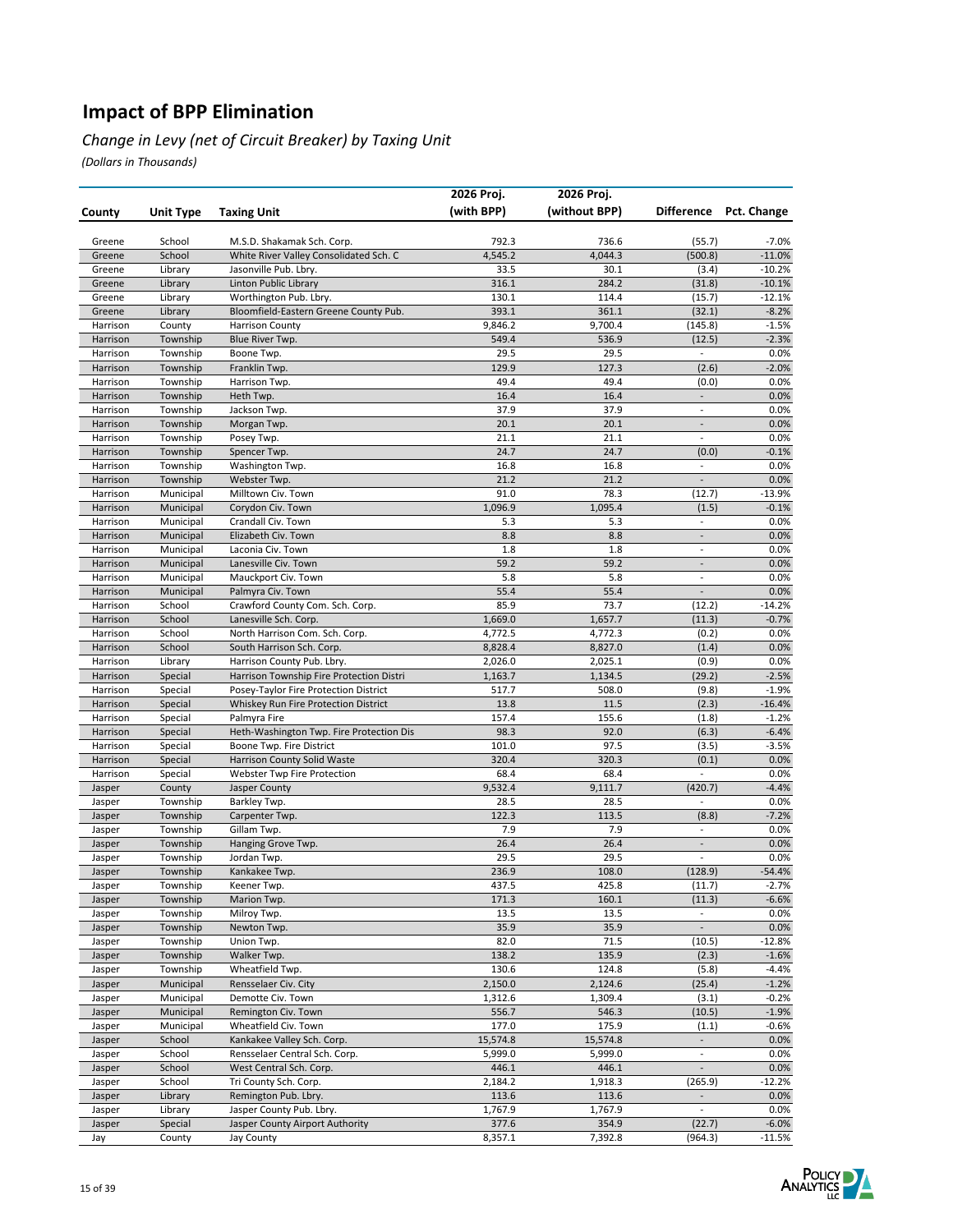#### *Change in Levy (net of Circuit Breaker) by Taxing Unit*

|                      |                      |                                        | 2026 Proj.     | 2026 Proj.     |                          |                    |
|----------------------|----------------------|----------------------------------------|----------------|----------------|--------------------------|--------------------|
| County               | <b>Unit Type</b>     | <b>Taxing Unit</b>                     | (with BPP)     | (without BPP)  | <b>Difference</b>        | Pct. Change        |
|                      |                      |                                        |                |                |                          |                    |
| Jay                  | Township             | Bearcreek Twp.                         | 59.2           | 56.2           | (3.0)                    | $-5.1%$            |
| Jay                  | Township             | Greene Twp.                            | 29.7<br>34.1   | 28.2<br>32.3   | (1.5)<br>(1.8)           | $-5.2%$<br>$-5.3%$ |
| Jay<br>Jay           | Township<br>Township | Jackson Twp.<br>Jefferson Twp.         | 23.9           | 22.6           | (1.3)                    | $-5.4%$            |
| Jay                  | Township             | Knox Twp.                              | 7.4            | 7.1            | (0.4)                    | $-4.9%$            |
| Jay                  | Township             | Madison Twp.                           | 26.3           | 23.6           | (2.7)                    | $-10.2%$           |
| Jay                  | Township             | Noble Twp.                             | 31.0           | 29.8           | (1.3)                    | $-4.1%$            |
| Jay                  | Township             | Penn Twp.                              | 61.5           | 56.4           | (5.0)                    | $-8.2%$            |
| Jay                  | Township             | Pike Twp.                              | 38.9           | 36.7           | (2.3)                    | $-5.8%$            |
| Jay                  | Township             | Richland Twp.                          | 66.2           | 57.8           | (8.5)                    | $-12.8%$           |
| Jay                  | Township             | Wabash Twp.                            | 28.1           | 26.8           | (1.4)                    | $-4.9%$            |
| Jay                  | Township             | Wayne Twp.                             | 175.2          | 153.0          | (22.2)                   | $-12.7%$           |
| Jay                  | Municipal            | Portland Civ. City                     | 4,283.4        | 2,996.9        | (1, 286.4)               | $-30.0%$           |
| Jay                  | Municipal            | Dunkirk Civ. City                      | 1,185.5        | 763.5          | (422.0)                  | $-35.6%$           |
| Jay                  | Municipal            | Bryant Civ. Town                       | 29.5           | 27.3           | (2.2)                    | $-7.6%$            |
| Jay                  | Municipal            | Pennville Civ. Town                    | 100.5          | 87.2           | (13.3)                   | $-13.3%$           |
| Jay                  | Municipal            | Redkey Civ. Town                       | 297.0          | 252.6          | (44.4)                   | $-14.9%$           |
| Jay                  | Municipal            | Salamonia Civ. Town                    | 8.0            | 7.7            | (0.3)                    | $-3.4%$            |
| Jay                  | School               | Jay County Sch. Corp.                  | 13,580.9       | 12,284.0       | (1, 296.9)               | $-9.5%$            |
| Jay                  | Library              | Dunkirk Pub. Lbry.                     | 147.3          | 94.9           | (52.4)                   | $-35.6%$           |
| Jay                  | Library              | Penn Twp. Pub. Lbry.                   | 24.0           | 22.0           | (2.0)                    | $-8.4%$            |
| Jay                  | Library              | Jay County Pub. Lbry.                  | 863.6          | 785.0          | (78.7)                   | $-9.1%$            |
| Jennings             | County               | Jennings County                        | 6,484.8        | 5,818.3        | (666.5)                  | $-10.3%$           |
| Jennings             | Township             | Bigger Twp.                            | 30.4           | 27.7           | (2.6)                    | $-8.7%$<br>$-9.3%$ |
| Jennings             | Township             | Campbell Twp.<br>Center Twp.           | 40.6<br>114.2  | 36.8<br>92.9   | (3.8)<br>(21.4)          | $-18.7%$           |
| Jennings<br>Jennings | Township<br>Township | Columbia Twp.                          | 24.2           | 22.3           | (1.9)                    | $-7.7%$            |
| Jennings             | Township             | Geneva Twp.                            | 120.9          | 111.1          | (9.9)                    | $-8.2%$            |
| Jennings             | Township             | Lovett Twp.                            | 24.2           | 22.5           | (1.7)                    | $-6.8%$            |
| Jennings             | Township             | Marion Twp.                            | 30.4           | 28.2           | (2.2)                    | $-7.3%$            |
| Jennings             | Township             | Montgomery Twp.                        | 28.0           | 25.6           | (2.5)                    | $-8.8%$            |
| Jennings             | Township             | Sand Creek Twp.                        | 45.1           | 40.5           | (4.6)                    | $-10.2%$           |
| Jennings             | Township             | Spencer Twp.                           | 63.4           | 55.1           | (8.3)                    | $-13.1%$           |
| Jennings             | Township             | Vernon Twp.                            | 77.9           | 70.8           | (7.1)                    | $-9.2%$            |
| Jennings             | Municipal            | North Vernon Civ. City                 | 3,255.8        | 2,451.5        | (804.3)                  | $-24.7%$           |
| Jennings             | Municipal            | Vernon Civ. Town                       | 35.4           | 32.8           | (2.6)                    | $-7.4%$            |
| Jennings             | School               | Jennings County Sch. Corp.             | 13,047.6       | 11,855.6       | (1, 192.0)               | $-9.1%$            |
| Jennings             | Library              | Jennings County Pub. Lbry.             | 656.5          | 596.5          | (60.0)                   | $-9.1%$            |
| Jennings             | Special              | Southeastern Indiana Solid Waste Mgmt. | 140.0          | 127.2          | (12.8)                   | $-9.1%$            |
| LaGrange             | County               | Lagrange County                        | 9,027.7        | 8,862.5        | (165.2)                  | $-1.8%$            |
| LaGrange             | Township             | Bloomfield Twp.                        | 32.5           | 30.7           | (1.8)                    | $-5.4%$            |
| LaGrange             | Township             | Clay Twp.                              | 176.1          | 169.3          | (6.7)                    | $-3.8%$            |
| LaGrange             | Township             | Clearspring Twp.                       | 141.3          | 136.7          | (4.6)                    | $-3.3%$            |
| LaGrange             | Township             | Eden Twp.                              | 162.7          | 151.5          | (11.2)                   | $-6.9%$            |
| LaGrange             | Township             | Greenfield Twp.                        | 48.2           | 48.2           |                          | 0.0%               |
| LaGrange             | Township             | Johnson Twp.                           | 229.3          | 227.5          | (1.8)                    | $-0.8%$            |
| LaGrange             | Township             | Lima Twp.<br>Milford Twp.              | 114.7          | 111.3          | (3.4)                    | $-3.0%$            |
| LaGrange<br>LaGrange | Township<br>Township |                                        | 135.3<br>292.5 | 133.2<br>284.0 | (2.2)                    | $-1.6%$<br>$-2.9%$ |
| LaGrange             | Township             | Newbury Twp.<br>Springfield Twp.       | 35.9           | 35.9           | (8.5)<br>$\Box$          | 0.0%               |
| LaGrange             | Township             | Van Buren Twp.                         | 126.6          | 122.1          | (4.4)                    | $-3.5%$            |
| LaGrange             | Municipal            | Lagrange Civ. Town                     | 1,630.8        | 1,544.6        | (86.3)                   | $-5.3%$            |
| LaGrange             | Municipal            | Shipshewana Civ. Town                  | 1,443.7        | 1,379.5        | (64.2)                   | $-4.4%$            |
| LaGrange             | Municipal            | Topeka Civ. Town                       | 1,363.8        | 999.5          | (364.3)                  | $-26.7%$           |
| LaGrange             | Municipal            | Wolcottville Civ. Town                 | 127.8          | 127.8          | $\overline{\phantom{a}}$ | 0.0%               |
| LaGrange             | School               | Prairie Heights Com. Sch. Corp.        | 2,988.9        | 2,931.1        | (57.8)                   | $-1.9%$            |
| LaGrange             | School               | Westview Sch. Corp.                    | 12,039.4       | 11,528.0       | (511.4)                  | $-4.2%$            |
| LaGrange             | School               | Lakeland Sch. Corp.                    | 6,125.4        | 6,106.9        | (18.5)                   | $-0.3%$            |
| LaGrange             | Library              | Lagrange County Pub. Lbry.             | 1,437.3        | 1,428.9        | (8.4)                    | $-0.6%$            |
| LaGrange             | Special              | Northeast Indiana Solid Waste Mgmt.    | 382.5          | 380.3          | (2.2)                    | $-0.6%$            |
| Martin               | County               | <b>Martin County</b>                   | 2,739.1        | 2,656.7        | (82.4)                   | $-3.0%$            |
| Martin               | Township             | Center Twp.                            | 37.7           | 37.3           | (0.3)                    | $-0.9%$            |
| Martin               | Township             | Halbert Twp.                           | 62.9           | 61.8           | (1.1)                    | $-1.7%$            |
| Martin               | Township             | Lost River Twp.                        | 33.3           | 32.3           | (1.1)                    | $-3.2%$            |
| Martin               | Township             | Mitcheltree Twp.                       | 17.1           | 17.1           | $\blacksquare$           | 0.0%               |

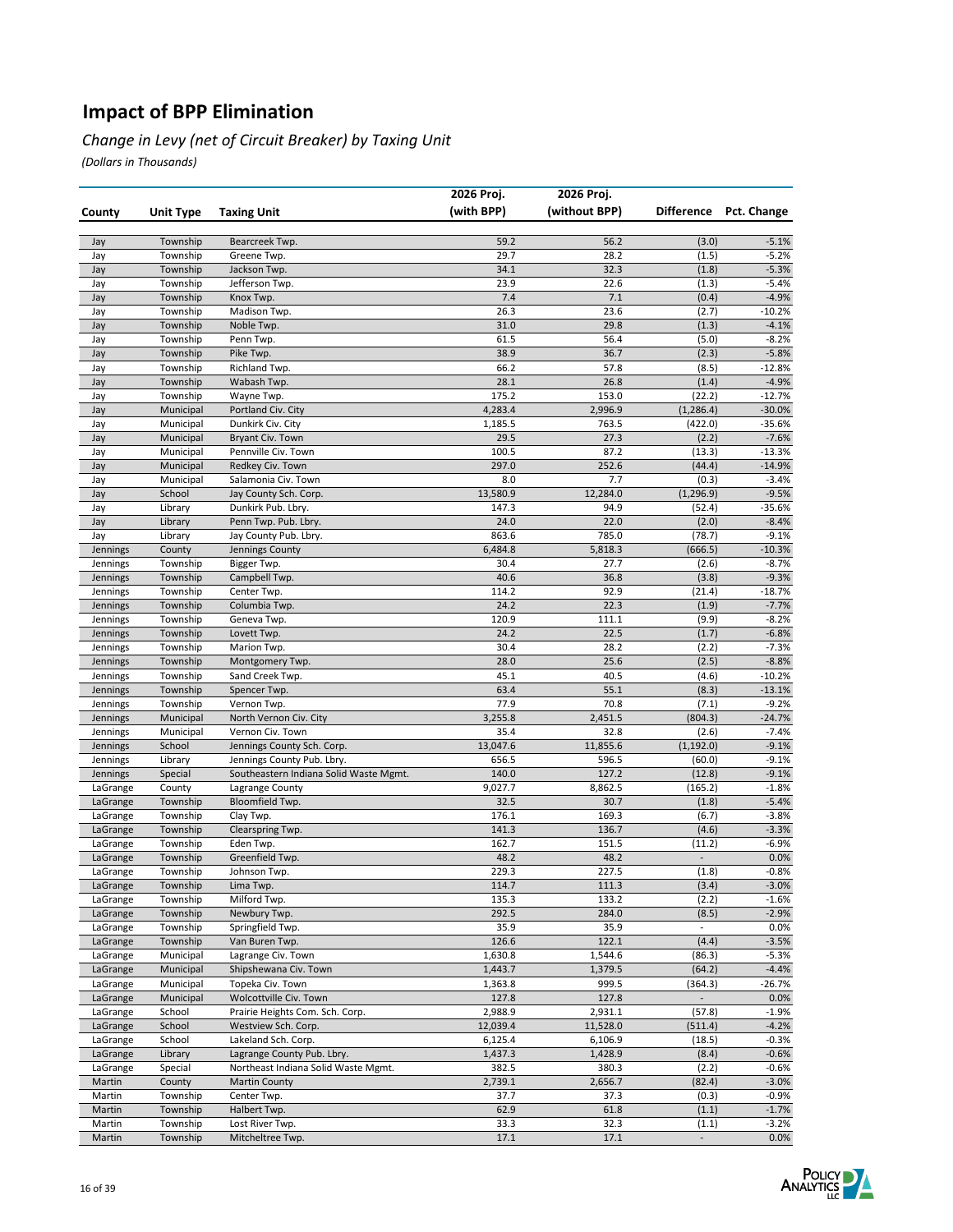#### *Change in Levy (net of Circuit Breaker) by Taxing Unit*

|                  |                        |                                              | 2026 Proj.         | 2026 Proj.         |                                   |                      |
|------------------|------------------------|----------------------------------------------|--------------------|--------------------|-----------------------------------|----------------------|
| County           | <b>Unit Type</b>       | <b>Taxing Unit</b>                           | (with BPP)         | (without BPP)      | <b>Difference</b>                 | Pct. Change          |
|                  |                        |                                              |                    |                    |                                   |                      |
| Martin           | Township               | Perry Twp.                                   | 101.3              | 99.8               | (1.5)                             | $-1.4%$              |
| Martin           | Township               | Rutherford Twp.                              | 35.2               | 35.2               | $\overline{a}$                    | 0.0%                 |
| Martin<br>Martin | Municipal              | Loogootee Civ. City<br>Crane Civ. Town       | 780.2              | 750.1<br>38.7      | (30.0)                            | $-3.9%$              |
| Martin           | Municipal<br>Municipal | Shoals Civ. Town                             | 52.1<br>259.3      | 220.0              | (13.4)<br>(39.3)                  | $-25.8%$<br>$-15.2%$ |
| Martin           | School                 | Shoals Com. Sch. Corp.                       | 1,895.2            | 1,870.0            | (25.3)                            | $-1.3%$              |
| Martin           | School                 | Loogootee Com. Sch. Corp.                    | 2,527.9            | 2,492.4            | (35.4)                            | $-1.4%$              |
| Martin           | Library                | Loogootee Pub. Lbry.                         | 194.3              | 191.6              | (2.7)                             | $-1.4%$              |
| Martin           | Library                | Shoals Pub. Lbry.                            | 33.5               | 28.4               | (5.1)                             | $-15.2%$             |
| Newton           | County                 | <b>Newton County</b>                         | 8,557.5            | 8,131.2            | (426.3)                           | $-5.0%$              |
| Newton           | Township               | Beaver Twp.                                  | 253.6              | 228.6              | (25.0)                            | $-9.9%$              |
| Newton           | Township               | Colfax Twp.                                  | 112.4              | 109.3              | (3.0)                             | $-2.7%$              |
| Newton           | Township               | Grant Twp.                                   | 38.6               | 36.9               | (1.7)                             | $-4.5%$              |
| Newton           | Township               | Iroquois Twp.                                | 43.0               | 40.0               | (3.0)                             | $-6.9%$              |
| Newton           | Township               | Jackson Twp.                                 | 34.3               | 33.9               | (0.4)                             | $-1.2%$              |
| Newton           | Township               | Jefferson Twp.                               | 111.2              | 101.6              | (9.6)                             | $-8.6%$              |
| Newton           | Township               | Lake Twp.                                    | 313.7              | 292.7              | (21.1)                            | $-6.7%$              |
| Newton           | Township               | Lincoln Twp.                                 | 242.4              | 230.1              | (12.3)                            | $-5.1%$              |
| Newton           | Township               | Mcclellan Twp.                               | 20.7               | 20.6               | (0.1)                             | $-0.6%$              |
| Newton           | Municipal              | Brook Civ. Town                              | 293.3              | 262.9              | (30.4)                            | $-10.4%$             |
| Newton           | Municipal              | Goodland Civ. Town                           | 393.8              | 316.6              | (77.3)                            | $-19.6%$             |
| Newton           | Municipal              | Kentland Civ. Town                           | 658.9              | 585.5              | (73.4)                            | $-11.1%$             |
| Newton           | Municipal              | Morocco Civ. Town                            | 306.2              | 276.6              | (29.6)                            | $-9.7%$              |
| Newton           | Municipal              | Mt. Ayr Civ. Town<br>North Newton Sch. Corp. | 18.6               | 17.7               | (0.9)                             | $-4.7%$<br>$-4.7%$   |
| Newton<br>Newton | School<br>School       | South Newton Sch. Corp.                      | 6,786.2<br>3,372.6 | 6,465.4<br>3,232.7 | (320.8)<br>(139.9)                | $-4.1%$              |
| Newton           | Library                | Brook Pub. Lbry.                             | 297.1              | 291.9              | (5.2)                             | $-1.7%$              |
| Newton           | Library                | Goodland Pub. Lbry.                          | 153.9              | 145.0              | (8.9)                             | $-5.8%$              |
| Newton           | Library                | Kentland Pub. Lbry.                          | 307.6              | 289.2              | (18.4)                            | $-6.0%$              |
| Newton           | Library                | Newton County Pub. Lbry.                     | 1,063.2            | 1,012.9            | (50.3)                            | $-4.7%$              |
| Ohio             | County                 | <b>Ohio County</b>                           | 1,639.8            | 1,627.4            | (12.4)                            | $-0.8%$              |
| Ohio             | Township               | Cass Twp.                                    | 23.0               | 23.0               | $\overline{\phantom{a}}$          | 0.0%                 |
| Ohio             | Township               | Pike Twp.                                    | 22.0               | 22.0               |                                   | 0.0%                 |
| Ohio             | Township               | Randolph Twp.                                | 59.9               | 59.8               | (0.0)                             | 0.0%                 |
| Ohio             | Township               | Union Twp.                                   | 10.8               | 10.8               |                                   | 0.0%                 |
| Ohio             | Municipal              | Rising Sun Civ. City                         | 597.5              | 593.0              | (4.5)                             | $-0.8%$              |
| Ohio             | School                 | Rising Sun-Ohio County Com. Sch.             | 3,081.4            | 3,026.7            | (54.7)                            | $-1.8%$              |
| Ohio             | Library                | Ohio County Pub. Lbry.                       | 168.4              | 168.4              | (0.0)                             | 0.0%                 |
| Ohio             | Special                | Southeastern Indiana Solid Waste Mgmt.       | 41.5               | 41.5               | (0.0)                             | 0.0%                 |
| Orange           | County                 | <b>Orange County</b>                         | 4,102.9            | 3,859.2            | (243.6)                           | $-5.9%$              |
| Orange           | Township               | French Lick Twp.                             | 45.1               | 42.0               | (3.0)                             | $-6.7%$              |
| Orange           | Township               | Greenfield Twp.                              | 21.3               | 21.3               | $\qquad \qquad \blacksquare$      | 0.0%                 |
| Orange           | Township               | Jackson Twp.                                 | 19.3               | 19.3               | (0.1)                             | $-0.3%$              |
| Orange           | Township               | Northeast Twp.                               | 18.5<br>17.2       | 18.5<br>17.0       | $\overline{\phantom{a}}$          | 0.0%                 |
| Orange           | Township               | Northwest Twp.                               | 12.7               | 12.7               | (0.2)                             | $-1.1%$<br>0.0%      |
| Orange           | Township<br>Township   | Orangeville Twp.<br>Orleans Twp.             | 12.9               | 12.5               | $\overline{\phantom{a}}$<br>(0.4) | $-3.2%$              |
| Orange<br>Orange | Township               | Paoli Twp.                                   | 80.2               | 78.3               | (1.8)                             | $-2.3%$              |
| Orange           | Township               | Southeast Twp.                               | 14.8               | 14.8               | (0.0)                             | 0.0%                 |
| Orange           | Township               | Stamperscreek Twp.                           | 18.5               | 18.5               | (0.0)                             | 0.0%                 |
| Orange           | Municipal              | French Lick Civ. Town                        | 861.2              | 739.8              | (121.4)                           | $-14.1%$             |
| Orange           | Municipal              | Orleans Civ. Town                            | 796.5              | 735.0              | (61.5)                            | $-7.7%$              |
| Orange           | Municipal              | Paoli Civ. Town                              | 760.3              | 721.1              | (39.2)                            | $-5.2%$              |
| Orange           | Municipal              | West Baden Civ. Town                         | 365.9              | 316.1              | (49.8)                            | $-13.6%$             |
| Orange           | School                 | Orleans Com. Sch. Corp.                      | 2,347.5            | 2,297.9            | (49.6)                            | $-2.1%$              |
| Orange           | School                 | Paoli Com. Sch. Corp.                        | 3,942.4            | 3,888.3            | (54.1)                            | $-1.4%$              |
| Orange           | School                 | Springs Valley Com. Sch. Corp.               | 2,800.7            | 2,662.8            | (137.9)                           | $-4.9%$              |
| Orange           | Library                | Orleans Pub. Lbry.                           | 178.0              | 172.3              | (5.7)                             | $-3.2%$              |
| Orange           | Library                | Paoli Pub. Lbry.                             | 255.7              | 249.9              | (5.8)                             | $-2.3%$              |
| Orange           | Library                | French Lick-Melton Pub. Lbry.                | 315.3              | 299.8              | (15.5)                            | $-4.9%$              |
| Orange           | Special                | Orange County Fire Protection District       | 387.0              | 368.8              | (18.1)                            | $-4.7%$              |
| Orange           | Special                | Orange County Solid Waste Mgmt. Dis          | 490.6              | 477.8              | (12.8)                            | $-2.6%$              |
| Owen             | County                 | Owen County                                  | 4,916.0            | 4,827.8            | (88.2)                            | $-1.8%$              |
| Owen             | Township               | Clay Twp.                                    | 94.6               | 92.9               | (1.7)                             | $-1.8%$              |
| Owen             | Township               | Franklin Twp.                                | 39.2               | 39.2               | $\overline{\phantom{a}}$          | 0.0%                 |

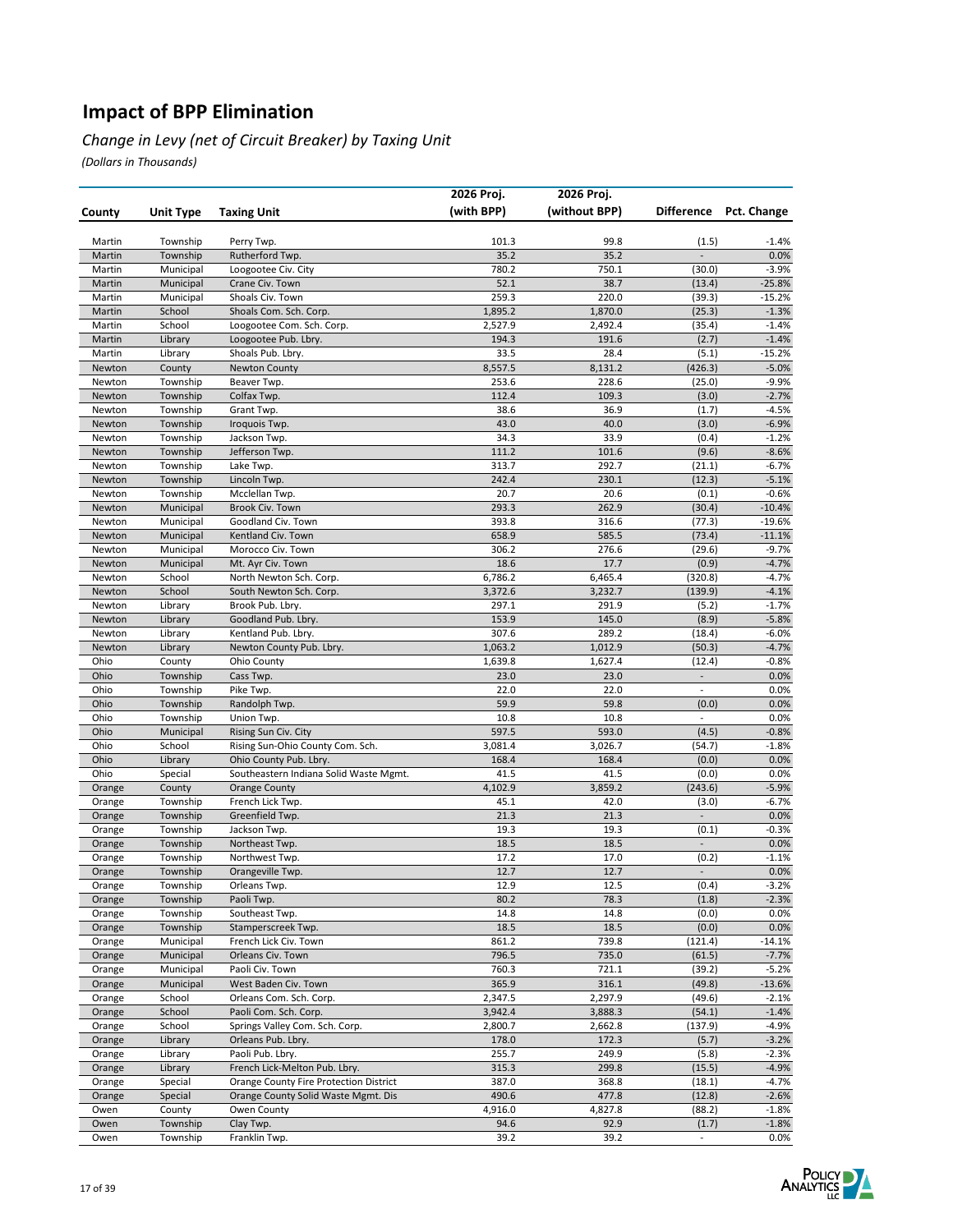#### *Change in Levy (net of Circuit Breaker) by Taxing Unit*

|                |                    |                                                               | 2026 Proj.       | 2026 Proj.       |                          |                    |
|----------------|--------------------|---------------------------------------------------------------|------------------|------------------|--------------------------|--------------------|
| County         | <b>Unit Type</b>   | <b>Taxing Unit</b>                                            | (with BPP)       | (without BPP)    | <b>Difference</b>        | <b>Pct. Change</b> |
|                |                    |                                                               |                  |                  |                          |                    |
| Owen           | Township           | Harrison Twp.                                                 | 18.1             | 18.1             |                          | 0.0%               |
| Owen           | Township           | Jackson Twp.                                                  | 27.3             | 27.3             | (0.0)                    | $-0.2%$            |
| Owen           | Township           | Jefferson Twp.                                                | 35.4             | 35.4             | $\blacksquare$           | 0.0%               |
| Owen           | Township           | Jennings Twp.                                                 | 23.9             | 23.9             | (0.0)                    | $-0.1%$            |
| Owen           | Township           | Lafayette Twp.                                                | 18.7             | 18.7             | $\overline{\phantom{a}}$ | 0.0%               |
| Owen           | Township           | Marion Twp.                                                   | 28.8             | 28.8             | $\overline{a}$           | 0.0%               |
| Owen           | Township           | Montgomery Twp.                                               | 19.2             | 19.2             | $\Box$                   | 0.0%               |
| Owen           | Township           | Morgan Twp.                                                   | 37.5             | 36.8             | (0.7)                    | $-2.0%$            |
| Owen           | Township           | Taylor Twp.                                                   | 23.7             | 23.7             | (0.0)                    | 0.0%               |
| Owen           | Township           | Washington Twp.                                               | 32.8             | 31.9             | (0.9)                    | $-2.8%$            |
| Owen           | Township           | Wayne Twp.                                                    | 35.8             | 35.8             | (0.0)                    | $-0.1%$            |
| Owen           | Municipal          | Gosport Civ. Town                                             | 104.6            | 104.1            | (0.5)                    | $-0.4%$            |
| Owen           | Municipal          | Spencer Civ. Town                                             | 1,498.4          | 1,375.7          | (122.7)                  | $-8.2%$            |
| Owen           | School             | Spencer-Owen Com. Sch. Corp.                                  | 8,693.0          | 8,611.6          | (81.4)                   | $-0.9%$            |
| Owen<br>Owen   | School             | Cloverdale Com. Sch. Corp.<br>Spencer-Owen County Pub. Lbry.  | 1,938.7<br>988.3 | 1,936.9<br>980.4 | (1.8)<br>(7.9)           | $-0.1%$<br>$-0.8%$ |
| Owen           | Library<br>Special | Poland Fire Territory (Jackson Twp.)                          | 97.8             | 96.8             | (1.0)                    | $-1.0%$            |
| Parke          | County             | Parke County                                                  | 4,606.7          | 4,508.7          | (97.9)                   | $-2.1%$            |
| Parke          | Township           | Adams Twp.                                                    | 240.3            | 237.3            | (3.0)                    | $-1.3%$            |
| Parke          | Township           | Florida Twp.                                                  | 93.0             | 89.7             | (3.3)                    | $-3.5%$            |
| Parke          | Township           | Greene Twp.                                                   | 14.0             | 14.0             | $\overline{a}$           | 0.0%               |
| Parke          | Township           | Howard Twp.                                                   | 7.5              | 7.5              | $\frac{1}{2}$            | 0.0%               |
| Parke          | Township           | Jackson Twp.                                                  | 53.2             | 52.0             | (1.2)                    | $-2.3%$            |
| Parke          | Township           | Liberty Twp.                                                  | 12.8             | 12.8             | $\overline{\phantom{a}}$ | 0.0%               |
| Parke          | Township           | Penn Twp.                                                     | 10.3             | 10.3             | $\overline{\phantom{a}}$ | 0.0%               |
| Parke          | Township           | Raccoon Twp.                                                  | 45.3             | 45.3             | $\overline{a}$           | 0.0%               |
| Parke          | Township           | Reserve Twp.                                                  | 32.4             | 32.2             | (0.2)                    | $-0.7%$            |
| Parke          | Township           | Sugar Creek Twp.                                              | 16.6             | 16.6             | $\overline{\phantom{a}}$ | 0.0%               |
| Parke          | Township           | Union Twp.                                                    | 181.1            | 178.4            | (2.7)                    | $-1.5%$            |
| Parke          | Township           | Wabash Twp.                                                   | 26.9             | 26.9             | (0.0)                    | 0.0%               |
| Parke          | Township           | Washington Twp.                                               | 30.4             | 27.9             | (2.5)                    | $-8.3%$            |
| Parke          | Municipal          | Bloomingdale Civ. Town                                        | 31.0             | 31.0             | $\overline{\phantom{a}}$ | 0.0%               |
| Parke          | Municipal          | Marshall Civ. Town                                            | 30.1             | 30.1             | $\overline{\phantom{a}}$ | 0.0%               |
| Parke          | Municipal          | Montezuma Civ. Town                                           | 134.8            | 129.4            | (5.3)                    | $-4.0%$            |
| Parke          | Municipal          | Rockville Civ. Town                                           | 595.5            | 575.3            | (20.3)                   | $-3.4%$            |
| Parke          | Municipal          | Rosedale Civ. Town                                            | 76.7             | 72.0             | (4.7)                    | $-6.1%$            |
| Parke          | Municipal          | Mecca Civ. Town                                               | 7.6              | 7.6              |                          | 0.0%               |
| Parke          | School             | Clay Com. Sch. Corp.                                          | 732.6            | 732.6            | $\frac{1}{2}$            | 0.0%               |
| Parke          | School             | Southwest Parke Com. Sch. Corp.                               | 2,798.7          | 2,783.6          | (15.1)                   | $-0.5%$            |
| Parke          | School             | North Central Parke Comm School Corp                          | 5,380.5          | 5,361.9          | (18.5)                   | $-0.3%$            |
| Parke          | Library            | Montezuma Pub. Lbry.                                          | 45.7             | 45.0             | (0.7)                    | $-1.5%$            |
| Parke          | Library            | Rockville Pub. Lbry.<br>Allen Brown Fire Protection Territory | 355.0<br>89.6    | 354.0<br>82.8    | (1.1)<br>(6.8)           | $-0.3%$<br>$-7.6%$ |
| Parke<br>Perry | Special<br>County  | Perry County                                                  | 4,863.7          | 4,279.1          | (584.6)                  | $-12.0%$           |
| Perry          | Township           | Anderson Twp.                                                 | 11.4             | 11.1             | (0.3)                    | $-2.6%$            |
| Perry          | Township           | Clark Twp.                                                    | 11.2             | 10.9             | (0.3)                    | $-2.8%$            |
| Perry          | Township           | Leopold Twp.                                                  | 15.0             | 14.4             | (0.6)                    | $-3.9%$            |
| Perry          | Township           | Oil Twp.                                                      | 9.9              | 9.6              | (0.3)                    | $-3.0%$            |
| Perry          | Township           | Tobin Twp.                                                    | 19.3             | 18.6             | (0.7)                    | $-3.5%$            |
| Perry          | Township           | Troy Twp.                                                     | 134.2            | 114.3            | (19.9)                   | $-14.8%$           |
| Perry          | Township           | Union Twp.                                                    | 26.9             | 25.7             | (1.2)                    | $-4.4%$            |
| Perry          | Municipal          | Tell City Civ. City                                           | 2,646.8          | 2,202.4          | (444.4)                  | $-16.8%$           |
| Perry          | Municipal          | Cannelton Civ. City                                           | 308.8            | 280.3            | (28.5)                   | $-9.2%$            |
| Perry          | Municipal          | Troy Civ. Town                                                | 37.3             | 35.4             | (1.8)                    | $-4.9%$            |
| Perry          | School             | Perry Central Com. Sch. Corp.                                 | 2,888.9          | 2,795.6          | (93.3)                   | $-3.2%$            |
| Perry          | School             | Cannelton City Sch. Corp.                                     | 291.4            | 267.0            | (24.4)                   | $-8.4%$            |
| Perry          | School             | Tell City-Troy Twp. Sch. Corp.                                | 4,493.3          | 3,793.8          | (699.5)                  | $-15.6%$           |
| Perry          | Library            | Perry County Public Library                                   | 925.5            | 833.3            | (92.3)                   | $-10.0%$           |
| Perry          | Special            | Perry County Airport Authority                                | 49.1             | 43.0             | (6.1)                    | $-12.4%$           |
| Pike           | County             | Pike County                                                   | 7,973.0          | 6,049.4          | (1,923.6)                | $-24.1%$           |
| Pike           | Township           | Clay Twp.                                                     | 23.9             | 18.6             | (5.3)                    | $-22.1%$           |
| Pike           | Township           | Jefferson Twp.                                                | 46.0             | 35.7             | (10.3)                   | $-22.4%$           |
| Pike           | Township           | Lockhart Twp.                                                 | 49.1             | 38.9             | (10.2)                   | $-20.8%$           |
| Pike           | Township           | Logan Twp.                                                    | 20.3             | 16.0             | (4.3)                    | $-21.2%$           |
| Pike           | Township           | Madison Twp.                                                  | 24.7             | 19.3             | (5.4)                    | $-21.8%$           |

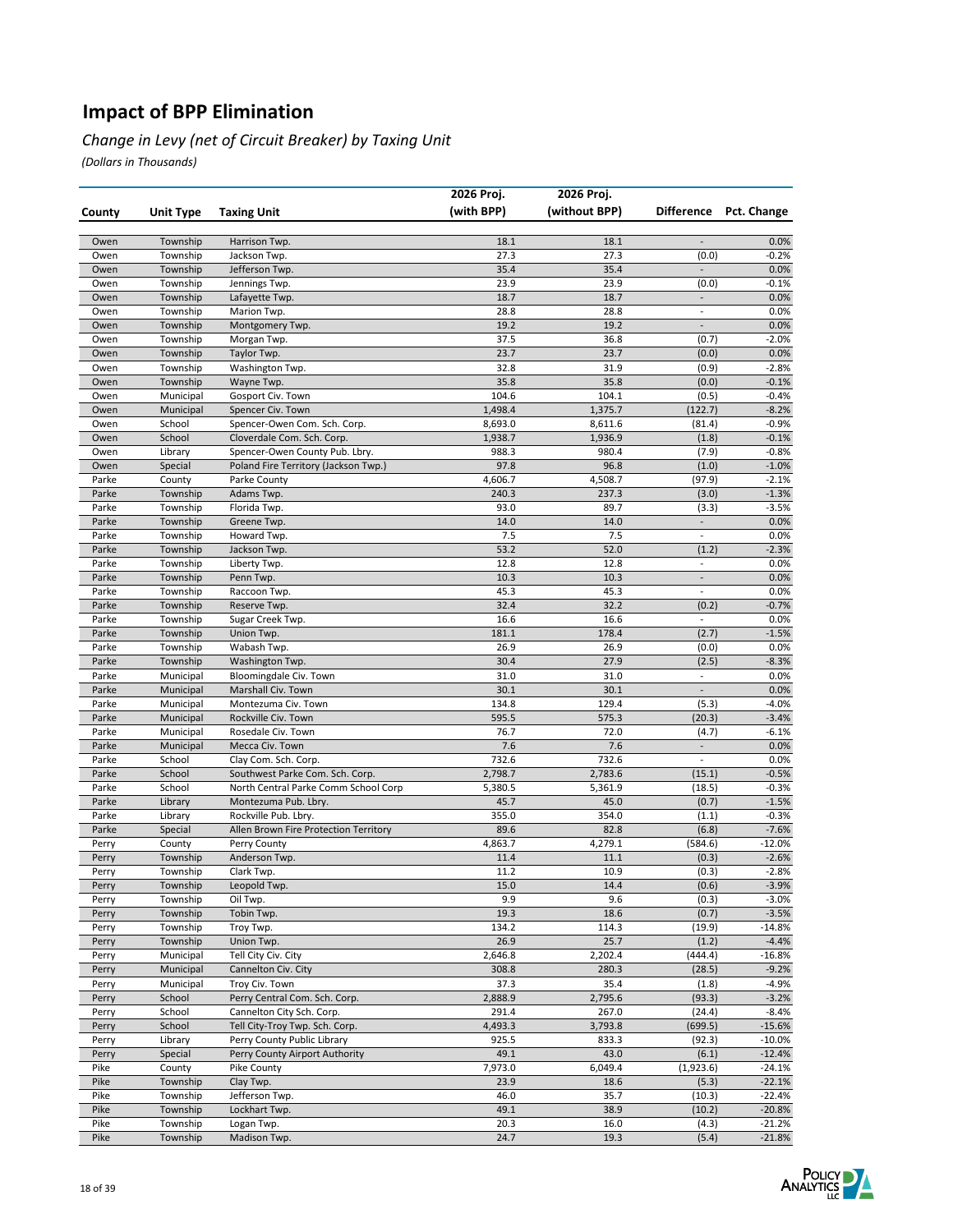#### *Change in Levy (net of Circuit Breaker) by Taxing Unit*

|                    |                      |                                                        | 2026 Proj.        | 2026 Proj.        |                          |                      |
|--------------------|----------------------|--------------------------------------------------------|-------------------|-------------------|--------------------------|----------------------|
| County             | <b>Unit Type</b>     | <b>Taxing Unit</b>                                     | (with BPP)        | (without BPP)     | <b>Difference</b>        | Pct. Change          |
|                    |                      |                                                        |                   |                   |                          |                      |
| Pike               | Township             | Marion Twp.                                            | 18.4              | 14.2              | (4.3)                    | $-23.2%$             |
| Pike               | Township             | Monroe Twp.                                            | 56.7              | 44.3              | (12.4)                   | $-21.9%$             |
| Pike               | Township             | Patoka Twp.                                            | 37.9              | 29.4              | (8.4)                    | $-22.3%$             |
| Pike               | Township             | Washington Twp.                                        | 123.4             | 92.5              | (30.9)                   | $-25.0%$             |
| Pike               | Municipal            | Petersburg Civ. City                                   | 806.0             | 601.7             | (204.3)                  | $-25.3%$             |
| Pike               | Municipal            | Spurgeon Civ. Town                                     | 20.6              | 16.5              | (4.1)                    | $-20.1%$             |
| Pike               | Municipal            | Winslow Civ. Town                                      | 138.0             | 110.1             | (28.0)                   | $-20.3%$             |
| Pike<br>Pike       | School<br>Library    | Pike County Sch. Corp.<br>Pike County Pub. Lbry.       | 7,803.6<br>746.0  | 5,983.2<br>571.9  | (1,820.4)<br>(174.1)     | $-23.3%$<br>$-23.3%$ |
| Pike               | Special              | Patoka Twp. Fire                                       | 184.9             | 143.6             | (41.3)                   | $-22.3%$             |
| Pike               | Special              | Jefferson-Marion Twp. Fire                             | 159.1             | 123.1             | (36.0)                   | $-22.6%$             |
| Posey              | County               | Posey County                                           | 15,066.9          | 10,979.3          | (4,087.6)                | $-27.1%$             |
| Posey              | Township             | Bethel Twp.                                            | 27.2              | 22.2              | (4.9)                    | $-18.2%$             |
| Posey              | Township             | Black Twp.                                             | 1,037.9           | 619.8             | (418.1)                  | $-40.3%$             |
| Posey              | Township             | Center Twp.                                            | 18.4              | 16.4              | (2.0)                    | $-10.8%$             |
| Posey              | Township             | Harmony Twp.                                           | 192.9             | 166.9             | (26.0)                   | $-13.5%$             |
| Posey              | Township             | Lynn Twp.                                              | 102.4             | 72.5              | (29.9)                   | $-29.2%$             |
| Posey              | Township             | Marrs Twp.                                             | 486.0             | 353.0             | (133.0)                  | $-27.4%$             |
| Posey              | Township             | Point Twp.                                             | 33.6              | 24.2              | (9.4)                    | $-27.9%$             |
| Posey              | Township             | Robb Twp.                                              | 96.9              | 85.1              | (11.9)                   | $-12.2%$             |
| Posey              | Township             | Robinson Twp.                                          | 235.9             | 205.0             | (31.0)                   | $-13.1%$             |
| Posey              | Township             | Smith Twp.                                             | 76.0              | 64.6              | (11.4)                   | $-14.9%$             |
| Posey              | Municipal            | Mount Vernon Civ. City                                 | 3,838.9           | 2,646.7           | (1, 192.2)               | $-31.1%$             |
| Posey              | Municipal            | Cynthiana Civ. Town                                    | 103.6             | 88.3              | (15.3)                   | $-14.7%$             |
| Posey              | Municipal            | Griffin Civ. Town                                      | 18.3              | 15.4              | (2.9)                    | $-16.0%$             |
| Posey              | Municipal            | New Harmony Civ. Town                                  | 226.2             | 198.6             | (27.6)                   | $-12.2%$             |
| Posey              | Municipal<br>School  | Poseyville Civ. Town<br>M.S.D. Mount Vernon Sch. Corp. | 395.4<br>14,158.7 | 317.5<br>10,145.3 | (77.9)<br>(4,013.3)      | $-19.7%$<br>$-28.3%$ |
| Posey<br>Posey     | School               | M.S.D. North Posey County Sch. Corp.                   | 5,125.6           | 4,491.7           | (633.9)                  | $-12.4%$             |
| Posey              | Library              | New Harmony Workingmens Institute                      | 94.3              | 82.9              | (11.4)                   | $-12.1%$             |
| Posey              | Library              | Poseyville Carnegie Lbry.                              | 237.8             | 207.8             | (30.0)                   | $-12.6%$             |
| Posey              | Library              | Alexandrian Free Pub. Lbry.                            | 1,926.5           | 1,442.7           | (483.8)                  | $-25.1%$             |
| Posey              | Special              | Griffin-Bethel Twp. Fire Protection                    | 49.7              | 40.7              | (9.0)                    | $-18.2%$             |
| Posey              | Special              | Wadesville-Center Twp. Fire                            | 81.4              | 72.7              | (8.7)                    | $-10.7%$             |
| Posey              | Special              | Posey County Solid Waste Mgmt. Dist                    | 856.9             | 666.9             | (190.0)                  | -22.2%               |
| Pulaski            | County               | Pulaski County                                         | 5,114.2           | 5,007.4           | (106.8)                  | $-2.1%$              |
| Pulaski            | Township             | Beaver Twp.                                            | 25.6              | 25.6              | $\overline{a}$           | 0.0%                 |
| Pulaski            | Township             | Cass Twp.                                              | 21.7              | 21.7              | $\overline{\phantom{a}}$ | 0.0%                 |
| Pulaski            | Township             | Franklin Twp.                                          | 7.9               | 7.9               | $\overline{\phantom{a}}$ | 0.0%                 |
| Pulaski            | Township             | Harrison Twp.                                          | 30.6              | 30.6              | $\overline{\phantom{a}}$ | 0.0%                 |
| Pulaski            | Township             | Indian Creek Twp.                                      | 23.9              | 23.9              | $\overline{\phantom{a}}$ | 0.0%                 |
| Pulaski            | Township             | Jefferson Twp.                                         | 21.7              | 21.7              | $\overline{a}$           | 0.0%                 |
| Pulaski            | Township             | Monroe Twp.                                            | 76.5              | 76.4              | (0.1)                    | $-0.2%$              |
| Pulaski<br>Pulaski | Township             | Rich Grove Twp.                                        | 33.6<br>91.5      | 33.6<br>87.1      | $\Box$                   | 0.0%                 |
| Pulaski            | Township<br>Township | Salem Twp.                                             | 45.0              | 45.0              | (4.3)<br>(0.0)           | $-4.7%$<br>0.0%      |
| Pulaski            | Township             | Tippecanoe Twp.<br>Van Buren Twp.                      | 26.0              | 24.4              | (1.6)                    | $-6.2%$              |
| Pulaski            | Township             | White Post Twp.                                        | 77.9              | 74.5              | (3.4)                    | $-4.3%$              |
| Pulaski            | Municipal            | Francesville Civ. Town                                 | 181.2             | 180.0             | (1.2)                    | $-0.7%$              |
| Pulaski            | Municipal            | Medaryville Civ. Town                                  | 213.5             | 204.6             | (8.9)                    | $-4.1%$              |
| Pulaski            | Municipal            | Monterey Civ. Town                                     | 56.9              | 56.0              | (0.9)                    | $-1.6%$              |
| Pulaski            | Municipal            | Winamac Civ. Town                                      | 669.6             | 656.7             | (12.9)                   | $-1.9%$              |
| Pulaski            | School               | Culver Com. Sch. Corp.                                 | 551.9             | 526.6             | (25.4)                   | $-4.6%$              |
| Pulaski            | School               | Eastern Pulaski Com. Sch. Corp.                        | 3,877.1           | 3,867.4           | (9.7)                    | $-0.3%$              |
| Pulaski            | School               | West Central Sch. Corp.                                | 2,351.3           | 2,346.2           | (5.2)                    | $-0.2%$              |
| Pulaski            | School               | North Judson-San Pierre Sch. Corp.                     | 775.4             | 775.4             | $\overline{\phantom{a}}$ | 0.0%                 |
| Pulaski            | Library              | Francesville Pub. Lbry.                                | 144.4             | 144.4             | (0.1)                    | 0.0%                 |
| Pulaski            | Library              | Monterey Pub. Lbry.                                    | 72.0              | 71.9              | (0.1)                    | $-0.1%$              |
| Pulaski            | Library              | Pulaski County Pub. Lbry.                              | 591.8             | 590.3             | (1.5)                    | $-0.3%$              |
| Putnam             | County               | <b>Putnam County</b>                                   | 6,747.1           | 6,136.6           | (610.6)                  | $-9.0%$              |
| Putnam             | Township             | Clinton Twp.                                           | 25.4              | 25.4              | $\overline{\phantom{a}}$ | 0.0%                 |
| Putnam             | Township             | Cloverdale Twp.                                        | 76.9              | 71.5              | (5.4)                    | $-7.0%$              |
| Putnam<br>Putnam   | Township<br>Township | Floyd Twp.<br>Franklin Twp.                            | 40.9<br>22.8      | 40.9<br>22.3      | (0.5)                    | 0.0%<br>$-2.3%$      |
| Putnam             | Township             | Greencastle Twp.                                       | 151.8             | 115.5             | (36.3)                   | -23.9%               |
|                    |                      |                                                        |                   |                   |                          |                      |

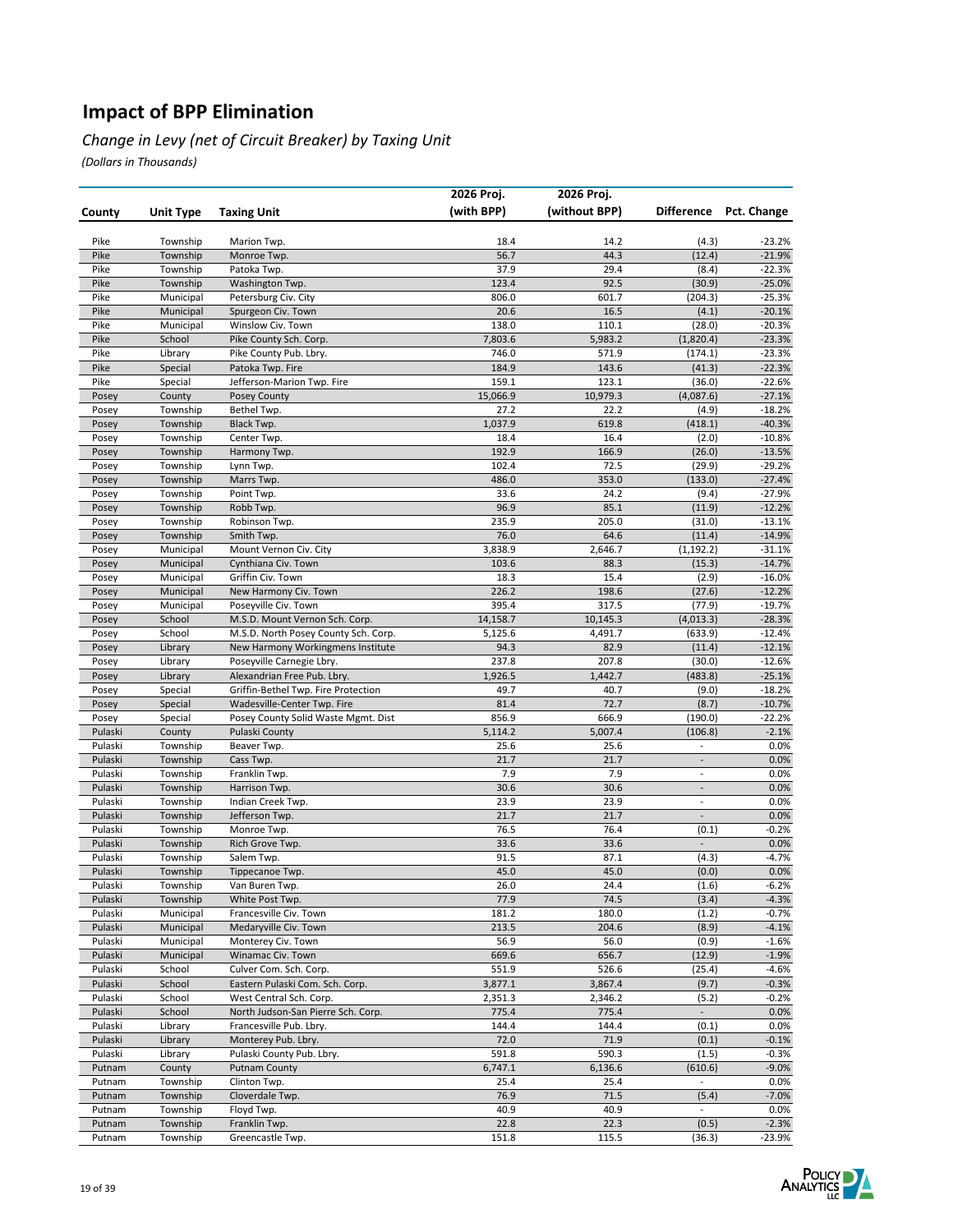#### *Change in Levy (net of Circuit Breaker) by Taxing Unit*

|                      |                        |                                               | 2026 Proj.       | 2026 Proj.       |                                   |                     |
|----------------------|------------------------|-----------------------------------------------|------------------|------------------|-----------------------------------|---------------------|
| County               | Unit Type              | <b>Taxing Unit</b>                            | (with BPP)       | (without BPP)    | <b>Difference</b>                 | Pct. Change         |
|                      |                        |                                               |                  |                  |                                   |                     |
| Putnam               | Township               | Jackson Twp.                                  | 15.5             | 15.5             | $\overline{\phantom{a}}$          | 0.0%                |
| Putnam               | Township               | Jefferson Twp.                                | 53.1             | 50.8             | (2.3)                             | $-4.4%$             |
| Putnam               | Township               | Madison Twp.                                  | 53.4             | 45.9             | (7.5)                             | $-14.1%$            |
| Putnam               | Township               | Marion Twp.                                   | 52.1             | 50.9             | (1.2)                             | $-2.3%$             |
| Putnam               | Township               | Monroe Twp.                                   | 17.9             | 17.6             | (0.2)                             | $-1.4%$             |
| Putnam               | Township               | Russell Twp.                                  | 31.0             | 29.4             | (1.6)                             | $-5.3%$             |
| Putnam               | Township               | Warren Twp.                                   | 32.2             | 31.8             | (0.4)                             | $-1.2%$             |
| Putnam               | Township<br>Municipal  | Washington Twp.                               | 118.6            | 113.3            | (5.3)                             | $-4.4%$             |
| Putnam<br>Putnam     | Municipal              | Greencastle Civ. City<br>Bainbridge Civ. Town | 3,989.9<br>170.2 | 2,532.1<br>161.0 | (1,457.8)<br>(9.2)                | $-36.5%$<br>$-5.4%$ |
| Putnam               | Municipal              | Cloverdale Civ. Town                          | 465.8            | 441.3            | (24.5)                            | $-5.3%$             |
| Putnam               | Municipal              | Roachdale Civ. Town                           | 229.4            | 207.1            | (22.3)                            | $-9.7%$             |
| Putnam               | Municipal              | Russellville Civ. Town                        | 54.6             | 51.6             | (3.0)                             | $-5.4%$             |
| Putnam               | Municipal              | Fillmore Civ. Town                            | 64.2             | 60.8             | (3.4)                             | $-5.3%$             |
| Putnam               | School                 | South Putnam Com. Sch. Corp.                  | 4,624.3          | 4,511.9          | (112.4)                           | $-2.4%$             |
| Putnam               | School                 | North Putnam Com. Sch. Corp.                  | 6,812.7          | 6,780.6          | (32.1)                            | $-0.5%$             |
| Putnam               | School                 | Cloverdale Com. Sch. Corp.                    | 2,032.0          | 1,960.4          | (71.7)                            | $-3.5%$             |
| Putnam               | School                 | Greencastle Com. Sch. Corp.                   | 6,586.1          | 5,101.6          | (1,484.5)                         | $-22.5%$            |
| Putnam               | Library                | Roachdale Pub. Lbry.                          | 73.1             | 71.4             | (1.7)                             | $-2.3%$             |
| Putnam               | Library                | Putnam County Pub. Lbry.                      | 789.8            | 739.1            | (50.7)                            | $-6.4%$             |
| Putnam               | Special                | <b>Putnam County Airport Authority</b>        | 589.0            | 542.3            | (46.8)                            | $-7.9%$             |
| Putnam               | Special                | Roachdale Fire Protection                     | 84.2             | 83.2             | (1.0)                             | $-1.2%$             |
| Putnam               | Special                | <b>Walnut Creek Fire Protection</b>           | 158.9            | 145.3            | (13.6)                            | $-8.6%$             |
| Putnam               | Special                | Floyd Twp Fire District                       | 136.8            | 136.8            | $\overline{\phantom{a}}$          | 0.0%                |
| Randolph             | County                 | Randolph County                               | 8,071.4          | 7,603.1          | (468.3)                           | $-5.8%$             |
| Randolph             | Township               | Franklin Twp.                                 | 49.4             | 48.4             | (1.0)                             | $-2.1%$             |
| Randolph             | Township               | Green Twp.                                    | 31.6             | 30.8             | (0.8)                             | $-2.5%$             |
| Randolph             | Township<br>Township   | Greensfork Twp.                               | 46.1<br>15.1     | 46.1<br>15.1     | $\overline{\phantom{a}}$<br>(0.1) | 0.0%<br>$-0.5%$     |
| Randolph<br>Randolph | Township               | Jackson Twp.<br>Monroe Twp.                   | 100.1            | 94.8             | (5.3)                             | $-5.3%$             |
| Randolph             | Township               | Stoney Creek Twp.                             | 46.4             | 45.1             | (1.3)                             | $-2.9%$             |
| Randolph             | Township               | Union Twp.                                    | 144.7            | 144.6            | (0.1)                             | $-0.1%$             |
| Randolph             | Township               | Ward Twp.                                     | 23.5             | 22.1             | (1.5)                             | $-6.2%$             |
| Randolph             | Township               | Washington Twp.                               | 68.1             | 67.3             | (0.9)                             | $-1.3%$             |
| Randolph             | Township               | Wayne Twp.                                    | 60.4             | 57.6             | (2.8)                             | $-4.7%$             |
| Randolph             | Township               | White River Twp.                              | 424.1            | 383.1            | (41.0)                            | $-9.7%$             |
| Randolph             | Municipal              | Winchester Civ. City                          | 2,691.1          | 2,080.2          | (610.9)                           | $-22.7%$            |
| Randolph             | Municipal              | Union City Civ. City                          | 1,754.3          | 1,477.8          | (276.5)                           | $-15.8%$            |
| Randolph             | Municipal              | Albany Civ. Town                              | 25.2             | 24.2             | (1.0)                             | $-4.1%$             |
| Randolph             | Municipal              | Farmland Civ. Town                            | 336.4            | 311.0            | (25.4)                            | $-7.5%$             |
| Randolph             | Municipal              | Losantville Civ. Town                         | 60.2             | 53.1             | (7.1)                             | $-11.7%$            |
| Randolph             | Municipal              | Lynn Civ. Town                                | 365.1            | 319.0            | (46.1)                            | $-12.6%$            |
| Randolph             | Municipal              | Modoc Civ. Town<br>Parker Civ. Town           | 37.6             | 35.5             | (2.1)                             | $-5.6%$             |
| Randolph<br>Randolph | Municipal<br>Municipal | Ridgeville Civ. Town                          | 296.6<br>219.1   | 266.5<br>153.8   | (30.1)<br>(65.3)                  | $-10.2%$<br>-29.8%  |
| Randolph             | Municipal              | Saratoga Civ. Town                            | 187.4            | 172.5            | (14.9)                            | $-7.9%$             |
| Randolph             | School                 | Union Sch. Corp.                              | 1,309.1          | 1,304.8          | (4.4)                             | $-0.3%$             |
| Randolph             | School                 | Randolph Southern Sch. Corp.                  | 1,803.7          | 1,787.2          | (16.5)                            | $-0.9%$             |
| Randolph             | School                 | Monroe Central Sch. Corp.                     | 3,115.9          | 2,982.2          | (133.7)                           | $-4.3%$             |
| Randolph             | School                 | Randolph Central Sch. Corp.                   | 4,346.6          | 3,985.5          | (361.1)                           | $-8.3%$             |
| Randolph             | School                 | Randolph Eastern Sch. Corp.                   | 2,216.5          | 2,135.3          | (81.3)                            | $-3.7%$             |
| Randolph             | Library                | Farmland Pub. Lbry.                           | 35.3             | 32.7             | (2.6)                             | $-7.4%$             |
| Randolph             | Library                | Ridgeville Pub. Lbry.                         | 23.3             | 16.4             | (6.9)                             | $-29.6%$            |
| Randolph             | Library                | Union City Pub. Lbry.                         | 114.6            | 96.7             | (17.9)                            | $-15.6%$            |
| Randolph             | Library                | Winchester Pub. Lbry.                         | 392.0            | 356.2            | (35.8)                            | $-9.1%$             |
| Randolph             | Library                | Washington Twp. Pub. Lbry.                    | 92.4             | 90.8             | (1.6)                             | $-1.7%$             |
| Ripley               | County                 | <b>Ripley County</b>                          | 5,431.3          | 5,200.5          | (230.8)                           | $-4.2%$             |
| Ripley               | Township               | Adams Twp.                                    | 81.1             | 79.9             | (1.2)                             | $-1.5%$             |
| Ripley<br>Ripley     | Township<br>Township   | Brown Twp.<br>Center Twp.                     | 37.3<br>149.8    | 37.3<br>149.0    | $\overline{\phantom{a}}$<br>(0.8) | 0.0%<br>$-0.5%$     |
| Ripley               | Township               | Delaware Twp.                                 | 31.4             | 31.4             | $\blacksquare$                    | 0.0%                |
| Ripley               | Township               | Franklin Twp.                                 | 6.1              | 6.0              | (0.1)                             | $-0.9%$             |
| Ripley               | Township               | Jackson Twp.                                  | 10.4             | 10.4             | ÷                                 | 0.0%                |
| Ripley               | Township               | Johnson Twp.                                  | 70.8             | 69.9             | (0.9)                             | $-1.2%$             |
| Ripley               | Township               | Laughery Twp.                                 | 40.5             | 39.2             | (1.3)                             | $-3.2%$             |

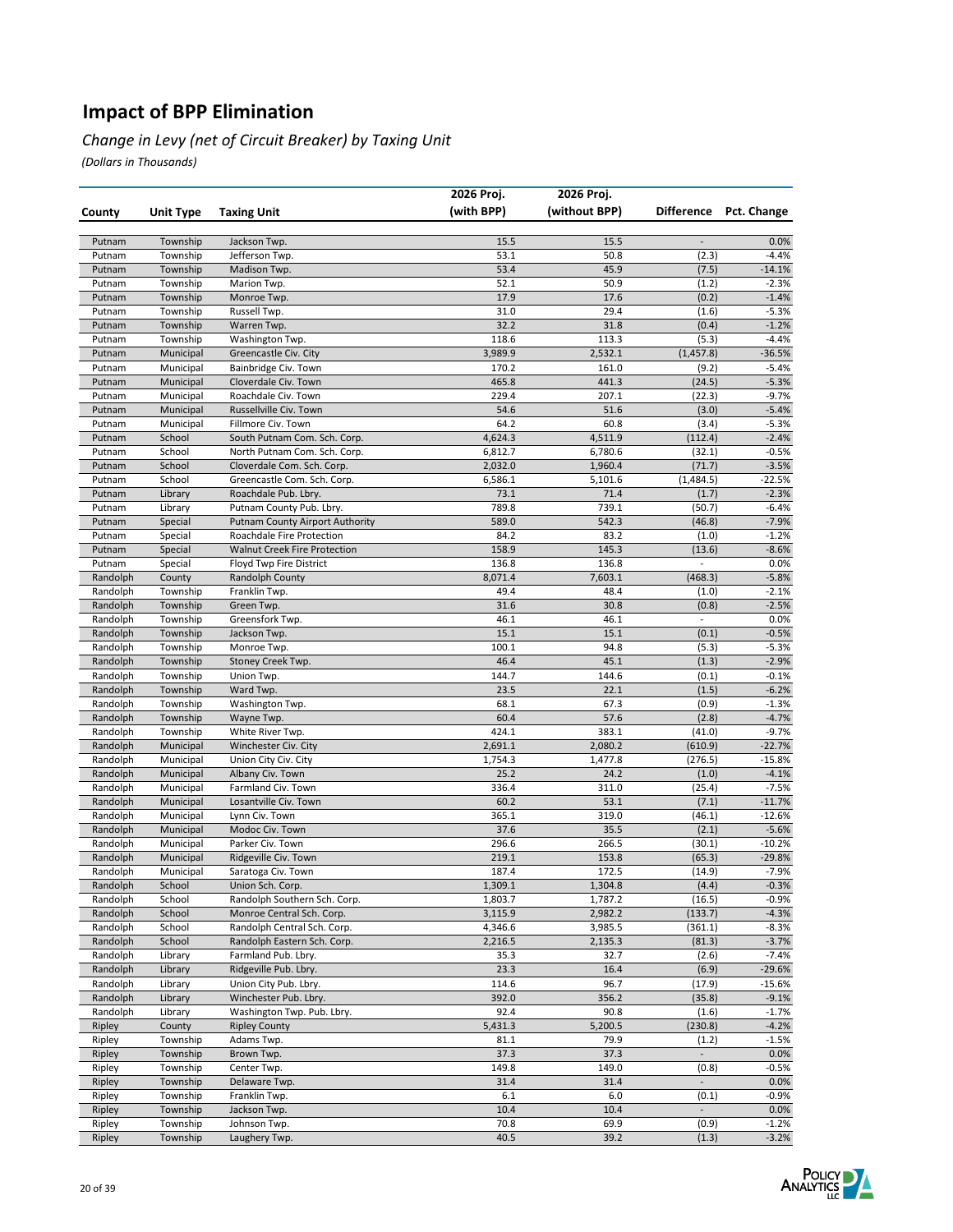#### *Change in Levy (net of Circuit Breaker) by Taxing Unit*

|                    |                     |                                                                | 2026 Proj.      | 2026 Proj.      |                          |                      |
|--------------------|---------------------|----------------------------------------------------------------|-----------------|-----------------|--------------------------|----------------------|
| County             | <b>Unit Type</b>    | <b>Taxing Unit</b>                                             | (with BPP)      | (without BPP)   | <b>Difference</b>        | Pct. Change          |
|                    |                     |                                                                |                 |                 |                          |                      |
| Ripley             | Township            | Otter Creek Twp.                                               | 44.5            | 44.3            | (0.1)                    | $-0.3%$              |
| Ripley             | Township            | Shelby Twp.                                                    | 30.1            | 30.1            |                          | 0.0%                 |
| Ripley             | Township            | Washington Twp.                                                | 50.8            | 50.8            | (0.1)                    | $-0.1%$              |
| Ripley             | Municipal           | Batesville Civ. City                                           | 2,647.7         | 2,343.9         | (303.8)                  | $-11.5%$             |
| Ripley             | Municipal           | Milan Civ. Town                                                | 256.5           | 248.1           | (8.4)                    | $-3.3%$              |
| Ripley             | Municipal           | Napoleon Civ. Town                                             | 17.7            | 17.7            | $\overline{a}$           | 0.0%                 |
| Ripley             | Municipal           | Osgood Civ. Town                                               | 357.4           | 337.8           | (19.6)                   | $-5.5%$              |
| Ripley             | Municipal           | Sunman Civ. Town                                               | 234.2           | 222.8           | (11.5)                   | $-4.9%$              |
| Ripley             | Municipal           | Versailles Civ. Town                                           | 446.8           | 429.2           | (17.6)                   | $-3.9%$<br>$-4.5%$   |
| Ripley             | Municipal<br>School | Holton Civ. Town<br>Sunman-Dearborn Com. Sch. Corp.            | 75.6<br>1,981.4 | 72.2<br>1,961.9 | (3.4)<br>(19.5)          |                      |
| Ripley<br>Ripley   | School              | South Ripley Com. Sch. Corp.                                   | 4,719.0         | 4,682.6         | (36.4)                   | $-1.0%$<br>$-0.8%$   |
| Ripley             | School              | Batesville Com. Sch. Corp.                                     | 4,357.2         | 4,054.8         | (302.4)                  | $-6.9%$              |
| Ripley             | School              | Jac-Cen-Del Com. Sch. Corp.                                    | 2,271.3         | 2,253.1         | (18.2)                   | $-0.8%$              |
| Ripley             | School              | Milan Com. Sch. Corp.                                          | 3,296.0         | 3,274.5         | (21.5)                   | $-0.7%$              |
| Ripley             | Library             | Batesville Pub. Lbry.                                          | 453.2           | 421.7           | (31.5)                   | $-6.9%$              |
| Ripley             | Library             | Osgood Pub. Lbry.                                              | 309.0           | 306.4           | (2.6)                    | $-0.8%$              |
| Ripley             | Special             | Southeastern Indiana Solid Waste Mgmt.                         | 222.1           | 216.6           | (5.5)                    | $-2.5%$              |
| Rush               | County              | <b>Rush County</b>                                             | 6,908.8         | 6,710.4         | (198.4)                  | $-2.9%$              |
| Rush               | Township            | Anderson Twp.                                                  | 74.9            | 74.4            | (0.5)                    | $-0.7%$              |
| Rush               | Township            | Center Twp.                                                    | 54.4            | 54.4            | $\overline{\phantom{a}}$ | 0.0%                 |
| Rush               | Township            | Jackson Twp.                                                   | 54.7            | 55.4            | 0.7                      | 1.2%                 |
| Rush               | Township            | Noble Twp.                                                     | 22.8            | 22.8            | (0.0)                    | 0.0%                 |
| Rush               | Township            | Orange Twp.                                                    | 12.1            | 12.1            | $\blacksquare$           | 0.0%                 |
| Rush               | Township            | Posey Twp.                                                     | 90.2            | 89.2            | (1.0)                    | $-1.1%$              |
| Rush               | Township            | Richland Twp.                                                  | 24.5            | 24.5            | $\overline{\phantom{a}}$ | 0.0%                 |
| Rush               | Township            | Ripley Twp.                                                    | 141.4           | 139.7           | (1.7)                    | $-1.2%$              |
| Rush               | Township            | Rushville Twp.                                                 | 107.3           | 99.7            | (7.5)                    | $-7.0%$              |
| Rush               | Township            | Union Twp.                                                     | 23.0            | 23.0            | (0.0)                    | $-0.2%$              |
| Rush               | Township            | Walker Twp.                                                    | 22.8            | 22.8            | $\Box$                   | 0.0%                 |
| Rush               | Township            | Washington Twp.                                                | 64.7            | 64.7            | $\overline{\phantom{a}}$ | 0.0%                 |
| Rush               | Municipal           | Rushville Civ. City                                            | 4,084.1         | 3,209.1         | (875.0)                  | $-21.4%$             |
| Rush               | Municipal           | Carthage Civ. Town                                             | 222.0           | 205.7           | (16.3)                   | $-7.3%$              |
| Rush               | Municipal           | Glenwood Civ. Town                                             | 59.4            | 56.8            | (2.7)                    | $-4.5%$              |
| Rush               | School              | Charles A. Beard Memorial Sch. Corp.                           | 1,265.6         | 1,245.8         | (19.8)                   | $-1.6%$              |
| Rush<br>Rush       | School              | Rush County Sch. Corp.                                         | 8,467.1<br>2.8  | 8,297.8<br>2.6  | (169.3)<br>(0.2)         | $-2.0%$<br>$-7.4%$   |
| Rush               | Library<br>Library  | Carthage-Henry Hensley Pub. Lbry.<br>Rushville Pub. Lbry.      | 266.7           | 210.1           | (56.5)                   | $-21.2%$             |
| Rush               | Special             | Rush County Solid Waste District                               | 163.6           | 160.5           | (3.2)                    | $-1.9%$              |
| Spencer            | County              | <b>Spencer County</b>                                          | 11,089.0        | 8,893.8         | (2, 195.2)               | $-19.8%$             |
| Spencer            | Township            | Carter Twp.                                                    | 45.5            | 40.0            | (5.4)                    | $-12.0%$             |
| Spencer            | Township            | Clay Twp.                                                      | 45.6            | 38.4            | (7.2)                    | $-15.8%$             |
| Spencer            | Township            | Grass Twp.                                                     | 226.3           | 103.1           | (123.2)                  | $-54.4%$             |
| Spencer            | Township            | Hammond Twp.                                                   | 78.6            | 59.1            | (19.6)                   | $-24.9%$             |
| Spencer            | Township            | Harrison Twp.                                                  | 49.7            | 45.4            | (4.3)                    | $-8.6%$              |
| Spencer            | Township            | Huff Twp.                                                      | 28.9            | 26.3            | (2.6)                    | $-8.9%$              |
| Spencer            | Township            | Jackson Twp.                                                   | 44.4            | 38.2            | (6.2)                    | -14.0%               |
| Spencer            | Township            | Luce Twp.                                                      | 351.2           | 253.6           | (97.6)                   | $-27.8%$             |
| Spencer            | Township            | Ohio Twp.                                                      | 581.2           | 461.9           | (119.3)                  | $-20.5%$             |
| Spencer            | Municipal           | Rockport Civ. City                                             | 704.7           | 463.4           | (241.4)                  | $-34.2%$             |
| Spencer            | Municipal           | Chrisney Civ. Town                                             | 75.6            | 62.6            | (13.0)                   | $-17.2%$             |
| Spencer            | Municipal           | Dale Civ. Town                                                 | 491.2           | 396.8           | (94.5)                   | $-19.2%$             |
| Spencer            | Municipal           | Gentryville Civ. Town                                          | 38.0            | 30.8            | (7.2)                    | $-19.0%$             |
| Spencer            | Municipal           | Grandview Civ. Town                                            | 128.6           | 91.6            | (37.0)                   | $-28.8%$             |
| Spencer            | Municipal           | Santa Claus Civ. Town                                          | 1,089.2         | 836.6           | (252.6)                  | $-23.2%$             |
| Spencer            | Municipal           | <b>Richland Civil Town</b>                                     | 96.2            | 67.2            | (29.1)                   | $-30.2%$             |
| Spencer            | School              | North Spencer County Sch. Corp.                                | 8,766.3         | 7,687.9         | (1,078.4)                | $-12.3%$             |
| Spencer            | School              | South Spencer County Sch. Corp.                                | 6,122.0         | 4,633.9         | (1,488.1)                | $-24.3%$             |
| Spencer            | Library             | Spencer County Pub. Lbry.                                      | 1,460.8         | 1,114.4         | (346.4)                  | $-23.7%$             |
| Spencer<br>Spencer | Library<br>Special  | Lincoln Heritage Pub. Lbry.<br>Carter Fire Protection District | 562.0<br>153.3  | 494.1<br>133.2  | (67.9)<br>(20.1)         | $-12.1%$<br>$-13.1%$ |
| Spencer            | Special             | Spencer County Solid Waste Mgmt. Di                            | 564.7           | 471.3           | (93.4)                   | $-16.5%$             |
| Starke             | County              | <b>Starke County</b>                                           | 6,478.6         | 6,310.0         | (168.6)                  | $-2.6%$              |
| Starke             | Township            | Center Twp.                                                    | 21.4            | 21.2            | (0.2)                    | $-1.2%$              |
| Starke             | Township            | Davis Twp.                                                     | 84.0            | 82.6            | (1.4)                    | $-1.6%$              |

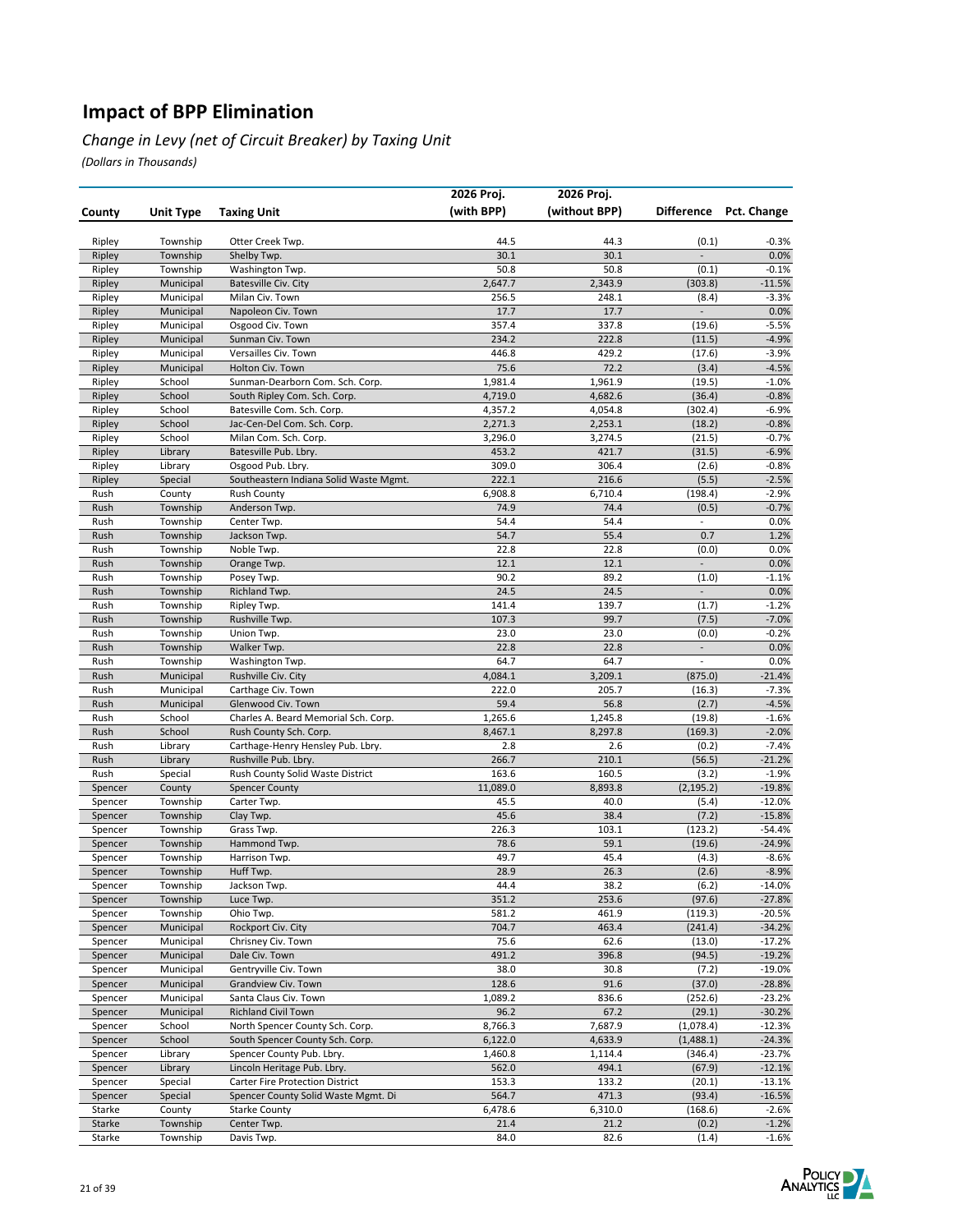#### *Change in Levy (net of Circuit Breaker) by Taxing Unit*

|                            |                        |                                                                         | 2026 Proj.       | 2026 Proj.       |                          |                      |
|----------------------------|------------------------|-------------------------------------------------------------------------|------------------|------------------|--------------------------|----------------------|
| County                     | <b>Unit Type</b>       | <b>Taxing Unit</b>                                                      | (with BPP)       | (without BPP)    | <b>Difference</b>        | Pct. Change          |
|                            |                        |                                                                         |                  |                  |                          |                      |
| Starke                     | Township               | Jackson Twp.                                                            | 30.0             | 30.0             | $\overline{\phantom{a}}$ | 0.0%                 |
| Starke                     | Township               | North Bend Twp.                                                         | 78.2             | 78.2             | $\overline{\phantom{a}}$ | 0.0%                 |
| Starke                     | Township               | Oregon Twp.                                                             | 222.8            | 217.5            | (5.3)                    | $-2.4%$              |
| Starke                     | Township               | Railroad Twp.                                                           | 127.0            | 126.3            | (0.6)                    | $-0.5%$              |
| Starke                     | Township               | Washington Twp.                                                         | 235.6            | 230.8            | (4.8)                    | $-2.0%$              |
| Starke                     | Township               | Wayne Twp.                                                              | 90.1             | 89.0             | (1.2)                    | $-1.3%$              |
| Starke                     | Municipal              | Knox Civ. City                                                          | 1,868.8          | 1,546.4          | (322.4)                  | $-17.3%$             |
| Starke                     | Municipal              | Hamlet Civ. Town                                                        | 295.5            | 249.0            | (46.4)                   | $-15.7%$             |
| Starke<br>Starke           | Municipal<br>School    | North Judson Civ. Town<br>Culver Com. Sch. Corp.                        | 599.5<br>860.8   | 555.4<br>848.7   | (44.1)                   | $-7.4%$<br>$-1.4%$   |
| Starke                     | School                 | Oregon-Davis Sch. Corp.                                                 | 3,314.0          | 3,211.5          | (12.1)<br>(102.6)        | $-3.1%$              |
| Starke                     | School                 | North Judson-San Pierre Sch. Corp.                                      | 2,884.8          | 2,854.2          | (30.6)                   | $-1.1%$              |
| Starke                     | School                 | Knox Com. Sch. Corp.                                                    | 5,911.5          | 5,746.6          | (164.9)                  | $-2.8%$              |
| Starke                     | Library                | North Judson Pub. Lbry.                                                 | 262.5            | 257.8            | (4.7)                    | $-1.8%$              |
| Starke                     | Library                | Starke County Pub. Lbry.                                                | 1,457.3          | 1,434.9          | (22.4)                   | $-1.5%$              |
| Starke                     | Special                | <b>Starke County Airport Authority</b>                                  | 409.8            | 403.4            | (6.4)                    | $-1.6%$              |
| Sullivan                   | County                 | <b>Sullivan County</b>                                                  | 9,429.8          | 6,552.1          | (2,877.7)                | $-30.5%$             |
| Sullivan                   | Township               | Cass Twp.                                                               | 245.5            | 173.2            | (72.3)                   | $-29.4%$             |
| Sullivan                   | Township               | Curry Twp.                                                              | 364.2            | 280.1            | (84.1)                   | $-23.1%$             |
| Sullivan                   | Township               | Fairbanks Twp.                                                          | 100.9            | 66.1             | (34.8)                   | $-34.5%$             |
| Sullivan                   | Township               | Gill Twp.                                                               | 190.7            | 95.0             | (95.7)                   | $-50.2%$             |
| Sullivan                   | Township               | Haddon Twp.                                                             | 136.1            | 88.3             | (47.8)                   | $-35.1%$             |
| Sullivan                   | Township               | Hamilton Twp.                                                           | 214.1            | 145.9            | (68.2)                   | $-31.8%$             |
| Sullivan                   | Township               | Jackson Twp.                                                            | 98.3             | 76.1             | (22.2)                   | $-22.6%$             |
| Sullivan                   | Township               | Jefferson Twp.                                                          | 63.1             | 47.0             | (16.1)                   | $-25.6%$             |
| Sullivan                   | Township               | Turman Twp.                                                             | 98.5             | 65.7             | (32.8)                   | $-33.3%$             |
| Sullivan                   | Municipal              | Sullivan Civ. City                                                      | 1,230.6          | 838.4            | (392.1)                  | $-31.9%$             |
| Sullivan                   | Municipal              | Carlisle Civ. Town                                                      | 125.4            | 89.2             | (36.2)                   | $-28.9%$             |
| Sullivan<br>Sullivan       | Municipal<br>Municipal | Dugger Civ. Town                                                        | 136.1<br>96.1    | 98.5<br>74.0     | (37.5)<br>(22.1)         | $-27.6%$<br>$-23.0%$ |
| Sullivan                   | Municipal              | Farmersburg Civ. Town<br>Hymera Civ. Town                               | 85.2             | 65.7             | (19.5)                   | $-22.9%$             |
| Sullivan                   | Municipal              | Merom Civ. Town                                                         | 26.1             | 19.3             | (6.9)                    | $-26.3%$             |
| Sullivan                   | Municipal              | Shelburn Civ. Town                                                      | 120.6            | 91.1             | (29.5)                   | $-24.5%$             |
| Sullivan                   | School                 | Northeast Sch. Corp.                                                    | 3,886.5          | 2,964.9          | (921.5)                  | $-23.7%$             |
| Sullivan                   | School                 | Southwest Sch. Corp.                                                    | 7,788.7          | 5,180.0          | (2,608.7)                | $-33.5%$             |
| Sullivan                   | Library                | Sullivan County Pub. Lbry.                                              | 1,663.6          | 1,174.8          | (488.9)                  | $-29.4%$             |
| Switzerland                | County                 | <b>Switzerland County</b>                                               | 3,276.6          | 3,199.8          | (76.8)                   | $-2.3%$              |
| Switzerland                | Township               | Cotton Twp.                                                             | 39.9             | 39.9             | (0.0)                    | 0.0%                 |
| Switzerland                | Township               | Craig Twp.                                                              | 35.9             | 35.9             | (0.0)                    | 0.0%                 |
| Switzerland                | Township               | Jefferson Twp.                                                          | 71.0             | 69.0             | (2.0)                    | $-2.9%$              |
| Switzerland                | Township               | Pleasant Twp.                                                           | 37.7             | 37.7             | $\overline{\phantom{a}}$ | 0.0%                 |
| Switzerland                | Township               | Posey Twp.                                                              | 37.4             | 37.4             | (0.1)                    | $-0.1%$              |
| Switzerland                | Township               | York Twp.                                                               | 73.1             | 73.1             | (0.0)                    | 0.0%                 |
| Switzerland                | Municipal              | Patriot Civ. Town                                                       | 13.0             | 12.6             | (0.4)                    | $-3.1%$              |
| Switzerland                | Municipal              | Vevay Civ. Town                                                         | 450.9            | 418.8            | (32.0)                   | $-7.1%$              |
| Switzerland                | School                 | Switzerland County Sch. Corp.                                           | 4,329.6          | 4,296.8          | (32.8)                   | $-0.8%$<br>$-0.8%$   |
| Switzerland<br>Switzerland | Library<br>Special     | Switzerland County Pub. Lbry.<br>Southeastern Indiana Solid Waste Mgmt. | 278.4<br>71.4    | 276.3<br>70.8    | (2.1)<br>(0.5)           | $-0.8%$              |
| Tipton                     | County                 | <b>Tipton County</b>                                                    | 5,415.0          | 5,110.0          | (305.1)                  | $-5.6%$              |
| Tipton                     | Township               | Cicero Twp.                                                             | 413.3            | 396.9            | (16.4)                   | $-4.0%$              |
| Tipton                     | Township               | Jefferson Twp.                                                          | 86.5             | 84.4             | (2.1)                    | $-2.4%$              |
| Tipton                     | Township               | Liberty Twp.                                                            | 108.6            | 105.7            | (2.9)                    | $-2.7%$              |
| Tipton                     | Township               | Madison Twp.                                                            | 18.7             | 18.7             | (0.0)                    | $-0.1%$              |
| Tipton                     | Township               | Prairie Twp.                                                            | 69.7             | 69.7             | $\omega_{\rm c}$         | 0.0%                 |
| Tipton                     | Township               | Wildcat Twp.                                                            | 187.1            | 167.8            | (19.3)                   | $-10.3%$             |
| Tipton                     | Municipal              | Elwood Civ. City                                                        | 16.0             | 12.5             | (3.5)                    | $-21.7%$             |
| Tipton                     | Municipal              | Tipton Civ. City                                                        | 3,840.3          | 2,878.8          | (961.5)                  | $-25.0%$             |
| Tipton                     | Municipal              | Kempton Civ. Town                                                       | 100.5            | 89.1             | (11.4)                   | $-11.3%$             |
| Tipton                     | Municipal              | Sharpsville Civ. Town                                                   | 204.0            | 182.7            | (21.3)                   | $-10.4%$             |
| Tipton                     | Municipal              | Windfall Civ. Town                                                      | 206.1            | 183.9            | (22.2)                   | $-10.8%$             |
| Tipton                     | School                 | <b>Tri-Central Community Schools</b>                                    | 2,919.8          | 2,894.4          | (25.4)                   | $-0.9%$              |
| Tipton                     | School                 | Tipton Com. Sch. Corp.                                                  | 6,217.6          | 5,882.2          | (335.4)                  | $-5.4%$              |
| Tipton                     | Library                | Tipton County Pub. Lbry.                                                | 1,332.4          | 1,282.3          | (50.0)                   | $-3.8%$              |
| Tipton<br>Union            | Special<br>County      | <b>Tipton County Solid Waste</b><br><b>Union County</b>                 | 199.1<br>2,656.7 | 191.7<br>2,542.8 | (7.4)<br>(113.9)         | $-3.7%$<br>$-4.3%$   |
|                            |                        |                                                                         |                  |                  |                          |                      |

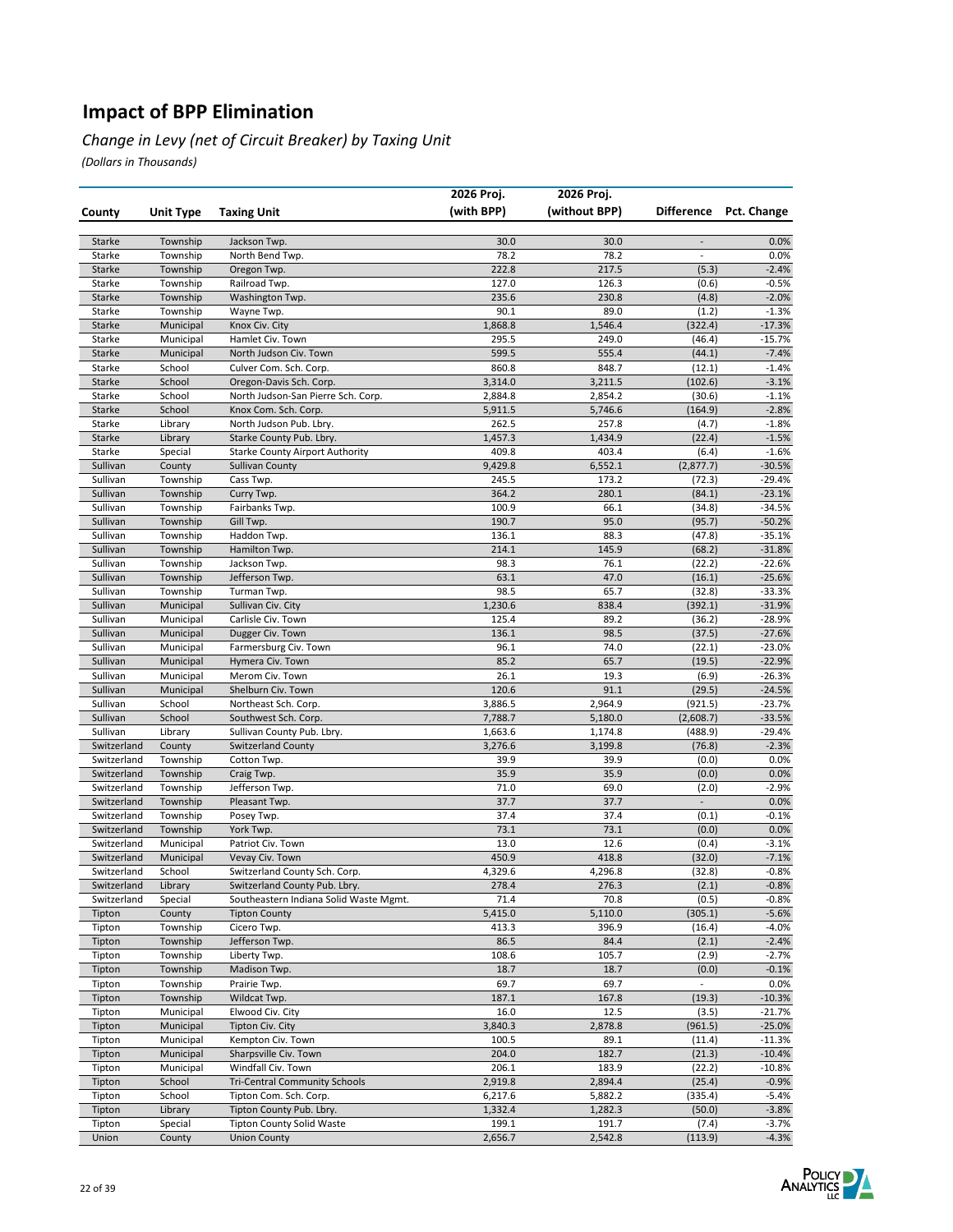#### *Change in Levy (net of Circuit Breaker) by Taxing Unit*

|                          |                        |                                    | 2026 Proj.    | 2026 Proj.    |                          |                     |
|--------------------------|------------------------|------------------------------------|---------------|---------------|--------------------------|---------------------|
| County                   | Unit Type              | <b>Taxing Unit</b>                 | (with BPP)    | (without BPP) | <b>Difference</b>        | Pct. Change         |
|                          |                        |                                    |               |               |                          |                     |
| Union                    | Township               | Brownsville Twp.                   | 28.5          | 27.9          | (0.6)                    | $-2.1%$             |
| Union                    | Township               | Center Twp.                        | 45.5          | 43.9          | (1.6)                    | $-3.5%$             |
| Union                    | Township               | Harmony Twp.                       | 33.0          | 32.4          | (0.6)                    | $-1.9%$             |
| Union                    | Township               | Harrison Twp.                      | 30.8          | 30.1          | (0.7)                    | $-2.2%$             |
| Union                    | Township               | Liberty Twp.                       | 37.2          | 36.3          | (0.9)                    | $-2.3%$             |
| Union<br>Union           | Township               | Union Twp.<br>Liberty Civ. Town    | 26.3<br>730.6 | 25.8<br>635.5 | (0.5)<br>(95.1)          | $-1.9%$<br>$-13.0%$ |
| Union                    | Municipal<br>Municipal | West College Corner Civ. Town      | 117.8         | 103.4         | (14.5)                   | $-12.3%$            |
| Union                    | School                 | Union County Sch. Corp.            | 4,338.7       | 4,194.7       | (144.0)                  | $-3.3%$             |
| Union                    | Library                | Union County Pub. Lbry.            | 574.0         | 554.9         | (19.1)                   | $-3.3%$             |
| Vermillion               | County                 | <b>Vermillion County</b>           | 9,430.3       | 6,437.4       | (2,992.9)                | $-31.7%$            |
| Vermillion               | Township               | Clinton Twp.                       | 450.6         | 337.7         | (112.9)                  | $-25.1%$            |
| Vermillion               | Township               | Eugene Twp.                        | 157.4         | 95.5          | (61.9)                   | -39.3%              |
| Vermillion               | Township               | Helt Twp.                          | 421.7         | 299.7         | (122.0)                  | $-28.9%$            |
| Vermillion               | Township               | Highland Twp.                      | 103.0         | 68.2          | (34.8)                   | $-33.8%$            |
| Vermillion               | Township               | Vermillion Twp.                    | 111.9         | 77.3          | (34.7)                   | $-31.0%$            |
| Vermillion               | Municipal              | Clinton Civ. City                  | 975.7         | 738.0         | (237.7)                  | -24.4%              |
| Vermillion               | Municipal              | Cayuga Civ. Town                   | 246.0         | 169.9         | (76.1)                   | $-30.9%$            |
| Vermillion               | Municipal              | Dana Civ. Town                     | 147.3         | 115.6         | (31.6)                   | $-21.5%$            |
| Vermillion               | Municipal              | Fairview Park Civ. Town            | 128.6         | 97.9          | (30.7)                   | $-23.9%$            |
| Vermillion               | Municipal              | Newport Civ. Town                  | 42.8          | 30.9          | (12.0)                   | $-27.9%$            |
| Vermillion               | Municipal              | Perrysville Civ. Town              | 48.9          | 35.8          | (13.2)                   | $-26.9%$            |
| Vermillion               | Municipal              | Universal Civ. Town                | 11.5          | 9.3           | (2.2)                    | $-19.0%$            |
| Vermillion               | School                 | North Vermillion Com. Sch. Corp.   | 3,538.0       | 2,406.7       | (1, 131.3)               | $-32.0%$            |
| Vermillion               | School                 | South Vermillion Com. Sch. Corp.   | 5,215.8       | 3,741.6       | (1, 474.2)               | -28.3%              |
| Vermillion               | Library                | Clinton Pub. Lbry.                 | 498.1         | 377.0         | (121.0)                  | $-24.3%$            |
| Vermillion               | Library                | Vermillion County Pub. Lbry.       | 427.4         | 296.4         | (131.0)                  | -30.7%              |
| Warren                   | County                 | <b>Warren County</b>               | 4,583.1       | 4,490.8       | (92.2)                   | $-2.0%$             |
| Warren                   | Township               | Adams Twp.                         | 27.1          | 27.0          | (0.0)                    | $-0.2%$             |
| Warren                   | Township               | Jordan Twp.                        | 16.0          | 16.0          | $\blacksquare$           | 0.0%                |
| Warren                   | Township               | Kent Twp.                          | 21.1          | 21.0          | (0.1)                    | $-0.4%$             |
| Warren<br>Warren         | Township               | Liberty Twp.                       | 29.9<br>23.7  | 29.9<br>23.7  | (0.0)<br>$\blacksquare$  | 0.0%<br>0.0%        |
| Warren                   | Township<br>Township   | Medina Twp.<br>Mound Twp.          | 38.1          | 38.1          | (0.0)                    | 0.0%                |
| Warren                   | Township               | Pike Twp.                          | 17.2          | 17.0          | (0.3)                    | $-1.5%$             |
| Warren                   | Township               | Pine Twp.                          | 1.2           | 1.2           | $\Box$                   | 0.0%                |
| Warren                   | Township               | Prairie Twp.                       | 16.0          | 16.0          | $\overline{\phantom{a}}$ | 0.0%                |
| Warren                   | Township               | Steuben Twp.                       | 30.6          | 30.6          | $\blacksquare$           | 0.0%                |
| Warren                   | Township               | Warren Twp.                        | 25.6          | 25.6          | $\overline{\phantom{a}}$ | 0.0%                |
| Warren                   | Township               | Washington Twp.                    | 61.3          | 59.3          | (2.0)                    | $-3.3%$             |
| Warren                   | Municipal              | Pine Village Civ. Town             | 53.7          | 51.0          | (2.7)                    | $-5.0%$             |
| Warren                   | Municipal              | State Line City Civ. Town          | 34.8          | 32.2          | (2.6)                    | $-7.6%$             |
| Warren                   | Municipal              | West Lebanon Civ. Town             | 174.6         | 154.0         | (20.5)                   | $-11.8%$            |
| Warren                   | Municipal              | Williamsport Civ. Town             | 357.6         | 331.9         | (25.7)                   | $-7.2%$             |
| Warren                   | School                 | Benton Com. Sch. Corp.             | 954.2         | 942.5         | (11.7)                   | $-1.2%$             |
| Warren                   | School                 | Covington Com. Sch. Corp.          | 458.7         | 458.6         | (0.0)                    | 0.0%                |
| Warren                   | <b>SCHOOL</b>          | M.S.D. Of Warren County Sch. Corp. | 5,606.2       | 5,553.8       | (52.4)                   | -0.9%               |
| Warren                   | Library                | West Lebanon Pub. Lbry.            | 48.9          | 47.1          | (1.7)                    | $-3.6%$             |
| Warren                   | Library                | Williamsport Pub. Lbry.            | 177.6         | 170.4         | (7.2)                    | $-4.0%$             |
| Warren                   | Special                | Warren County Solid Waste          | 191.1         | 189.8         | (1.3)                    | $-0.7%$             |
| Washington               | County                 | <b>Washington County</b>           | 8,057.2       | 7,565.3       | (491.9)                  | $-6.1%$             |
| Washington               | Township               | Brown Twp.                         | 34.0          | 31.1          | (2.9)                    | $-8.6%$             |
| Washington               | Township               | Franklin Twp.                      | 82.7          | 82.2          | (0.5)                    | $-0.6%$             |
| Washington               | Township               | Gibson Twp.                        | 62.5          | 58.2          | (4.3)                    | $-6.8%$             |
| Washington               | Township               | Howard Twp.                        | 24.7          | 23.6          | (1.0)                    | $-4.2%$             |
| Washington<br>Washington | Township<br>Township   | Jackson Twp.<br>Jefferson Twp.     | 89.0<br>48.4  | 86.6<br>45.6  | (2.4)<br>(2.7)           | $-2.7%$<br>$-5.7%$  |
| Washington               | Township               | Madison Twp.                       | 48.9          | 46.3          | (2.6)                    | $-5.3%$             |
| Washington               | Township               | Monroe Twp.                        | 68.6          | 63.3          | (5.2)                    | $-7.6%$             |
| Washington               | Township               | Pierce Twp.                        | 83.6          | 80.7          | (2.9)                    | $-3.5%$             |
| Washington               | Township               | Polk Twp.                          | 88.6          | 85.8          | (2.8)                    | -3.2%               |
| Washington               | Township               | Posey Twp.                         | 97.0          | 92.1          | (4.9)                    | $-5.1%$             |
| Washington               | Township               | Vernon Twp.                        | 32.1          | 30.1          | (2.0)                    | $-6.3%$             |
| Washington               | Township               | Washington Twp.                    | 256.8         | 233.1         | (23.7)                   | $-9.2%$             |
| Washington               | Municipal              | Salem Civ. City                    | 2,869.0       | 2,314.6       | (554.4)                  | $-19.3%$            |

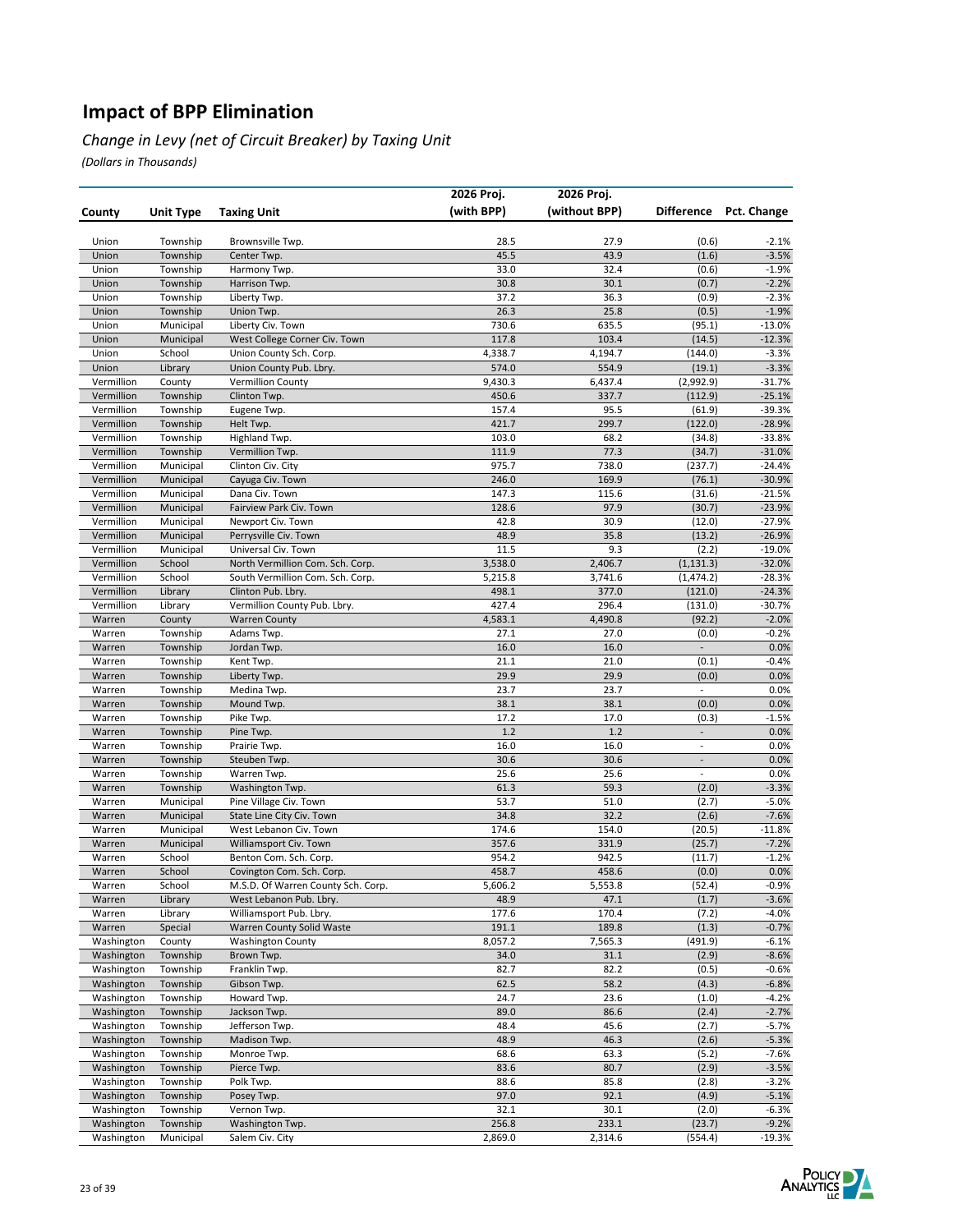#### *Change in Levy (net of Circuit Breaker) by Taxing Unit*

|                          |                        |                                                                                   | 2026 Proj.       | 2026 Proj.         |                          |                        |
|--------------------------|------------------------|-----------------------------------------------------------------------------------|------------------|--------------------|--------------------------|------------------------|
| County                   | <b>Unit Type</b>       | <b>Taxing Unit</b>                                                                | (with BPP)       | (without BPP)      |                          | Difference Pct. Change |
|                          |                        |                                                                                   |                  |                    |                          |                        |
| Washington               | Municipal              | Campbellsburg Civ. Town                                                           | 112.0            | 92.8               | (19.2)                   | $-17.2%$               |
| Washington               | Municipal              | Hardinsburg Civ. Town                                                             | 10.9             | 10.4               | (0.5)                    | $-4.3%$                |
| Washington               | Municipal              | Little York Civ. Town                                                             | 1.5              | 1.5                | (0.1)                    | $-4.0%$                |
| Washington               | Municipal              | Livonia Civ. Town                                                                 | 4.6              | 4.4                | (0.2)                    | $-4.1%$                |
| Washington               | Municipal              | New Pekin Civ. Town                                                               | 212.6            | 200.1              | (12.5)                   | $-5.9%$                |
| Washington               | School                 | Salem Com. Sch. Corp.                                                             | 4,856.4          | 4,409.8            | (446.6)                  | $-9.2%$                |
| Washington               | School                 | East Washington Sch. Corp.                                                        | 3,786.6          | 3,745.9            | (40.7)                   | $-1.1%$                |
| Washington               | School                 | West Washington Sch. Corp.                                                        | 2,987.4          | 2,837.6            | (149.8)                  | $-5.0%$                |
| Washington               | Library                | Salem Pub. Lbry.                                                                  | 335.0            | 297.9              | (37.1)                   | $-11.1%$               |
| Washington<br>Washington | Special<br>Special     | Brown-Vernon Fire District                                                        | 144.9<br>1,109.8 | 134.3<br>1,052.7   | (10.6)<br>(57.1)         | $-7.3%$<br>$-5.1%$     |
| Washington               | Special                | Washington County Solid Waste Mgmt.<br><b>Blue River Fire Protection District</b> | 78.5             | 73.9               | (4.5)                    | $-5.8%$                |
| Wells                    | County                 | <b>Wells County</b>                                                               | 5,107.6          | 5,004.4            | (103.2)                  | $-2.0%$                |
| Wells                    | Township               | Chester Twp.                                                                      | 60.7             | 33.3               | (27.4)                   | $-45.1%$               |
| Wells                    | Township               | Harrison Twp.                                                                     | 390.6            | 379.7              | (10.9)                   | $-2.8%$                |
| Wells                    | Township               | Jackson Twp.                                                                      | 9.5              | 9.5                | $\overline{\phantom{a}}$ | 0.0%                   |
| Wells                    | Township               | Jefferson Twp.                                                                    | 105.9            | 105.8              | (0.1)                    | $-0.1%$                |
| Wells                    | Township               | Lancaster Twp.                                                                    | 47.2             | 47.2               | $\overline{\phantom{a}}$ | 0.0%                   |
| Wells                    | Township               | Liberty Twp.                                                                      | 94.9             | 93.1               | (1.8)                    | $-1.9%$                |
| Wells                    | Township               | Nottingham Twp.                                                                   | 44.8             | 43.1               | (1.7)                    | $-3.8%$                |
| Wells                    | Township               | Rockcreek Twp.                                                                    | 51.3             | 50.5               | (0.8)                    | $-1.6%$                |
| Wells                    | Township               | Union Twp.                                                                        | 68.2             | 66.9               | (1.3)                    | $-1.9%$                |
| Wells                    | Municipal              | <b>Bluffton Civ. City</b>                                                         | 3,446.1          | 3,365.5            | (80.6)                   | $-2.3%$                |
| Wells<br>Wells           | Municipal<br>Municipal | Zanesville Civ. Town<br>Markle Civ. Town                                          | 36.8<br>282.7    | 36.7<br>269.5      | (0.1)<br>(13.2)          | $-0.3%$                |
| Wells                    | Municipal              | Ossian Civ. Town                                                                  | 641.5            | 624.7              | (16.7)                   | $-4.7%$<br>$-2.6%$     |
| Wells                    | Municipal              | Poneto Civ. Town                                                                  | 36.8             | 36.7               | (0.1)                    | $-0.3%$                |
| Wells                    | Municipal              | Uniondale Civ. Town                                                               | 27.0             | 26.9               | (0.1)                    | $-0.3%$                |
| Wells                    | Municipal              | Vera Cruz Civ. Town                                                               | 2.4              | 2.4                | $\overline{\phantom{a}}$ | 0.0%                   |
| Wells                    | School                 | Southern Wells Com. Sch. Corp.                                                    | 3,297.5          | 3,142.6            | (154.9)                  | $-4.7%$                |
| Wells                    | School                 | Northern Wells Com. Sch. Corp.                                                    | 8,292.3          | 8,284.2            | (8.1)                    | $-0.1%$                |
| Wells                    | School                 | M.S.D. Bluffton-Harrison Sch. Corp.                                               | 4,949.3          | 4,944.3            | (5.0)                    | $-0.1%$                |
| Wells                    | Library                | Wells County Pub. Lbry.                                                           | 1,443.8          | 1,443.5            | (0.4)                    | 0.0%                   |
| Wells                    | Library                | Huntington Pub. Lbry.                                                             | 63.1             | 60.4               | (2.8)                    | $-4.4%$                |
| Wells                    | Special                | Wells County Solid Waste District                                                 | 153.9            | 153.7              | (0.1)                    | $-0.1%$                |
| White                    | County                 | <b>White County</b>                                                               | 10,734.0         | 10,009.0           | (725.0)                  | $-6.8%$                |
| White                    | Township               | Big Creek Twp.                                                                    | 71.3             | 56.4               | (14.9)                   | $-20.9%$               |
| White                    | Township               | Honey Creek Twp.                                                                  | 102.7            | 92.8               | (10.0)                   | $-9.7%$                |
| White                    | Township<br>Township   | Jackson Twp.                                                                      | 38.2             | 38.2               |                          | 0.0%<br>$-1.8%$        |
| White<br>White           | Township               | Lincoln Twp.<br>Monon Twp.                                                        | 42.8<br>158.6    | 42.0<br>154.9      | (0.8)<br>(3.6)           | $-2.3%$                |
| White                    | Township               | Prairie Twp.                                                                      | 77.2             | 77.2               | $\overline{\phantom{a}}$ | 0.0%                   |
| White                    | Township               | Princeton Twp.                                                                    | 75.9             | 74.8               | (1.1)                    | $-1.4%$                |
| White                    | Township               | Round Grove Twp.                                                                  | 68.1             | 47.5               | (20.6)                   | $-30.2%$               |
| White                    | Township               | Union Twp.                                                                        | 389.1            | 376.2              | (12.9)                   | $-3.3%$                |
| White                    | Township               | West Point Twp.                                                                   | 27.4             | 27.4               | $\overline{\phantom{a}}$ | 0.0%                   |
| White                    | Municipal              | Monticello Civ. City                                                              | 4,019.2          | 3,408.7            | (610.5)                  | $-15.2%$               |
| White                    | Municipal              | Brookston Civ. Town                                                               | 369.7            | 369.7              | $\blacksquare$           | 0.0%                   |
| White                    | Municipal              | Burnettsville Civ. Town                                                           | 25.2             | 25.2               | $\Box$                   | 0.0%                   |
| White                    | Municipal              | Chalmers Civ. Town                                                                | 131.7            | 131.5              | (0.2)                    | $-0.1%$                |
| White                    | Municipal              | Monon Civ. Town                                                                   | 603.9            | 505.7              | (98.2)                   | $-16.3%$               |
| White                    | Municipal              | Reynolds Civ. Town                                                                | 117.9            | 117.9              | $\blacksquare$           | 0.0%                   |
| White                    | Municipal              | Wolcott Civ. Town                                                                 | 440.6            | 380.3              | (60.3)                   | $-13.7%$               |
| White                    | School                 | Pioneer Regional Sch. Corp.                                                       | 360.0<br>4,399.4 | 360.0              | $\Box$                   | 0.0%                   |
| White<br>White           | School<br>School       | North White Sch. Corp.                                                            | 3,600.3          | 4,363.3<br>3,210.3 | (36.0)                   | $-0.8%$                |
| White                    | School                 | Frontier Sch. Corp.<br>Tri County Sch. Corp.                                      | 3,629.4          | 2,996.4            | (390.0)<br>(633.0)       | $-10.8%$<br>$-17.4%$   |
| White                    | School                 | Twin Lakes Com. Sch. Corp.                                                        | 6,109.2          | 5,905.6            | (203.6)                  | $-3.3%$                |
| White                    | Library                | Brookston Pub. Lbry.                                                              | 152.4            | 152.4              | $\blacksquare$           | 0.0%                   |
| White                    | Library                | Monon Pub. Lbry.                                                                  | 239.6            | 235.6              | (3.9)                    | $-1.6%$                |
| White                    | Library                | Monticello Pub. Lbry.                                                             | 552.3            | 529.4              | (22.9)                   | $-4.1%$                |
| White                    | Library                | Wolcott Pub. Lbry.                                                                | 110.3            | 107.0              | (3.3)                    | $-3.0%$                |
| Whitley                  | County                 | <b>Whitley County</b>                                                             | 9,168.0          | 8,982.9            | (185.1)                  | $-2.0%$                |
| Whitley                  | Township               | Cleveland Twp.                                                                    | 322.8            | 311.8              | (11.0)                   | $-3.4%$                |
| Whitley                  | Township               | Columbia Twp.                                                                     | 257.8            | 254.5              | (3.3)                    | $-1.3%$                |

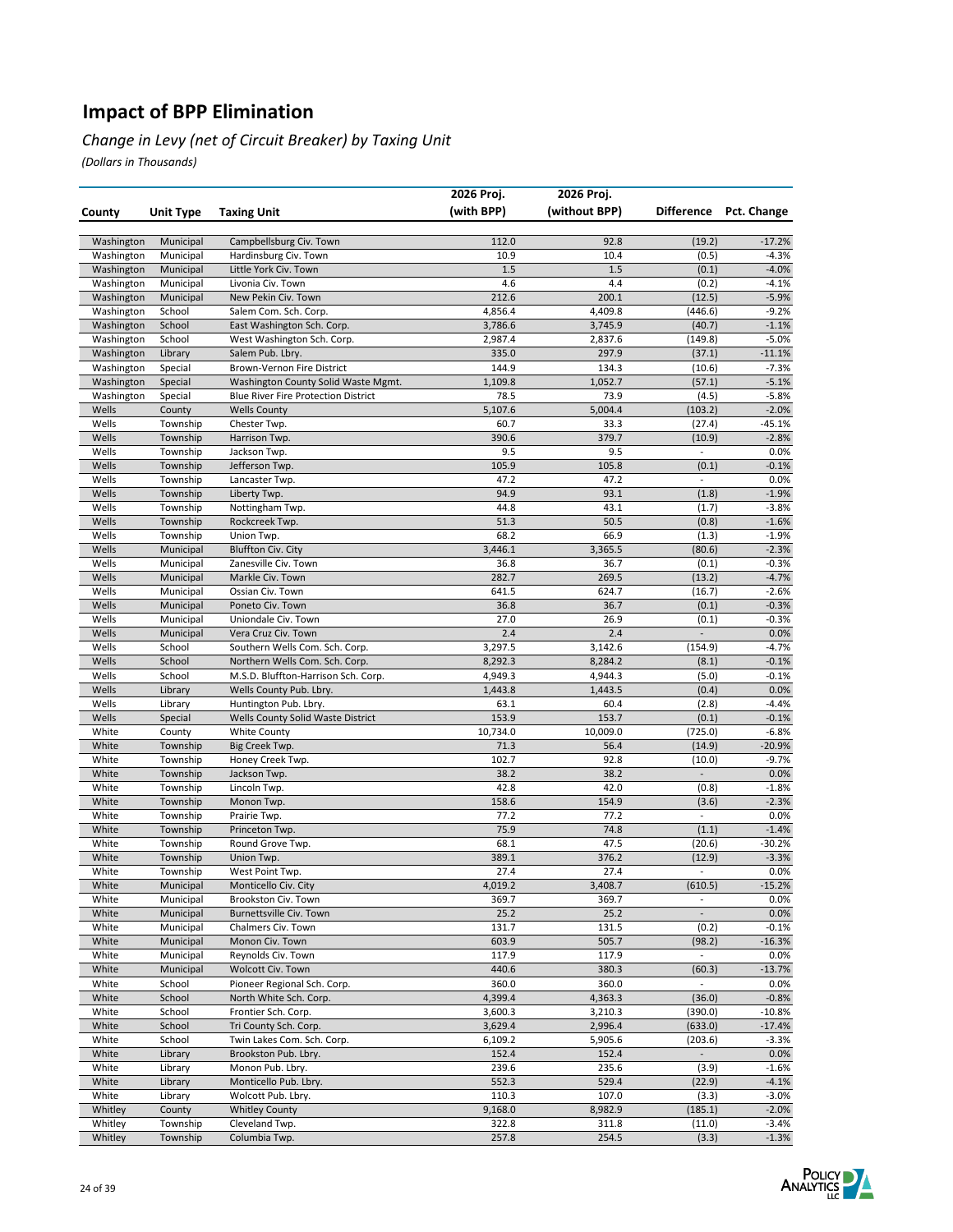*Change in Levy (net of Circuit Breaker) by Taxing Unit*

|         |                  |                                        | 2026 Proj. | 2026 Proj.    |                   |             |
|---------|------------------|----------------------------------------|------------|---------------|-------------------|-------------|
| County  | <b>Unit Type</b> | <b>Taxing Unit</b>                     | (with BPP) | (without BPP) | <b>Difference</b> | Pct. Change |
|         |                  |                                        |            |               |                   |             |
| Whitley | Township         | Etna Troy Twp.                         | 78.7       | 78.7          |                   | 0.0%        |
| Whitley | Township         | Jefferson Twp.                         | 259.3      | 252.3         | (7.0)             | $-2.7%$     |
| Whitley | Township         | Richland Twp.                          | 120.4      | 119.5         | (0.9)             | $-0.8%$     |
| Whitley | Township         | Smith Twp.                             | 344.1      | 328.2         | (15.9)            | $-4.6%$     |
| Whitley | Township         | Thorncreek Twp.                        | 315.0      | 312.1         | (2.9)             | $-0.9%$     |
| Whitley | Township         | Union Twp.                             | 142.8      | 113.3         | (29.5)            | $-20.7%$    |
| Whitley | Township         | Washington Twp.                        | 138.2      | 134.3         | (3.9)             | $-2.9%$     |
| Whitley | Municipal        | Columbia City Civ. City                | 3,719.9    | 3,616.8       | (103.2)           | $-2.8%$     |
| Whitley | Municipal        | Churubusco Civ. Town                   | 690.7      | 662.0         | (28.7)            | $-4.1%$     |
| Whitley | Municipal        | Larwill Civ. Town                      | 40.8       | 39.9          | (1.0)             | $-2.3%$     |
| Whitley | Municipal        | South Whitley Civ. Town                | 450.9      | 423.4         | (27.5)            | $-6.1%$     |
| Whitley | School           | Whitko Com. Sch. Corp.                 | 2,715.8    | 2,689.3       | (26.5)            | $-1.0%$     |
| Whitley | School           | Smith-Green Com. Sch. Corp.            | 3,163.2    | 3,026.4       | (136.8)           | $-4.3%$     |
| Whitley | School           | Whitley County Consolidated Sch. Corp. | 15,109.3   | 15,073.2      | (36.1)            | $-0.2%$     |
| Whitley | Library          | Churubusco Pub. Lbry.                  | 87.7       | 87.1          | (0.6)             | $-0.7%$     |
| Whitley | Library          | Peabody Lbry.                          | 1,117.4    | 1,111.1       | (6.3)             | $-0.6%$     |
| Whitley | Library          | South Whitley Pub. Lbry.               | 592.7      | 586.9         | (5.8)             | $-1.0%$     |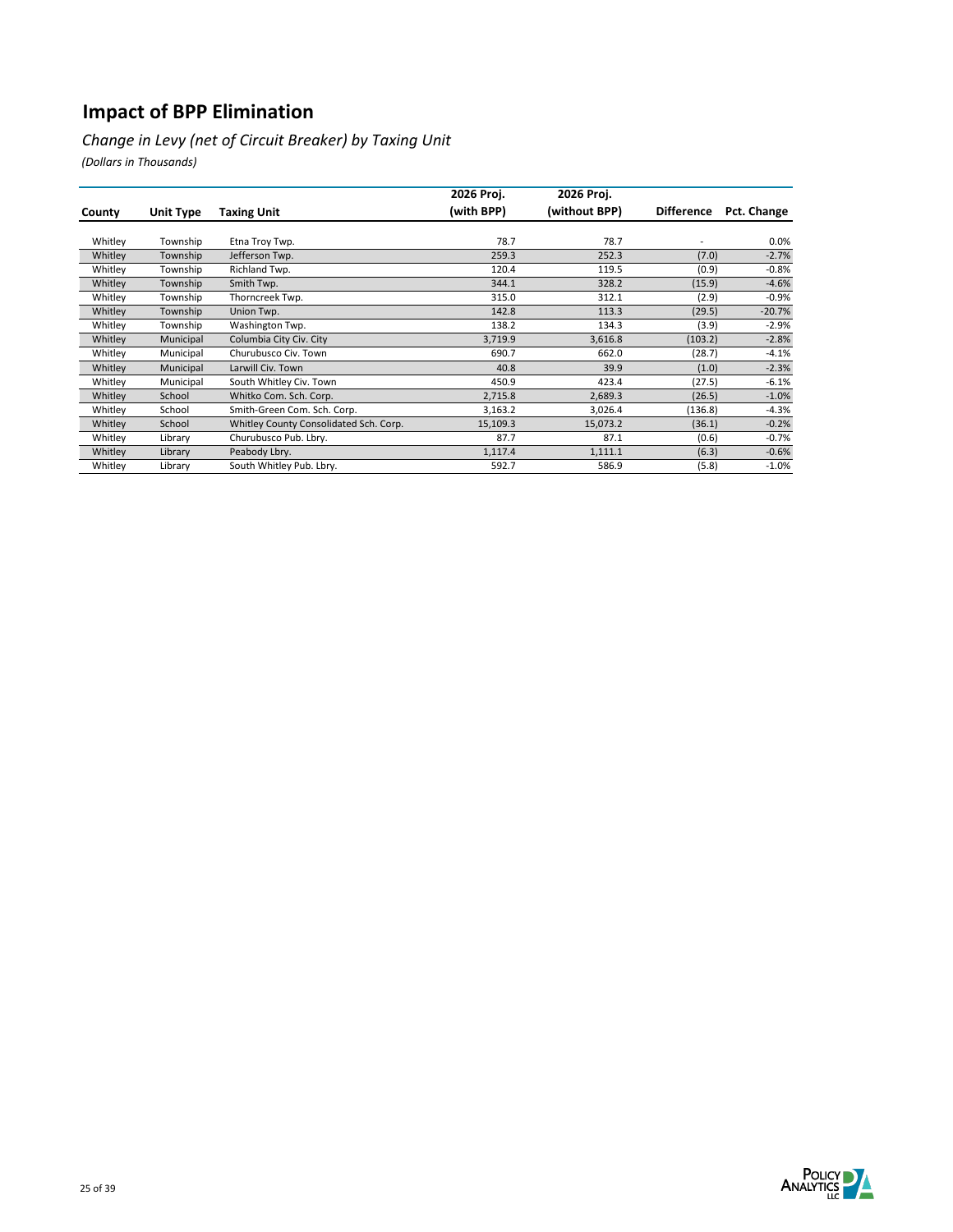#### *Change in Levy (net of Circuit Breaker) by Taxing Unit*

|                                          |                      |                                      | 2026 Proj.    | 2026 Proj.    |                                   |                    |
|------------------------------------------|----------------------|--------------------------------------|---------------|---------------|-----------------------------------|--------------------|
| County                                   | <b>Unit Type</b>     | <b>Taxing Unit</b>                   | (with BPP)    | (without BPP) | <b>Difference</b>                 | Pct. Change        |
|                                          |                      |                                      |               |               |                                   |                    |
| <b>Mixed Counties</b>                    |                      |                                      |               |               |                                   |                    |
| Adams                                    | County               | <b>Adams County</b>                  | \$12,941.4    | \$12,016.7    | ( \$924.7)                        | $-7.1%$            |
| Adams                                    | Township             | Blue Creek Twp.                      | 35.6          | 35.6          | (0.0)                             | 0.0%               |
| Adams                                    | Township             | French Twp.                          | 39.3          | 39.3          | (0.0)                             | 0.0%               |
| Adams                                    | Township             | Hartford Twp.                        | 48.6          | 48.1          | (0.4)                             | $-0.9%$            |
| Adams                                    | Township             | Jefferson Twp.                       | 34.2          | 34.1          | (0.1)                             | $-0.3%$            |
| Adams                                    | Township             | Kirkland Twp.                        | 75.2          | 72.4          | (2.8)                             | $-3.7%$            |
| Adams                                    | Township             | Monroe Twp.                          | 77.2          | 71.0          | (6.2)                             | $-8.0%$            |
| Adams                                    | Township             | Preble Twp.                          | 44.5          | 44.0          | (0.5)                             | $-1.0%$            |
| Adams                                    | Township             | Root Twp.                            | 105.9         | 100.1         | (5.8)                             | $-5.4%$            |
| Adams                                    | Township             | St. Marys Twp.                       | 59.2          | 59.2          | ÷,                                | 0.0%               |
| Adams                                    | Township             | Union Twp.                           | 67.3          | 65.3          | (2.0)                             | $-3.0%$            |
| Adams<br>Adams                           | Township<br>Township | Wabash Twp.<br>Washington Twp.       | 85.0<br>23.7  | 79.9<br>23.6  | (5.1)<br>(0.0)                    | $-6.0%$<br>$-0.2%$ |
| Adams                                    | Municipal            | Decatur Civ. City                    | 5,192.6       | 4,276.2       | (916.3)                           | $-17.6%$           |
| Adams                                    | Municipal            | Berne Civ. City                      | 1,663.9       | 1,421.2       | (242.7)                           | $-14.6%$           |
| Adams                                    | Municipal            | Geneva Civ. Town                     | 691.6         | 546.5         | (145.2)                           | $-21.0%$           |
| Adams                                    | Municipal            | Monroe Civ. Town                     | 303.3         | 283.8         | (19.5)                            | $-6.4%$            |
| Adams                                    | School               | Adams Central Com. Sch. Corp.        | 4,905.9       | 4,888.2       | (17.7)                            | $-0.4%$            |
| Adams                                    | School               | North Adams Com. Sch. Corp.          | 7,843.8       | 7,152.2       | (691.5)                           | $-8.8%$            |
| Adams                                    | School               | South Adams Sch. Corp.               | 4,888.5       | 4,634.1       | (254.4)                           | $-5.2%$            |
| Adams                                    | Library              | Berne Pub. Lbry.                     | 350.3         | 300.7         | (49.6)                            | $-14.2%$           |
| Adams                                    | Library              | Adams Public Library System          | 850.6         | 704.2         | (146.4)                           | $-17.2%$           |
| Adams                                    | Special              | Adams County Solid Waste Mgmt.       | 957.3         | 908.4         | (48.9)                            | $-5.1%$            |
| <b>Bartholomey</b>                       | County               | <b>Bartholomew County</b>            | 24,395.1      | 22,098.9      | (2, 296.2)                        | $-9.4%$            |
| <b>Bartholomey</b>                       | Township             | Clay Twp.                            | 116.8         | 115.9         | (0.9)                             | $-0.8%$            |
| <b>Bartholomey</b>                       | Township             | Clifty Twp.                          | 20.1          | 20.1          | $\overline{\phantom{a}}$          | 0.0%               |
| <b>Bartholomey</b>                       | Township             | Columbus Twp.                        | 1,321.9       | 1,190.6       | (131.3)                           | $-9.9%$            |
| <b>Bartholomey</b>                       | Township             | Flatrock Twp.                        | 101.7         | 99.8          | (1.9)                             | $-1.9%$            |
| <b>Bartholomey</b>                       | Township             | German Twp                           | 256.1         | 241.0         | (15.0)                            | $-5.9%$            |
| <b>Bartholomey</b>                       | Township             | Harrison Twp.                        | 525.6         | 519.8         | (5.9)                             | $-1.1%$            |
| <b>Bartholomey</b>                       | Township             | Hawcreek Twp.                        | 29.4          | 29.4          | (0.0)                             | 0.0%               |
| <b>Bartholomey</b>                       | Township             | Jackson Twp.                         | 18.5          | 18.5          | $\overline{\phantom{a}}$          | 0.0%               |
| <b>Bartholomey</b><br><b>Bartholomey</b> | Township             | Ohio Twp.                            | 383.8<br>63.2 | 381.1<br>61.0 | (2.7)<br>(2.2)                    | $-0.7%$<br>$-3.4%$ |
| <b>Bartholomey</b>                       | Township<br>Township | Rockcreek Twp.<br>Sandcreek Twp.     | 49.7          | 49.7          | $\overline{a}$                    | 0.0%               |
| <b>Bartholomey</b>                       | Township             | Wayne Twp.                           | 254.1         | 247.6         | (6.5)                             | $-2.6%$            |
| <b>Bartholomey</b>                       | Municipal            | Columbus Civ. City                   | 38,617.3      | 32,715.7      | (5,901.6)                         | $-15.3%$           |
| <b>Bartholomey</b>                       | Municipal            | Clifford Civ. Town                   | 19.2          | 19.2          | $\overline{a}$                    | 0.0%               |
| <b>Bartholomey</b>                       | Municipal            | Elizabethtown Civ. Town              | 15.5          | 15.5          | $\overline{a}$                    | 0.0%               |
| <b>Bartholomey</b>                       | Municipal            | Hartsville Civ. Town                 | 32.1          | 32.1          | $\overline{\phantom{a}}$          | 0.0%               |
| <b>Bartholomey</b>                       | Municipal            | Hope Civ. Town                       | 455.1         | 453.0         | (2.1)                             | $-0.5%$            |
| <b>Bartholomey</b>                       | Municipal            | Jonesville Civ. Town                 | 11.6          | 11.6          |                                   | 0.0%               |
| <b>Bartholomey</b>                       | Municipal            | Edinburgh Civ. Town                  | 1,454.3       | 880.5         | (573.8)                           | $-39.5%$           |
| <b>Bartholomey</b>                       | School               | Bartholomew Consolidated Sch. Corp.  | 51,238.9      | 46,400.7      | (4,838.2)                         | $-9.4%$            |
| <b>Bartholomey</b>                       | School               | Flatrock-Hawcreek Sch. Corp.         | 3,211.2       | 3,211.2       | (0.0)                             | 0.0%               |
| <b>Bartholomey</b>                       | School               | Edinburgh Com. Sch. Corp.            | 40.9          | 24.7          | (16.2)                            | $-39.6%$           |
| <b>Bartholomey</b>                       | Library              | Bartholomew County Pub. Lbry.        | 3,461.8       | 3,184.4       | (277.4)                           | $-8.0%$            |
| <b>Bartholomey</b>                       | Library              | Edinburgh-Wright-Hageman Pub. Lbry.  | 69.4          | 42.2          | (27.2)                            | $-39.2%$           |
| <b>Bartholomey</b>                       | Special              | Bartholomew County Solid Waste Mgmt. | 987.0         | 906.9         | (80.1)                            | $-8.1%$            |
| Boone                                    | County               | <b>Boone County</b>                  | 16,713.3      | 16,365.7      | (347.6)                           | $-2.1%$            |
| Boone                                    | Township             | Center Twp.                          | 469.6         | 469.6         | $\overline{a}$                    | 0.0%               |
| Boone                                    | Township             | Clinton Twp.                         | 24.6          | 24.6          | $\overline{\phantom{a}}$          | 0.0%               |
| Boone                                    | Township             | Harrison Twp.                        | 16.1          | 16.1          | $\overline{\phantom{a}}$          | 0.0%               |
| Boone<br>Boone                           | Township<br>Township | Jackson Twp.<br>Jefferson Twp.       | 65.3<br>31.8  | 65.3<br>31.8  | (0.0)<br>$\overline{\phantom{a}}$ | 0.0%<br>0.0%       |
| Boone                                    | Township             | Marion Twp.                          | 29.2          | 29.2          | $\overline{a}$                    | 0.0%               |
| Boone                                    | Township             | Sugar Creek Twp.                     | 107.4         | 106.4         | (1.0)                             | $-1.0%$            |
| Boone                                    | Township             | Washington Twp.                      | 23.3          | 23.3          | $\overline{\phantom{a}}$          | 0.0%               |
| Boone                                    | Township             | Worth Twp.                           | 369.0         | 367.7         | (1.4)                             | $-0.4%$            |
| Boone                                    | Municipal            | Lebanon Civ. City                    | 9,980.4       | 9,952.4       | (28.0)                            | $-0.3%$            |
| Boone                                    | Municipal            | Advance Civ. Town                    | 167.0         | 165.5         | (1.5)                             | $-0.9%$            |
| Boone                                    | Municipal            | Jamestown Civ. Town                  | 193.1         | 192.2         | (0.8)                             | $-0.4%$            |
| Boone                                    | Municipal            | Thorntown Civ. Town                  | 309.0         | 307.1         | (1.9)                             | $-0.6%$            |

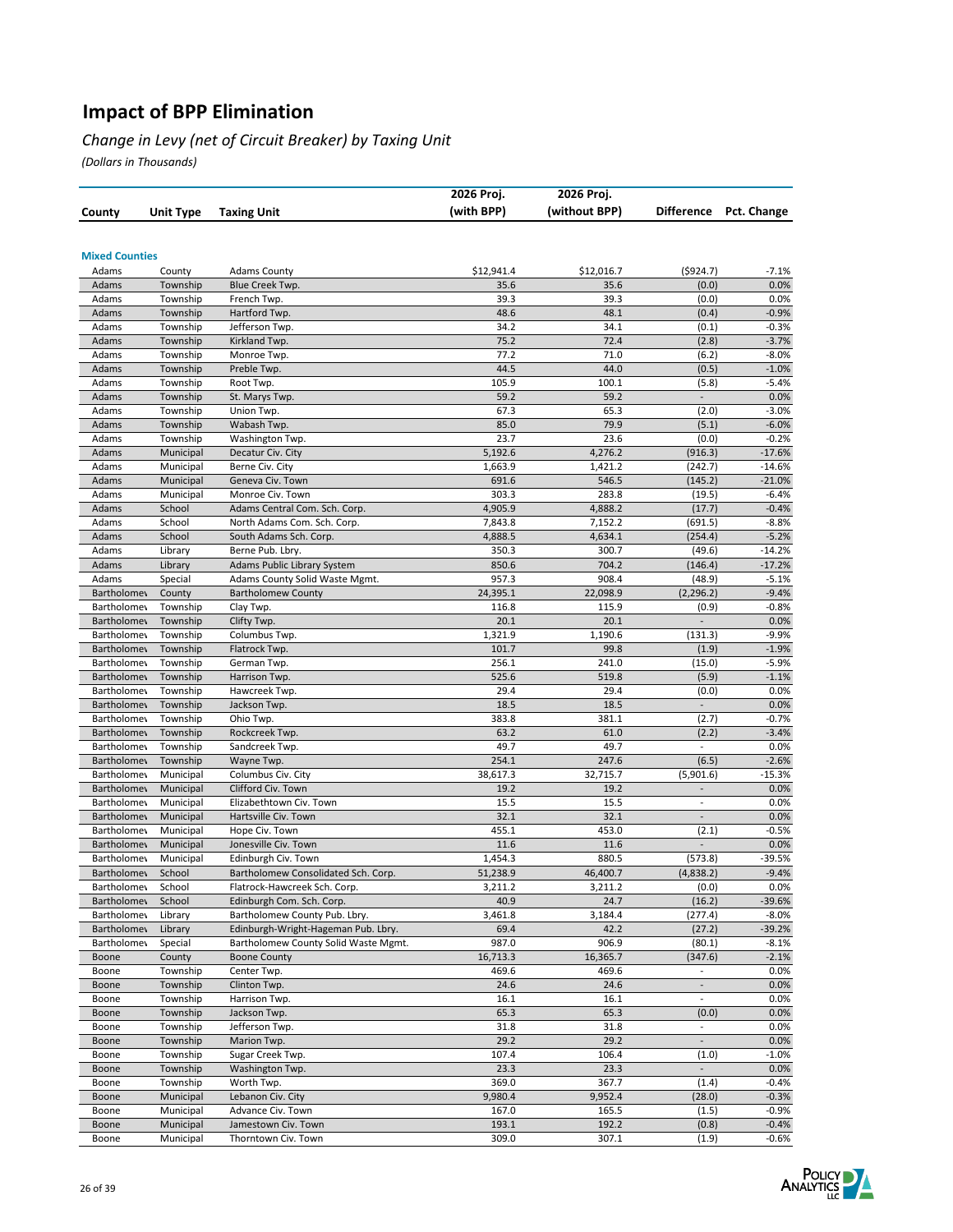#### *Change in Levy (net of Circuit Breaker) by Taxing Unit*

|                    |                        |                                         | 2026 Proj.       | 2026 Proj.       |                          |                        |
|--------------------|------------------------|-----------------------------------------|------------------|------------------|--------------------------|------------------------|
| County             | <b>Unit Type</b>       | <b>Taxing Unit</b>                      | (with BPP)       | (without BPP)    |                          | Difference Pct. Change |
| Boone              | Municipal              | Ulen Civ. Town                          | 70.4             | 70.2             | (0.2)                    | $-0.3%$                |
| Boone              | Municipal              | Whitestown Civ. Town                    | 14,310.5         | 13,412.0         | (898.4)                  | $-6.3%$                |
| Boone              | Municipal              | Zionsville Civ. Town                    | 16,586.3         | 16,498.3         | (87.9)                   | $-0.5%$                |
| Boone              | School                 | Western Boone County Sch. Corp.         | 7,639.0          | 7,638.3          | (0.7)                    | 0.0%                   |
| Boone              | School                 | Zionsville Com. Sch. Corp.              | 49,425.1         | 48,909.0         | (516.0)                  | $-1.0%$                |
| Boone              | School                 | Lebanon Com. Sch. Corp.                 | 19,939.4         | 19,780.4         | (159.0)                  | $-0.8%$                |
| Boone              | School                 | Sheridan Com. Sch.S                     | 2,030.0          | 1,997.7          | (32.3)                   | $-1.6%$                |
| Boone              | Library                | Lebanon Pub. Lbry.                      | 1,247.9          | 1,247.9          | $\overline{\phantom{a}}$ | 0.0%                   |
| Boone              | Library                | Thorntown Pub. Lbry.                    | 447.9            | 447.9            | $\overline{\phantom{a}}$ | 0.0%                   |
| Boone              | Library                | Hussey - Mayfield Memorial Lbry.        | 1,829.5          | 1,817.8          | (11.7)                   | $-0.6%$                |
| Cass               | County                 | <b>Cass County</b>                      | 12,503.2         | 11,624.2         | (879.0)<br>$\frac{1}{2}$ | $-7.0%$                |
| Cass<br>Cass       | Township<br>Township   | Adams Twp.<br>Bethlehem Twp.            | 41.3<br>51.1     | 41.3<br>50.5     | (0.6)                    | 0.0%<br>$-1.2%$        |
| Cass               | Township               | Boone Twp.                              | 67.8             | 62.2             | (5.6)                    | $-8.2%$                |
| Cass               | Township               | Clay Twp.                               | 27.7             | 24.9             | (2.8)                    | $-10.1%$               |
| Cass               | Township               | Clinton Twp.                            | 95.4             | 78.0             | (17.4)                   | $-18.2%$               |
| Cass               | Township               | Deer Creek Twp.                         | 68.9             | 68.8             | (0.1)                    | $-0.1%$                |
| Cass               | Township               | Eel Twp.                                | 271.4            | 226.3            | (45.0)                   | $-16.6%$               |
| Cass               | Township               | Harrison Twp.                           | 69.1             | 67.3             | (1.8)                    | $-2.7%$                |
| Cass               | Township               | Jackson Twp.                            | 17.0             | 16.6             | (0.4)                    | $-2.2%$                |
| Cass               | Township               | Jefferson Twp.                          | 45.6             | 44.7             | (0.9)                    | $-1.9%$                |
| Cass               | Township               | Miami Twp.                              | 324.5            | 293.9            | (30.7)                   | $-9.4%$                |
| Cass               | Township               | Noble Twp.                              | 18.1             | 16.9             | (1.1)                    | $-6.2%$                |
| Cass               | Township               | Tipton Twp.                             | 60.0             | 59.6             | (0.4)                    | $-0.7%$                |
| Cass               | Township               | Washington Twp.                         | 177.3            | 175.0            | (2.3)                    | $-1.3%$                |
| Cass               | Municipal              | Logansport Civ. City                    | 9,584.8<br>399.2 | 7,700.4<br>361.3 | (1,884.3)                | $-19.7%$               |
| Cass<br>Cass       | Municipal<br>Municipal | Galveston Civ. Town<br>Onward Civ. Town | 15.0             | 13.7             | (37.9)<br>(1.3)          | $-9.5%$<br>$-8.8%$     |
| Cass               | Municipal              | Royal Center Civ. Town                  | 260.1            | 234.5            | (25.6)                   | $-9.9%$                |
| Cass               | Municipal              | Walton Civ. Town                        | 36.2             | 35.8             | (0.4)                    | $-1.2%$                |
| Cass               | School                 | Pioneer Regional Sch. Corp.             | 2,795.7          | 2,714.2          | (81.4)                   | $-2.9%$                |
| Cass               | School                 | Lewis Cass Schools                      | 4,549.1          | 4,482.0          | (67.1)                   | $-1.5%$                |
| Cass               | School                 | Logansport Com. Sch. Corp.              | 6,625.5          | 5,671.2          | (954.3)                  | $-14.4%$               |
| Cass               | School                 | Caston Sch. Corp.                       | 1,007.5          | 1,007.5          | $\overline{a}$           | 0.0%                   |
| Cass               | Library                | Logansport-Cass Pub. Lbry.              | 1,504.6          | 1,403.3          | (101.3)                  | $-6.7%$                |
| Cass               | Library                | Royal Center Pub. Lbry.                 | 132.2            | 127.3            | (4.9)                    | $-3.7%$                |
| Cass               | Library                | Walton Pub. Lbry.                       | 223.0            | 221.2            | (1.8)                    | $-0.8%$                |
| Cass               | Special                | Logansport/Cass Co. Airport Authority   | 825.4            | 769.6            | (55.8)                   | $-6.8%$                |
| Cass               | Special                | Cass County Fire District #1            | 966.1            | 881.6            | (84.5)                   | $-8.7%$                |
| Clinton<br>Clinton | County                 | <b>Clinton County</b>                   | 10,154.0         | 9,398.1          | (755.9)                  | $-7.4%$                |
| Clinton            | Township<br>Township   | Center Twp.<br>Forest Twp.              | 432.1<br>28.6    | 326.5<br>28.6    | (105.6)<br>(0.1)         | $-24.4%$<br>$-0.3%$    |
| Clinton            | Township               | Jackson Twp.                            | 103.6            | 100.2            | (3.5)                    | $-3.3%$                |
| Clinton            | Township               | Johnson Twp.                            | 36.1             | 35.8             | (0.3)                    | $-0.8%$                |
| Clinton            | Township               | Kirklin Twp.                            | 122.4            | 118.0            | (4.4)                    | $-3.6%$                |
| Clinton            | Township               | Madison Twp.                            | 83.7             | 81.8             | (1.9)                    | $-2.3%$                |
| Clinton            | Township               | Michigan Twp.                           | 353.6            | 343.7            | (9.8)                    | -2.8%                  |
| Clinton            | Township               | Owen Twp.                               | 88.1             | 86.8             | (1.4)                    | $-1.6%$                |
| Clinton            | Township               | Perry Twp.                              | 136.0            | 129.0            | (7.0)                    | $-5.2%$                |
| Clinton            | Township               | Ross Twp.                               | 65.0             | 61.4             | (3.6)                    | $-5.6%$                |
| Clinton            | Township               | Sugar Creek Twp.                        | 22.6             | 22.6             |                          | 0.0%                   |
| Clinton            | Township               | Union Twp.                              | 85.1             | 72.0             | (13.0)                   | $-15.3%$               |
| Clinton            | Township               | Warren Twp.                             | 26.0             | 26.0             | (0.0)                    | $-0.1%$                |
| Clinton            | Township               | Washington Twp.                         | 55.5             | 55.1             | (0.4)                    | $-0.7%$                |
| Clinton            | Municipal              | Frankfort Civ. City                     | 9,611.7          | 6,888.9          | (2,722.8)                | $-28.3%$               |
| Clinton<br>Clinton | Municipal<br>Municipal | Colfax Civ. Town<br>Kirklin Civ. Town   | 265.9<br>191.5   | 239.0<br>174.8   | (26.9)<br>(16.7)         | $-10.1%$<br>$-8.7%$    |
| Clinton            | Municipal              | Michigantown Civ. Town                  | 99.2             | 90.3             | (8.9)                    | $-9.0%$                |
| Clinton            | Municipal              | Mulberry Civ. Town                      | 295.4            | 272.5            | (22.9)                   | $-7.7%$                |
| Clinton            | Municipal              | Rossville Civ. Town                     | 347.1            | 333.1            | (14.0)                   | $-4.0%$                |
| Clinton            | School                 | Clinton Central Sch. Corp.              | 4,754.6          | 4,655.5          | (99.2)                   | $-2.1%$                |
| Clinton            | School                 | Clinton Prairie Sch. Corp.              | 3,980.9          | 3,915.2          | (65.6)                   | $-1.6%$                |
| Clinton            | School                 | Frankfort Com. Sch. Corp.               | 7,701.9          | 6,379.0          | (1, 322.9)               | $-17.2%$               |
| Clinton            | School                 | Rossville Consolidated Sch. Corp.       | 1,748.6          | 1,734.7          | (13.9)                   | $-0.8%$                |
| Clinton            | Library                | Colfax-Perry Twp. Pub. Lbry.            | 176.4            | 169.5            | (6.9)                    | $-3.9%$                |

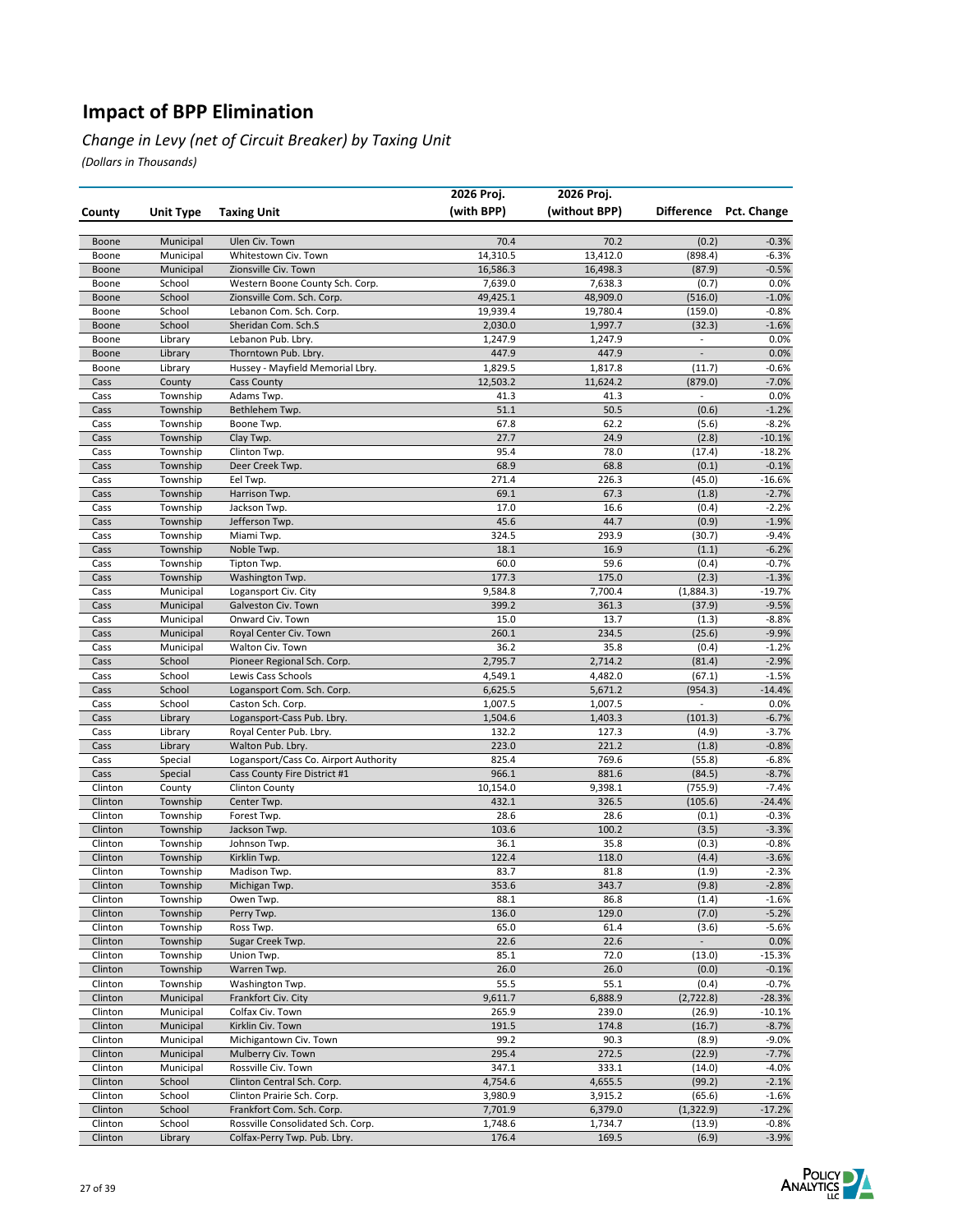#### *Change in Levy (net of Circuit Breaker) by Taxing Unit*

|                      |                        |                                            | 2026 Proj.         | 2026 Proj.         |                          |                        |
|----------------------|------------------------|--------------------------------------------|--------------------|--------------------|--------------------------|------------------------|
| County               | Unit Type              | <b>Taxing Unit</b>                         | (with BPP)         | (without BPP)      |                          | Difference Pct. Change |
|                      |                        |                                            |                    |                    |                          |                        |
| Clinton              | Library                | Frankfort Com. Pub. Lbry.                  | 1,055.4            | 810.1              | (245.3)                  | $-23.2%$               |
| Clinton              | Library                | Kirklin Pub. Lbry.                         | 159.7              | 156.3              | (3.4)                    | $-2.1%$                |
| Clinton              | Library                | Clinton County Contractual Pub. Librar     | 948.1              | 941.4              | (6.6)                    | $-0.7%$                |
| Clinton              | Special                | Frankfort/Clinton County Airport Authority | 653.9              | 597.0              | (56.8)                   | $-8.7%$                |
| Clinton              | Special                | Wild Cat Solid Waste Management District   | 135.3              | 127.3              | (8.0)                    | $-5.9%$                |
| Daviess              | County                 | Daviess County                             | 15,171.5           | 14,556.9           | (614.5)                  | $-4.1%$                |
| Daviess              | Township               | Barr Twp.                                  | 22.3               | 22.3               | (0.0)                    | $-0.1%$                |
| Daviess              | Township               | Bogard Twp.                                | 33.2               | 33.2               | $\overline{\phantom{a}}$ | 0.0%                   |
| Daviess              | Township               | Elmore Twp.                                | 43.5               | 41.7               | (1.8)                    | $-4.1%$                |
| Daviess              | Township               | Harrison Twp.                              | 6.8                | 6.8                | (0.0)                    | 0.0%                   |
| Daviess              | Township<br>Township   | Madison Twp.                               | 94.2<br>24.3       | 93.6<br>24.2       | (0.5)<br>(0.0)           | $-0.6%$<br>$-0.1%$     |
| Daviess<br>Daviess   | Township               | Reeve Twp.<br>Steele Twp.                  | 59.7               | 59.2               | (0.5)                    | $-0.8%$                |
| Daviess              | Township               | Van Buren Twp.                             | 40.3               | 40.3               | $\Box$                   | 0.0%                   |
| Daviess              | Township               | Veale Twp.                                 | 26.1               | 26.1               | $\overline{\phantom{a}}$ | 0.0%                   |
| Daviess              | Township               | Washington Twp.                            | 670.3              | 648.6              | (21.7)                   | $-3.2%$                |
| Daviess              | Municipal              | Washington Civ. City                       | 4,835.0            | 4,240.2            | (594.8)                  | $-12.3%$               |
| Daviess              | Municipal              | Alfordsville Civ. Town                     | 9.7                | 9.3                | (0.4)                    | $-3.6%$                |
| Daviess              | Municipal              | Cannelburg Civ. Town                       | 17.0               | 17.0               | $\overline{\phantom{a}}$ | 0.0%                   |
| Daviess              | Municipal              | Elnora Civ. Town                           | 125.4              | 115.8              | (9.6)                    | $-7.7%$                |
| Daviess              | Municipal              | Montgomery Civ. Town                       | 150.0              | 148.6              | (1.4)                    | $-0.9%$                |
| Daviess              | Municipal              | Odon Civ. Town                             | 312.0              | 295.0              | (17.0)                   | $-5.5%$                |
| Daviess              | Municipal              | Plainville Civ. Town                       | 96.0               | 89.6               | (6.4)                    | $-6.6%$                |
| Daviess              | School                 | Barr-Reeve Com. Sch. Corp.                 | 4,016.8            | 3,886.2            | (130.6)                  | $-3.3%$                |
| Daviess              | School                 | North Daviess County Sch. Corp.            | 4,422.4            | 4,395.3            | (27.1)                   | $-0.6%$                |
| Daviess              | School                 | Washington Com. Sch. Corp.                 | 5,527.7            | 5,250.4            | (277.3)                  | $-5.0%$                |
| Daviess              | Library                | Odon-Winkelpleck Pub. Lbry.                | 54.6               | 54.0               | (0.7)                    | $-1.2%$                |
| Daviess              | Library                | Washington Carnegie Pub. Lbry.             | 316.7              | 278.4              | (38.2)                   | $-12.1%$               |
| Daviess              | Special                | Veale Fire District                        | 39.9               | 39.9               | $\overline{\phantom{a}}$ | 0.0%                   |
| Daviess              | Special                | Southeast Daviess Fire Protection Distri   | 136.0              | 135.9              | (0.1)                    | $-0.1%$                |
| Daviess              | Special                | Daviess County Solid Waste District        | 327.2              | 319.5<br>11,682.7  | (7.7)                    | $-2.3%$<br>$-13.4%$    |
| Dearborn<br>Dearborn | County<br>Township     | Dearborn County<br>Caesar Creek Twp.       | 13,497.5<br>15.5   | 14.3               | (1,814.7)<br>(1.2)       | $-7.7%$                |
| Dearborn             | Township               | Center Twp.                                | 53.5               | 49.0               | (4.5)                    | $-8.4%$                |
| Dearborn             | Township               | Clay Twp.                                  | 94.9               | 88.9               | (6.0)                    | $-6.4%$                |
| Dearborn             | Township               | Harrison Twp.                              | 113.8              | 108.2              | (5.6)                    | $-4.9%$                |
| Dearborn             | Township               | Hogan Twp.                                 | 60.7               | 56.5               | (4.3)                    | $-7.0%$                |
| Dearborn             | Township               | Jackson Twp.                               | 38.7               | 37.2               | (1.6)                    | $-4.0%$                |
| Dearborn             | Township               | Kelso Twp.                                 | 28.2               | 27.0               | (1.3)                    | $-4.5%$                |
| Dearborn             | Township               | Lawrenceburg Twp.                          | 102.5              | 82.8               | (19.7)                   | $-19.2%$               |
| Dearborn             | Township               | Logan Twp.                                 | 114.5              | 108.0              | (6.5)                    | $-5.7%$                |
| Dearborn             | Township               | Manchester Twp.                            | 192.4              | 176.4              | (16.0)                   | $-8.3%$                |
| Dearborn             | Township               | Miller Twp.                                | 395.7              | 366.9              | (28.8)                   | $-7.3%$                |
| Dearborn             | Township               | Sparta Twp.                                | 67.5               | 61.3               | (6.2)                    | $-9.2%$                |
| Dearborn             | Township               | Washington Twp.                            | 59.8               | 56.0               | (3.8)                    | $-6.4%$                |
| Dearborn             | Township               | York Twp.                                  | 39.2               | 37.6               | (1.5)                    | $-3.9%$                |
| Dearborn<br>Dearborn | Municipal<br>Municipal | Lawrenceburg Civ. City<br>Aurora Civ. City | 8,541.0<br>1,489.7 | 4,843.7<br>1,275.5 | (3,697.3)<br>(214.1)     | -43.3%<br>$-14.4%$     |
| Dearborn             | Municipal              | Dillsboro Civ. Town                        | 244.9              | 218.8              | (26.0)                   | $-10.6%$               |
| Dearborn             | Municipal              | Greendale Civ. Town                        | 2,926.5            | 2,066.2            | (860.3)                  | $-29.4%$               |
| Dearborn             | Municipal              | Moores Hill Civ. Town                      | 60.0               | 55.3               | (4.7)                    | $-7.8%$                |
| Dearborn             | Municipal              | St. Leon Civ. Town                         | 2.2                | 2.1                | (0.1)                    | $-3.3%$                |
| Dearborn             | Municipal              | West Harrison Civ. Town                    | 114.3              | 103.5              | (10.8)                   | $-9.5%$                |
| Dearborn             | School                 | Sunman-Dearborn Com. Sch. Corp.            | 13,540.5           | 12,824.9           | (715.6)                  | $-5.3%$                |
| Dearborn             | School                 | South Dearborn Com. Sch. Corp.             | 7,682.1            | 7,058.1            | (623.9)                  | $-8.1%$                |
| Dearborn             | School                 | Lawrenceburg Com. Sch. Corp.               | 5,788.9            | 3,873.0            | (1,915.9)                | $-33.1%$               |
| Dearborn             | Library                | Aurora Pub. Lbry.                          | 1,076.5            | 989.1              | (87.4)                   | $-8.1%$                |
| Dearborn             | Library                | Lawrenceburg Pub. Lbry.                    | 1,692.7            | 1,470.9            | (221.8)                  | $-13.1%$               |
| Dearborn             | Special                | Dearborn County Solid Waste                | 954.4              | 840.6              | (113.8)                  | $-11.9%$               |
| Decatur              | County                 | <b>Decatur County</b>                      | 8,313.3            | 7,953.3            | (360.0)                  | $-4.3%$                |
| Decatur              | Township               | Adams Twp.                                 | 92.9               | 86.8               | (6.1)                    | $-6.5%$                |
| Decatur              | Township               | Clay Twp.                                  | 89.9               | 89.9               | (0.0)                    | 0.0%                   |
| Decatur<br>Decatur   | Township<br>Township   | Clinton Twp.<br>Fugit Twp.                 | 29.0<br>88.8       | 29.0<br>87.0       | $\blacksquare$<br>(1.8)  | 0.0%<br>$-2.1%$        |
| Decatur              | Township               | Jackson Twp.                               | 65.4               | 65.4               | $\sim$                   | 0.0%                   |
|                      |                        |                                            |                    |                    |                          |                        |

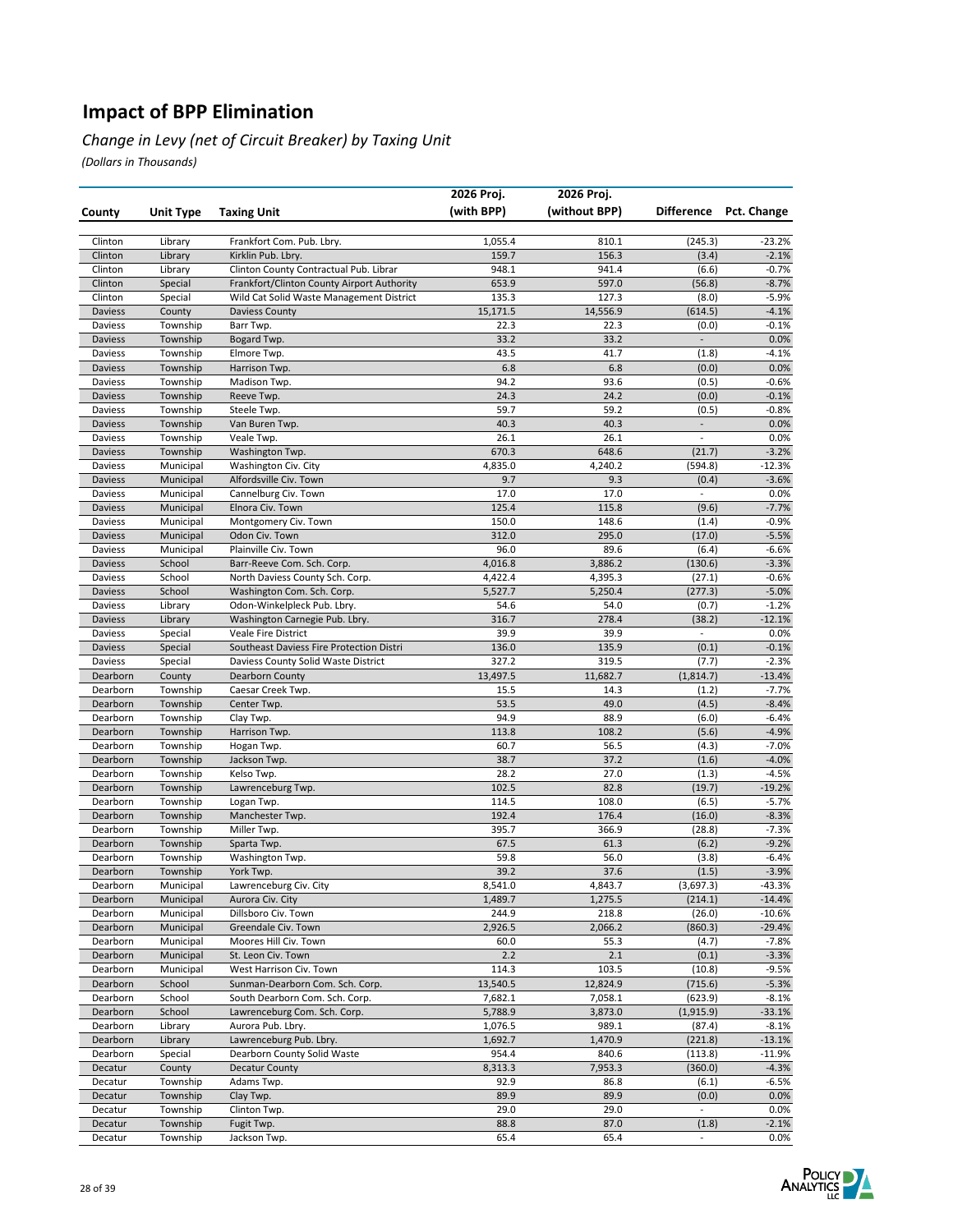#### *Change in Levy (net of Circuit Breaker) by Taxing Unit*

|                         |                        |                                                                             | 2026 Proj.          | 2026 Proj.          |                                            |                        |
|-------------------------|------------------------|-----------------------------------------------------------------------------|---------------------|---------------------|--------------------------------------------|------------------------|
| County                  | Unit Type              | <b>Taxing Unit</b>                                                          | (with BPP)          | (without BPP)       |                                            | Difference Pct. Change |
|                         |                        |                                                                             |                     |                     |                                            |                        |
| Decatur                 | Township               | Marion Twp.                                                                 | 43.9                | 42.3                | (1.6)                                      | $-3.6%$                |
| Decatur                 | Township               | Saltcreek Twp.                                                              | 48.4                | 48.4                | $\overline{\phantom{a}}$                   | 0.0%                   |
| Decatur                 | Township               | Sandcreek Twp.                                                              | 254.7               | 253.0               | (1.7)                                      | $-0.7%$                |
| Decatur                 | Township               | Washington Twp.                                                             | 300.0               | 292.0               | (7.9)                                      | $-2.6%$                |
| Decatur                 | Municipal              | Greensburg Civ. City                                                        | 6,284.6             | 5,553.2             | (731.5)                                    | $-11.6%$               |
| Decatur<br>Decatur      | Municipal<br>Municipal | Millhousen Civ. Town<br>New Point Civ. Town                                 | 10.0<br>46.4        | 10.0<br>46.4        | $\blacksquare$<br>$\overline{\phantom{a}}$ | 0.0%<br>0.0%           |
| Decatur                 | Municipal              | St. Paul Civ. Town                                                          | 60.5                | 60.4                | (0.2)                                      | $-0.3%$                |
| Decatur                 | Municipal              | Westport Civ. Town                                                          | 315.4               | 314.2               | (1.2)                                      | $-0.4%$                |
| Decatur                 | School                 | Decatur County Com. Sch. Corp.                                              | 6,861.8             | 6,861.5             | (0.3)                                      | 0.0%                   |
| Decatur                 | School                 | Greensburg Com. Sch. Corp.                                                  | 7,199.4             | 6,700.4             | (499.0)                                    | $-6.9%$                |
| Decatur                 | Library                | Greensburg Pub. Lbry.                                                       | 574.6               | 513.7               | (60.9)                                     | $-10.6%$               |
| Decatur                 | Library                | Decatur County Contractual Lbry.                                            | 376.6               | 376.6               | (0.0)                                      | 0.0%                   |
| Decatur                 | Special                | Decatur County Solid Waste Mgmt.                                            | 460.9               | 447.0               | (13.8)                                     | $-3.0%$                |
| Dekalb                  | County                 | Dekalb County                                                               | 13,721.2            | 12,620.6            | (1, 100.7)                                 | $-8.0%$                |
| Dekalb                  | Township               | Butler Twp.                                                                 | 63.3                | 63.2                | (0.0)                                      | $-0.1%$                |
| Dekalb                  | Township               | Concord Twp.                                                                | 103.3               | 102.3               | (1.0)                                      | $-0.9%$                |
| Dekalb                  | Township               | Fairfield Twp.                                                              | 101.0               | 101.0               | $\overline{\phantom{a}}$                   | 0.0%                   |
| Dekalb                  | Township               | Franklin Twp.                                                               | 75.8                | 74.3                | (1.5)                                      | $-2.0%$                |
| Dekalb                  | Township               | Grant Twp.                                                                  | 125.7               | 119.5               | (6.2)                                      | $-4.9%$                |
| Dekalb                  | Township               | Jackson Twp.                                                                | 131.5               | 128.9               | (2.6)                                      | $-2.0%$                |
| Dekalb                  | Township<br>Township   | Keyser Twp.                                                                 | 26.1                | 24.1                | (2.0)                                      | $-7.6%$                |
| Dekalb<br>Dekalb        | Township               | Newville Twp.<br>Richland Twp.                                              | 16.9<br>68.5        | 16.9<br>65.5        | (0.0)                                      | 0.0%<br>$-4.3%$        |
| Dekalb                  | Township               | Smithfield Twp.                                                             | 84.4                | 81.7                | (3.0)<br>(2.7)                             | $-3.1%$                |
| Dekalb                  | Township               | Spencer Twp.                                                                | 157.8               | 145.8               | (12.0)                                     | $-7.6%$                |
| Dekalb                  | Township               | Stafford Twp.                                                               | 23.6                | 22.8                | (0.8)                                      | $-3.3%$                |
| Dekalb                  | Township               | Troy Twp.                                                                   | 15.8                | 15.3                | (0.5)                                      | $-3.2%$                |
| Dekalb                  | Township               | Union Twp.                                                                  | 97.5                | 89.9                | (7.6)                                      | $-7.8%$                |
| Dekalb                  | Township               | Wilmington Twp.                                                             | 46.8                | 42.6                | (4.3)                                      | $-9.1%$                |
| Dekalb                  | Municipal              | Auburn Civ. City                                                            | 8,690.9             | 7,871.4             | (819.4)                                    | $-9.4%$                |
| Dekalb                  | Municipal              | Garrett Civ. City                                                           | 2,871.2             | 2,541.9             | (329.3)                                    | $-11.5%$               |
| Dekalb                  | Municipal              | <b>Butler Civ. City</b>                                                     | 2,088.3             | 1,456.2             | (632.2)                                    | $-30.3%$               |
| Dekalb                  | Municipal              | Altona Civ. Town                                                            | 37.9                | 37.2                | (0.7)                                      | $-1.9%$                |
| Dekalb                  | Municipal              | Ashley Civ. Town                                                            | 671.8               | 542.2               | (129.6)                                    | $-19.3%$               |
| Dekalb                  | Municipal              | Corunna Civ. Town                                                           | 119.3               | 105.7               | (13.6)                                     | $-11.4%$               |
| Dekalb                  | Municipal              | St. Joe Civ. Town                                                           | 134.0               | 114.3               | (19.7)                                     | $-14.7%$               |
| Dekalb                  | Municipal              | Waterloo Civ. Town                                                          | 1,296.4             | 1,075.9             | (220.5)                                    | $-17.0%$               |
| Dekalb                  | Municipal              | Hamilton Civ. Town                                                          | 32.6                | 32.5                | (0.1)                                      | $-0.3%$                |
| Dekalb<br>Dekalb        | School                 | Dekalb County Eastern Com. Sch. C                                           | 7,711.1             | 7,329.0             | (382.1)                                    | $-5.0%$                |
| Dekalb                  | School<br>School       | Garrett-Keyser-Butler Com. Sch. C<br>Dekalb County Central United Sch. Corp | 5,469.3<br>13,382.8 | 5,174.1<br>12,704.9 | (295.2)<br>(677.9)                         | $-5.4%$<br>$-5.1%$     |
| Dekalb                  | School                 | Hamilton Com. Sch. Corp.                                                    | 817.3               | 777.4               | (39.9)                                     | $-4.9%$                |
| Dekalb                  | Library                | Auburn-Eckhart Pub. Lbry.                                                   | 1,208.8             | 1,115.8             | (93.0)                                     | $-7.7%$                |
| Dekalb                  | Library                | Butler Carnegie Pub. Lbry.                                                  | 292.3               | 206.3               | (86.0)                                     | $-29.4%$               |
| Dekalb                  | Library                | Garrett Pub. Lbry.                                                          | 892.4               | 842.5               | (49.9)                                     | $-5.6%$                |
| Dekalb                  | Library                | Waterloo Pub. Lbry.                                                         | 370.3               | 344.9               | (25.4)                                     | $-6.9%$                |
| Dekalb                  | Special                | Northeast Indiana Solid Waste Mgmt.                                         | 412.5               | 392.0               | (20.5)                                     | $-5.0%$                |
| Dekalb                  | Special                | Dekalb County Airport Authority                                             | 847.6               | 780.1               | (67.5)                                     | $-8.0%$                |
| Dubois                  | County                 | <b>Dubois County</b>                                                        | 10,603.6            | 9,939.1             | (664.5)                                    | $-6.3%$                |
| <b>Dubois</b>           | Township               | Bainbridge Twp.                                                             | 121.2               | 115.6               | (5.6)                                      | $-4.6%$                |
| Dubois                  | Township               | Boone Twp.                                                                  | 39.0                | 38.8                | (0.2)                                      | $-0.5%$                |
| <b>Dubois</b>           | Township               | Cass Twp.                                                                   | 91.7                | 85.2                | (6.5)                                      | $-7.1%$                |
| Dubois                  | Township               | Columbia Twp.                                                               | 31.0                | 31.0                | $\sim$                                     | 0.0%                   |
| <b>Dubois</b>           | Township               | Ferdinand Twp.                                                              | 92.6                | 91.7                | (0.9)                                      | $-1.0%$                |
| Dubois                  | Township               | Hall Twp.                                                                   | 38.8                | 36.9                | (1.9)                                      | $-4.8%$                |
| <b>Dubois</b><br>Dubois | Township<br>Township   | Harbison Twp.<br>Jackson Twp.                                               | 60.6<br>84.2        | 60.6<br>84.2        | $\blacksquare$<br>$\blacksquare$           | 0.0%<br>0.0%           |
| <b>Dubois</b>           | Township               |                                                                             | 24.8                | 24.8                | (0.0)                                      |                        |
| <b>Dubois</b>           | Township               | Jefferson Twp.<br>Madison Twp.                                              | 91.8                | 91.3                | (0.4)                                      | $-0.1%$<br>$-0.5%$     |
| <b>Dubois</b>           | Township               | Marion Twp.                                                                 | 34.1                | 33.1                | (1.0)                                      | $-2.9%$                |
| Dubois                  | Township               | Patoka Twp.                                                                 | 195.0               | 183.7               | (11.3)                                     | $-5.8%$                |
| <b>Dubois</b>           | Municipal              | Jasper Civ. City                                                            | 9,702.0             | 8,869.8             | (832.2)                                    | $-8.6%$                |
| Dubois                  | Municipal              | Huntingburg Civ. City                                                       | 2,617.4             | 2,420.7             | (196.8)                                    | $-7.5%$                |
| Dubois                  | Municipal              | Birdseye Civ. Town                                                          | 53.6                | 52.6                | (0.9)                                      | $-1.7%$                |

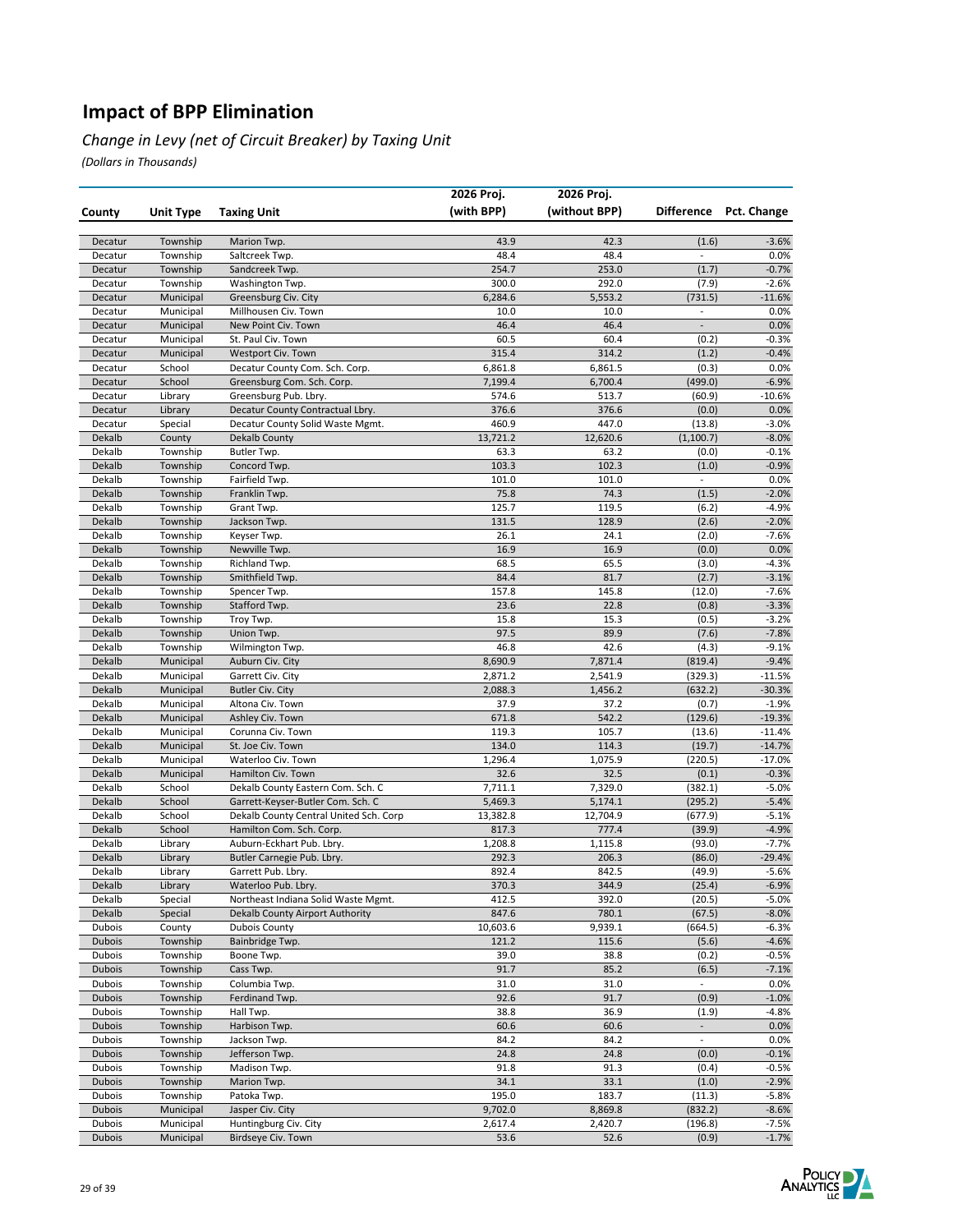#### *Change in Levy (net of Circuit Breaker) by Taxing Unit*

|                         |                      |                                                         | 2026 Proj.         | 2026 Proj.         |                          |                     |
|-------------------------|----------------------|---------------------------------------------------------|--------------------|--------------------|--------------------------|---------------------|
| County                  | <b>Unit Type</b>     | <b>Taxing Unit</b>                                      | (with BPP)         | (without BPP)      | <b>Difference</b>        | Pct. Change         |
|                         |                      |                                                         |                    |                    |                          |                     |
| Dubois                  | Municipal            | Ferdinand Civ. Town                                     | 1,077.7            | 1,013.9            | (63.8)                   | $-5.9%$             |
| <b>Dubois</b>           | Municipal            | Holland Civ. Town                                       | 218.7              | 194.6              | (24.1)                   | $-11.0%$            |
| Dubois                  | School               | Northeast Dubois County Sch. Corp.                      | 4,108.9            | 3,992.6            | (116.3)                  | $-2.8%$             |
| <b>Dubois</b>           | School               | Southeast Dubois County Sch. Corp.                      | 5,192.6            | 5,006.1            | (186.5)                  | $-3.6%$             |
| Dubois                  | School               | Southwest Dubois County Sch. Corp.                      | 5,612.9            | 5,481.4            | (131.6)                  | $-2.3%$             |
| <b>Dubois</b>           | School               | Greater Jasper Consolidated Sch. Corp.                  | 15,274.3           | 14,375.0           | (899.3)                  | $-5.9%$             |
| Dubois<br><b>Dubois</b> | Library<br>Library   | Huntingburg Pub. Lbry.<br>Jasper Pub. Lbry.             | 453.5<br>1,479.8   | 435.9<br>1,411.8   | (17.7)<br>(68.0)         | $-3.9%$<br>$-4.6%$  |
| Dubois                  | Library              | Dubois County Contractual Lbry.                         | 1,055.0            | 1,048.2            | (6.8)                    | $-0.6%$             |
| <b>Dubois</b>           | Special              | <b>Dubois County Airport</b>                            | 249.8              | 227.2              | (22.6)                   | $-9.0%$             |
| Dubois                  | Special              | Northeast Dubois County Fire Protection                 | 134.4              | 122.9              | (11.6)                   | $-8.6%$             |
| Fayette                 | County               | <b>Fayette County</b>                                   | 7,570.2            | 7,033.1            | (537.1)                  | $-7.1%$             |
| Fayette                 | Township             | Columbia Twp.                                           | 13.9               | 13.3               | (0.6)                    | $-4.1%$             |
| Fayette                 | Township             | Connersville Twp.                                       | 120.8              | 112.4              | (8.5)                    | $-7.0%$             |
| Fayette                 | Township             | Fairview Twp.                                           | 21.5               | 20.1               | (1.4)                    | $-6.5%$             |
| Fayette                 | Township             | Harrison Twp.                                           | 64.3               | 59.9               | (4.4)                    | $-6.8%$             |
| Fayette                 | Township             | Jackson Twp.                                            | 21.4               | 20.5               | (0.8)                    | $-3.8%$             |
| Fayette                 | Township             | Jennings Twp.                                           | 20.4               | 19.4               | (1.0)                    | $-4.9%$             |
| Fayette                 | Township             | Orange Twp.                                             | 21.2               | 20.1               | (1.1)                    | $-5.4%$             |
| Fayette                 | Township             | Posey Twp.                                              | 30.9               | 29.0               | (1.9)                    | $-6.2%$             |
| Fayette                 | Township             | Waterloo Twp.                                           | 12.8               | 12.1               | (0.6)                    | $-4.7%$             |
| Fayette                 | Municipal            | Connersville Civ. City                                  | 8,412.3            | 7,421.9            | (990.4)                  | $-11.8%$            |
| Fayette                 | Municipal            | Glenwood Civ. Town                                      | 24.2               | 20.5               | (3.7)                    | $-15.3%$            |
| Fayette                 | School               | Fayette County Sch. Corp.<br>Fayette County Pub. Lbry.  | 9,177.9<br>1,024.8 | 8,607.2<br>961.1   | (570.7)<br>(63.7)        | $-6.2%$<br>$-6.2%$  |
| Fayette<br>Floyd        | Library<br>County    | <b>Floyd County</b>                                     | 11,316.5           | 10,920.3           | (396.2)                  | $-3.5%$             |
| Floyd                   | Township             | Franklin Twp.                                           | 39.1               | 37.7               | (1.4)                    | $-3.7%$             |
| Floyd                   | Township             | Georgetown Twp.                                         | 80.9               | 80.9               | (0.0)                    | 0.0%                |
| Floyd                   | Township             | Greenville Twp.                                         | 37.6               | 37.6               | $\overline{\phantom{a}}$ | 0.0%                |
| Floyd                   | Township             | Lafayette Twp.                                          | 34.7               | 34.7               | (0.0)                    | 0.0%                |
| Floyd                   | Township             | New Albany Twp.                                         | 328.8              | 306.5              | (22.3)                   | $-6.8%$             |
| Floyd                   | Municipal            | New Albany Civ. City                                    | 19,532.7           | 17,106.1           | (2,426.6)                | $-12.4%$            |
| Floyd                   | Municipal            | Georgetown Civ. Town                                    | 450.5              | 450.5              | (0.0)                    | 0.0%                |
| Floyd                   | Municipal            | Greenville Civ. Town                                    | 29.3               | 29.3               |                          | 0.0%                |
| Floyd                   | School               | New Albany-Floyd County Consolidated Sch                | 39,854.9           | 38,735.5           | (1, 119.4)               | $-2.8%$             |
| Floyd                   | Library              | New Albany-Floyd County Pub. Lbry.                      | 2,910.1            | 2,814.2            | (95.9)                   | $-3.3%$             |
| Floyd                   | Special              | Null                                                    | 1,031.4            | 1,028.2            | (3.1)                    | $-0.3%$             |
| Floyd<br>Floyd          | Special<br>Special   | New Albany Flood Control<br>Georgetown Twp Fire Distrct | 1,670.5<br>1,595.9 | 1,464.0<br>1,591.6 | (206.5)<br>(4.3)         | $-12.4%$<br>$-0.3%$ |
| Floyd                   | Special              | Lafayette Twp Fire District                             | 1,347.2            | 1,335.2            | (12.0)                   | $-0.9%$             |
| Floyd                   | Special              | New Alabany Twp Fire District                           | 1,598.0            | 1,591.1            | (6.9)                    | $-0.4%$             |
| Grant                   | County               | <b>Grant County</b>                                     | 18,078.2           | 16,280.7           | (1,797.4)                | $-9.9%$             |
| Grant                   | Township             | Center Twp.                                             | 416.6              | 373.1              | (43.5)                   | $-10.4%$            |
| Grant                   | Township             | Fairmount Twp.                                          | 114.5              | 104.6              | (9.9)                    | $-8.6%$             |
| Grant                   | Township             | Franklin Twp.                                           | 159.9              | 140.1              | (19.8)                   | $-12.4%$            |
| Grant                   | Township             | Green Twp.                                              | 61.3               | 58.9               | (2.5)                    | $-4.0%$             |
| Grant                   | Township             | Jefferson Twp.                                          | 141.1              | 135.2              | (5.9)                    | -4.2%               |
| Grant                   | Township             | Liberty Twp.                                            | 44.6               | 44.5               | (0.0)                    | $-0.1%$             |
| Grant                   | Township             | Mill Twp.                                               | 369.9              | 329.1              | (40.8)                   | $-11.0\%$           |
| Grant                   | Township             | Monroe Twp.                                             | 38.6               | 38.5               | (0.1)                    | $-0.4%$             |
| Grant                   | Township             | Pleasant Twp.                                           | 78.2               | 72.4               | (5.8)                    | $-7.4%$             |
| Grant                   | Township             | Richland Twp.                                           | 43.2               | 39.5               | (3.7)                    | $-8.5%$             |
| Grant<br>Grant          | Township<br>Township | Sims Twp.<br>Van Buren Twp.                             | 69.5<br>72.1       | 62.8<br>66.7       | (6.7)                    | $-9.7%$<br>$-7.5%$  |
| Grant                   | Township             | Washington Twp.                                         | 142.1              | 139.0              | (5.4)<br>(3.1)           | $-2.2%$             |
| Grant                   | Municipal            | Marion Civ. City                                        | 17,098.0           | 13,427.0           | (3,671.0)                | $-21.5%$            |
| Grant                   | Municipal            | Gas City Civ. City                                      | 1,586.7            | 1,371.4            | (215.3)                  | $-13.6%$            |
| Grant                   | Municipal            | Fairmount Civ. Town                                     | 1,111.5            | 892.7              | (218.8)                  | $-19.7%$            |
| Grant                   | Municipal            | Fowlerton Civ. Town                                     | 38.5               | 34.3               | (4.2)                    | $-10.9%$            |
| Grant                   | Municipal            | Jonesboro Civ. City                                     | 398.6              | 352.2              | (46.5)                   | $-11.7%$            |
| Grant                   | Municipal            | Matthews Civ. Town                                      | 167.9              | 151.1              | (16.7)                   | $-10.0%$            |
| Grant                   | Municipal            | Swayzee Civ. Town                                       | 222.1              | 197.4              | (24.8)                   | $-11.1%$            |
| Grant                   | Municipal            | Sweetser Civ. Town                                      | 182.2              | 166.0              | (16.2)                   | $-8.9%$             |
| Grant                   | Municipal            | Upland Civ. Town                                        | 602.3              | 556.5              | (45.8)                   | $-7.6%$             |
| Grant                   | Municipal            | Van Buren Civ. Town                                     | 388.9              | 291.5              | (97.4)                   | -25.0%              |

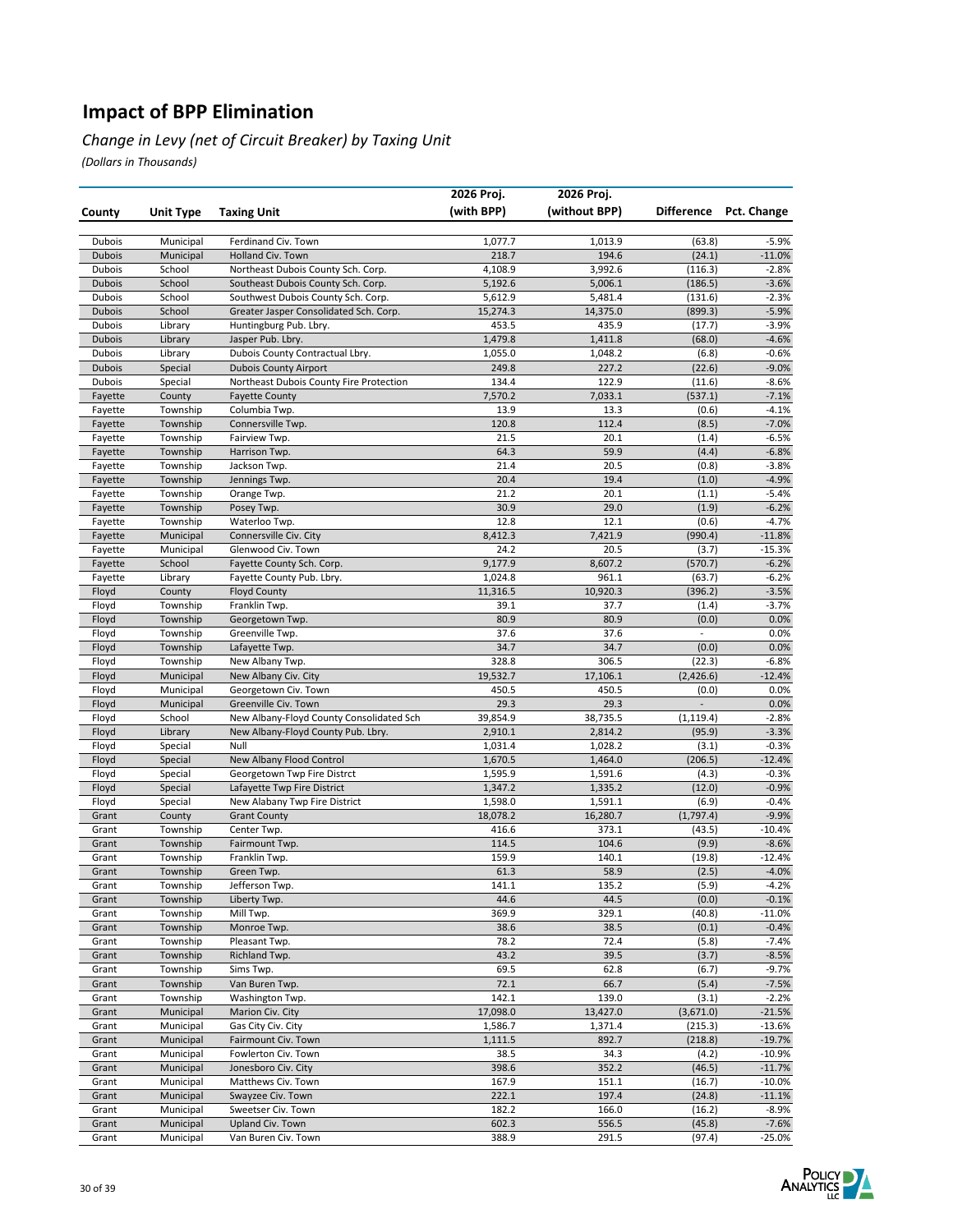#### *Change in Levy (net of Circuit Breaker) by Taxing Unit*

|                    |                        |                                                         | 2026 Proj.      | 2026 Proj.      |                  |                        |
|--------------------|------------------------|---------------------------------------------------------|-----------------|-----------------|------------------|------------------------|
| County             | Unit Type              | <b>Taxing Unit</b>                                      | (with BPP)      | (without BPP)   |                  | Difference Pct. Change |
|                    |                        |                                                         |                 |                 |                  |                        |
| Grant<br>Grant     | Municipal<br>School    | Converse Civ. Town<br>Eastbrook Com. Sch. Corp.         | 67.1<br>3,672.4 | 60.4<br>3,546.8 | (6.7)<br>(125.6) | $-10.0%$<br>$-3.4%$    |
| Grant              | School                 | Madison-Grant United Sch. Corp.                         | 2,469.2         | 2,339.5         | (129.7)          | $-5.3%$                |
| Grant              | School                 | Mississinewa Com. Sch. Corp.                            | 3,593.7         | 3,182.4         | (411.3)          | $-11.4%$               |
| Grant              | School                 | Marion Com. Sch. Corp.                                  | 8,754.8         | 7,612.8         | (1, 142.0)       | $-13.0%$               |
| Grant              | School                 | Oak Hill United Sch. Corp.                              | 3,982.3         | 3,652.9         | (329.4)          | $-8.3%$                |
| Grant              | Library                | Fairmount Pub. Lbry.                                    | 102.5           | 92.0            | (10.5)           | $-10.3%$               |
| Grant              | Library                | Gas City-Mill Twp. Pub. Lbry.                           | 556.9           | 491.6           | (65.3)           | $-11.7%$               |
| Grant              | Library                | Jonesboro Pub. Lbry.                                    | 57.9            | 51.4            | (6.6)            | $-11.3%$               |
| Grant              | Library                | Marion Pub. Lbry.                                       | 1,432.6         | 1,128.6         | (304.0)          | $-21.2%$               |
| Grant              | Library                | Matthews Pub. Lbry.                                     | 10.6            | 9.6             | (1.1)            | $-10.0\%$              |
| Grant              | Library                | Swayzee Pub. Lbry.                                      | 79.4            | 71.7            | (7.7)            | $-9.8%$                |
| Grant              | Library                | Barton-Rees-Pogue Memorial Lbry.                        | 63.5            | 58.9            | (4.6)            | $-7.3%$                |
| Grant              | Library                | Van Buren Pub. Lbry.                                    | 140.1           | 129.7<br>4.3    | (10.4)           | $-7.5%$                |
| Grant<br>Grant     | Library<br>Special     | Converse Pub. Lbry.<br>East Central Indiana Solid Waste | 4.8<br>220.2    | 201.7           | (0.5)<br>(18.5)  | $-10.0\%$<br>$-8.4%$   |
| Hancock            | County                 | <b>Hancock County</b>                                   | 16,655.7        | 15,958.5        | (697.2)          | $-4.2%$                |
| Hancock            | Township               | Blue River Twp.                                         | 109.2           | 105.1           | (4.1)            | $-3.8%$                |
| Hancock            | Township               | Brandywine Twp.                                         | 128.2           | 128.2           |                  | 0.0%                   |
| Hancock            | Township               | Brown Twp.                                              | 76.8            | 76.4            | (0.4)            | $-0.5%$                |
| Hancock            | Township               | Buck Creek Twp.                                         | 2,720.5         | 2,594.6         | (125.9)          | $-4.6%$                |
| Hancock            | Township               | Center Twp.                                             | 123.6           | 123.4           | (0.2)            | $-0.2%$                |
| Hancock            | Township               | Green Twp.                                              | 100.2           | 98.6            | (1.6)            | $-1.6%$                |
| Hancock            | Township               | Jackson Twp.                                            | 111.7           | 109.5           | (2.1)            | $-1.9%$                |
| Hancock            | Township               | Sugar Creek Twp.                                        | 5,092.1         | 5,057.0         | (35.1)           | $-0.7%$                |
| Hancock            | Township               | Vernon Twp.                                             | 5,256.4         | 4,912.9         | (343.5)          | $-6.5%$                |
| Hancock            | Municipal              | Greenfield Civ. City                                    | 12,789.2        | 12,708.3        | (80.9)           | $-0.6%$                |
| Hancock            | Municipal              | Fortville Civ. Town                                     | 1,384.3         | 1,272.8         | (111.5)          | $-8.1%$                |
| Hancock<br>Hancock | Municipal<br>Municipal | New Palestine Civ. Town<br>Shirley Civ. Town            | 912.5<br>270.7  | 893.4<br>250.1  | (19.2)<br>(20.5) | $-2.1%$<br>$-7.6%$     |
| Hancock            | Municipal              | Spring Lake Civ. Town                                   | 42.1            | 42.1            |                  | 0.0%                   |
| Hancock            | Municipal              | Wilkinson Civ. Town                                     | 141.0           | 138.4           | (2.5)            | $-1.8%$                |
| Hancock            | Municipal              | Cumberland Civ. Town                                    | 1,926.0         | 1,794.7         | (131.4)          | $-6.8%$                |
| Hancock            | Municipal              | Mccordsville Civ. Town                                  | 2,528.9         | 2,355.3         | (173.6)          | $-6.9%$                |
| Hancock            | School                 | Southern Hancock County Com. Sch.                       | 10,769.8        | 10,729.1        | (40.7)           | $-0.4%$                |
| Hancock            | School                 | Greenfield Central Com. Sch. Corp                       | 16,716.4        | 16,690.3        | (26.1)           | $-0.2%$                |
| Hancock            | School                 | Mt. Vernon Com. Sch. Corp.                              | 19,723.6        | 18,725.1        | (998.5)          | $-5.1%$                |
| Hancock            | School                 | Eastern Hancock County Com. Sch.                        | 3,977.3         | 3,965.5         | (11.8)           | $-0.3%$                |
| Henry              | County                 | <b>Henry County</b>                                     | 12,299.5        | 10,903.7        | (1, 395.8)       | $-11.3%$               |
| Henry              | Township               | Blue River Twp.                                         | 44.3            | 38.4            | (5.8)            | $-13.1%$               |
| Henry              | Township               | Dudley Twp.                                             | 35.6            | 30.7            | (5.0)            | $-14.0%$               |
| Henry              | Township               | Fall Creek Twp.                                         | 178.0           | 162.9           | (15.1)           | $-8.5%$                |
| Henry              | Township               | Franklin Twp.                                           | 46.9<br>33.6    | 41.6<br>30.3    | (5.3)            | $-11.3%$<br>$-9.8%$    |
| Henry<br>Henry     | Township<br>Township   | Greensboro Twp.<br>Harrison Twp.                        | 47.9            | 43.7            | (3.3)<br>(4.2)   | $-8.8%$                |
| Henry              | Township               | Henry Twp.                                              | 756.7           | 647.6           | (109.0)          | $-14.4%$               |
| Henry              | Township               | Jefferson Twp.                                          | 74.0            | 66.6            | (7.3)            | -9.9%                  |
| Henry              | Township               | Liberty Twp.                                            | 70.9            | 62.9            | (8.0)            | $-11.3%$               |
| Henry              | Township               | Prairie Twp.                                            | 55.8            | 49.5            | (6.3)            | $-11.3%$               |
| Henry              | Township               | Spiceland Twp.                                          | 59.4            | 55.0            | (4.4)            | $-7.4%$                |
| Henry              | Township               | Stoney Creek Twp.                                       | 46.5            | 44.0            | (2.5)            | $-5.3%$                |
| Henry              | Township               | Wayne Twp.                                              | 247.0           | 223.2           | (23.8)           | $-9.6%$                |
| Henry              | Municipal              | New Castle Civ. City                                    | 6,389.3         | 5,370.6         | (1,018.7)        | $-15.9%$               |
| Henry              | Municipal              | Shirley Civ. Town                                       | 53.4            | 48.4            | (4.9)            | $-9.3%$                |
| Henry              | Municipal              | <b>Blountsville Civ. Town</b>                           | 10.6            | 10.2            | (0.4)            | $-3.8%$                |
| Henry              | Municipal              | Cadiz Civ. Town                                         | 6.8             | 6.5             | (0.3)            | $-4.3%$                |
| Henry              | Municipal              | Dunreith Civ. Town                                      | 45.1            | 42.0            | (3.2)            | $-7.0%$                |
| Henry              | Municipal              | Greensboro Civ. Town                                    | 12.9            | 12.1            | (0.8)            | $-6.2%$                |
| Henry<br>Henry     | Municipal<br>Municipal | Kennard Civ. Town<br>Knightstown Civ. Town              | 48.2<br>466.5   | 44.6<br>419.2   | (3.6)<br>(47.3)  | $-7.4%$<br>$-10.1%$    |
| Henry              | Municipal              | Lewisville Civ. Town                                    | 49.2            | 44.3            | (4.9)            | $-9.9%$                |
| Henry              | Municipal              | Middletown Civ. Town                                    | 707.3           | 633.4           | (73.9)           | $-10.5%$               |
| Henry              | Municipal              | Mooreland Civ. Town                                     | 35.1            | 32.2            | (2.9)            | $-8.2%$                |
| Henry              | Municipal              | Mount Summit Civ. Town                                  | 11.1            | 10.0            | (1.1)            | $-9.9%$                |
| Henry              | Municipal              | Spiceland Civ. Town                                     | 118.1           | 109.4           | (8.7)            | $-7.4%$                |

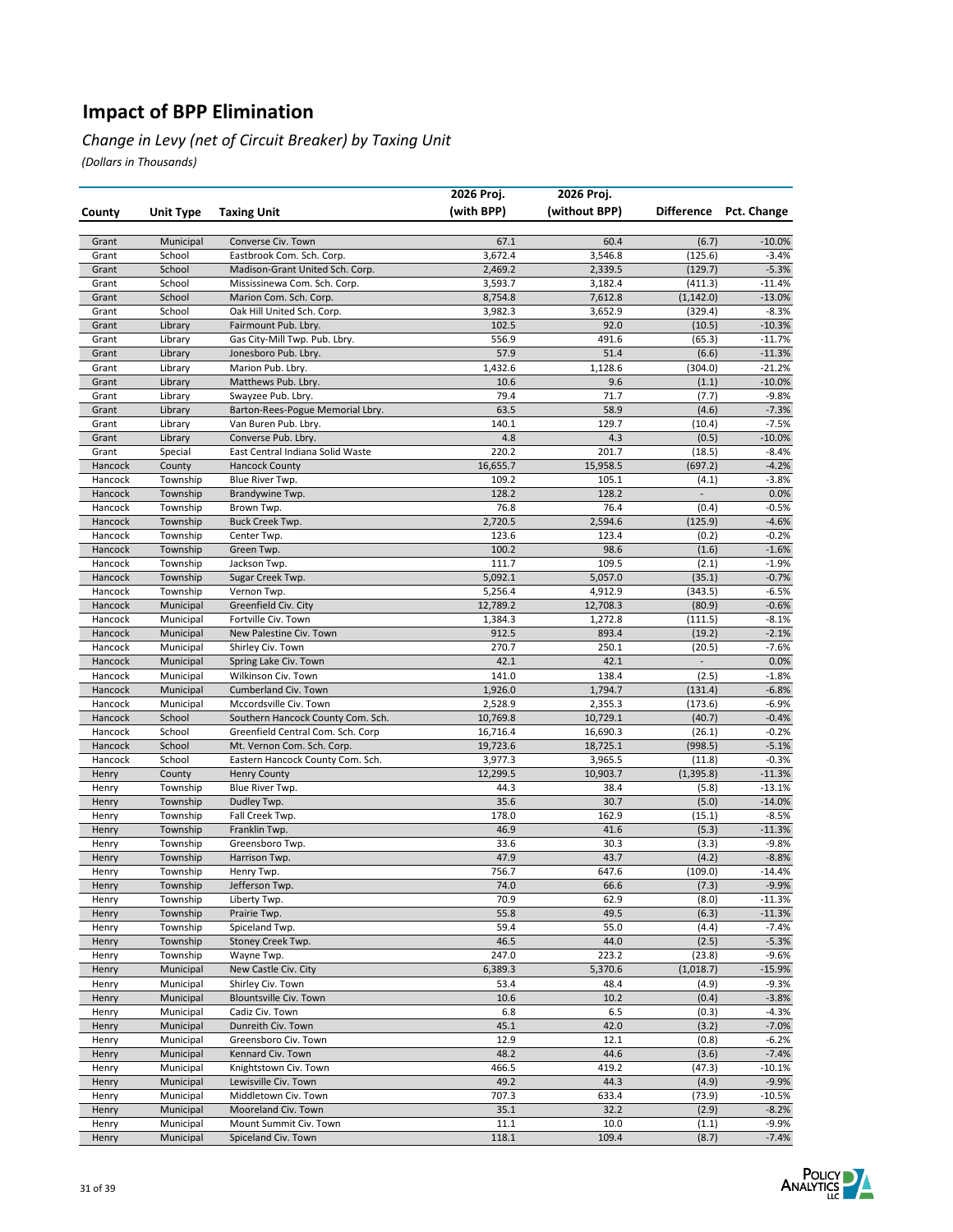#### *Change in Levy (net of Circuit Breaker) by Taxing Unit*

|                          |                        |                                                            | 2026 Proj.          | 2026 Proj.          |                       |                        |
|--------------------------|------------------------|------------------------------------------------------------|---------------------|---------------------|-----------------------|------------------------|
| County                   | <b>Unit Type</b>       | <b>Taxing Unit</b>                                         | (with BPP)          | (without BPP)       |                       | Difference Pct. Change |
|                          |                        |                                                            |                     |                     |                       |                        |
| Henry                    | Municipal              | Springport Civ. Town                                       | 18.6                | 16.9                | (1.7)                 | $-9.0%$                |
| Henry                    | Municipal              | Straughn Civ. Town                                         | 28.7                | 26.9                | (1.8)                 | $-6.4%$                |
| Henry                    | Municipal              | Sulphur Springs Civ. Town                                  | 37.5                | 35.1                | (2.4)                 | $-6.3%$                |
| Henry                    | School                 | Blue River Valley Sch. Corp.                               | 2,584.2             | 2,288.5             | (295.7)               | $-11.4%$               |
| Henry                    | School                 | South Henry Sch. Corp.                                     | 2,272.0             | 2,092.3             | (179.7)               | $-7.9%$                |
| Henry                    | School                 | Shenandoah Sch. Corp.                                      | 3,303.6             | 3,019.7             | (283.9)               | $-8.6%$                |
| Henry                    | School                 | New Castle Com. Sch. Corp.                                 | 6,274.7             | 5,343.9             | (930.8)               | $-14.8%$               |
| Henry                    | School                 | Charles A. Beard Memorial Sch. Corp.                       | 2,705.0             | 2,443.4             | (261.6)               | $-9.7%$                |
| Henry                    | School                 | Union Sch. Corp.                                           | 270.4               | 258.0               | (12.4)                | $-4.6%$                |
| Henry                    | School                 | Nettle Creek Sch. Corp.                                    | 365.1               | 337.1               | (28.0)                | $-7.7%$                |
| Henry                    | Library                | Knightstown Pub. Lbry.                                     | 68.6<br>118.3       | 61.7<br>108.8       | (6.9)                 | $-10.0\%$<br>$-8.1%$   |
| Henry<br>Henry           | Library<br>Library     | Middletown-Fall Creek Twp. Pub. Li<br>Spiceland Pub. Lbry. | 23.7                | 22.2                | (9.5)<br>(1.5)        | $-6.2%$                |
| Henry                    | Library                | New Castle-Henry County Pub. Lbry.                         | 2,163.3             | 1,917.3             | (246.0)               | $-11.4%$               |
| Howard                   | County                 | <b>Howard County</b>                                       | 25,390.6            | 20,674.3            | (4, 716.3)            | $-18.6%$               |
| Howard                   | Township               | Center Twp.                                                | 2,014.3             | 1,433.0             | (581.3)               | $-28.9%$               |
| Howard                   | Township               | Clay Twp.                                                  | 7.2                 | 6.9                 | (0.3)                 | $-4.7%$                |
| Howard                   | Township               | Ervin Twp.                                                 | 100.0               | 93.3                | (6.7)                 | $-6.7%$                |
| Howard                   | Township               | Harrison Twp.                                              | 309.7               | 291.5               | (18.2)                | $-5.9%$                |
| Howard                   | Township               | Honey Creek Twp.                                           | 86.7                | 84.0                | (2.7)                 | $-3.1%$                |
| Howard                   | Township               | Howard Twp.                                                | 32.4                | 29.3                | (3.1)                 | $-9.6%$                |
| Howard                   | Township               | Jackson Twp.                                               | 36.7                | 32.6                | (4.2)                 | $-11.3%$               |
| Howard                   | Township               | Liberty Twp.                                               | 127.2               | 114.4               | (12.8)                | $-10.1%$               |
| Howard                   | Township               | Monroe Twp.                                                | 43.2                | 43.2                | (0.0)                 | 0.0%                   |
| Howard                   | Township               | Taylor Twp.                                                | 92.5                | 86.4                | (6.0)                 | $-6.5%$                |
| Howard                   | Township               | Union Twp.                                                 | 8.8                 | 8.0                 | (0.8)                 | $-8.9%$                |
| Howard                   | Municipal              | Kokomo Civ. City                                           | 50,777.8            | 36,054.2            | (14, 723.6)           | $-29.0%$               |
| Howard                   | Municipal              | Greentown Civ. Town                                        | 649.2               | 568.4               | (80.8)                | $-12.4%$               |
| Howard                   | Municipal              | Russiaville Civ. Town                                      | 401.8               | 366.3               | (35.5)                | $-8.8%$                |
| Howard                   | School                 | Taylor Com. Sch. Corp.                                     | 3,530.6             | 3,035.2             | (495.5)               | $-14.0%$               |
| Howard                   | School                 | Northwestern Sch. Corp.                                    | 7,652.5             | 7,173.7             | (478.8)               | $-6.3%$                |
| Howard                   | School                 | Eastern Howard Com. Sch. Corp.                             | 5,412.9             | 4,869.8             | (543.1)               | $-10.0%$               |
| Howard<br>Howard         | School<br>School       | Western Sch. Corp.<br>Kokomo-Center Twp. Consolidated Scho | 6,393.2<br>17,617.4 | 5,835.4<br>12,442.8 | (557.7)<br>(5, 174.7) | $-8.7%$<br>$-29.4%$    |
| Howard                   | Library                | Greentown Pub. Lbry.                                       | 434.1               | 390.5               | (43.5)                | $-10.0%$               |
| Howard                   | Library                | Kokomo-Howard County Pub. Lbry.                            | 5,654.4             | 4,637.6             | (1,016.8)             | $-18.0%$               |
| Howard                   | Special                | Howard County Solid Waste Mgmt.                            | 1,057.4             | 877.8               | (179.5)               | $-17.0%$               |
| Huntington               | County                 | <b>Huntington County</b>                                   | 9,952.1             | 9,156.6             | (795.5)               | $-8.0%$                |
| Huntington               | Township               | Clear Creek Twp.                                           | 167.2               | 164.0               | (3.2)                 | $-1.9%$                |
| Huntington               | Township               | Dallas Twp.                                                | 92.8                | 89.8                | (3.0)                 | $-3.3%$                |
| Huntington               | Township               | Huntington Twp.                                            | 404.1               | 352.1               | (52.0)                | -12.9%                 |
| Huntington               | Township               | Jackson Twp.                                               | 136.9               | 104.2               | (32.7)                | $-23.9%$               |
| Huntington               | Township               | Jefferson Twp.                                             | 44.6                | 44.0                | (0.6)                 | $-1.3%$                |
| Huntington               | Township               | Lancaster Twp.                                             | 43.2                | 42.2                | (1.0)                 | $-2.3%$                |
| Huntington               | Township               | Polk Twp.                                                  | 36.2                | 35.1                | (1.1)                 | $-3.1%$                |
| Huntington               | Township               | Rock Creek Twp.                                            | 73.4                | 69.1                | (4.3)                 | $-5.8%$                |
| Huntington               | Township               | Salamonie Twp.                                             | 54.2                | 49.4                | (4.7)                 | -8.8%                  |
| Huntington               | Township               | Union Twp.                                                 | 73.3                | 66.1                | (7.1)                 | $-9.8%$                |
| Huntington               | Township               | Warren Twp.                                                | 85.5                | 83.2                | (2.3)                 | $-2.7%$                |
| Huntington               | Township               | Wayne Twp.                                                 | 8.8                 | 8.1                 | (0.7)                 | $-7.8%$                |
| Huntington<br>Huntington | Municipal<br>Municipal | Huntington Civ. City<br>Andrews Civ. Town                  | 9,748.7<br>316.4    | 7,317.9<br>283.3    | (2,430.8)             | -24.9%                 |
| Huntington               | Municipal              | Markle Civ. Town                                           | 230.9               | 199.2               | (33.1)<br>(31.6)      | $-10.5%$<br>$-13.7%$   |
| Huntington               | Municipal              | Mount Etna Civ. Town                                       | 7.5                 | 7.4                 | (0.1)                 | $-1.3%$                |
| Huntington               | Municipal              | Roanoke Civ. Town                                          | 742.8               | 668.9               | (74.0)                | $-10.0%$               |
| Huntington               | Municipal              | Warren Civ. Town                                           | 438.9               | 393.7               | (45.2)                | $-10.3%$               |
| Huntington               | School                 | Huntington County Com. Sch. Corp.                          | 17,001.6            | 15,977.7            | (1,023.9)             | $-6.0%$                |
| Huntington               | Library                | Andrews Pub. Lbry.                                         | 81.0                | 78.7                | (2.2)                 | $-2.7%$                |
| Huntington               | Library                | Roanoke Pub. Lbry.                                         | 83.2                | 75.0                | (8.2)                 | -9.9%                  |
| Huntington               | Library                | Warren Pub. Lbry.                                          | 135.4               | 130.5               | (4.9)                 | $-3.6%$                |
| Huntington               | Library                | Huntington Pub. Lbry.                                      | 1,378.0             | 1,156.5             | (221.4)               | $-16.1%$               |
| Huntington               | Special                | Huntington County Solid Waste Mgmt.                        | 274.0               | 257.7               | (16.3)                | $-6.0%$                |
| Jackson                  | County                 | Jackson County                                             | 11,190.2            | 10,063.4            | (1, 126.9)            | $-10.1%$               |
| Jackson                  | Township               | Brownstown Twp.                                            | 65.5                | 63.7                | (1.8)                 | $-2.7%$                |
| Jackson                  | Township               | Carr Twp.                                                  | 102.0               | 80.3                | (21.7)                | $-21.3%$               |

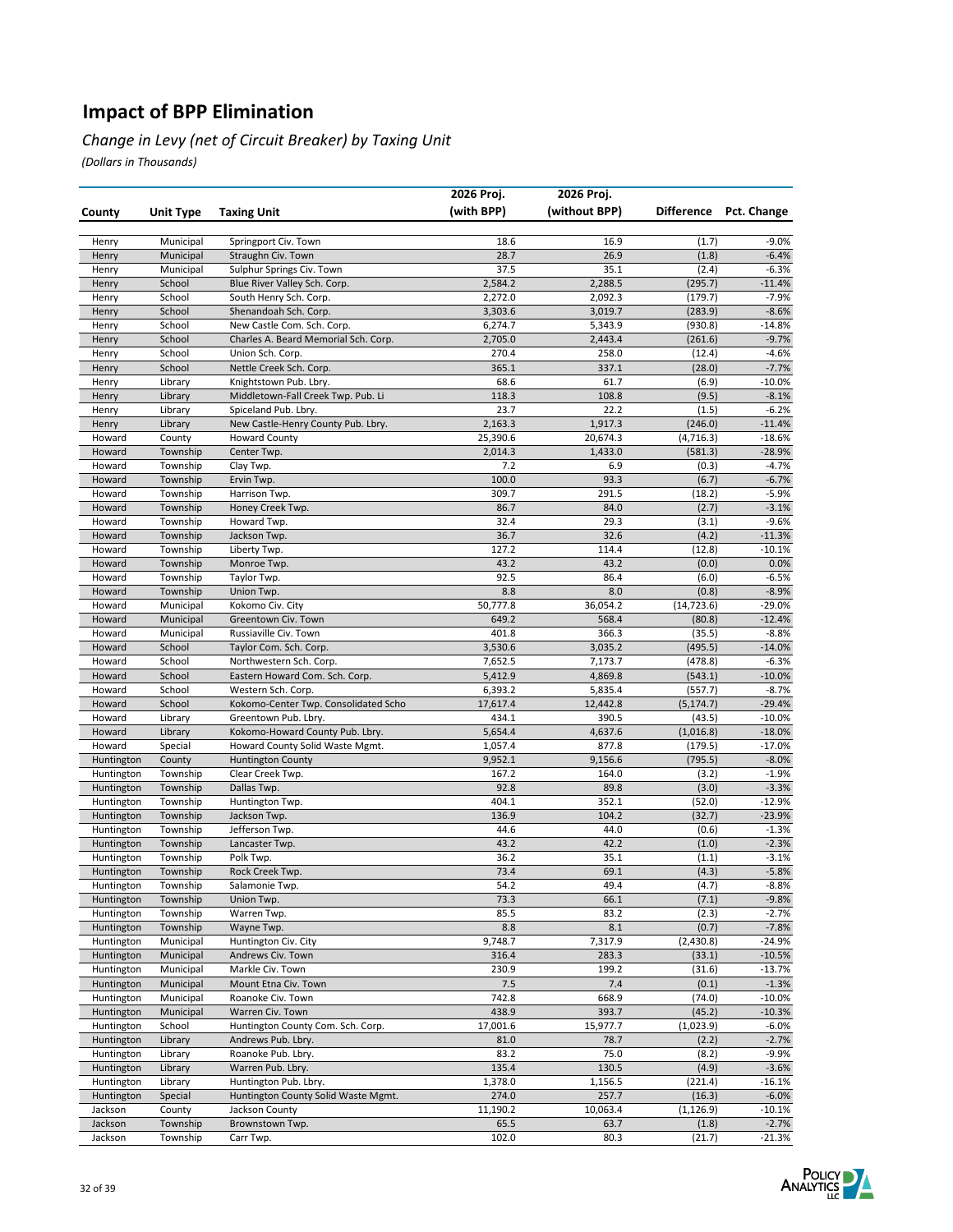#### *Change in Levy (net of Circuit Breaker) by Taxing Unit*

|                        |                        |                                                                                    | 2026 Proj.     | 2026 Proj.     |                          |                      |
|------------------------|------------------------|------------------------------------------------------------------------------------|----------------|----------------|--------------------------|----------------------|
| County                 | <b>Unit Type</b>       | <b>Taxing Unit</b>                                                                 | (with BPP)     | (without BPP)  | Difference               | Pct. Change          |
|                        |                        |                                                                                    |                |                |                          |                      |
| Jackson                | Township               | Driftwood Twp.                                                                     | 26.3           | 26.3           |                          | 0.0%                 |
| Jackson                | Township               | Grassy Fork Twp.                                                                   | 24.0           | 24.0           | $\overline{\phantom{a}}$ | 0.0%                 |
| Jackson                | Township               | Hamilton Twp.                                                                      | 36.2           | 36.2           | $\overline{a}$           | 0.0%                 |
| Jackson                | Township               | Jackson Twp.                                                                       | 119.7          | 100.4          | (19.2)                   | $-16.1%$             |
| Jackson                | Township               | Owen Twp.                                                                          | 31.4           | 31.4           | $\overline{\phantom{0}}$ | 0.0%                 |
| Jackson                | Township               | Pershing Twp.                                                                      | 32.4           | 32.1           | (0.2)                    | $-0.8%$              |
| Jackson                | Township               | Redding Twp.                                                                       | 33.6           | 32.2           | (1.3)                    | $-3.9%$              |
| Jackson<br>Jackson     | Township<br>Township   | Salt Creek Twp.<br>Vernon Twp.                                                     | 12.5<br>27.9   | 12.5<br>27.0   | (0.0)<br>(0.9)           | $-0.1%$<br>$-3.2%$   |
| Jackson                | Township               | Washington Twp.                                                                    | 20.3           | 20.3           |                          | 0.0%                 |
| Jackson                | Municipal              | Seymour Civ. City                                                                  | 13,751.0       | 10,925.2       | (2,825.8)                | $-20.5%$             |
| Jackson                | Municipal              | Brownstown Civ. Town                                                               | 924.1          | 846.3          | (77.8)                   | $-8.4%$              |
| Jackson                | Municipal              | Crothersville Civ. Town                                                            | 373.3          | 347.4          | (25.9)                   | $-6.9%$              |
| Jackson                | Municipal              | Medora Civ. Town                                                                   | 78.4           | 63.1           | (15.2)                   | $-19.4%$             |
| Jackson                | School                 | Medora Com. Sch. Corp.                                                             | 749.4          | 609.5          | (139.9)                  | $-18.7%$             |
| Jackson                | School                 | Seymour Com. Sch. Corp.                                                            | 11,685.8       | 10,394.7       | (1, 291.1)               | $-11.0%$             |
| Jackson                | School                 | Brownstown Central Com. Sch. Corp                                                  | 4,816.6        | 4,747.4        | (69.2)                   | $-1.4%$              |
| Jackson                | School                 | Crothersville Com. Sch. Corp.                                                      | 1,575.2        | 1,524.6        | (50.6)                   | $-3.2%$              |
| Jackson                | Library                | Brownstown Pub. Lbry.                                                              | 417.2          | 409.4          | (7.8)                    | $-1.9%$              |
| Jackson                | Library                | Jackson County Pub. Lbry.                                                          | 1,919.6        | 1,735.3        | (184.4)                  | $-9.6%$              |
| Jackson                | Special                | Vernon Township Fire Protection District                                           | 277.0          | 257.8          | (19.2)                   | $-6.9%$              |
| Jackson                | Special                | Pershing Fire District                                                             | 91.8           | 90.4           | (1.4)                    | $-1.5%$              |
| Jackson                | Special                | Driftwood Township Fire Protection Dist                                            | 92.8           | 91.5           | (1.3)                    | $-1.4%$              |
| Jackson                | Special                | Brownstown Township Fire Protection Dist                                           | 237.1          | 224.0          | (13.1)                   | $-5.5%$              |
| Jackson                | Special                | <b>Grassy Fork Twp Fire Protection Dist</b>                                        | 51.3           | 49.3           | (2.0)                    | $-3.9%$              |
| Jackson                | Special<br>Special     | Redding Township Fire Protection Dist                                              | 120.3          | 112.2          | (8.1)                    | $-6.7%$              |
| Jackson<br>Jackson     | Special                | Owen Salt Creek Fire Protection District<br>Hamilton Township Fire Protection Dist | 157.9<br>128.7 | 154.2<br>116.6 | (3.7)<br>(12.1)          | $-2.4%$<br>$-9.4%$   |
| Jackson                | Special                | Jackson Washington Fire Protection Dist                                            | 190.9          | 185.5          | (5.4)                    | $-2.8%$              |
| Jefferson              | County                 | Jefferson County                                                                   | 11,029.2       | 8,515.5        | (2, 513.7)               | $-22.8%$             |
| Jefferson              | Township               | Graham Twp.                                                                        | 44.7           | 38.7           | (5.9)                    | $-13.2%$             |
| Jefferson              | Township               | Hanover Twp.                                                                       | 104.2          | 93.7           | (10.6)                   | $-10.1%$             |
| Jefferson              | Township               | Lancaster Twp.                                                                     | 49.7           | 42.5           | (7.2)                    | $-14.6%$             |
| Jefferson              | Township               | Madison Twp.                                                                       | 417.7          | 323.5          | (94.2)                   | $-22.6%$             |
| Jefferson              | Township               | Milton Twp.                                                                        | 28.5           | 24.3           | (4.1)                    | $-14.5%$             |
| Jefferson              | Township               | Monroe Twp.                                                                        | 22.0           | 19.0           | (2.9)                    | $-13.4%$             |
| Jefferson              | Township               | Republican Twp.                                                                    | 64.9           | 57.8           | (7.1)                    | $-11.0%$             |
| Jefferson              | Township               | Saluda Twp.                                                                        | 63.9           | 58.1           | (5.7)                    | $-9.0%$              |
| Jefferson              | Township               | Shelby Twp.                                                                        | 44.6           | 38.0           | (6.6)                    | $-14.7%$             |
| Jefferson              | Township               | Smyrna Twp.                                                                        | 34.8           | 31.3           | (3.4)                    | $-9.8%$              |
| Jefferson              | Municipal              | Madison Civ. City                                                                  | 7,786.6        | 4,899.7        | (2,886.9)                | $-37.1%$             |
| Jefferson              | Municipal              | Brooksburg Civ. Town                                                               | 4.0            | 3.6            | (0.4)                    | $-9.4%$              |
| Jefferson<br>Jefferson | Municipal              | Dupont Civ. Town<br>Hanover Civ. Town                                              | 16.1<br>301.5  | 13.9<br>269.7  | (2.2)                    | $-13.6%$<br>$-10.6%$ |
| Jefferson              | Municipal<br>School    | Madison Consolidated Sch. Corp.                                                    | 10,277.4       | 7,834.3        | (31.8)<br>(2, 443.1)     | $-23.8%$             |
| Jefferson              | School                 | Southwestern Jefferson Consolidated Scho                                           | 3,693.2        | 3,337.8        | (355.4)                  | $-9.6%$              |
| Jefferson              | Library                | Jefferson County Pub. Lbry.                                                        | 1,588.7        | 1,271.1        | (317.6)                  | $-20.0%$             |
| Jefferson              | Special                | Southeastern Indiana Solid Waste Mgmt.                                             | 194.5          | 155.7          | (38.8)                   | $-19.9%$             |
| Knox                   | County                 | <b>Knox County</b>                                                                 | 12,225.2       | 10,603.6       | (1,621.6)                | $-13.3%$             |
| Knox                   | Township               | Busseron Twp.                                                                      | 126.8          | 97.7           | (29.1)                   | $-23.0%$             |
| Knox                   | Township               | Decker Twp.                                                                        | 65.0           | 64.9           | (0.1)                    | $-0.1%$              |
| Knox                   | Township               | Harrison Twp.                                                                      | 128.6          | 128.0          | (0.6)                    | $-0.5%$              |
| Knox                   | Township               | Johnson Twp.                                                                       | 55.0           | 52.1           | (2.9)                    | $-5.3%$              |
| Knox                   | Township               | Palmyra Twp.                                                                       | 191.6          | 186.8          | (4.9)                    | $-2.5%$              |
| Knox                   | Township               | Steen Twp.                                                                         | 101.4          | 99.6           | (1.8)                    | $-1.8%$              |
| Knox                   | Township               | Vigo Twp.                                                                          | 174.9          | 153.4          | (21.5)                   | $-12.3%$             |
| Knox                   | Township               | Vincennes Twp.                                                                     | 199.4          | 169.0          | (30.3)                   | $-15.2%$             |
| Knox                   | Township               | Washington Twp.                                                                    | 179.7          | 167.3          | (12.4)                   | $-6.9%$              |
| Knox                   | Township               | Widner Twp.                                                                        | 151.7          | 136.8          | (14.9)                   | $-9.8%$              |
| Knox                   | Municipal              | Vincennes Civ. City                                                                | 7,929.7        | 6,497.9        | (1,431.9)                | $-18.1%$             |
| Knox<br>Knox           | Municipal<br>Municipal | <b>Bicknell Civ. City</b><br>Bruceville Civ. Town                                  | 938.7<br>100.8 | 690.9<br>83.3  | (247.9)<br>(17.5)        | $-26.4%$<br>$-17.3%$ |
| Knox                   | Municipal              | Decker Civ. Town                                                                   | 20.7           | 17.9           | (2.7)                    | $-13.2%$             |
| Knox                   | Municipal              | Edwardsport Civ. Town                                                              | 40.8           | 33.0           | (7.8)                    | $-19.2%$             |
| Knox                   | Municipal              | Monroe City Civ. Town                                                              | 33.4           | 31.9           | (1.5)                    | $-4.6%$              |

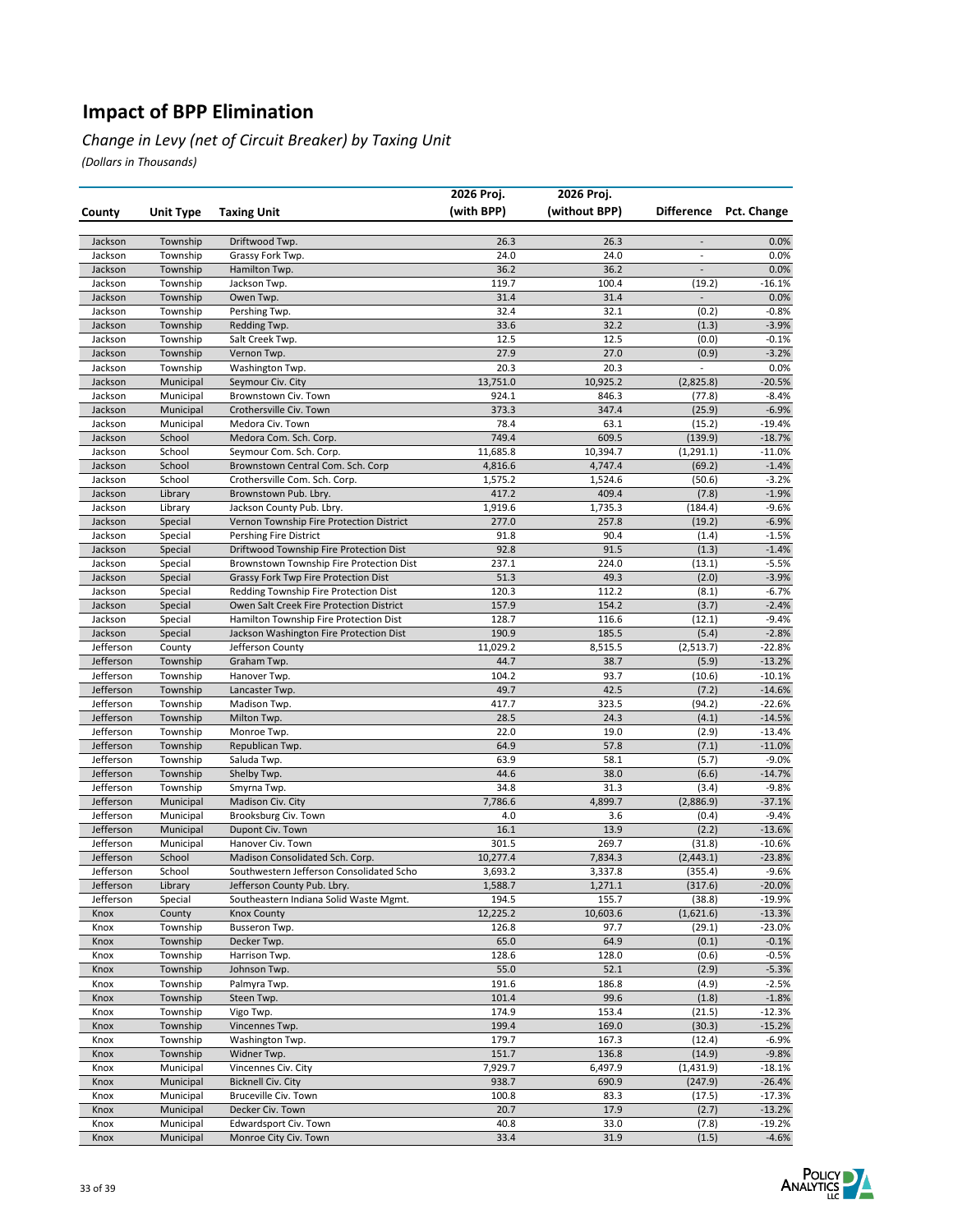#### *Change in Levy (net of Circuit Breaker) by Taxing Unit*

|                        |                        |                                             | 2026 Proj.       | 2026 Proj.       |                          |                     |
|------------------------|------------------------|---------------------------------------------|------------------|------------------|--------------------------|---------------------|
| County                 | <b>Unit Type</b>       | <b>Taxing Unit</b>                          | (with BPP)       | (without BPP)    | <b>Difference</b>        | Pct. Change         |
|                        |                        |                                             |                  |                  |                          |                     |
| Knox                   | Municipal              | Oaktown Civ. Town                           | 64.9             | 58.1             | (6.7)                    | $-10.4%$            |
| Knox                   | Municipal              | Sandborn Civ. Town                          | 72.1             | 59.6             | (12.5)                   | $-17.4%$            |
| Knox                   | Municipal              | Wheatland Civ. Town                         | 68.5             | 57.5             | (11.0)                   | $-16.0%$            |
| Knox                   | School                 | North Knox Sch. Corp.                       | 5,078.4          | 4,607.7          | (470.7)                  | $-9.3%$             |
| Knox                   | School                 | South Knox Sch. Corp.                       | 5,204.6          | 5,046.0          | (158.6)                  | $-3.0%$             |
| Knox                   | School                 | Vincennes Com. Sch. Corp.                   | 7,569.8          | 6,400.0          | (1, 169.9)               | $-15.5%$            |
| Knox                   | Library                | Bicknell Pub. Lbry.                         | 192.8            | 162.7            | (30.0)                   | $-15.6%$            |
| Knox                   | Library                | Knox County Pub. Lbry.                      | 1,563.3          | 1,413.9          | (149.3)<br>(204.7)       | $-9.6%$             |
| Knox<br>Knox           | Special                | Vincennes Twp. Fire<br>South Vigo Twp. Fire | 1,625.4<br>14.0  | 1,420.8<br>13.4  |                          | $-12.6%$<br>$-4.0%$ |
| Knox                   | Special<br>Special     | Vigo Central Com. Fire                      | 69.5             | 67.4             | (0.6)<br>(2.1)           | $-3.0%$             |
| Knox                   | Special                | Johnson Twp. Com. Fire                      | 274.9            | 255.6            | (19.3)                   | $-7.0%$             |
| Kosciusko              | County                 | Kosciusko County                            | 18,248.9         | 17,530.9         | (718.0)                  | $-3.9%$             |
| Kosciusko              | Township               | Clay Twp.                                   | 6.5              | 6.4              | (0.1)                    | $-1.4%$             |
| Kosciusko              | Township               | Etna Twp.                                   | 98.3             | 95.3             | (3.0)                    | $-3.1%$             |
| Kosciusko              | Township               | Franklin Twp.                               | 95.8             | 95.5             | (0.3)                    | $-0.3%$             |
| Kosciusko              | Township               | Harrison Twp.                               | 177.8            | 172.7            | (5.1)                    | $-2.9%$             |
| Kosciusko              | Township               | Jackson Twp.                                | 103.5            | 102.3            | (1.2)                    | $-1.1%$             |
| Kosciusko              | Township               | Jefferson Twp.                              | 84.0             | 81.0             | (3.0)                    | $-3.6%$             |
| Kosciusko              | Township               | Lake Twp.                                   | 86.7             | 83.1             | (3.6)                    | $-4.1%$             |
| Kosciusko              | Township               | Monroe Twp.                                 | 59.3             | 59.3             | $\overline{\phantom{a}}$ | 0.0%                |
| Kosciusko              | Township               | Plain Twp.                                  | 365.5            | 359.9            | (5.5)                    | $-1.5%$             |
| Kosciusko              | Township               | Prairie Twp.                                | 129.1            | 121.8            | (7.3)                    | $-5.6%$             |
| Kosciusko              | Township               | Scott Twp.                                  | 35.1             | 35.1             | $\Box$                   | 0.0%                |
| Kosciusko              | Township               | Seward Twp.                                 | 137.2            | 133.8            | (3.4)                    | $-2.5%$             |
| Kosciusko              | Township               | Tippecanoe Twp.                             | 858.0            | 851.8            | (6.2)                    | $-0.7%$             |
| Kosciusko              | Township               | Turkey Creek Twp.                           | 31.7             | 31.7             | (0.1)                    | $-0.2%$             |
| Kosciusko              | Township               | Van Buren Twp.                              | 204.9            | 192.0            | (12.9)                   | $-6.3%$             |
| Kosciusko              | Township               | Washington Twp.                             | 194.9            | 190.6<br>54.7    | (4.2)                    | $-2.2%$<br>$-7.8%$  |
| Kosciusko<br>Kosciusko | Township               | Wayne Twp.<br>Warsaw Civ. City              | 59.3<br>16,998.0 | 14,574.1         | (4.6)<br>(2,424.0)       | -14.3%              |
| Kosciusko              | Municipal<br>Municipal | Nappanee Civ. City                          | 163.8            | 157.3            | (6.4)                    | $-3.9%$             |
| Kosciusko              | Municipal              | Burket Civ. Town                            | 19.2             | 19.1             | (0.2)                    | $-0.8%$             |
| Kosciusko              | Municipal              | Claypool Civ. Town                          | 124.4            | 93.4             | (31.0)                   | $-24.9%$            |
| Kosciusko              | Municipal              | Etna Green Civ. Town                        | 125.9            | 122.8            | (3.1)                    | $-2.5%$             |
| Kosciusko              | Municipal              | Leesburg Civ. Town                          | 125.4            | 125.4            | $\overline{\phantom{a}}$ | 0.0%                |
| Kosciusko              | Municipal              | Mentone Civ. Town                           | 367.3            | 315.9            | (51.5)                   | $-14.0%$            |
| Kosciusko              | Municipal              | Milford Civ. Town                           | 821.3            | 747.8            | (73.5)                   | $-8.9%$             |
| Kosciusko              | Municipal              | North Webster Civ. Town                     | 575.1            | 575.1            | $\overline{\phantom{a}}$ | 0.0%                |
| Kosciusko              | Municipal              | Pierceton Civ. Town                         | 363.2            | 308.7            | (54.5)                   | $-15.0%$            |
| Kosciusko              | Municipal              | Sidney Civ. Town                            | 21.7             | 21.3             | (0.4)                    | $-2.1%$             |
| Kosciusko              | Municipal              | Silver Lake Civ. Town                       | 452.9            | 408.2            | (44.7)                   | $-9.9%$             |
| Kosciusko              | Municipal              | Syracuse Civ. Town                          | 2,790.5          | 2,721.1          | (69.4)                   | $-2.5%$             |
| Kosciusko              | Municipal              | Winona Lake Civ. Town                       | 1,629.6          | 1,543.6          | (86.0)                   | $-5.3%$             |
| Kosciusko              | School                 | Wa-Nee Com. Sch. Corp.                      | 2,253.2          | 2,235.6          | (17.7)                   | $-0.8%$             |
| Kosciusko              | School                 | Wawasee Com. Sch. Corp.                     | 16,407.2         | 16,370.9         | (36.3)                   | $-0.2%$             |
| Kosciusko              | School                 | Warsaw Com. Sch. Corp.                      | 26,161.9         | 24,960.8         | (1, 201.1)               | $-4.6%$             |
| Kosciusko              | School                 | Tippecanoe Valley Sch. Corp.                | 4,687.7          | 4,656.3          | (31.5)                   | $-0.7%$             |
| Kosciusko<br>Kosciusko | School<br>School       | Whitko Com. Sch. Corp.<br>Triton Sch. Corp. | 3,427.4<br>767.9 | 3,382.5<br>767.8 | (44.9)<br>(0.1)          | $-1.3%$<br>0.0%     |
| Kosciusko              | Library                | Nappanee Pub. Lbry.                         | 180.3            | 179.4            | (0.9)                    | $-0.5%$             |
| Kosciusko              | Library                | Milford Pub. Lbry.                          | 259.3            | 256.8            | (2.4)                    | $-0.9%$             |
| Kosciusko              | Library                | Pierceton Pub. Lbry.                        | 88.6             | 86.4             | (2.2)                    | $-2.5%$             |
| Kosciusko              | Library                | Syracuse Pub. Lbry.                         | 565.3            | 564.2            | (1.1)                    | $-0.2%$             |
| Kosciusko              | Library                | Warsaw Com. Pub. Lbry.                      | 2,422.8          | 2,227.6          | (195.1)                  | $-8.1%$             |
| Kosciusko              | Library                | Bell Memorial Pub. Lbry.                    | 391.0            | 384.6            | (6.3)                    | $-1.6%$             |
| Kosciusko              | Library                | North Webster Lbry.                         | 862.9            | 862.9            | $\blacksquare$           | 0.0%                |
| Kosciusko              | Special                | Kosciusko County Solid Waste Mgmt.          | 7.5              | 7.4              | (0.1)                    | $-1.8%$             |
| Lawrence               | County                 | Lawrence County                             | 10,623.3         | 9,972.6          | (650.7)                  | $-6.1%$             |
| Lawrence               | Township               | Bono Twp.                                   | 12.4             | 12.3             | (0.1)                    | $-0.5%$             |
| Lawrence               | Township               | Guthrie Twp.                                | 47.5             | 46.2             | (1.3)                    | $-2.7%$             |
| Lawrence               | Township               | Indian Creek Twp.                           | 81.1             | 78.5             | (2.6)                    | $-3.2%$             |
| Lawrence               | Township               | Marion Twp.                                 | 234.7            | 213.1            | (21.5)                   | $-9.2%$             |
| Lawrence               | Township               | Marshall Twp.                               | 152.6            | 147.2            | (5.3)                    | $-3.5%$             |
| Lawrence               | Township               | Perry Twp.                                  | 53.0             | 51.7             | (1.3)                    | $-2.4%$             |

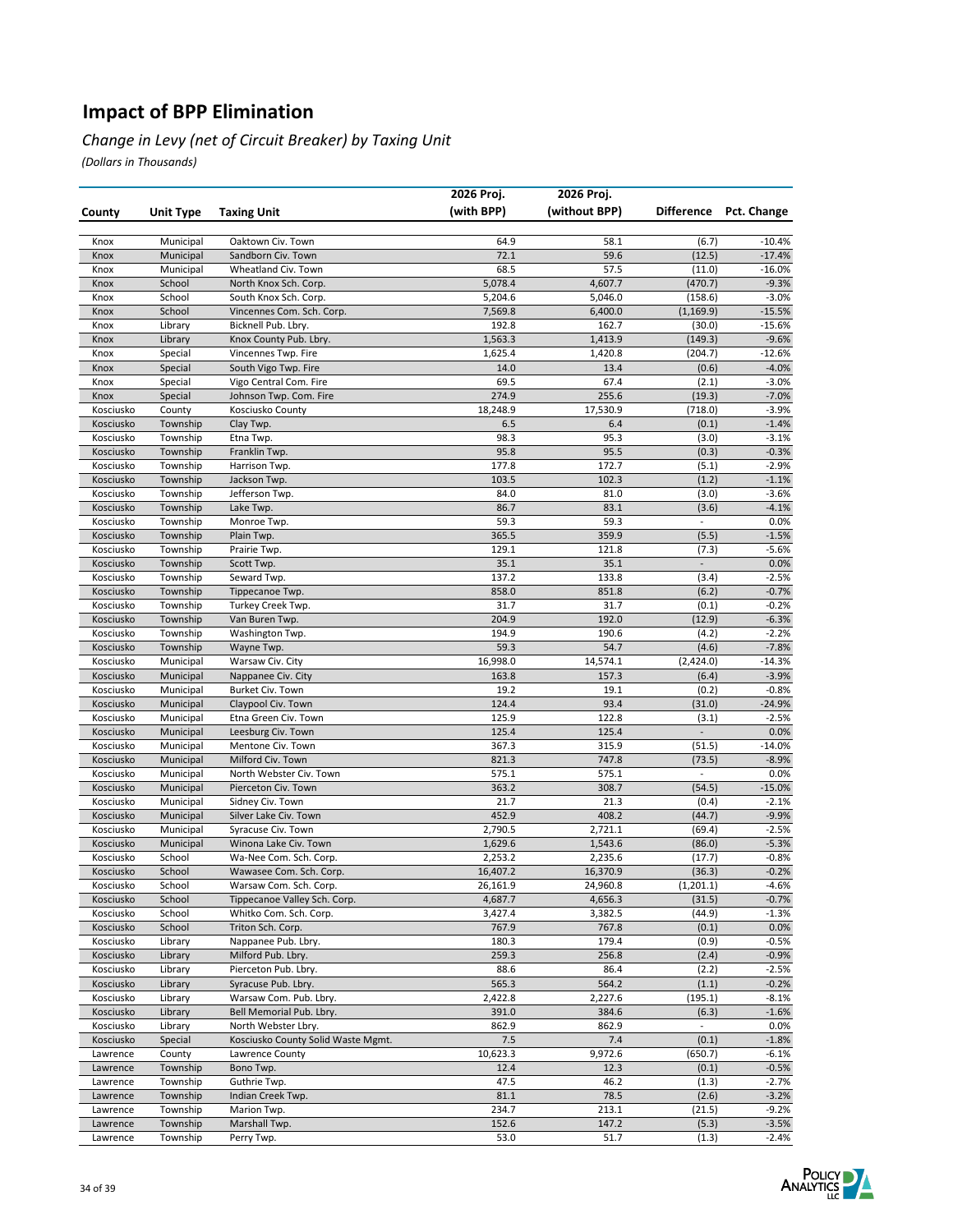#### *Change in Levy (net of Circuit Breaker) by Taxing Unit*

|                      |                      |                                                     | 2026 Proj.          | 2026 Proj.         |                                   |                        |
|----------------------|----------------------|-----------------------------------------------------|---------------------|--------------------|-----------------------------------|------------------------|
| County               | <b>Unit Type</b>     | <b>Taxing Unit</b>                                  | (with BPP)          | (without BPP)      |                                   | Difference Pct. Change |
|                      |                      |                                                     |                     |                    |                                   |                        |
| Lawrence             | Township             | Pleasant Run Twp.                                   | 76.2                | 73.4               | (2.8)                             | $-3.7%$                |
| Lawrence             | Township             | Shawswick Twp.                                      | 461.3               | 433.9              | (27.4)                            | $-5.9%$                |
| Lawrence             | Township             | Spice Valley Twp.                                   | 78.0                | 74.9               | (3.1)                             | $-4.0%$                |
| Lawrence             | Municipal            | Bedford Civ. City                                   | 10,140.5            | 8,792.0            | (1, 348.4)                        | $-13.3%$               |
| Lawrence             | Municipal            | Mitchell Civ. City                                  | 1,690.2             | 1,466.1            | (224.1)                           | $-13.3%$               |
| Lawrence<br>Lawrence | Municipal<br>School  | Oolitic Civ. Town<br>North Lawrence Com. Sch. Corp. | 206.4<br>12,994.3   | 198.9<br>12,425.5  | (7.4)<br>(568.8)                  | $-3.6%$<br>$-4.4%$     |
| Lawrence             | School               | Mitchell Com. Sch. Corp.                            | 5,667.3             | 5,438.8            | (228.4)                           | $-4.0%$                |
| Lawrence             | Library              | Bedford Pub. Lbry.                                  | 1,665.8             | 1,592.9            | (72.9)                            | $-4.4%$                |
| Lawrence             | Library              | Mitchell Com. Pub. Lbry.                            | 625.5               | 600.3              | (25.2)                            | $-4.0%$                |
| Lawrence             | Special              | Lawrence County Solid Waste Mgmt. D                 | 1,572.3             | 1,503.7            | (68.6)                            | $-4.4%$                |
| Marshall             | County               | <b>Marshall County</b>                              | 12,443.8            | 11,645.7           | (798.1)                           | $-6.4%$                |
| Marshall             | Township             | Bourbon Twp.                                        | 131.1               | 124.8              | (6.4)                             | $-4.8%$                |
| Marshall             | Township             | Center Twp.                                         | 359.0               | 343.5              | (15.5)                            | $-4.3%$                |
| Marshall             | Township             | German Twp.                                         | 430.0               | 410.8              | (19.3)                            | $-4.5%$                |
| Marshall             | Township             | North Twp.                                          | 267.9               | 263.0              | (5.0)                             | $-1.9%$                |
| Marshall             | Township             | Polk Twp.                                           | 246.5               | 243.1              | (3.4)                             | $-1.4%$                |
| Marshall<br>Marshall | Township<br>Township | Tippecanoe Twp.<br>Union Twp.                       | 113.0<br>412.6      | 111.8<br>411.1     | (1.2)<br>(1.5)                    | $-1.0%$<br>$-0.4%$     |
| Marshall             | Township             | Walnut Twp.                                         | 127.7               | 125.2              | (2.5)                             | $-1.9%$                |
| Marshall             | Township             | West Twp.                                           | 304.6               | 298.0              | (6.6)                             | $-2.2%$                |
| Marshall             | Municipal            | Plymouth Civ. City                                  | 7,570.1             | 5,827.1            | (1,742.9)                         | $-23.0%$               |
| Marshall             | Municipal            | Argos Civ. Town                                     | 846.8               | 639.0              | (207.8)                           | $-24.5%$               |
| Marshall             | Municipal            | Bourbon Civ. Town                                   | 927.5               | 758.0              | (169.5)                           | $-18.3%$               |
| Marshall             | Municipal            | Bremen Civ. Town                                    | 3,225.8             | 2,457.5            | (768.3)                           | $-23.8%$               |
| Marshall             | Municipal            | Culver Civ. Town                                    | 1,639.0             | 1,625.1            | (13.9)                            | $-0.8%$                |
| Marshall             | Municipal            | Lapaz Civ. Town                                     | 161.3               | 152.1              | (9.3)                             | $-5.7%$                |
| Marshall             | School               | Culver Com. Sch. Corp.                              | 4,553.0             | 4,511.3            | (41.7)                            | $-0.9%$                |
| Marshall             | School               | Argos Com. Sch. Corp.                               | 2,038.2             | 1,973.8            | (64.3)                            | $-3.2%$                |
| Marshall<br>Marshall | School<br>School     | Bremen Pub. Sch. Corp.<br>Plymouth Com. Sch.        | 4,354.9<br>10,381.0 | 4,004.9<br>9,577.4 | (350.0)<br>(803.6)                | $-8.0%$<br>$-7.7%$     |
| Marshall             | School               | Triton Sch. Corp.                                   | 1,938.2             | 1,886.4            | (51.8)                            | $-2.7%$                |
| Marshall             | School               | John Glenn Sch. Corp.                               | 1,567.3             | 1,567.3            | $\overline{\phantom{a}}$          | 0.0%                   |
| Marshall             | School               | Union-North United Sch. Corp.                       | 1,941.9             | 1,935.4            | (6.5)                             | $-0.3%$                |
| Marshall             | Library              | Argos Pub. Lbry.                                    | 157.1               | 152.1              | (5.0)                             | $-3.2%$                |
| Marshall             | Library              | Bourbon Pub. Lbry.                                  | 150.3               | 144.0              | (6.2)                             | $-4.1%$                |
| Marshall             | Library              | Bremen Pub. Lbry.                                   | 631.1               | 587.9              | (43.2)                            | $-6.8%$                |
| Marshall             | Library              | Culver Pub. Lbry.                                   | 673.0               | 671.7              | (1.3)                             | $-0.2%$                |
| Marshall             | Library              | Plymouth Pub. Lbry.                                 | 1,588.7             | 1,465.8            | (122.9)                           | $-7.7%$                |
| Marshall             | Special              | Marshall County Solid Waste Mgmt.                   | 430.8               | 414.1              | (16.7)                            | $-3.9%$                |
| Miami                | County               | <b>Miami County</b><br>Allen Twp.                   | 8,843.0             | 8,420.8            | (422.2)                           | $-4.8%$<br>$-4.1%$     |
| Miami<br>Miami       | Township<br>Township | Butler Twp.                                         | 52.0<br>10.2        | 49.9<br>10.2       | (2.1)<br>$\overline{\phantom{a}}$ | 0.0%                   |
| Miami                | Township             | Clay Twp.                                           | 4.2                 | 4.2                | $\overline{\phantom{a}}$          | 0.0%                   |
| Miami                | Township             | Deer Creek Twp.                                     | 71.9                | 66.4               | (5.5)                             | $-7.6%$                |
| Miami                | Township             | Erie Twp.                                           | 20.1                | 19.0               | (1.2)                             | $-5.7%$                |
| Miami                | Township             | Jackson Twp.                                        | 70.8                | 64.1               | (6.8)                             | $-9.6%$                |
| Miami                | Township             | Jefferson Twp.                                      | 88.2                | 88.2               | $\blacksquare$                    | 0.0%                   |
| Miami                | Township             | Perry Twp.                                          | 45.7                | 45.7               | $\Box$                            | 0.0%                   |
| Miami                | Township             | Peru Twp.                                           | 135.0               | 116.6              | (18.3)                            | $-13.6%$               |
| Miami                | Township             | Pipe Creek Twp.                                     | 81.7                | 81.4               | (0.3)                             | $-0.4%$                |
| Miami<br>Miami       | Township             | Richland Twp.                                       | 69.8                | 68.1               | (1.7)                             | $-2.4%$                |
| Miami                | Township<br>Township | Union Twp.<br>Washington Twp.                       | 35.6<br>117.1       | 35.6<br>109.5      | $\overline{\phantom{a}}$<br>(7.6) | 0.0%<br>$-6.5%$        |
| Miami                | Municipal            | Peru Civ. City                                      | 7,002.8             | 6,060.4            | (942.3)                           | $-13.5%$               |
| Miami                | Municipal            | Amboy Civ. Town                                     | 60.7                | 56.2               | (4.5)                             | $-7.4%$                |
| Miami                | Municipal            | Bunker Hill Civ. Town                               | 282.7               | 260.5              | (22.2)                            | $-7.8%$                |
| Miami                | Municipal            | Converse Civ. Town                                  | 317.2               | 285.4              | (31.9)                            | $-10.0%$               |
| Miami                | Municipal            | Denver Civ. Town                                    | 32.2                | 31.8               | (0.4)                             | $-1.3%$                |
| Miami                | Municipal            | Macy Civ. Town                                      | 25.3                | 23.9               | (1.4)                             | $-5.4%$                |
| Miami                | School               | Maconoquah Sch. Corp.                               | 5,145.4             | 5,127.7            | (17.7)                            | $-0.3%$                |
| Miami                | School               | North Miami Consolidated Sch. Corp.                 | 2,911.7             | 2,910.8            | (0.9)                             | 0.0%                   |
| Miami                | School               | Oak Hill United Sch. Corp.                          | 1,093.5             | 1,017.8            | (75.7)                            | $-6.9%$                |
| Miami                | School               | Peru Com. Sch. Corp.<br>Converse Pub. Lbry.         | 4,346.0             | 3,809.9            | (536.1)                           | $-12.3%$               |
| Miami                | Library              |                                                     | 121.7               | 113.3              | (8.4)                             | $-6.9%$                |

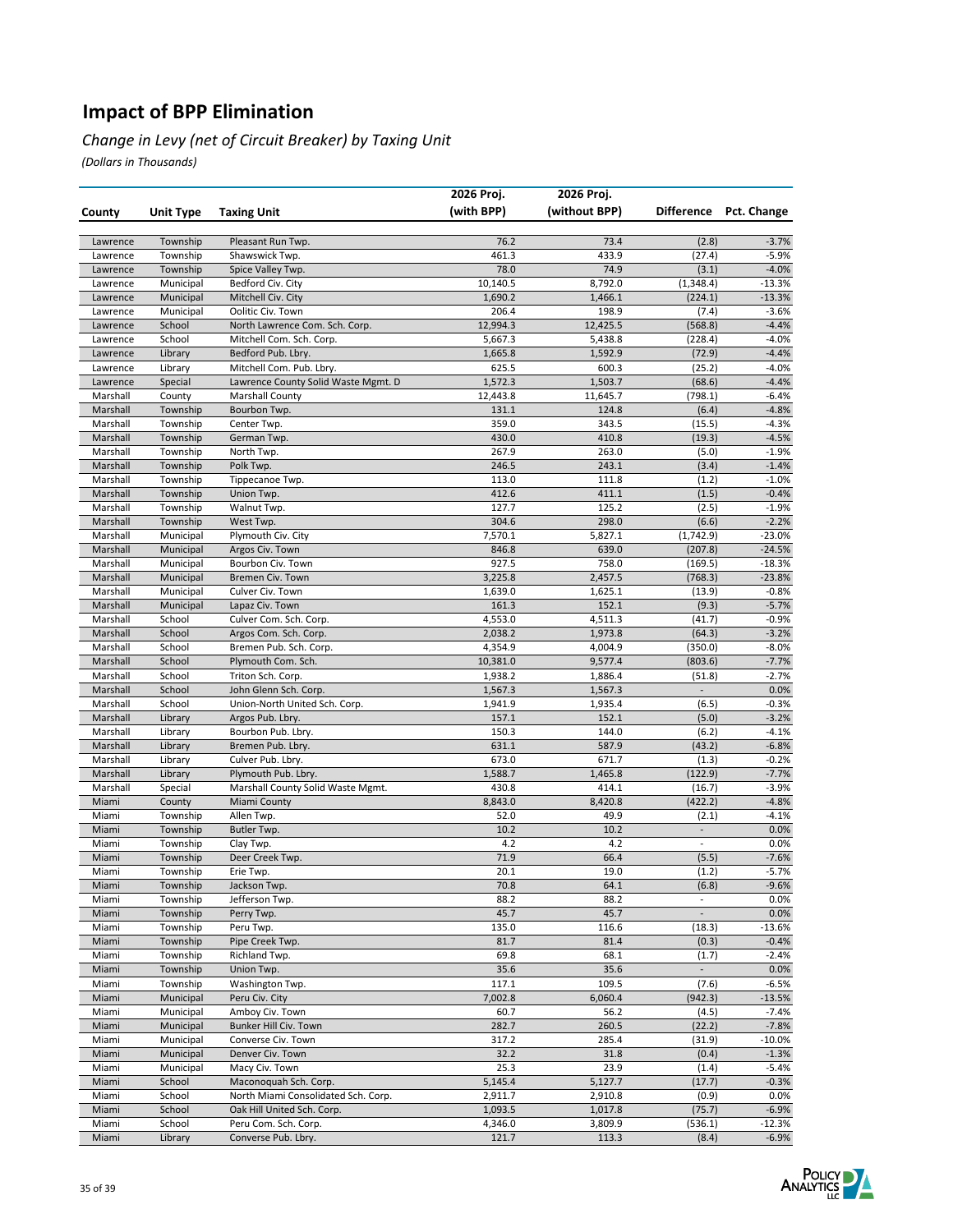#### *Change in Levy (net of Circuit Breaker) by Taxing Unit*

|                        |                      |                                                                    | 2026 Proj.           | 2026 Proj.           |                          |                    |
|------------------------|----------------------|--------------------------------------------------------------------|----------------------|----------------------|--------------------------|--------------------|
| County                 | <b>Unit Type</b>     | <b>Taxing Unit</b>                                                 | (with BPP)           | (without BPP)        | <b>Difference</b>        | Pct. Change        |
|                        |                      |                                                                    |                      |                      |                          |                    |
| Miami                  | Library              | Peru Pub. Lbry.                                                    | 425.6                | 371.0                | (54.6)                   | $-12.8%$           |
| Montgomen              | County               | <b>Montgomery Cnty</b>                                             | 11,794.8             | 10,897.8             | (897.0)                  | $-7.6%$            |
| Montgomen              | Township             | <b>Brown Twp</b>                                                   | 130.2                | 128.2                | (2.0)                    | $-1.5%$            |
| Montgomen              | Township             | Clark Twp                                                          | 56.3                 | 54.8                 | (1.5)                    | $-2.6%$            |
| Montgomen              | Township             | Coal Creek Twp                                                     | 109.1                | 106.3                | (2.9)                    | $-2.6%$            |
| Montgomen              | Township             | Franklin Twp                                                       | 203.6<br>256.9       | 197.9<br>252.8       | (5.7)<br>(4.1)           | $-2.8%$            |
| Montgomen<br>Montgomen | Township<br>Township | <b>Madison Twp</b><br><b>Ripley Twp</b>                            | 117.3                | 115.8                | (1.5)                    | $-1.6%$<br>$-1.3%$ |
| Montgomen              | Township             | Scott Twp                                                          | 55.2                 | 53.9                 | (1.4)                    | $-2.5%$            |
| Montgomen              | Township             | <b>Sugar Creek Twp</b>                                             | 6.2                  | 6.2                  | $\overline{\phantom{a}}$ | 0.0%               |
| Montgomen              | Township             | Union Twp                                                          | 783.1                | 697.6                | (85.4)                   | $-10.9%$           |
| Montgomen              | Township             | <b>Walnut Twp</b>                                                  | 60.9                 | 59.2                 | (1.6)                    | $-2.7%$            |
| Montgomen              | Township             | Wayne Twp                                                          | 60.3                 | 59.2                 | (1.1)                    | $-1.8%$            |
| Montgomen              | Municipal            | Crawfordsville Civ. City                                           | 10,978.9             | 8,756.5              | (2, 222.4)               | $-20.2%$           |
| Montgomen              | Municipal            | Alamo Civ. Town                                                    | 8.3                  | 7.5                  | (0.7)                    | $-8.8%$            |
| Montgomen              | Municipal            | Darlington Civ. Town                                               | 99.4                 | 95.4                 | (4.0)                    | $-4.1%$            |
| Montgomen              | Municipal            | Ladoga Civ. Town                                                   | 260.0                | 244.7                | (15.3)                   | $-5.9%$            |
| Montgomen              | Municipal            | Linden Civ. Town                                                   | 116.4                | 109.8                | (6.5)                    | $-5.6%$            |
| Montgomen              | Municipal            | New Market Civ. Town                                               | 92.8                 | 88.5                 | (4.3)                    | $-4.6%$            |
| Montgomen              | Municipal            | Waveland Civ. Town                                                 | 53.1                 | 50.2                 | (2.8)                    | $-5.4%$            |
| Montgomen              | Municipal            | Waynetown Civ. Town                                                | 141.5                | 137.5                | (4.0)                    | $-2.9%$            |
| Montgomen              | Municipal            | Wingate Civ. Town                                                  | 86.4                 | 77.4                 | (9.0)                    | $-10.4%$           |
| Montgomen              | Municipal            | New Richmond Civ. Town                                             | 108.1                | 99.4                 | (8.7)                    | $-8.0%$            |
| Montgomen              | Municipal            | New Ross Civ. Town                                                 | 52.9                 | 50.4<br>9,078.1      | (2.5)                    | $-4.7%$            |
| Montgomen              | School<br>School     | North Montgomery Com Schl Corp<br>South Montgomery Com Schl Corp   | 9,294.2<br>9,515.6   | 9,384.3              | (216.0)<br>(131.2)       | $-2.3%$<br>$-1.4%$ |
| Montgomen<br>Montgomen | School               | Crawfordsville Com Schl Corp                                       | 8,255.7              | 7,437.3              | (818.3)                  | $-9.9%$            |
| Montgomen              | Library              | Crawfordsville Pub Lbry                                            | 2,025.5              | 1,844.7              | (180.8)                  | $-8.9%$            |
| Montgomen              | Library              | Darlington Pub Lbry                                                | 103.3                | 102.8                | (0.5)                    | $-0.5%$            |
| Montgomen              | Library              | Ladoga Pub Lbry                                                    | 80.2                 | 79.0                 | (1.1)                    | $-1.4%$            |
| Montgomen              | Library              | Linden Pub Lbry                                                    | 153.4                | 151.0                | (2.5)                    | $-1.6%$            |
| Montgomen              | Library              | <b>Waveland Pub Lbry</b>                                           | 119.1                | 118.4                | (0.6)                    | $-0.5%$            |
| Morgan                 | County               | Morgan County                                                      | 15,614.6             | 15,472.9             | (141.6)                  | $-0.9%$            |
| Morgan                 | Township             | Adams Twp.                                                         | 40.8                 | 40.8                 | $\overline{\phantom{0}}$ | 0.0%               |
| Morgan                 | Township             | Ashland Twp.                                                       | 50.5                 | 50.5                 | $\overline{\phantom{a}}$ | 0.0%               |
| Morgan                 | Township             | Baker Twp.                                                         | 16.9                 | 16.4                 | (0.5)                    | $-3.0%$            |
| Morgan                 | Township             | Brown Twp.                                                         | 1,223.5              | 1,217.9              | (5.6)                    | $-0.5%$            |
| Morgan                 | Township             | Clay Twp.                                                          | 120.4                | 119.2                | (1.2)                    | $-1.0%$            |
| Morgan                 | Township             | Green Twp.                                                         | 338.3                | 335.7                | (2.5)                    | $-0.8%$            |
| Morgan                 | Township             | Gregg Twp.                                                         | 229.6                | 228.7                | (0.8)                    | $-0.4%$            |
| Morgan                 | Township<br>Township | Harrison Twp.<br>Jackson Twp.                                      | 13.5                 | 13.5                 |                          | 0.0%               |
| Morgan<br>Morgan       | Township             | Jefferson Twp.                                                     | 155.7<br>150.7       | 155.1<br>148.1       | (0.6)<br>(2.6)           | $-0.4%$<br>$-1.7%$ |
| Morgan                 | Township             | Madison Twp.                                                       | 1,280.5              | 1,273.7              | (6.9)                    | $-0.5%$            |
| Morgan                 | Township             | Monroe Twp.                                                        | 12.6                 | 12.6                 |                          | 0.0%               |
| Morgan                 | Township             | Ray Twp.                                                           | 41.7                 | 40.8                 | (0.9)                    | $-2.2%$            |
| Morgan                 | Township             | Washington Twp.                                                    | 845.3                | 837.4                | (7.9)                    | $-0.9%$            |
| Morgan                 | Municipal            | Martinsville Civ. City                                             | 7,294.9              | 7,271.5              | (23.4)                   | $-0.3%$            |
| Morgan                 | Municipal            | Mooresville Civ. Town                                              | 4,442.6              | 4,383.5              | (59.2)                   | $-1.3%$            |
| Morgan                 | Municipal            | Bethany Civ. Town                                                  | 9.5                  | 9.5                  | $\overline{\phantom{a}}$ | 0.0%               |
| Morgan                 | Municipal            | Brooklyn Civ. Town                                                 | 256.8                | 256.2                | (0.6)                    | $-0.2%$            |
| Morgan                 | Municipal            | Morgantown Civ. Town                                               | 294.1                | 293.3                | (0.8)                    | $-0.3%$            |
| Morgan                 | Municipal            | Paragon Civ. Town                                                  | 99.2                 | 99.2                 | $\overline{\phantom{a}}$ | 0.0%               |
| Morgan                 | Municipal            | Monrovia Civ. Town                                                 | 101.5                | 101.5                | $\overline{\phantom{a}}$ | 0.0%               |
| Morgan                 | School               | Nineveh-Hensley-Jackson United Sch. Co                             | 1,859.3              | 1,859.3              | $\overline{\phantom{a}}$ | 0.0%               |
| Morgan                 | School               | Monroe-Gregg Sch. Corp.                                            | 5,179.6              | 5,179.6              | $\overline{\phantom{a}}$ | 0.0%               |
| Morgan                 | School<br>School     | Eminence Consolidated Sch. Corp.<br>M.S.D. Martinsville Sch. Corp. | 2,615.7              | 2,579.7              | (36.0)<br>(0.8)          | $-1.4%$<br>0.0%    |
| Morgan<br>Morgan       | School               | Mooresville Consolidated Sch. Corp.                                | 11,479.3<br>11,443.0 | 11,478.5<br>11,443.0 |                          | 0.0%               |
| Morgan                 | Library              | Morgan County Pub. Lbry.                                           | 1,599.4              | 1,599.3              | (0.1)                    | 0.0%               |
| Morgan                 | Library              | Mooresville Pub. Lbry.                                             | 775.0                | 775.0                | $\overline{\phantom{a}}$ | 0.0%               |
| Morgan                 | Special              | Harrison Twp. Fire #7                                              | 72.1                 | 72.1                 | $\overline{\phantom{a}}$ | 0.0%               |
| Morgan                 | Special              | Monroe Twp. Fire District                                          | 333.5                | 329.4                | (4.1)                    | $-1.2%$            |
| Noble                  | County               | Noble County                                                       | 12,956.1             | 12,507.6             | (448.4)                  | $-3.5%$            |
| Noble                  | Township             | Albion Twp.                                                        | 42.1                 | 37.4                 | (4.7)                    | $-11.2%$           |

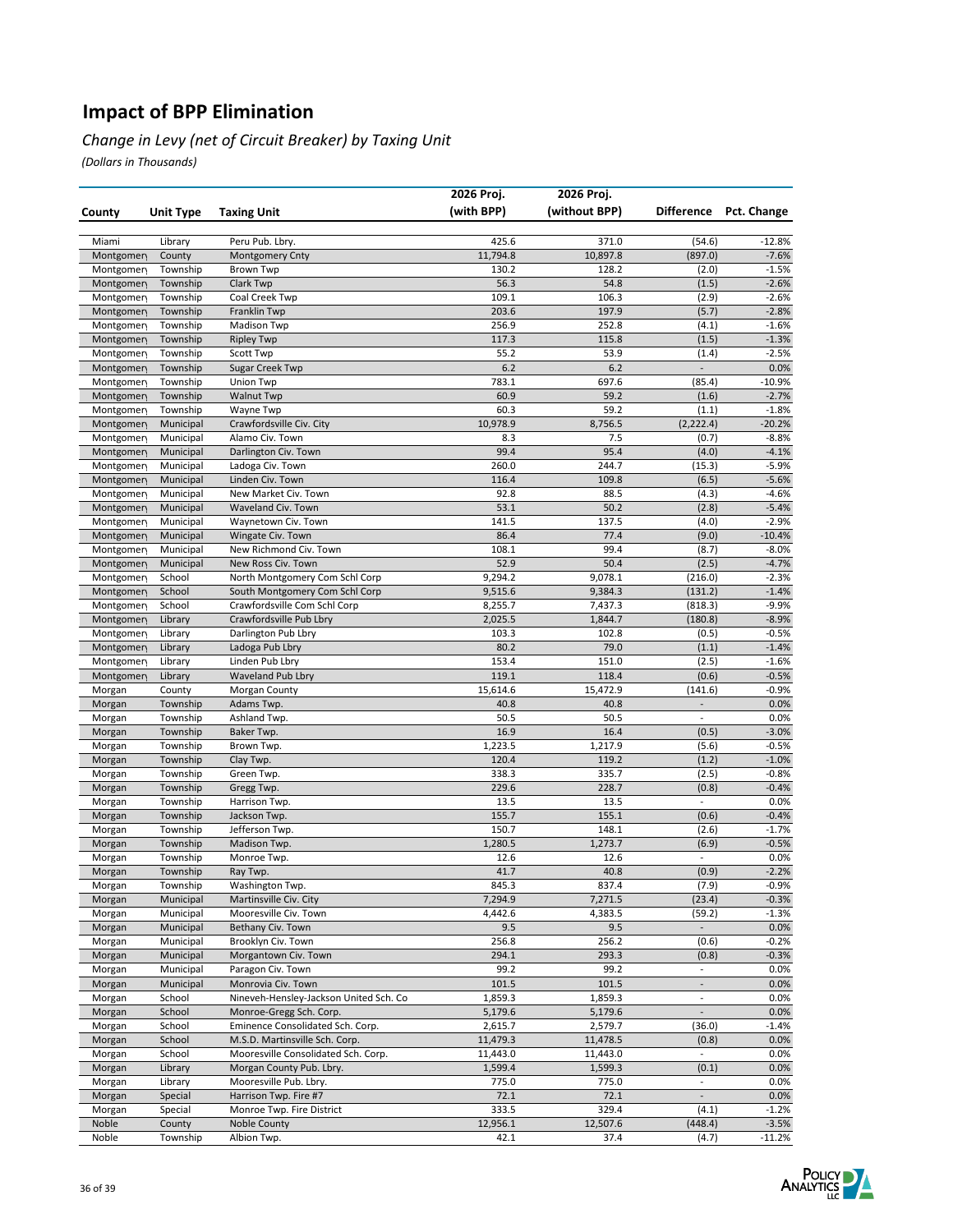#### *Change in Levy (net of Circuit Breaker) by Taxing Unit*

|                  |                        |                                                | 2026 Proj.        | 2026 Proj.        |                          |                     |
|------------------|------------------------|------------------------------------------------|-------------------|-------------------|--------------------------|---------------------|
| County           | Unit Type              | <b>Taxing Unit</b>                             | (with BPP)        | (without BPP)     | <b>Difference</b>        | Pct. Change         |
|                  |                        |                                                |                   |                   |                          |                     |
| Noble            | Township               | Allen Twp.                                     | 161.2             | 156.8             | (4.3)                    | $-2.7%$             |
| Noble            | Township               | Elkhart Twp.                                   | 81.5              | 81.5              | $\overline{\phantom{a}}$ | 0.0%                |
| Noble            | Township               | Green Twp.                                     | 67.8              | 67.8              |                          | 0.0%                |
| Noble            | Township               | Jefferson Twp.                                 | 97.7              | 97.7              | (0.0)                    | 0.0%                |
| Noble            | Township               | Noble Twp.                                     | 339.0             | 337.7             | (1.2)                    | $-0.4%$             |
| Noble            | Township               | Orange Twp.                                    | 596.2             | 589.2             | (7.0)                    | $-1.2%$             |
| Noble<br>Noble   | Township               | Perry Twp.                                     | 173.7<br>227.4    | 156.6<br>225.1    | (17.1)                   | $-9.8%$<br>$-1.0%$  |
| Noble            | Township<br>Township   | Sparta Twp.<br>Swan Twp.                       | 102.8             | 99.8              | (2.3)<br>(3.0)           | $-2.9%$             |
| Noble            | Township               | Washington Twp.                                | 58.3              | 58.3              | $\overline{\phantom{a}}$ | 0.0%                |
| Noble            | Township               | Wayne Twp.                                     | 216.0             | 209.8             | (6.2)                    | $-2.9%$             |
| Noble            | Township               | York Twp.                                      | 88.2              | 88.2              | $\overline{\phantom{a}}$ | 0.0%                |
| Noble            | Municipal              | Kendallville Civ. City                         | 6,463.9           | 6,106.5           | (357.4)                  | $-5.5%$             |
| Noble            | Municipal              | Ligonier Civ. City                             | 2,433.3           | 1,937.0           | (496.2)                  | $-20.4%$            |
| Noble            | Municipal              | Albion Civ. Town                               | 1,351.5           | 1,164.3           | (187.2)                  | $-13.9%$            |
| Noble            | Municipal              | Avilla Civ. Town                               | 1,197.3           | 1,136.3           | (61.0)                   | $-5.1%$             |
| Noble            | Municipal              | Cromwell Civ. Town                             | 228.8             | 199.0             | (29.8)                   | $-13.0%$            |
| Noble            | Municipal              | Rome City Civ. Town                            | 535.0             | 533.0             | (1.9)                    | $-0.4%$             |
| Noble            | Municipal              | Wolcottville Civ. Town                         | 128.3             | 128.3             |                          | 0.0%                |
| Noble            | School                 | Lakeland Sch. Corp.                            | 79.5              | 79.5              | l,                       | 0.0%                |
| Noble            | School                 | Central Noble Com. Sch. Corp.                  | 4,670.2           | 4,591.0           | (79.1)                   | $-1.7%$             |
| Noble            | School                 | East Noble Sch. Corp.                          | 11,376.9          | 11,220.8          | (156.2)                  | $-1.4%$             |
| Noble            | School                 | West Noble Sch. Corp.                          | 7,516.6           | 7,231.4           | (285.2)                  | $-3.8%$             |
| Noble<br>Noble   | School                 | Smith-Green Com. Sch. Corp.                    | 1,618.7           | 1,590.5           | (28.2)                   | $-1.7%$<br>$-2.2%$  |
| Noble            | Library<br>Library     | Kendallville Pub. Lbry.<br>Ligonier Pub. Lbry. | 1,791.4<br>459.1  | 1,751.2<br>419.1  | (40.3)<br>(40.0)         | $-8.7%$             |
| Noble            | Library                | Noble County Pub. Lbry.                        | 1,169.1           | 1,158.0           | (11.1)                   | $-1.0%$             |
| Noble            | Special                | Northeast Indiana Solid Waste Mgmt.            | 379.8             | 371.7             | (8.1)                    | $-2.1%$             |
| Scott            | County                 | <b>Scott County</b>                            | 5,726.6           | 5,050.4           | (676.3)                  | $-11.8%$            |
| Scott            | Township               | Finley Twp.                                    | 40.7              | 37.9              | (2.8)                    | $-6.9%$             |
| Scott            | Township               | Jennings Twp.                                  | 196.0             | 162.9             | (33.1)                   | $-16.9%$            |
| Scott            | Township               | Johnson Twp.                                   | 80.4              | 75.6              | (4.8)                    | $-6.0%$             |
| Scott            | Township               | Lexington Twp.                                 | 70.2              | 66.1              | (4.0)                    | $-5.7%$             |
| Scott            | Township               | Vienna Twp.                                    | 162.8             | 146.6             | (16.1)                   | $-9.9%$             |
| Scott            | Municipal              | Scottsburg Civ. City                           | 2,575.3           | 2,060.3           | (515.0)                  | $-20.0%$            |
| Scott            | Municipal              | Austin Civ. Town                               | 585.1             | 470.0             | (115.1)                  | $-19.7%$            |
| Scott            | School                 | Scott County District No. 1 Sch. Corp.         | 2,527.8           | 2,084.1           | (443.8)                  | $-17.6%$            |
| Scott            | School                 | Scott County District No. 2 Sch. Corp.         | 7,060.4           | 6,408.3           | (652.1)                  | $-9.2%$             |
| Scott            | Library                | Scott County Pub. Lbry.                        | 717.1             | 641.7             | (75.5)                   | $-10.5%$            |
| Scott            | Special<br>County      | Southeastern Indiana Solid Waste Mgmt.         | 112.8             | 100.9             | (11.8)                   | $-10.5%$            |
| Shelby<br>Shelby | Township               | <b>Shelby Cnty</b><br><b>Addison Twp</b>       | 11,084.6<br>122.3 | 10,021.1<br>107.8 | (1,063.4)<br>(14.5)      | $-9.6%$<br>$-11.9%$ |
| Shelby           | Township               | <b>Brandywine Twp</b>                          | 96.2              | 93.4              | (2.8)                    | $-2.9%$             |
| Shelby           | Township               | Hanover Twp                                    | 110.0             | 105.0             | (5.1)                    | $-4.6%$             |
| Shelby           | Township               | <b>Hendricks Twp</b>                           | 36.4              | 36.4              |                          | 0.0%                |
| Shelby           | Township               | Jackson Twp                                    | 82.0              | 75.8              | (6.2)                    | $-7.5%$             |
| Shelby           | Township               | <b>Liberty Twp</b>                             | 36.8              | 36.8              |                          | 0.0%                |
| Shelby           | Township               | <b>Marion Twp</b>                              | 63.2              | 61.4              | (1.8)                    | $-2.8%$             |
| Shelby           | Township               | Moral Twp                                      | 213.3             | 208.7             | (4.7)                    | $-2.2%$             |
| Shelby           | Township               | Noble Twp                                      | 49.1              | 48.4              | (0.7)                    | $-1.4%$             |
| Shelby           | Township               | Shelby Twp                                     | 102.2             | 99.7              | (2.5)                    | $-2.4%$             |
| Shelby           | Township               | Sugar Creek Twp                                | 61.0              | 59.8              | (1.2)                    | $-2.0%$             |
| Shelby           | Township               | <b>Union Twp</b>                               | 43.9              | 43.9              | $\blacksquare$           | 0.0%                |
| Shelby           | Township               | Van Buren Twp                                  | 94.7              | 94.7              | (0.0)                    | 0.0%                |
| Shelby           | Township               | <b>Washington Twp</b>                          | 47.1              | 47.1              |                          | 0.0%                |
| Shelby           | Municipal              | Shelbyville Civ. City                          | 13,757.8          | 10,522.7          | (3, 235.1)               | $-23.5%$            |
| Shelby           | Municipal              | St. Paul Civ. Town                             | 34.8              | 34.2              | (0.7)                    | $-1.9%$<br>$-10.5%$ |
| Shelby<br>Shelby | Municipal<br>Municipal | Edinburgh Civ. Town<br>Morristown Civ. Town    | 180.6<br>533.4    | 161.6<br>473.7    | (19.0)<br>(59.7)         | $-11.2%$            |
| Shelby           | Municipal              | Fairland Civil Town                            | 241.0             | 214.2             | (26.8)                   | $-11.1%$            |
| Shelby           | School                 | Decatur Cnty Com Schl Corpt                    | 28.0              | 28.0              | $\overline{\phantom{a}}$ | 0.0%                |
| Shelby           | School                 | Shelby Eastern Schl Corp                       | 5,749.5           | 5,683.4           | (66.2)                   | $-1.2%$             |
| Shelby           | School                 | Nw Consolidated Schl Corp                      | 4,384.7           | 4,352.7           | (32.1)                   | $-0.7%$             |
| Shelby           | School                 | Sw Consolidated Shelby Cnty                    | 2,639.7           | 2,629.9           | (9.8)                    | $-0.4%$             |
| Shelby           | School                 | Shelbyville Central Schl Corp                  | 12,599.9          | 10,485.0          | (2, 114.9)               | $-16.8%$            |

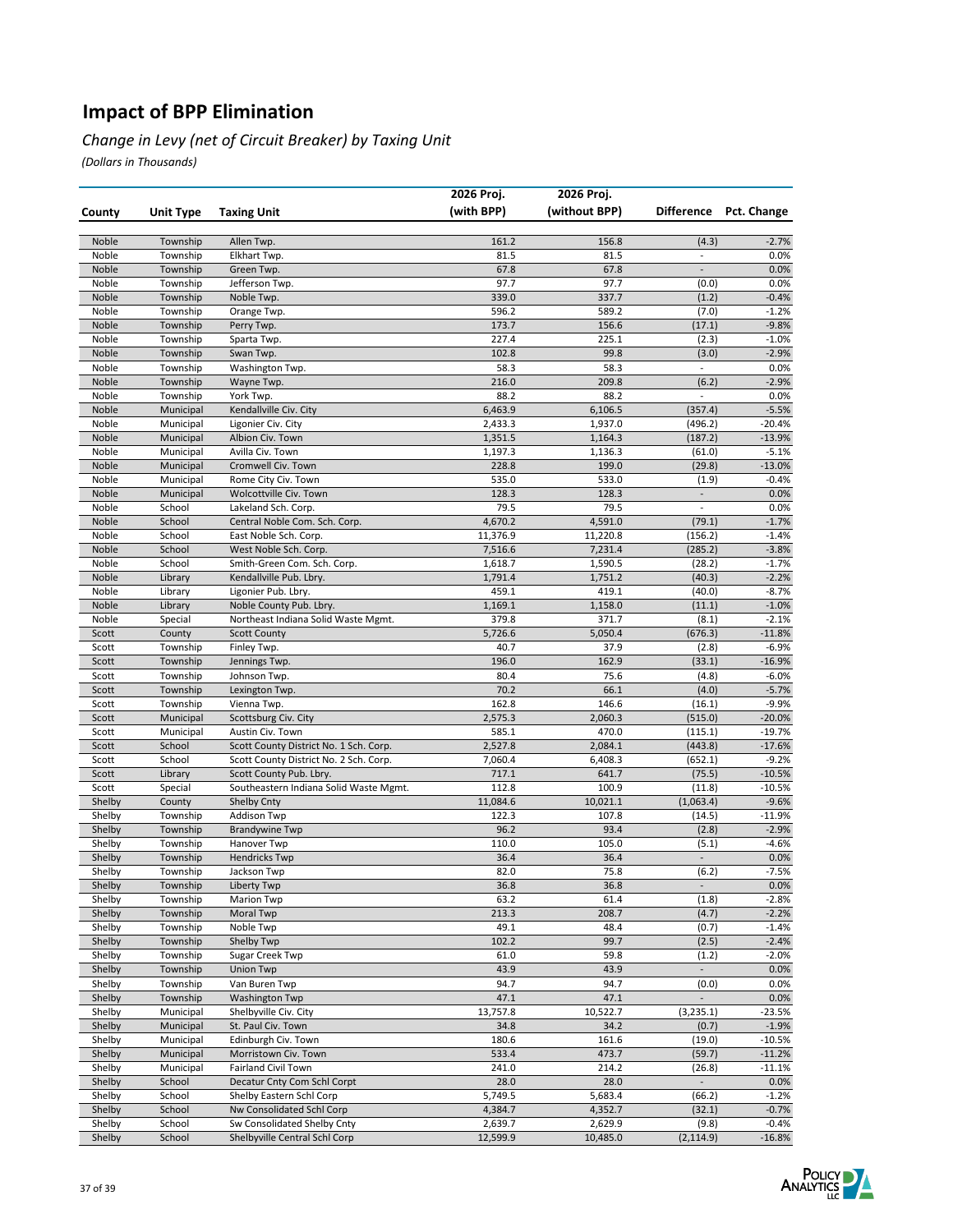#### *Change in Levy (net of Circuit Breaker) by Taxing Unit*

|                    |                        |                                                                          | 2026 Proj.       | 2026 Proj.       |                                    |                    |
|--------------------|------------------------|--------------------------------------------------------------------------|------------------|------------------|------------------------------------|--------------------|
| County             | Unit Type              | <b>Taxing Unit</b>                                                       | (with BPP)       | (without BPP)    | Difference                         | Pct. Change        |
|                    |                        |                                                                          |                  |                  |                                    |                    |
| Shelby             | Library                | Shelbyville-Shelby Cnty Pblc Lbry                                        | 1,300.7          | 1,205.1          | (95.6)                             | $-7.3%$            |
| Shelby             | Special                | Shelby Cnty Solid Waste                                                  | 111.6            | 103.4            | (8.1)                              | $-7.3%$            |
| Steuben            | County                 | Steuben County                                                           | 11,484.9         | 11,370.8         | (114.0)                            | $-1.0%$            |
| Steuben            | Township               | Clear Lake Twp.                                                          | 42.0             | 42.0             | $\overline{\phantom{a}}$           | 0.0%               |
| Steuben            | Township               | Fremont Twp.                                                             | 52.7             | 52.7             | $\overline{\phantom{a}}$           | 0.0%               |
| Steuben            | Township               | Jackson Twp.                                                             | 64.9             | 64.9             | $\blacksquare$                     | 0.0%               |
| Steuben            | Township               | Jamestown Twp.                                                           | 409.0            | 409.0            | $\overline{\phantom{a}}$           | 0.0%               |
| Steuben            | Township               | Millgrove Twp.                                                           | 77.8             | 77.8             | $\blacksquare$                     | 0.0%               |
| Steuben            | Township               | Otsego Twp.                                                              | 141.8            | 140.2            | (1.7)                              | $-1.2%$            |
| Steuben            | Township               | Pleasant Twp.                                                            | 831.5<br>50.0    | 831.1<br>49.8    | (0.3)<br>(0.2)                     | 0.0%               |
| Steuben<br>Steuben | Township<br>Township   | Richland Twp.<br>Salem Twp.                                              | 85.8             | 85.8             | $\Box$                             | $-0.3%$<br>0.0%    |
| Steuben            | Township               | Scott Twp.                                                               | 28.0             | 28.0             | $\overline{\phantom{a}}$           | 0.0%               |
| Steuben            | Township               | Steuben Twp.                                                             | 108.5            | 106.0            | (2.5)                              | $-2.3%$            |
| Steuben            | Township               | York Twp.                                                                | 28.9             | 28.9             | $\overline{\phantom{a}}$           | 0.0%               |
| Steuben            | Municipal              | Angola Civ. City                                                         | 7,211.4          | 7,092.9          | (118.5)                            | $-1.6%$            |
| Steuben            | Municipal              | Ashley Civ. Town                                                         | 168.1            | 148.3            | (19.9)                             | $-11.8%$           |
| Steuben            | Municipal              | Clearlake Civ. Town                                                      | 524.2            | 523.8            | (0.4)                              | $-0.1%$            |
| Steuben            | Municipal              | Fremont Civ. Town                                                        | 1,195.1          | 1,173.5          | (21.6)                             | $-1.8%$            |
| Steuben            | Municipal              | Hamilton Civ. Town                                                       | 1,173.0          | 1,169.1          | (3.9)                              | $-0.3%$            |
| Steuben            | Municipal              | Hudson Civ. Town                                                         | 199.7            | 190.7            | (9.0)                              | $-4.5%$            |
| Steuben            | Municipal              | Orland Civ. Town                                                         | 225.4            | 224.1            | (1.3)                              | $-0.6%$            |
| Steuben            | School                 | Dekalb County Central United Sch. Corp                                   | 135.0            | 120.0            | (15.0)                             | $-11.1%$           |
| Steuben            | School                 | Prairie Heights Com. Sch. Corp.                                          | 4,988.5          | 4,864.5          | (124.0)                            | $-2.5%$            |
| Steuben            | School                 | Fremont Com. Sch. Corp.                                                  | 9,271.9          | 9,127.4          | (144.5)                            | $-1.6%$            |
| Steuben            | School                 | Hamilton Com. Sch. Corp.                                                 | 4,024.9          | 3,956.0          | (68.8)                             | $-1.7%$            |
| Steuben<br>Steuben | School                 | M.S.D. Steuben County Sch. Corp.<br>Carnegie Pub. Lbry. Of Steuben Count | 9,421.2<br>879.7 | 9,400.2<br>877.4 | (20.9)                             | $-0.2%$<br>$-0.3%$ |
| Steuben            | Library<br>Library     | Fremont Pub. Lbry.                                                       | 833.4            | 833.4            | (2.3)<br>$\overline{\phantom{a}}$  | 0.0%               |
| Steuben            | Special                | Northeast Indiana Solid Waste Mgmt.                                      | 548.1            | 547.5            | (0.6)                              | $-0.1%$            |
| Wabash             | County                 | <b>Wabash County</b>                                                     | 6,551.1          | 6,103.9          | (447.2)                            | $-6.8%$            |
| Wabash             | Township               | Chester Twp.                                                             | 37.8             | 32.9             | (4.9)                              | $-13.0%$           |
| Wabash             | Township               | Lagro Twp.                                                               | 429.4            | 423.9            | (5.5)                              | $-1.3%$            |
| Wabash             | Township               | Liberty Twp.                                                             | 89.9             | 88.1             | (1.8)                              | $-2.0%$            |
| Wabash             | Township               | Noble Twp.                                                               | 299.6            | 277.6            | (22.0)                             | $-7.3%$            |
| Wabash             | Township               | Paw Paw Twp.                                                             | 83.9             | 82.5             | (1.4)                              | $-1.6%$            |
| Wabash             | Township               | Pleasant Twp.                                                            | 183.8            | 180.6            | (3.1)                              | $-1.7%$            |
| Wabash             | Township               | Waltz Twp.                                                               | 27.4             | 27.4             |                                    | 0.0%               |
| Wabash             | Municipal              | Wabash Civ. City                                                         | 7,158.6          | 5,663.5          | (1, 495.2)                         | $-20.9%$           |
| Wabash             | Municipal              | North Manchester Civ. Town                                               | 2,132.1          | 1,868.1          | (264.1)                            | $-12.4%$           |
| Wabash<br>Wabash   | Municipal<br>Municipal | Lafontaine Civ. Town<br>Lagro Civ. Town                                  | 208.9<br>91.6    | 202.5<br>83.0    | (6.4)<br>(8.6)                     | $-3.1%$<br>$-9.4%$ |
| Wabash             | Municipal              | Roann Civ. Town                                                          | 118.9            | 115.1            | (3.7)                              | $-3.2%$            |
| Wabash             | School                 | Manchester Com. Sch. Corp.                                               | 4,691.9          | 4,519.2          | (172.7)                            | $-3.7%$            |
| Wabash             | School                 | M.S.D. Wabash County Sch. Corp.                                          | 7,201.2          | 7,030.9          | (170.3)                            | $-2.4%$            |
| Wabash             | School                 | Wabash City Sch. Corp.                                                   | 3,003.3          | 2,408.9          | (594.4)                            | $-19.8%$           |
| Wabash             | Library                | North Manchester Pub. Lbry.                                              | 288.2            | 254.1            | (34.0)                             | -11.8%             |
| Wabash             | Library                | Roann Pub. Lbry.                                                         | 50.4             | 50.3             | (0.1)                              | $-0.3%$            |
| Wabash             | Library                | Wabash Pub. Lbry.                                                        | 637.8            | 504.6            | (133.2)                            | -20.9%             |
| Warrick            | County                 | <b>Warrick County</b>                                                    | 22,741.7         | 22,105.4         | (636.3)                            | $-2.8%$            |
| Warrick            | Township               | Anderson Twp.                                                            | 523.0            | 429.5            | (93.5)                             | $-17.9%$           |
| Warrick            | Township               | Boon Twp.                                                                | 195.2            | 185.0            | (10.2)                             | $-5.2%$            |
| Warrick            | Township               | Campbell Twp.                                                            | 38.0             | 38.0             | $\overline{\phantom{a}}$           | 0.0%               |
| Warrick            | Township               | Greer Twp.                                                               | 56.3             | 55.8             | (0.5)                              | $-0.9%$            |
| Warrick            | Township               | Hart Twp.                                                                | 45.8             | 45.4             | (0.4)                              | $-0.9%$            |
| Warrick<br>Warrick | Township               | Lane Twp.<br>Ohio Twp.                                                   | 13.2             | 13.2             | $\blacksquare$                     | 0.0%               |
| Warrick            | Township<br>Township   | Owen Twp.                                                                | 1,929.2<br>24.1  | 1,884.3<br>24.1  | (44.8)<br>$\overline{\phantom{a}}$ | $-2.3%$<br>0.0%    |
| Warrick            | Township               | Pigeon Twp.                                                              | 83.0             | 82.1             | (0.9)                              | $-1.0%$            |
| Warrick            | Township               | Skelton Twp.                                                             | 162.3            | 160.1            | (2.2)                              | $-1.3%$            |
| Warrick            | Municipal              | Boonville Civ. City                                                      | 5,602.2          | 5,049.1          | (553.1)                            | $-9.9%$            |
| Warrick            | Municipal              | Chandler Civ. Town                                                       | 960.8            | 883.8            | (77.0)                             | $-8.0%$            |
| Warrick            | Municipal              | Elberfeld Civ. Town                                                      | 285.6            | 276.5            | (9.1)                              | -3.2%              |
| Warrick            | Municipal              | Lynnville Civ. Town                                                      | 268.5            | 259.8            | (8.7)                              | $-3.3%$            |
| Warrick            | Municipal              | Newburgh Civ. Town                                                       | 1,244.6          | 1,156.6          | (88.0)                             | $-7.1%$            |